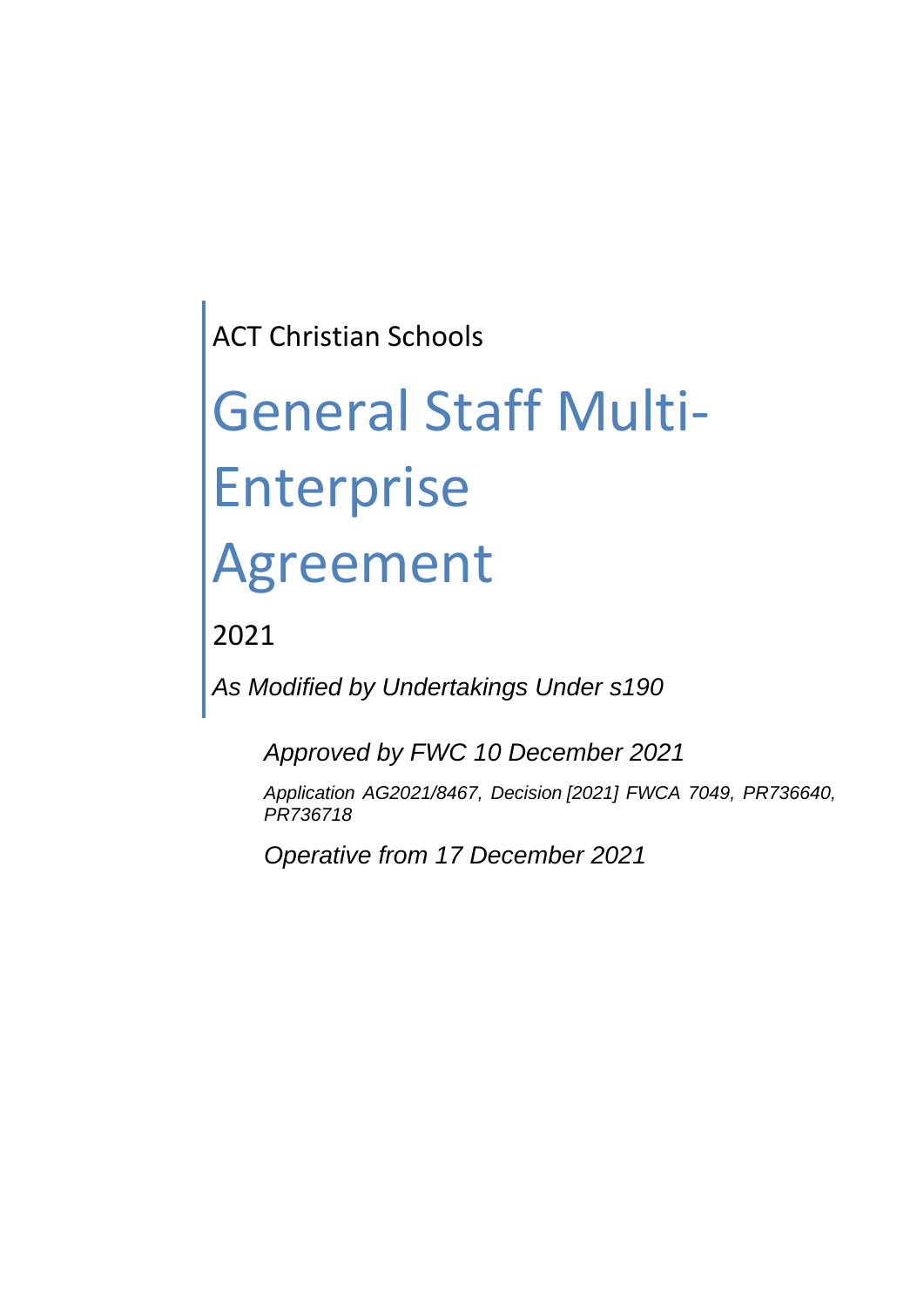**[THIS PAGE INTENTIONALLY LEFT BLANK]**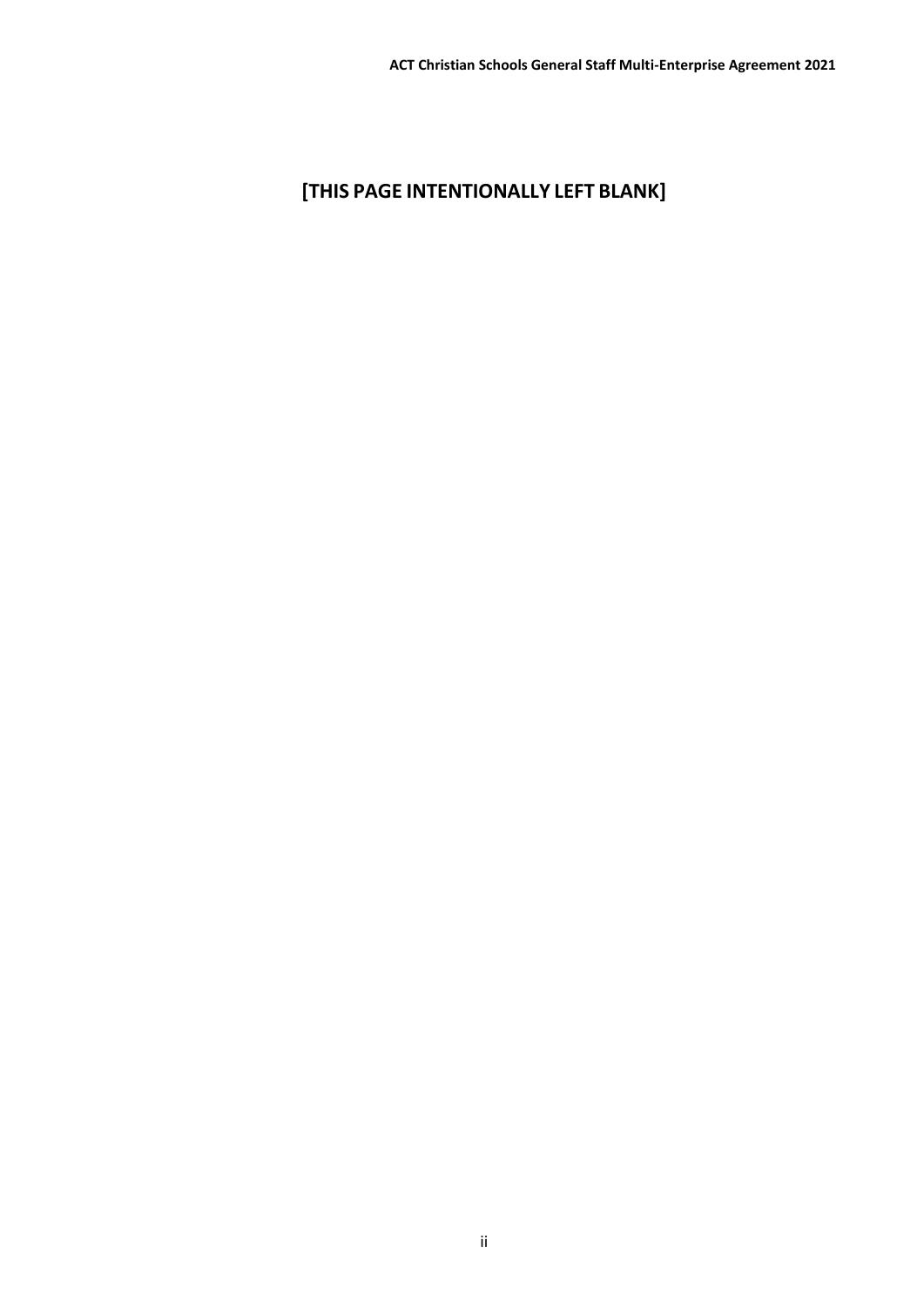# **Table of Contents**

| 1.  |               |     |
|-----|---------------|-----|
| 2.  |               |     |
| 3.  |               |     |
| 4.  |               |     |
| 5.  |               |     |
| 6.  |               |     |
| 7.  |               |     |
| 8.  |               |     |
|     |               |     |
| 9.  |               |     |
| 10. |               |     |
| 11. |               |     |
|     |               |     |
| 12. |               |     |
| 13. |               |     |
| 14. |               |     |
| 15. |               |     |
|     |               |     |
| 16. |               |     |
| 17. |               |     |
| 18. |               |     |
| 19. | Higher duties | .19 |
| 20. |               |     |
| 21. |               |     |
| 22. |               |     |
| 23. |               |     |
| 24. |               |     |
| 25. |               |     |
|     |               |     |
| 26. |               |     |
| 27. |               |     |
| 28. |               |     |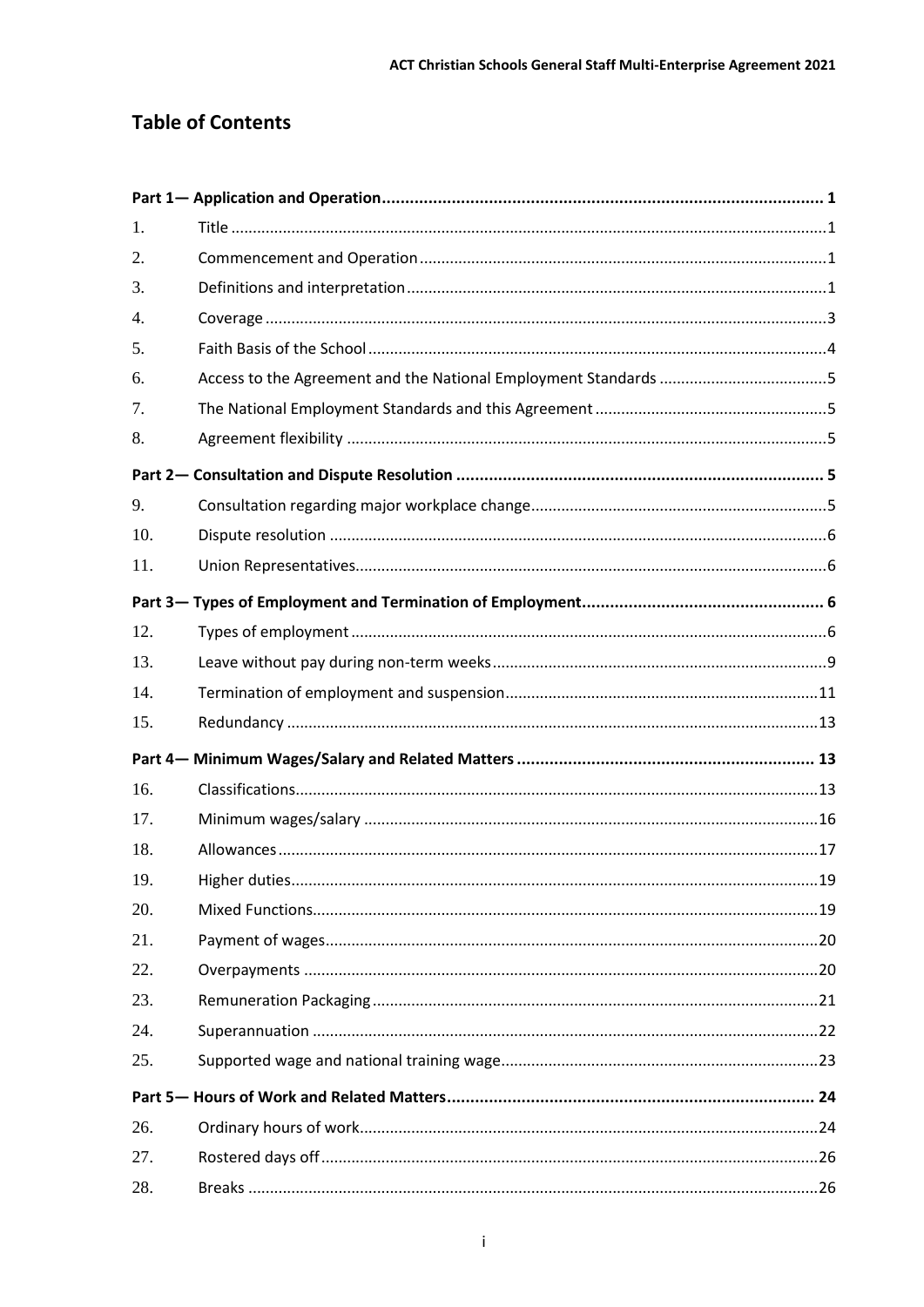| 29. |                                                                                 |  |
|-----|---------------------------------------------------------------------------------|--|
| 30. |                                                                                 |  |
| 31. |                                                                                 |  |
|     |                                                                                 |  |
| 32. |                                                                                 |  |
| 33. |                                                                                 |  |
| 34. |                                                                                 |  |
| 35. |                                                                                 |  |
| 36. |                                                                                 |  |
| 37. | Employees covered by the Long Service Leave (Portable Schemes) Act 2009 (ACT)49 |  |
| 38. |                                                                                 |  |
| 39. |                                                                                 |  |
| 40. |                                                                                 |  |
|     |                                                                                 |  |
|     |                                                                                 |  |
|     |                                                                                 |  |
|     |                                                                                 |  |
|     |                                                                                 |  |
|     |                                                                                 |  |
|     |                                                                                 |  |
|     |                                                                                 |  |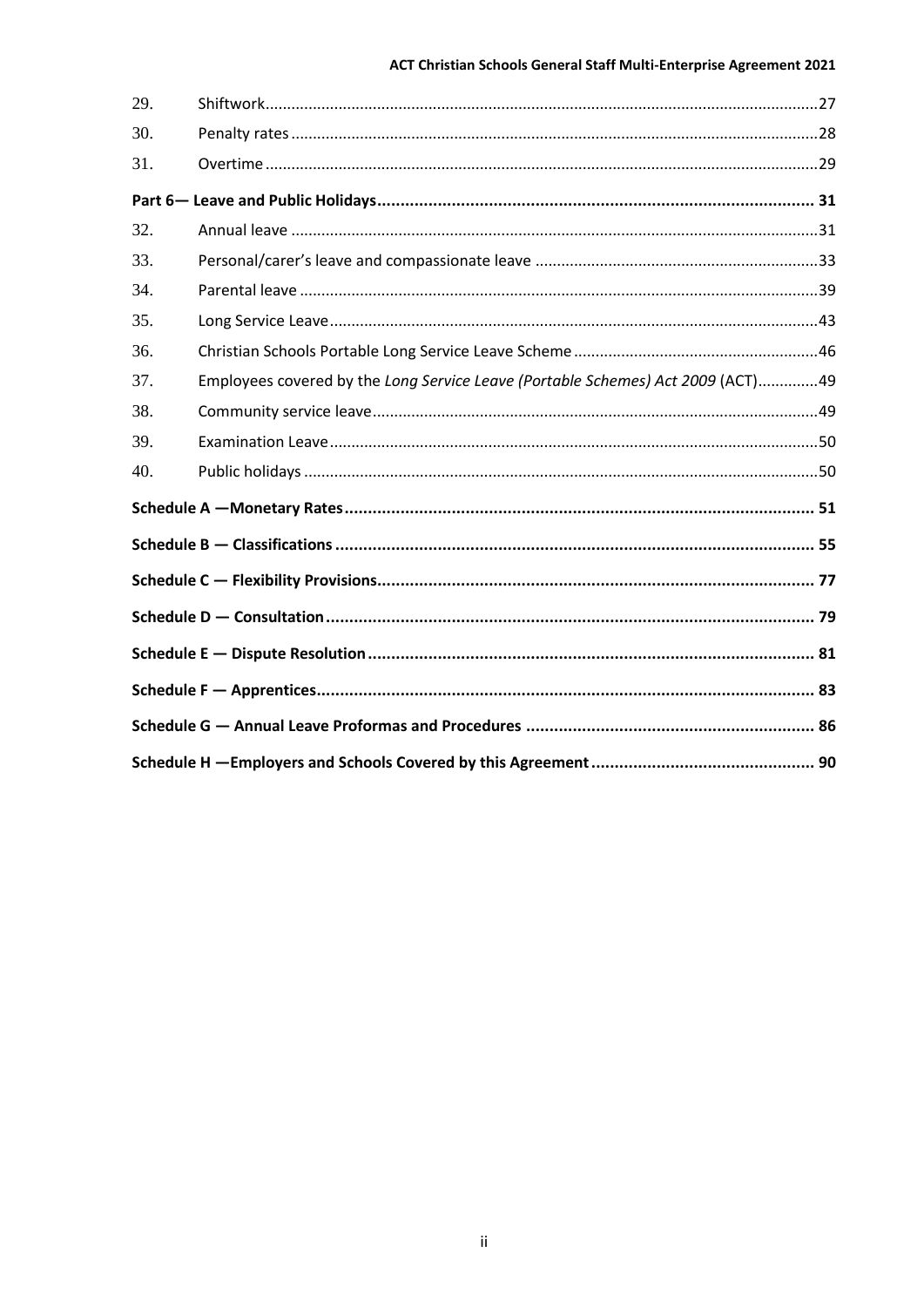# <span id="page-4-1"></span><span id="page-4-0"></span>**Part 1—Application and Operation**

# **1. Title**

This Agreement shall be known as the ACT Christian Schools General Staff Multi-Enterprise Agreement 2021.

# <span id="page-4-2"></span>**2. Commencement and Operation**

#### **2.1 Making**

This Agreement has been made under the provisions of the Fair Work Act 2009 covering multi enterprise agreements between the Schools listed in **Schedule H** – **Employers and Schools Covered by this Agreement** and the persons employed as general staff (as defined by this Agreement) at those schools at the time of voting for the Agreement who will be covered by the Agreement.

#### **2.2 Commencement and Application**

This Agreement commences on the date which is 7 days after approval of the Agreement by Fair Work Australia. It applies to schools listed in **Schedule H** and general staff employed in those schools, covered by this Agreement pursuant to **clause 4** of the Agreement, whilst this Agreement is in operation.

### **2.3 Nominal Expiry Date**

The nominal expiry date of this Agreement is 30 June 2024.

#### **2.4 Operation**

This Agreement will operate from the date of commencement until it is terminated or replaced.

# <span id="page-4-3"></span>**3. Definitions and interpretation**

#### **3.1 In this Agreement, unless the contrary intention appears:**

**Act** means the *Fair Work Act 2009* (Cth)

**award** means the *Educational Services (Schools) General Staff Award 2020*

**casual employee** has the meaning in s15A of the Act

**domestic violence** has the same meaning as "family and domestic violence" pursuant to Section 106B (2) of the Act

**employee** means a national system employee within the meaning of the Act

**employer** means a national system employer within the meaning of the Act

**general staff (employee)** means an employee of a school providing:

**(a) school support services**—being an employee whose principal duties are to provide support to teachers and students in a primary or secondary classroom or to individual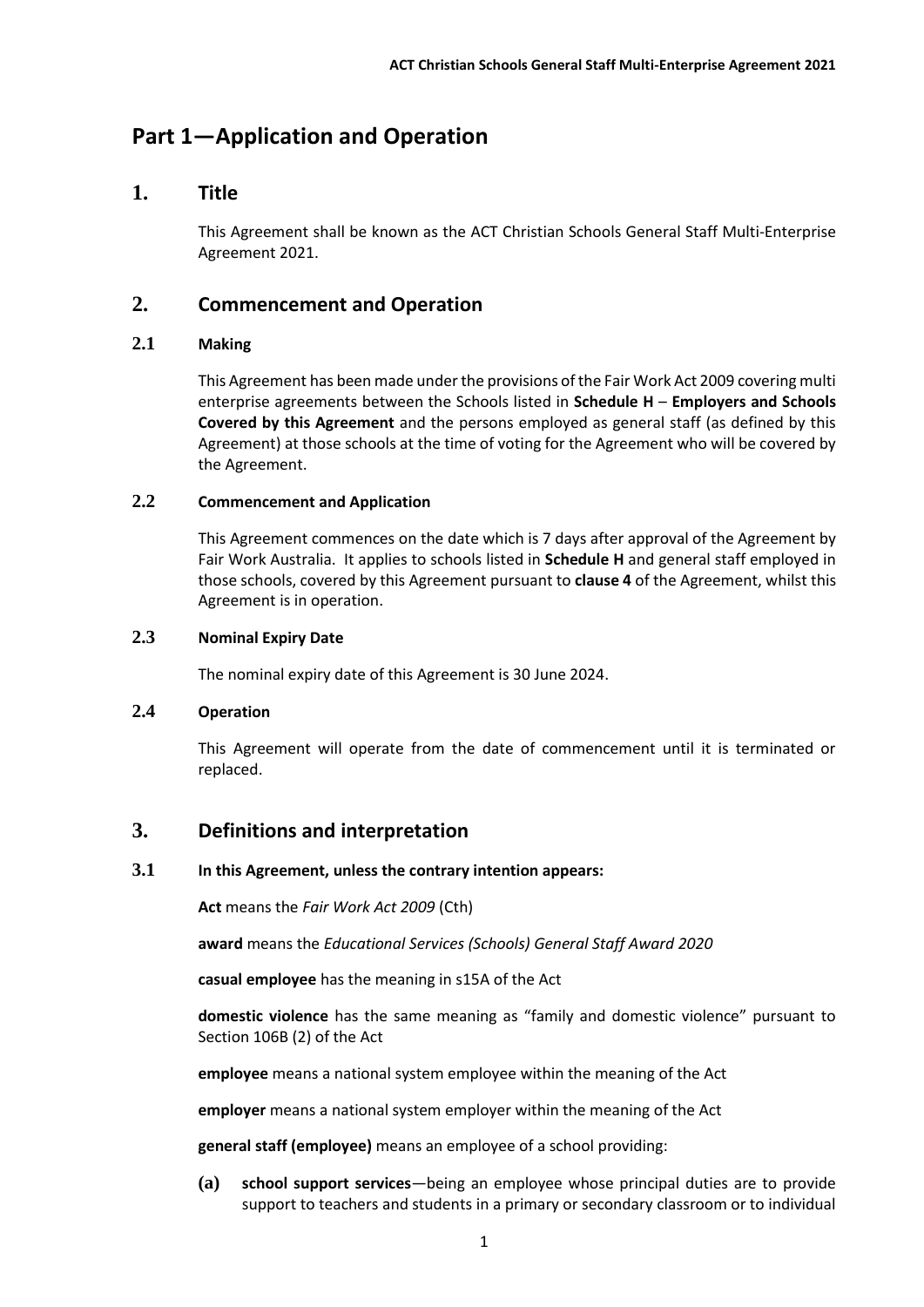students or groups of students; or to support the operation of curriculum-related services, such as those provided by a library, laboratory or a technology centre;

- **(b) instructional services**—being an employee, other than a qualified teacher, whose principal duties are to develop the framework for and provide instruction to students (within a structured learning environment) under the general supervision of a member of the teaching staff;
- **(c) nursing services**—being an employee who is a registered nurse and is employed as such;
- **(d) preschool/childcare services**—being an employee whose principal duties are to work with children in a preschool, early learning centre or kindergarten operated by a school for pre-primary aged children, a childcare centre or an outside school hours care program (other than a qualified preschool/early childhood teacher);
- **(e) school administration services**—being an employee whose principal duties are in the functional areas of a school's business operations, including but not limited to clerical, administration, finance, marketing, fundraising, public relations, information technology, human resources administration and information management;
- **(f) school operational services**—being an employee whose principal duties are to support the other services of a school, including but not limited to:
	- **(i)** construction, plumbing, carpentry, painting and other trades;
	- **(ii)** cleaning, maintenance, school facility management;
	- **(iii)** security, caretaking;
	- **(iv)** gardening, turf management, farming;
	- **(v)** retailing—canteens, uniform shops, book shops;
	- **(vi)** cooking/catering, housekeeping, laundry; and
	- **(vii)** bus driving and vehicle maintenance.
- **(g) wellbeing services**—being an employee whose principal duties are to support the health and wellbeing of students, and employees, where appropriate. This may include home/school liaison, chaplains, counsellors and therapists.

**My Super Product** has the meaning given by the *Superannuation Industry (Supervision) Act 1993* (Cth)

**NES** means the National Employment Standards as contained in the *Fair Work Act 2009* (Cth)

**non-term week** means weeks in the school year other than term weeks and includes periods designated as school holidays for students

**previous agreement** means the enterprise agreement or other industrial instrument covering non-teaching staff at the school immediately prior to the commencement of this agreement

**principal** means the employee appointed by the employer to the most senior leadership position in a school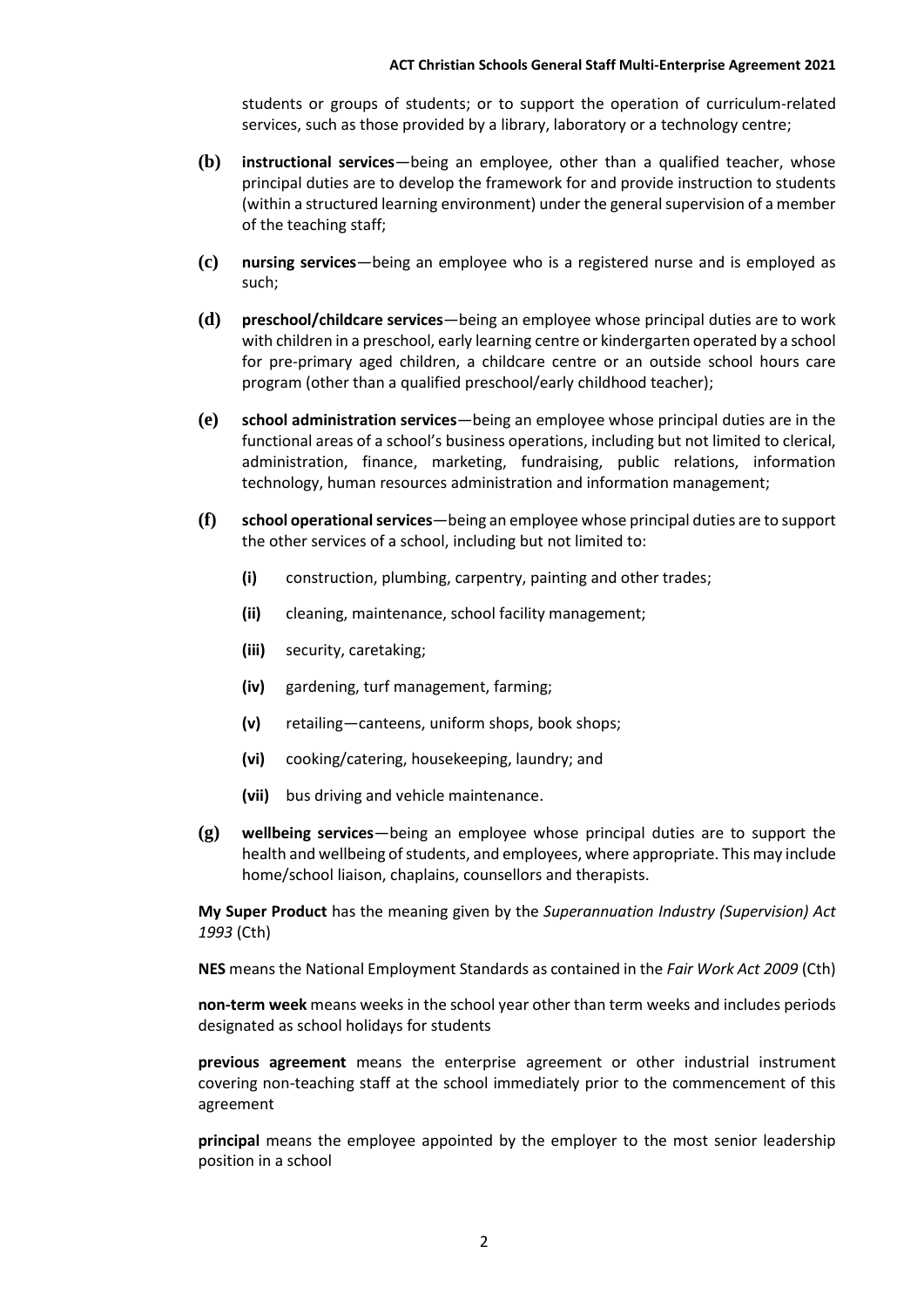**school education industry** means the provision of education including preschool or early childhood education in a school, registered and/or accredited under the relevant authority in each state or territory or in an early childhood service operated by a school, including all operations of the school. Where the provision of school education is directed, managed and/or controlled by a central or regional administration of a system of schools it may also include persons involved in providing such services to schools.

**school year** means the period of 12 months commencing from the day teachers are required to attend the school for the new educational year or the calendar year, as determined by the school, and includes term weeks and non-term weeks

**standard rate** means the annual salary applicable to Level 3 Step 1 in **clause [17](#page-19-0)—[Minimum](#page-19-0)  [wages/](#page-19-0)salary**

**term weeks** means the weeks in the school year that students are required to attend school as set out in the school calendar of each school; where a preschool operates according to terms that approximate school terms, term weeks will have the same meaning

**union** means the Independent Education Union of Australia

<span id="page-6-0"></span>**3.2** Where this Agreement refers to a condition of employment provided for in the NES, the NES definition applies.

# **4. Coverage**

- **4.1** Subject to **sub-clauses [4.2](#page-6-1) and, [4.3](#page-6-2)** this Agreement covers employers listed in **Schedule H – Employers and Schools Covered by this Agreement** and general staff employed at the schools in **Schedule H – Employers and Schools Covered by this Agreement**, including at any preschool, or early learning centre attached to or operated by a school, in the classifications contained in **[Schedule](#page-58-1) B**, in respect of all work done by the general staff member as an employee.
- <span id="page-6-1"></span>**4.2** The Agreement does not cover an employee excluded from award coverage by the Act.
- <span id="page-6-2"></span>**4.3** This Agreement does not apply to:
	- **(a)** a teacher engaged as such;
	- **(b)** persons instructing students of the School in the areas of music or other individual arts and engaged on an individual fee basis;
	- **(c)** foreign language or LOTE teachers engaged to instruct students on an individual basis e.g. conversation or other individual tuition;
	- **(d)** a principal, campus principal or deputy principal, however named;
	- **(e)** a bursar or business manager, however named being the most senior administrative employee employed with delegated authority to act for the employer; or
	- **(f)** a member of a recognised religious teaching order and/or a Minister of Religion or a person engaged for the purpose of religious instruction, supervision of prayers or to undertake other religious duties of a non-teaching nature except where employed as a school chaplain.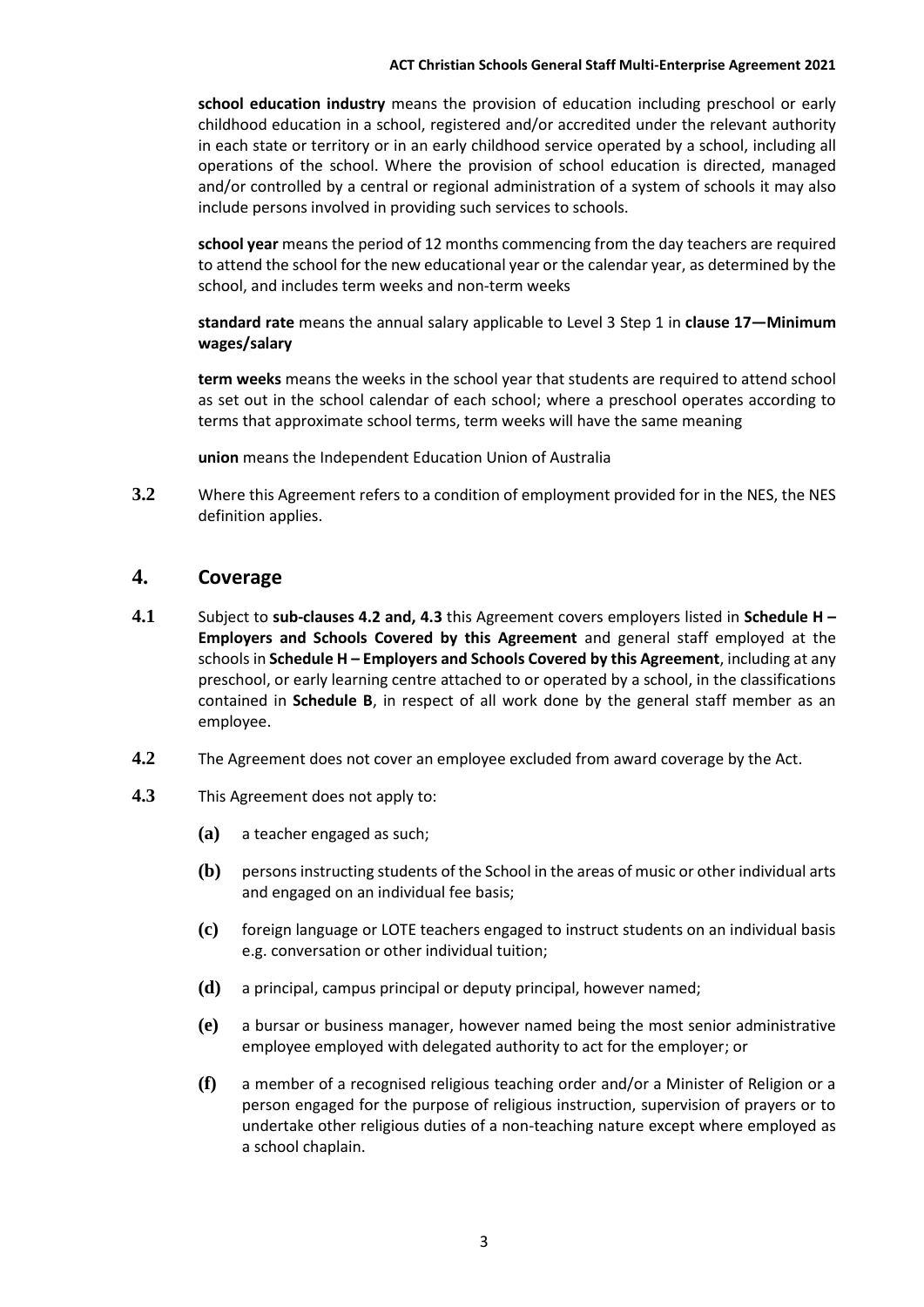# <span id="page-7-0"></span>**5. Faith Basis of the School**

#### **5.1** Statement of Faith

- **(a)** It is an inherent genuine occupational requirement and essential condition of employment and continuing employment that an employee possesses and maintains a firm personal belief consistent with the Statement of Faith of the School, together with an active commitment to and involvement with a Christian church holding a doctrinal position consistent with the Statement of Faith. Accordingly, all employees are expected by the School to possess and maintain throughout the term of this Agreement a firm personal belief consistent with the Statement of Faith of the School, together with an active commitment to and involvement with a Christian church holding a doctrinal position consistent with the Statement of Faith. At the least, such an active commitment requires regular and frequent attendance at the Church's worship services.
- **(b)** Should an employee cease to have a firm personal belief consistent with the Statement of Faith or cease to maintain an active commitment to and involvement with an appropriate Christian church the employee shall inform the School.
- **(c)** If this situation continues after counselling and an opportunity for restoration, the school may terminate the employee's employment in accordance with the normal requirements relating to termination.

#### **5.2** Lifestyle and Values

The parties acknowledge that:

- **(a)** The School bases its teachings and beliefs on the Bible, both the Old and New Testaments which the School regards as the inspired and inerrant Word of God.
- **(b)** These teachings are expounded in many of the School's public and internal documents, including the Statement of Faith.
- **(c)** These documents reflect the School's understanding of the lifestyle and values which all staff members of the School regardless of their role are required to respect and maintain at all times and are to be understood as source documents, defining the School's doctrines, tenets, beliefs and teachings.
- **(d)** Without limiting the school's constitution, Statement of Faith and related documents, which may provide more specific information, the School is an institution conducted in accordance with the doctrines, tenets, beliefs or teachings of the protestant stream of the Christian religion and the provisions in this clause are included in good faith to avoid injury to the religious susceptibilities of adherents of the protestant stream of the Christian faith.
- **(e)** It is an inherent genuine occupational requirement and essential condition of employment and continuing employment that all staff members of the School are required to be seen to conduct themselves at all times in a manner consistent with these teachings and beliefs and in accordance with the Christian ethos of the School, and any school policy that may be developed from time to time, thus providing a specifically Christian role model and example to all students and families associated with the School.
- **(f)** It is an inherent, genuine occupational requirement and essential condition of employment and continuing employment that all staff members of the School must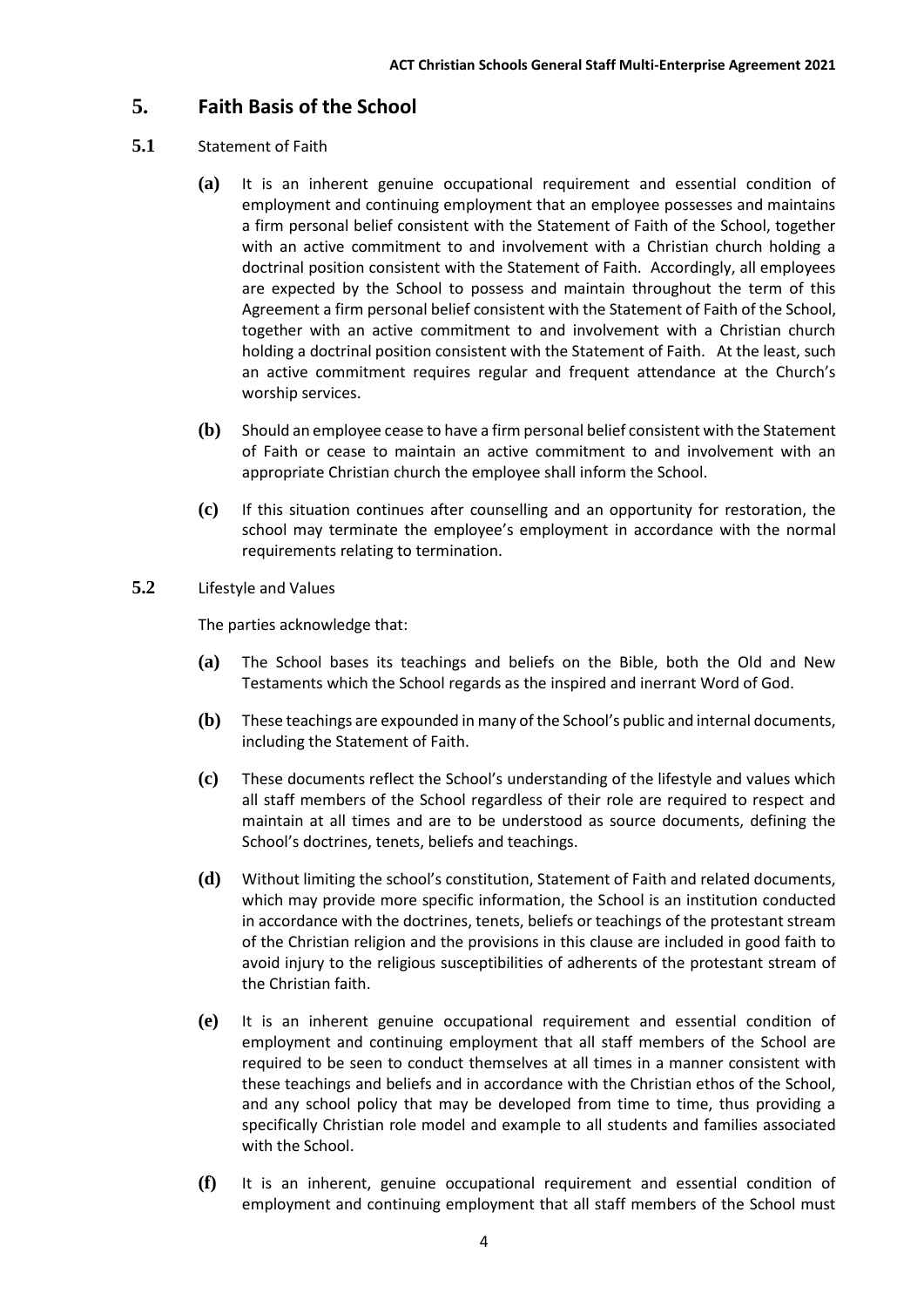not act in a way that they know, or ought reasonably to know, is contrary to the religious beliefs and values of the School. Nothing in their deliberate conduct shall be incompatible with the intrinsic character of their position.

- **(g)** Acting contrary to the lifestyle and values requirements set out in this clause is likely to cause injury to the religious susceptibilities of members of the School community who adhere to the School's doctrines, tenets, beliefs and teachings.
- **(h)** If an employee acts contrary to the lifestyle and values requirements set out in this clause the matter will be dealt with in accordance with the normal school procedures in relation to conduct and performance management.
- **(i)** If a dispute arises in connection with this clause it shall be dealt with in accordance with **claus[e 10](#page-9-0) – Dispute Resolution**.

# <span id="page-8-0"></span>**6. Access to the Agreement and the National Employment Standards**

The School will take steps to make available copies of this Agreement and the NES to all employees to whom they apply.

# <span id="page-8-1"></span>**7. The National Employment Standards and this Agreement**

This Agreement does not exclude the NES. The NES and this Agreement contain the minimum conditions of employment for employees covered by this Agreement. If there is an inconsistency between a provision of this Agreement and the NES, and the NES is more beneficial in a particular aspect, then the NES provision will apply to the extent of the inconsistency.

# <span id="page-8-2"></span>**8. Agreement flexibility**

Notwithstanding any other provision of this Agreement, a school and an individual employee may agree to vary the application of certain terms of this Agreement to meet the genuine needs of the employer and the employee as provided in **[Schedule C](#page-80-1)**. However, for such an agreement to take effect, the agreement must result in the employee being better off overall than would have been the case if no flexibility agreement was entered into between the employee and the school. A copy of the signed agreement will be provided to each party within fourteen days of the agreement being signed.

# <span id="page-8-4"></span><span id="page-8-3"></span>**Part 2—Consultation and Dispute Resolution**

# **9. Consultation regarding major workplace change and changes to regular rosters and ordinary hours of work**

A school shall consult in connection with the introduction of major change likely to have significant effects on employees and changes to regular rosters and ordinary hours of work. This requirement is dealt with in **[Schedule D.](#page-82-1)**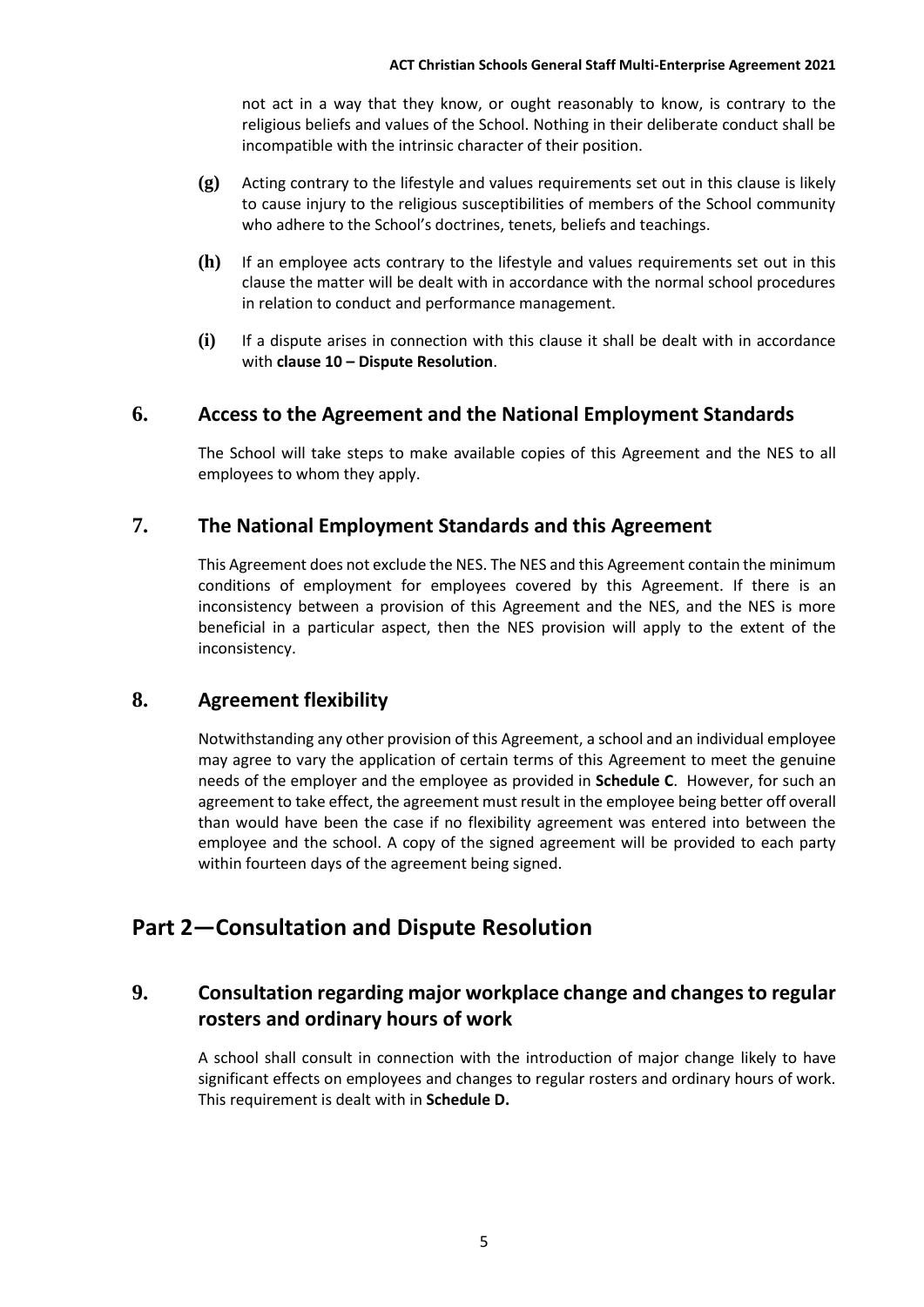# <span id="page-9-0"></span>**10. Dispute resolution**

In the event of a dispute about a matter under this Agreement, or a dispute in relation to the NES, the parties will follow the disputes procedure in **[Schedule E.](#page-84-1)** 

# <span id="page-9-1"></span>**11. Union Representatives**

In order to promote the relationship between the School and all employees of the School (including members of the Union and other employees) bound by this Agreement;

- **(a)** The School shall permit the union representative in the School, if any, (not being an official of the Union) to post union notices relating to the holding of meetings in relation to employment matters on a common room noticeboard.
- **(b)** Where an employee requests the union representative at the School (not being an official of the Union) to represent them in relation to a matter concerning their employment under this Agreement, the union representative shall be permitted in working hours [other than timetabled teaching time if involved in duties in the classroom] to hold discussions with a representative of the School. Such discussions shall take place at a time and place convenient to both parties.
- **(c)** Meetings of union members who are employed at the School may be held on the School premises at times within the School's hours of business but when employees are on a break and at places reasonably convenient to both union members and the Principal and otherwise in accordance with the Act. Provided also that the union representative gives prior notice to the Principal of the members' intention to meet.

# <span id="page-9-3"></span><span id="page-9-2"></span>**Part 3—Types of Employment and Termination of Employment**

# **12. Types of employment**

**12.1** Types (categories) of employment

Employees under this Agreement will be employed in one of the following categories:

- **(a)** full-time employment on an ongoing (indefinite) basis;
- **(b)** part-time employment on an ongoing (indefinite) basis; or
- **(c)** casual employment; or
- **(d)** temporary employment, being employment, for a specified maximum term or for a specified task.

For the avoidance of doubt, temporary employment may be full-time or part-time.

**12.2** Letter of Appointment

On appointment, the School shall provide full-time and part-time employees with a letter of appointment setting out the following:

**(a)** the classification and rate of pay of the employee and whether this reflects a classification or salary higher than that required by this Agreement;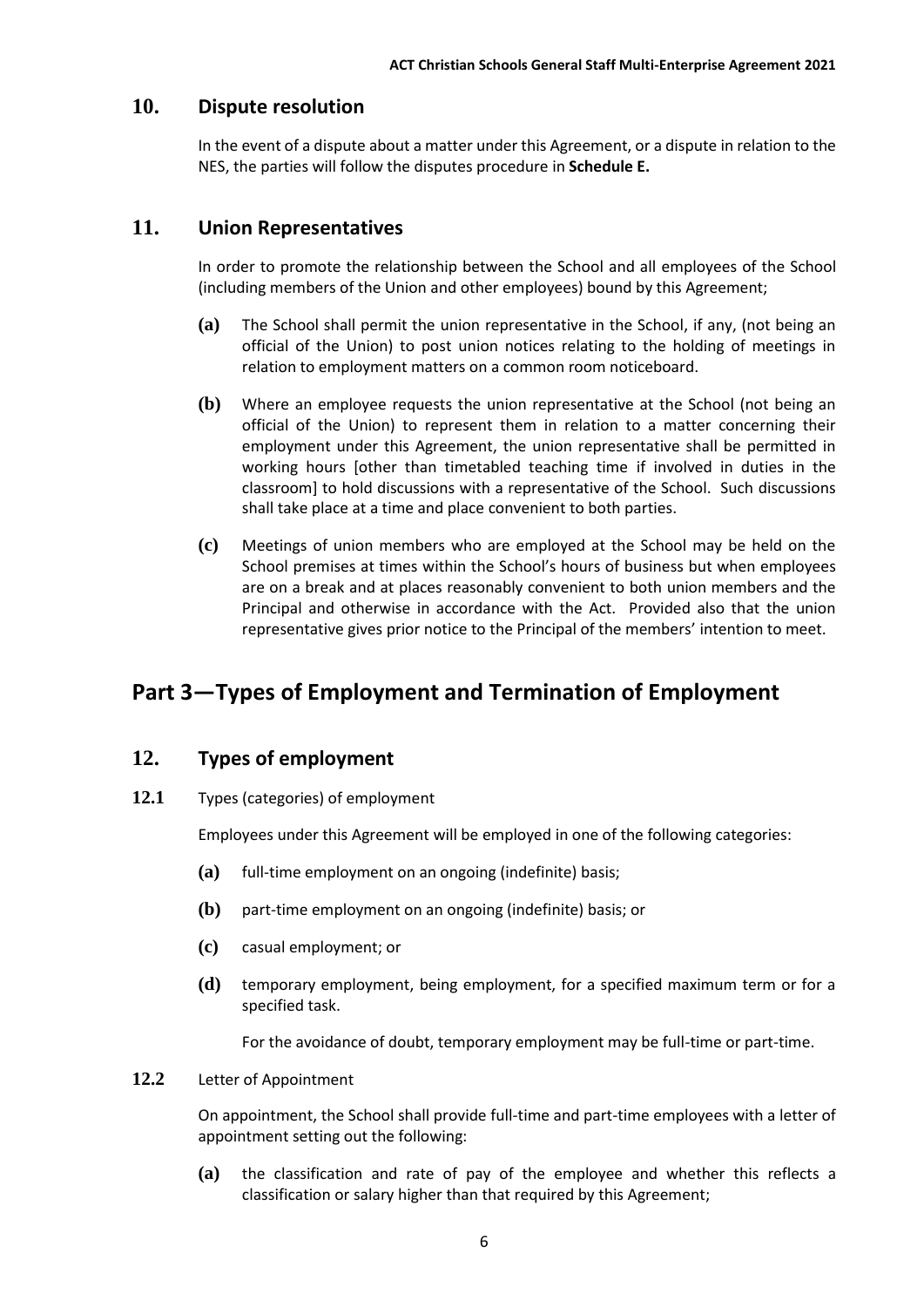- **(b)** the number of hours to be worked each week and the number of weeks to be worked throughout the year;
- **(c)** a statement in relation to superannuation entitlements;
- **(d)** whether the rate of pay is payable during term time only or throughout the year; and
- **(e)** whether the employee may be required to attend overnight camps.

If there is a requirement to work during non-term weeks, the number of such days to be worked shall be clearly specified.

**12.3** Full-time employment

A full-time employee is an employee engaged to work 38 hours per week or an average of 38 hours per week pursuant to **clause [26](#page-27-1)—[Ordinary hours of work](#page-27-1)**.

- <span id="page-10-0"></span>**12.4** Part-time employment
	- **(a)** A part-time employee is an employee who is engaged to work less than 38 ordinary hours per week or an average of less than 38 hours per week and who has reasonably predictable hours of work.
	- **(b)** A part-time employee will be paid an hourly rate of 1/38th of the weekly rate for the employee's classification.
	- **(c)** A part-time employee's Agreement entitlements will be calculated on a pro rata basis.
	- **(d)** At the time of engagement, the employer and the part-time employee will agree in writing on a regular pattern of work, specifying the number of hours worked each day, the days of the week the employee will work, the number of weeks of the school year the employee will work and starting and finishing times each day.
	- **(e)** The terms of the agreement in **sub-clause [12.4\(d\)](#page-10-0)** may be varied, on a temporary or ongoing basis, by agreement between the employer and an employee. Any such variation will be recorded in writing.
- **12.5** Casual employment
	- **(a)** A casual employee is paid by the day or hour.
	- **(b)** A casual employee will be paid an hourly rate of 1/38th of the weekly rate for the employee's classification, plus 25%. Amongst other things, this loading includes compensation for any entitlements to annual holidays or other paid leave to which a full-time or part-time employee is or may be entitled in accordance with the NES or any other legislative instrument.
	- **(c)** A casual employee will be engaged and paid for a minimum of two hours for each engagement. Except that a preschool/childcare services employee working in an out of school hours care program may satisfy the two hour minimum by working one hour before school and one hour after school on the same day.
	- **(d)** A casual employee must be paid at the termination of each engagement, or fortnightly or monthly in accordance with usual payment methods for full-time employees.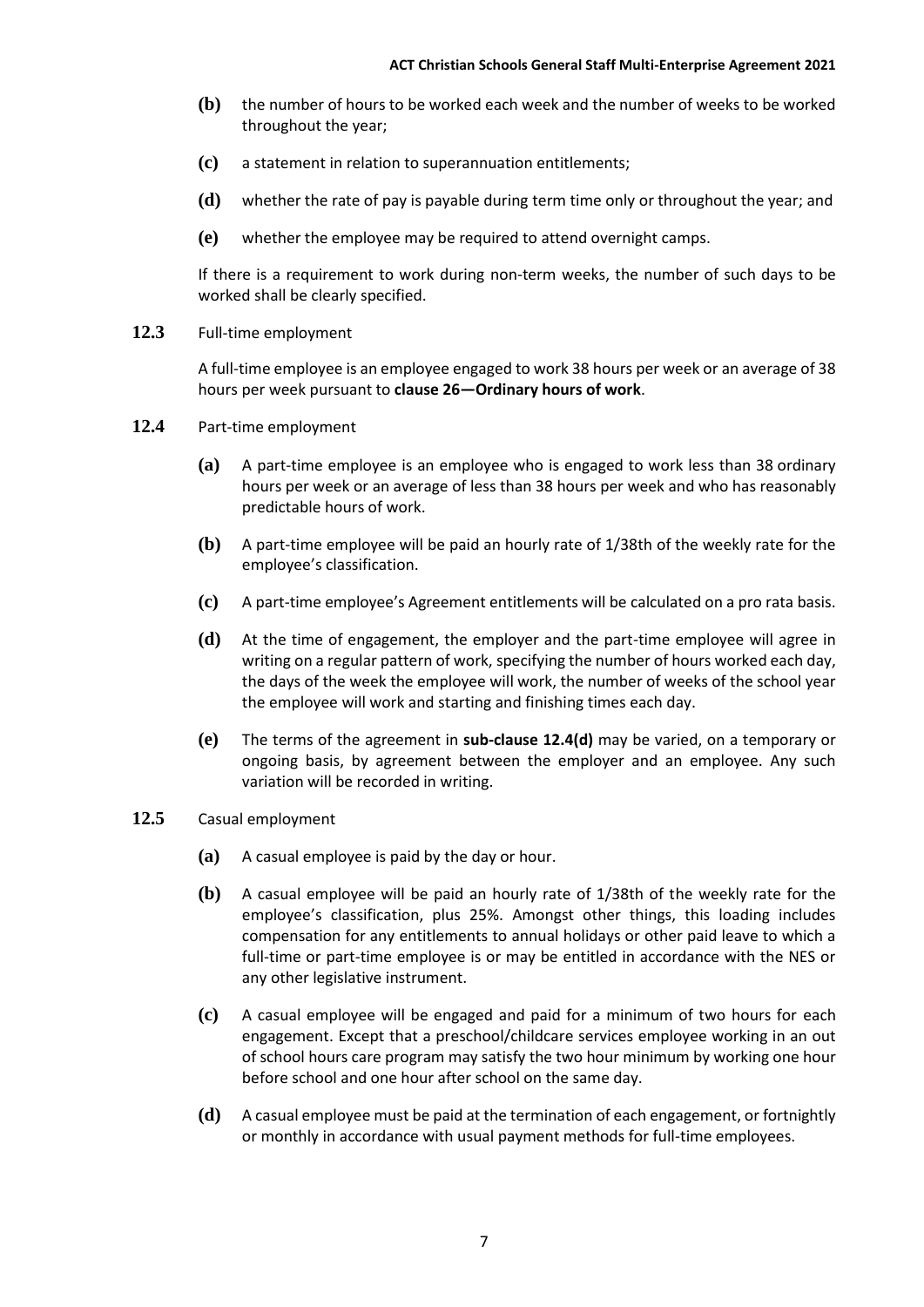**12.6** Right to request casual conversion

The NES provides rights and obligations in relation to the conversion of a regular casual employee to full-time or part-time employment.

- **12.7** Temporary Employment
	- **(a)** A temporary employee is an employee employed to work full-time or part-time for a specified maximum period of time which is not normally to exceed 12 months or to undertake a specific project. An employee may be employed as a temporary employee in the following circumstances:
		- **(i)** where an employee is employed to replace an employee on leave or secondment;
		- **(ii)** where the School's staffing is to be reduced in the following year or years overall or in a department. This may include but is not limited to circumstances such as declining enrolments or school amalgamations;
		- **(iii)** where an employee is employed on a specific programme not funded by the School; or
		- **(iv)** where an employee is engaged in connection with the carrying out of a specific project or task, or
		- **(v)** in a new position that is being trialled, provided that at the end of the trial period either the employment ends or the employee is employed in an ongoing position on an indefinite basis.
	- **(b)** Applicants must be advised in writing prior to accepting a position that it is temporary, the expected length of the appointment and the reason why it is temporary.
	- **(c)** The employment of a temporary employee may be ended before the expected length of appointment has passed or the task complete in accordance with **clause [14](#page-14-0)**. If this occurs the School is not obliged to pay the employee until the expected end date of the employment.

#### **12.8** Flexible Working Arrangements

- **(a)** An employee may request flexible working arrangements in accordance with s65 of the Act. A school may only refuse such a request on reasonable business grounds.
- **(b)** Responding to the request

Before responding to a request made under s65, the employer must discuss the request with the employee and genuinely try to reach agreement on a change in working arrangements that will reasonably accommodate the employee's circumstances having regard to:

- **(i)** the needs of the employee arising from their circumstances;
- **(ii)** the consequences for the employee if changes in working arrangements are not made; and
- **(iii)** any reasonable business grounds for refusing the request.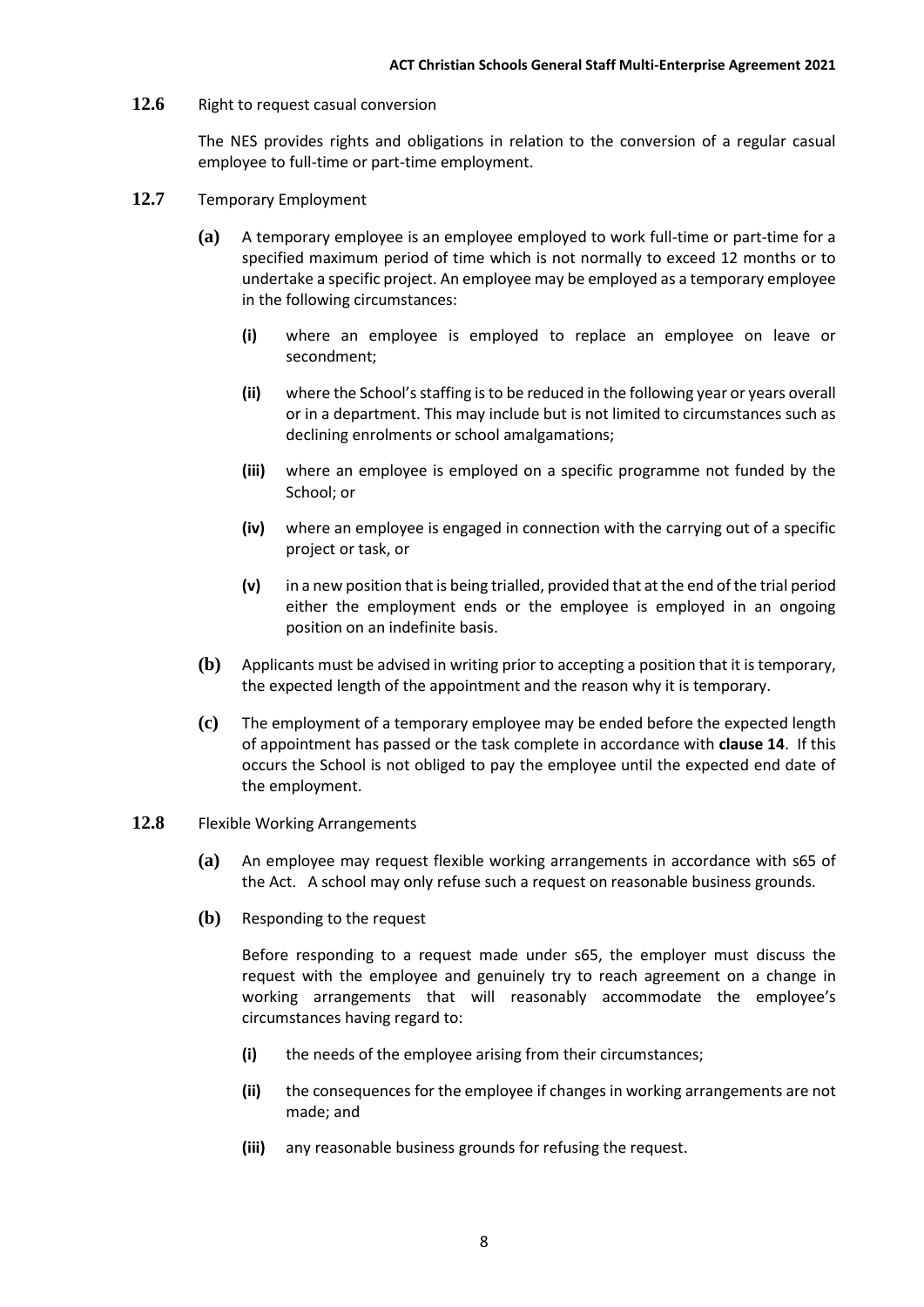*Note 1: The employer must give the employee a written response to an employee's s65 request within 21 days, stating whether the employer grants or refuses the request (s65(4)).*

*Note 2: If the employer refuses the request, the written response must include details of the reasons for the refusal (s65(6)).*

- **(c)** What the written response must include if the employer refuses the request
	- **(i)** The written response under s65(4) must include details of the reasons for the refusal, including the business ground or grounds for the refusal and how the ground or grounds apply.
	- **(ii)** If the employer and employee could not agree on a change in working arrangements, the written response under s65(4) must:
		- 1. state whether or not there are any changes in working arrangements that the employer can offer the employee so as to better accommodate the employee's circumstances; and
		- 2. if the employer can offer the employee such changes in working arrangements, set out those changes in working arrangements.
- **(d)** What the written response must include if a different change in working arrangements is agreed

If the employer and the employee reached an agreement on a change in working arrangements that differs from that initially requested by the employee, the employer must provide the employee with a written response to their request setting out the agreed change(s) in working arrangements.

**(e)** Dispute resolution

Disputes about whether the employer has discussed the request with the employee and responded to the request in the way required by this clause, can be dealt with under **clause 10** and **Schedule E - Dispute resolution**.

### <span id="page-12-0"></span>**13. Leave without pay during non-term weeks**

**13.1** Arrangements

An employee may be required to take leave without pay during all or part of the non-term weeks, provided that:

- **(a)** the employee's contract of employment specifies the arrangement in writing;
- **(b)** all such periods count as service for the purpose of calculating accrued leave entitlements, the period of service for progression, the period of service for redundancy purposes and do not break continuity of service;
- **(c)** where an employee's pay is not averaged in accordance with **sub-clause 13.2** below, any public holidays falling within such period of leave without pay shall be paid at the ordinary rate if they fall on a day on which the employee ordinarily works. Where an employee's pay is averaged in accordance with **sub-clause 13.2** below, payment for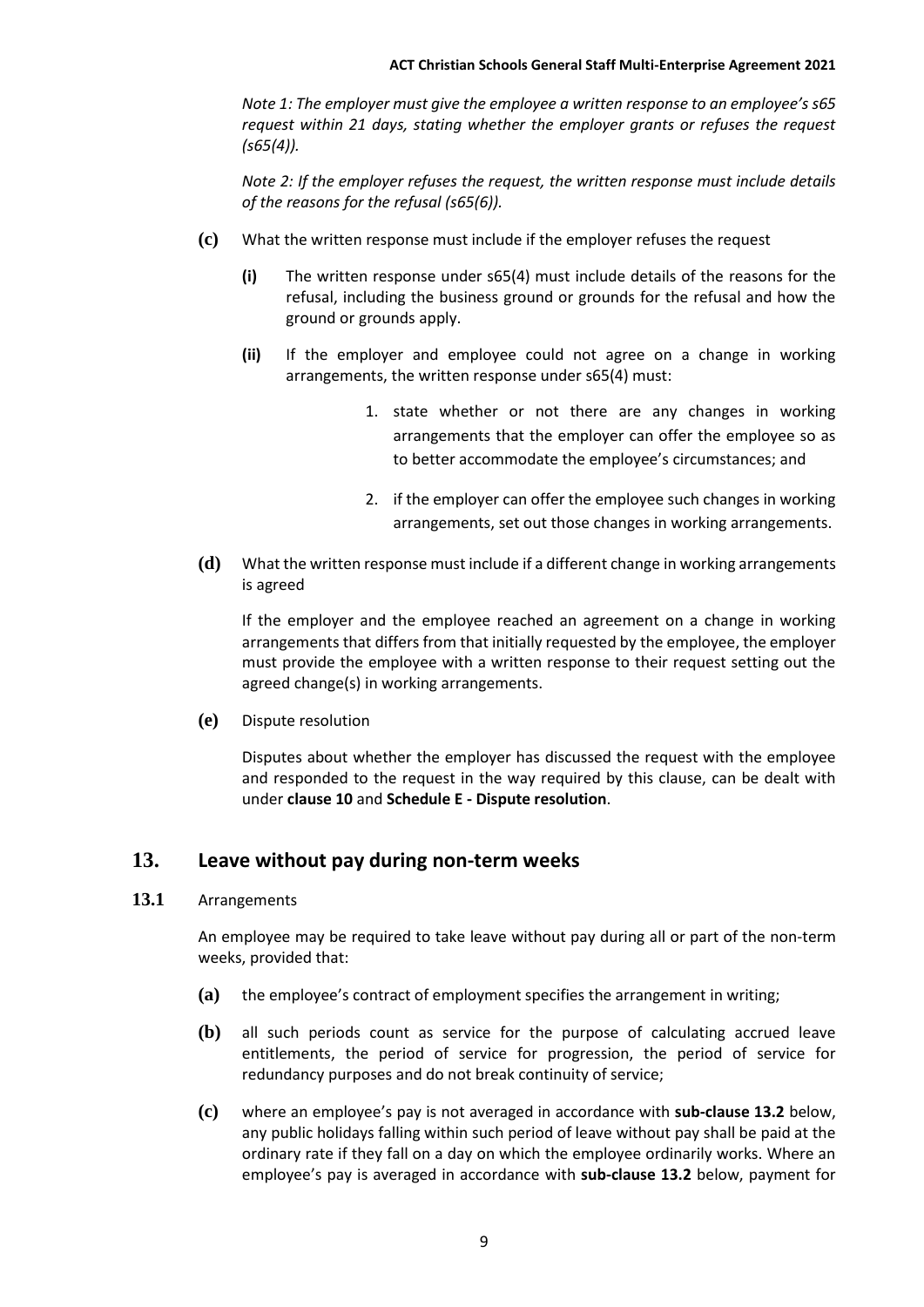public holidays falling within such period of leave is included in the averaged rate of pay and no additional payment is required

- **(d)** if the employee's contract of employment does not specify a requirement to work during non-term weeks and appropriate work is available for the employee during any such period, or the contract does specify such a requirement and work is available in addition to the specified requirement, the employee may be offered such work (whether on a full-time, part-time or casual basis). The employee may refuse an offer of employment without prejudice to their normal employment relationship. Appropriate work will mean such work as is available that is capable of being performed by the employee. Remuneration for such work will be at the rate of pay applicable to the work being performed, calculated at the unaveraged rate of pay. Such payment will be in addition to any other payment due to the employee for the period. Alternatively, the employee may request in writing that the work be treated as make up time in accordance with **clause 31.3** and an agreement to this effect will be kept with pay records.
- **(e)** if the employee's contract of employment specifies a requirement to work during one or more non-term weeks between identified term time, but does not specifically designate the particular weeks and/or days required to be worked during such nonterm weeks, the employer and the employee shall agree as early as practicable in a school calendar year on the weeks and/or days to be worked. Failing agreement, the employee shall be given at least four term weeks notice of the weeks and/or days required to be worked prior to the commencement of the particular non-term weeks. Provided that any such requirement that the employee work shall not be unreasonable given the employee's personal circumstances and the notice given. The employee may be required to work during the ordinary hours and days which the person normally works, provided that the employee may agree to work on different days or for different hours or with a lesser period of notice. The employee may not be required to work during a non-term period between particular terms unless the contract of employment specifies the relevant terms.
- **(f)** An employer may elect to pay an employee only for the time worked (and therefore not during non-term weeks) or by equal salary instalments throughout the year as provided by **sub-clause 13.2**.
- **(g)** Where a person employed as at the date of making this Agreement is not employed on a contract which allows for leave without pay during non-term weeks that employee will not be required to take such leave or have their contract of employment changed merely as a result of this Agreement coming into operation. For the avoidance of doubt, this clause does not prohibit the re-negotiation of existing arrangements to allow for such leave.
- **13.2** Calculating salary instalments for an employee on leave without pay during non-term weeks
	- **(a)** When the School elects to average the payment of salary or wages of an employee, the rates will be paid in equal instalments throughout the year including annual leave (this is not inclusive of the annual leave loading) in accordance with this **sub-clause 13.2.**
	- **(b)** Whilst this Agreement is in operation, the following formula shall be used to determine the appropriate full-time weekly rate for a position:

| Weekly Rate = $N + 11$ |     | Annual rate of salary |
|------------------------|-----|-----------------------|
|                        | 240 | 52.14                 |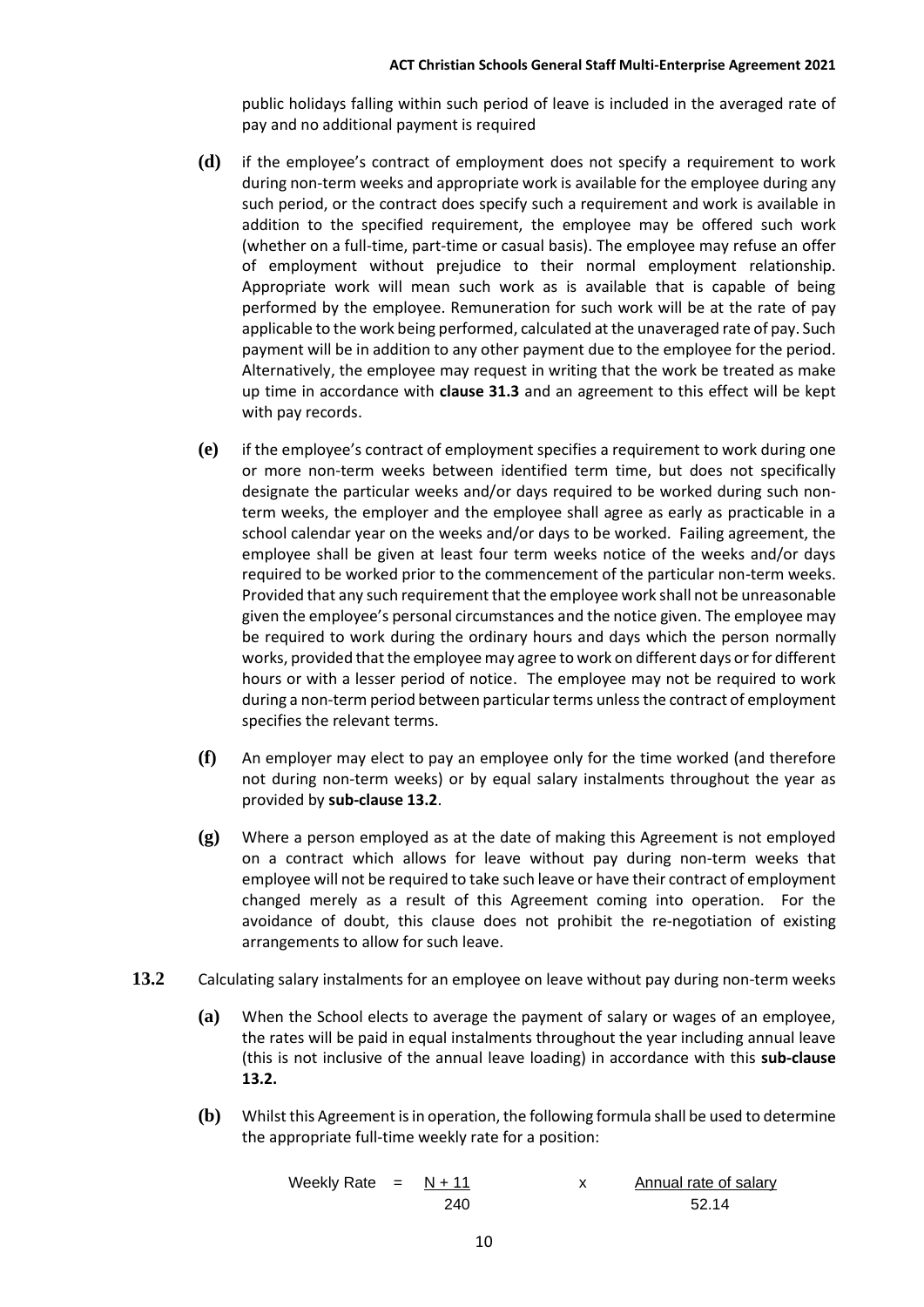Where:

 $N =$  number of days (excluding public holidays) a full-time employee in the position held by the employee would be required to work each year.

- **(c)** Part time averaged rates shall be calculated by determining the appropriate full-time weekly rate then dividing by 38.
- **(d)** The rate of pay of an employee determined by this **sub-clause 13.2**, shall be the appropriate rate for all purposes, including long service leave and other paid leave, except for the purpose of calculating casual rates or any allowance, overtime or penalty for an employee, in which case the casual rates, allowance, overtime or penalty will be calculated on the ordinary hourly rate applicable to the employee's classification.
- **(e)** Where an employee is paid in accordance with this **sub-clause 13.2** and the employee ceases employment with the School and the total amount received by the employee during that year since the School Service Date including payment for accrued and untaken annual leave is less than such amount the employee would have earned if their salary had not been averaged including accrued and untaken annual leave, then the employee shall be paid the difference between the averaged amount paid and such higher amount not later than the next School Service Date or on termination of the employee's employment, whichever occurs first.
- Note: The averaging formula in this **sub-clause 13.2** assumes that an employee is in employment at the commencement of a school year. Employees who commence employment after the first week of a school year should be paid an unaveraged rate of pay until the following year.

# <span id="page-14-0"></span>**14. Termination of employment and suspension**

**14.1** Notice of termination by the school

Notice of termination is provided for in the NES. For the avoidance of doubt the employment of any full-time or part-time employee may be terminated by the employer giving notice as set out in the NES or by the payment of the equivalent wages in lieu of notice or by giving part notice and part payment in lieu of notice.

The employment of a casual employee working a block of more than five days may be terminated by one day's notice.

NOTE: The NES currently provides for notice on termination as follows:

|                                             | Notice period if<br>employee is 45 years of<br>age or younger | Notice period if<br>employee is over<br>45 years of age |
|---------------------------------------------|---------------------------------------------------------------|---------------------------------------------------------|
| Not more than 1 year                        | 1 week                                                        | 1 week                                                  |
| More than 1 year, but not more than 2 years | 2 weeks                                                       | 2 weeks                                                 |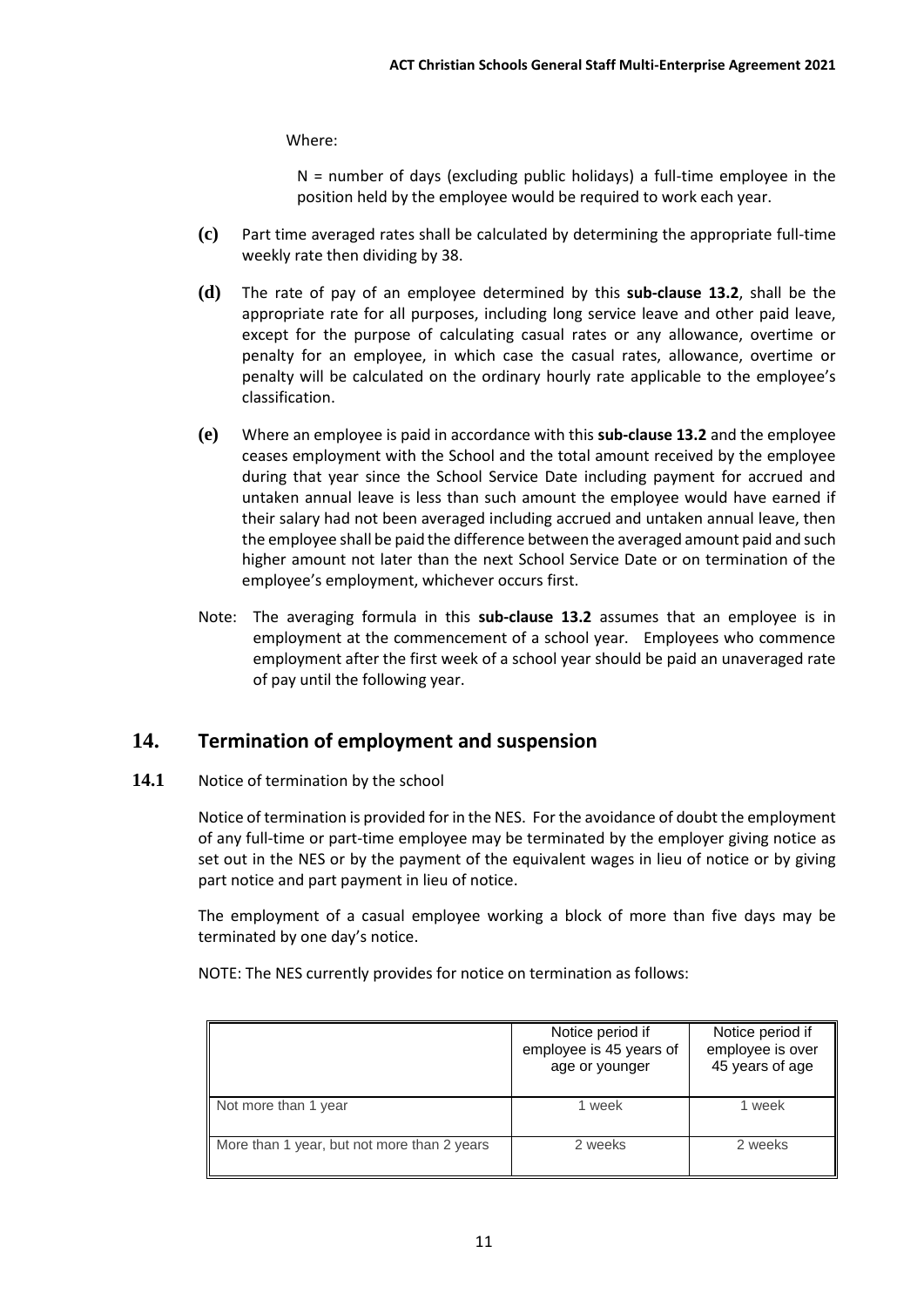#### **ACT Christian Schools General Staff Multi-Enterprise Agreement 2021**

| More than 2 years, but not more than 3 years | 2 weeks | 3 weeks |
|----------------------------------------------|---------|---------|
| More than 3 years, but not more than 5 years | 3 weeks | 4 weeks |
| More than 5 years                            | 4 weeks | 5 weeks |

#### **14.2** Notice of termination by an employee

The notice of termination required to be given by an employee is the same as that required of an employer except that there is no requirement on the employee to give additional notice based on the age of the employee concerned. If an employee, who is at least 18 years old, fails to give the required notice, the amount of one week's wages becomes a debt due to the employer. With the agreement of the employee, the employer may withhold from any monies due to the employee on termination under this Agreement or the NES. Any outstanding balance becomes a debt due. If the employer has agreed to a shorter period of notice than that required by this **sub-clause 14.2**, then no deduction may be made.

#### <span id="page-15-0"></span>**14.3** Job search entitlement

Where an employer has given notice of termination to an employee, an employee must be allowed up to one day's time off without loss of pay for the purpose of seeking other employment. The time off is to be taken at times that are convenient to the employee after consultation with the employer.

#### **14.4** Exclusions

This clause does not apply to an employee whose employment is terminated for serious misconduct or who is otherwise excluded from the operations of the notice of termination provisions of the NES.

#### **14.5** Statement of Service

On the termination of employment, the employer shall, at the request of the employee, give to such employee a statement signed by the employer stating the period of employment, the employee's classification and when the employment terminated.

#### **14.6** Suspension

- **(a)** Notwithstanding any of the other provisions in this Agreement, a school may suspend an employee, with or without pay, while considering any matter which in the view of the School could lead to the employee's summary dismissal.
- **(b)** Suspension without pay will not be implemented by the School without the employee's consent.
- **(c)** A school is not required to provide alternative employment to an employee who does not hold registration under the *Working with Vulnerable People (Background Checking) Act 2011* (ACT) nor are they required to provide employment that meets any conditions of registration.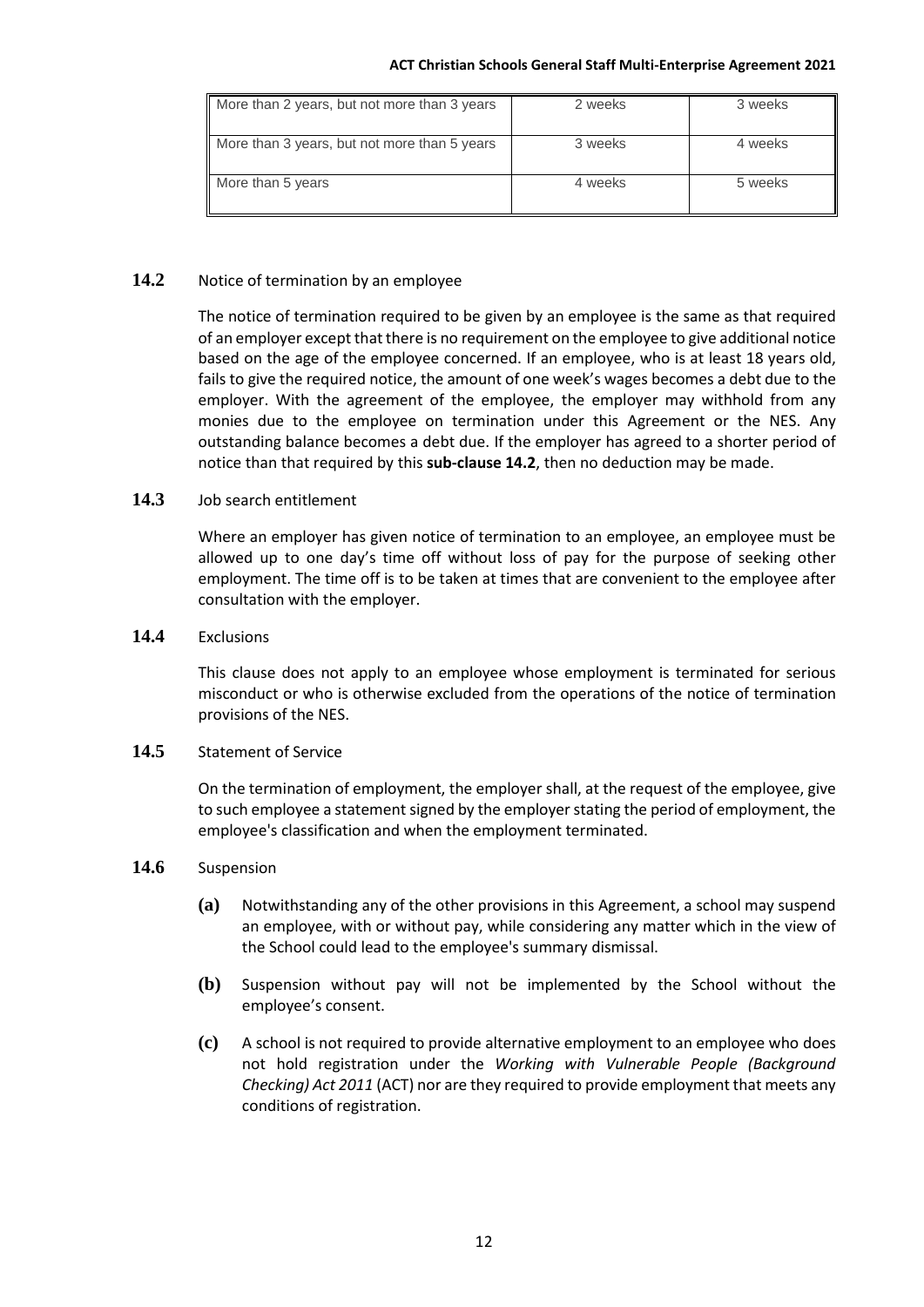# <span id="page-16-0"></span>**15. Redundancy**

- **15.1** Redundancy pay and related provisions are provided for in the NES**.**
- **15.2** Transfer to lower paid duties

Where an employee is transferred to lower paid duties by reason of redundancy, the same period of notice must be given as the employee would have been entitled to if the employment had been terminated and the employer may, at the employer's option, make payment instead of an amount equal to the difference between the former ordinary time rate of pay and the ordinary time rate of pay for the number of weeks of notice still owing.

**15.3** Employee leaving during notice period

An employee given notice of termination in circumstances of redundancy may terminate their employment during the period of notice. The employee is entitled to receive the benefits and payments they would have received under this clause had they remained in employment until the expiry of the notice, but is not entitled to payment instead of notice.

- **15.4** Job search entitlement
	- **(a)** An employee given notice of termination in circumstances of redundancy must be allowed up to one day's time off without loss of pay during each week of notice for the purpose of seeking other employment to a maximum of five days.
	- **(b)** If the employee has been allowed paid leave for more than one day during the notice period for the purpose of seeking other employment, the employee must, at the request of the employer, produce proof of attendance at an interview or they will not be entitled to payment for the time absent. For this purpose a statutory declaration is sufficient.
	- **(c)** This entitlement applies instead of **sub-claus[e 14.3](#page-15-0)**.

# <span id="page-16-2"></span><span id="page-16-1"></span>**Part 4—Minimum Wages/Salary and Related Matters**

# **16. Classifications**

**16.1** Classifications and minimum pay

All employees must be classified according to the structure set out in **[Schedule B](#page-58-1) [—](#page-58-1)** [Classifications.](#page-58-1) An employer must advise an employee in writing of their classification and of any changes to their classification.

- **16.2** Commencement level and progression
	- **(a)** Where there is more than one step for a classification level:
		- (i) other than as provided at paragraph (ii) of this **sub-clause 16.2 (a)**, an employee will be eligible for movement to the next step within the classification level on completion of a years' full-time service or equivalent, subject to **sub-clause 16.2 (b)**.
		- (ii) An employee in the operational services or preschool/childcare services streams, will be eligible for movement to the next step within the classification level on completion of each 12 month period of employment.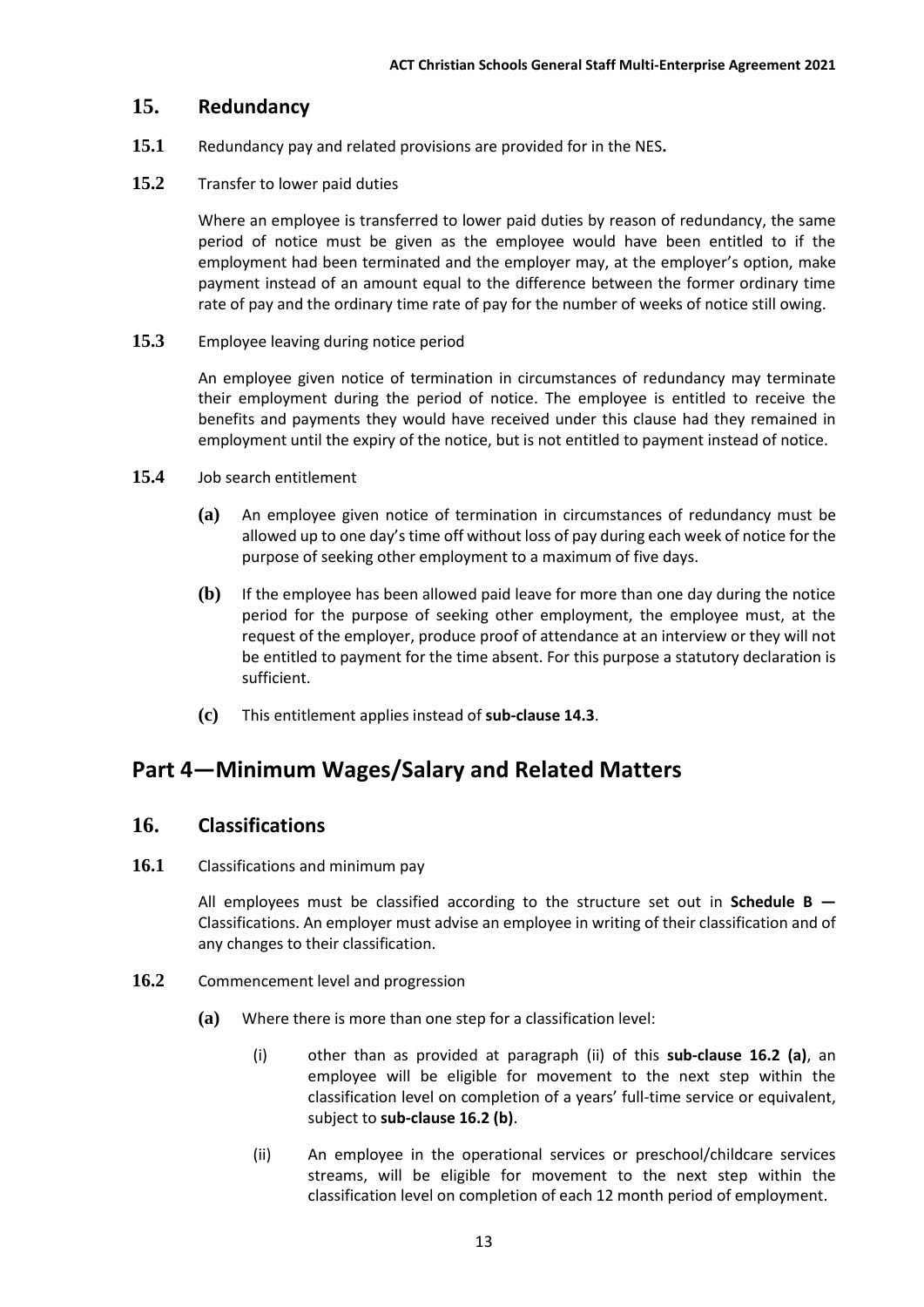- **(b)** Movement to the next step within a classification level will occur unless a review implemented by the employer demonstrates that performance against the relevant classification descriptors has not been satisfactory.
- **(c)** The commencement levels for employees will be as follows:

| <b>Classification</b>                                                                                                                                                                                             | Commencement<br>level | Commencement<br><b>Step</b> |
|-------------------------------------------------------------------------------------------------------------------------------------------------------------------------------------------------------------------|-----------------------|-----------------------------|
| School operations services grade 1<br>Preschool/childcare services grade 1                                                                                                                                        | Level 1               | Step 1                      |
| School administration services grade 1                                                                                                                                                                            | Level 1               | Step 2                      |
| School support services grade 1                                                                                                                                                                                   | Level 1               | Step 3                      |
| School support services grade 2<br>Preschool/childcare services grade 2<br>Wellbeing services grade 1<br>School administration services grade 2<br>School operational services grade 2                            | Level 2               | Step 1                      |
| School support services grade 3<br>Preschool/childcare services grade 3<br>School administration services grade 3<br>School operational services grade 3                                                          | Level 3               | Step 1                      |
| School support services grade 4<br>Preschool/childcare services grade 3A<br>Wellbeing services grade 2<br>School administration services grade 4<br>School operational services grade 4                           | Level 4               | Step 1                      |
| Instructional services grade 1                                                                                                                                                                                    | Level 4               | Step 2                      |
| School support services grade 5<br>Preschool/childcare services grade 4<br>School administration services grade 5<br>School operational services grade 5<br>Instructional services grade 2                        | Level 5               | Step 1                      |
| Preschool/childcare services grade 5<br>Instructional services grade 3<br>Wellbeing services grade 3<br>Nursing services grade 1<br>School administration services grade 6<br>School operational services grade 6 | Level 6               | Step 1                      |
| Wellbeing services grade 4<br>Nursing services grade 2<br>School administration services grade 7                                                                                                                  | Level 7               | Step 1                      |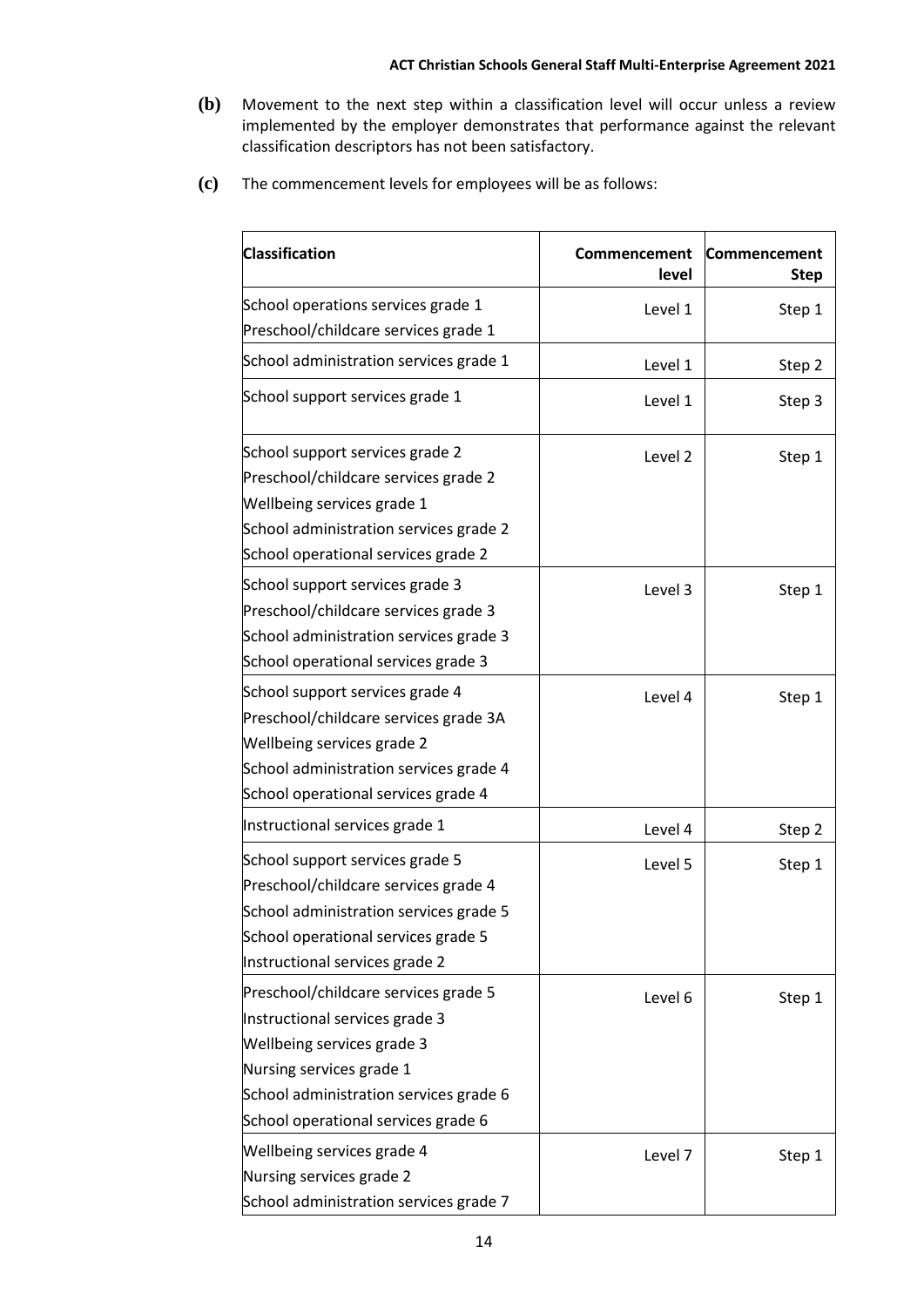#### **ACT Christian Schools General Staff Multi-Enterprise Agreement 2021**

| <b>Classification</b>                                                                   | <b>Commencement</b><br>level | <b>Commencement</b><br><b>Step</b> |
|-----------------------------------------------------------------------------------------|------------------------------|------------------------------------|
| Preschool/childcare services grade 6 $(1-$<br>39 places)                                | Level 7                      | Step 2                             |
| Preschool/childcare services grade 6 (40-<br>59 places)                                 | Level 7                      | Step 3                             |
| Nursing services grade 3<br>Preschool/childcare services grade 6 (60<br>or more places) | Level 8                      |                                    |
| Wellbeing services grade 5                                                              |                              |                                    |
| School administration services grade 8                                                  |                              |                                    |

#### **16.3** Duties

- **(a)** Employees covered by this Agreement shall perform all work within their skill and competence consistent with the classification structure of the Agreement, including work which is incidental or peripheral to their main tasks or functions (such as incidental cleaning), provided that such duties are not designed to promote de-skilling.
- **(b)** Employees in the School Support Services or School Administrative Services streams may be required to perform playground supervision, provided the School:
	- **(i)** Provides suitable training to the staff involved;
	- **(ii)** Ensures appropriate levels of support and assistance; and
	- **(iii)** Recognises that the introduction of playground supervision should not increase existing workloads of without commensurate increases in their paid hours of work, unless playground supervision takes the place of another of the Employee's tasks.

Provided however, an Employee who performs playground duty unsupervised must be classified at not less than Level 3.

A supervised Employee performing playground duty must have access to immediate support and assistance (for example by phone or other means of communication) from a designated Teacher or an Employee classified at level 3 or above whilst performing such playground duty. The supervised Employee must also generally be in line of sight of the Teacher or other Employee providing the supervision.

- **(c)** Employees in the School Support Services stream may be required to supervise and assist students on a school camp provided that:
	- **(i)** the employee was advised in writing of the requirement to attend camps on appointment, or within four weeks of the adoption of this Agreement for existing staff, and
	- **(ii)** at least four weeks' notice is provided of the requirement to attend a particular camp, unless otherwise agreed between the School and the employee.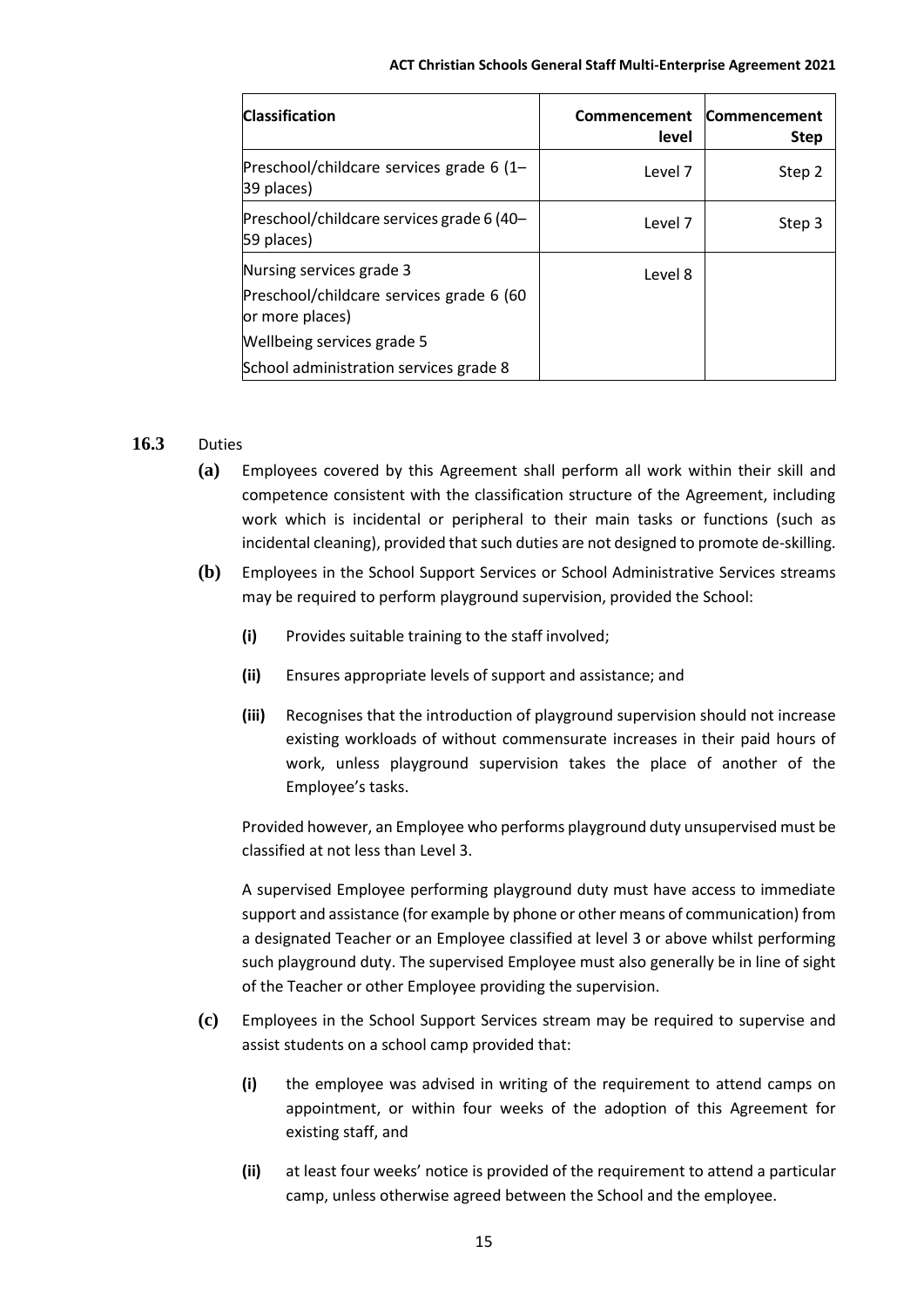#### **16.4** Reclassification

- **(a)** An employee may apply to progress to another level or seek reclassification if regularly called upon to perform a substantial proportion of duties appropriate to the higher level. The School will examine the skills utilised and the duties performed by the employee.
- **(b)** Where an application is made to progress to a higher level, the School shall determine the application within one month of receipt of the application.
- **(c)** Progression to a higher level shall take place from the first full pay period on or after the application has been approved by the School.
- **(d)** The employee shall be placed on the first step of the new level following reclassification.

#### **16.5** Savings

This Agreement shall not result in an employee experiencing a reduction in their Earnings Rate. For the purposes of this clause Earnings Rate means the total wages and allowances applicable to an employee, calculated as an hourly rate. In the event that an employee would be entitled to an Earnings Rate less than those applicable at the commencement of this Agreement, the employee shall continue to receive the Earnings Rate applicable at the commencement of this Agreement until the Earnings Rate in accordance with this Agreement exceed that amount.

# <span id="page-19-0"></span>**17. Minimum wages/salary**

#### <span id="page-19-1"></span>**17.1** Annual rates of pay

- **(a)** An employer will pay an adult employee not less than the rate of pay specified for the employee's classification in Tables 1A, 1B and 1C of **Schedule A** – **Monetary Rates**. To determine a weekly rate of pay the amount shown as the annual salary shall be divided by 52.14 and rounded to two decimal places.
- **(b)** Where the actual rate of pay paid to an employee prior to the commencement of this Agreement is lower than the amount set out in Tables 1A, 1B and 1C – Salaries of **Schedule A - Monetary Rates**, in accordance with paragraph (a) of this **sub-clause 17.1**, the difference shall be paid by the School to the employee as soon as practicable after the commencement of the Agreement.

#### **17.2** Junior employees

A junior employee appointed at classification level 1 or 2 is to be paid at the following percentage of the appropriate adult rate for the position performed.

| Age                   | % of adult rate |
|-----------------------|-----------------|
| Under 17 years of age | 50              |
| 17 years of age       | 60              |
| 18 years of age       | 70              |
| 19 years of age       | 80              |
| 20 years of age       | 90              |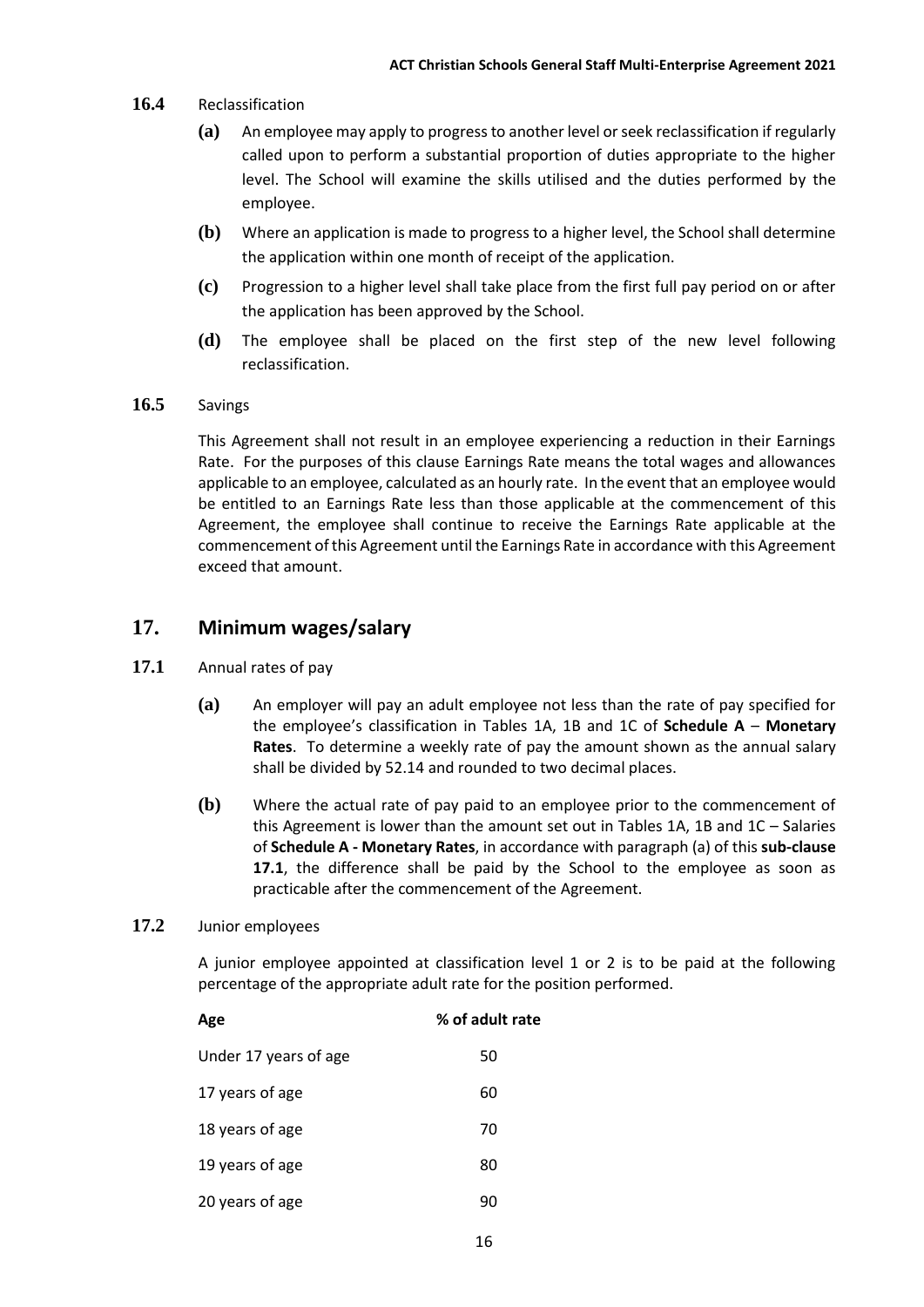#### **17.3** Apprentices

- **(a)** Apprentices will be employed in accordance with the provisions of **[Schedule F](#page-86-1) [—](#page-86-1)** [Apprentices.](#page-86-1)
- <span id="page-20-1"></span>**(b)** An apprentice, other than an adult apprentice, will be paid a percentage of the standard rate as follows:

| Year of apprenticeship | % of the standard adult rate<br>where not completed<br>year 12 | % of the standard adult rate<br>where completed year<br>12 |
|------------------------|----------------------------------------------------------------|------------------------------------------------------------|
| First year             | 50                                                             | 55                                                         |
| Second year            | 60                                                             | 65                                                         |
| Third year             | 75                                                             | 75                                                         |
| Fourth year            | 90                                                             | 90                                                         |

- **(c)** The rate of pay for an adult apprentice will be the rate prescribed for the lowest classification in **sub-clause [17.1](#page-19-1)**, or the rate prescribed in **sub-clause [17.3\(b\)](#page-20-1)** for the relevant year of the apprenticeship, whichever is the greater.
- **(d)** A person employed by a school under this Agreement immediately prior to entering into a training agreement as an adult apprentice with the School must not suffer a reduction in their minimum wage by virtue of entering into the training arrangement, provided that the person has been employed for at least six months as a full-time employee or twelve months as a part-time or regular and systematic casual employee immediately prior to entering the apprenticeship. For the purpose only of fixing a minimum wage, the adult apprentice must continue to receive the minimum wage that applies to the classification specified in **clause 17.1**, in which the adult apprentice was engaged immediately prior to entering into the training agreement.

# <span id="page-20-0"></span>**18. Allowances**

- **18.1** Caretakers' accommodation
	- **(a)** An employee who is employed as a caretaker and who is required by the employer to reside in premises provided by the employer, will be provided with living quarters, fuel and light at no cost to the employee.
	- **(b)** The on call and recall allowances in **sub-clause [18.4](#page-21-0)** do not apply to a caretaker provided with accommodation.
- **18.2** First aid allowance

#### **(a) Application**

**(i)** An employee who is designated by the employer to perform first aid duty, including the dispensing of medication to students in accordance with medication plans, and who holds a current recognised first aid qualification, will be paid an allowance as shown in Table 2 - Allowances of **Schedule A – Monetary Rates**.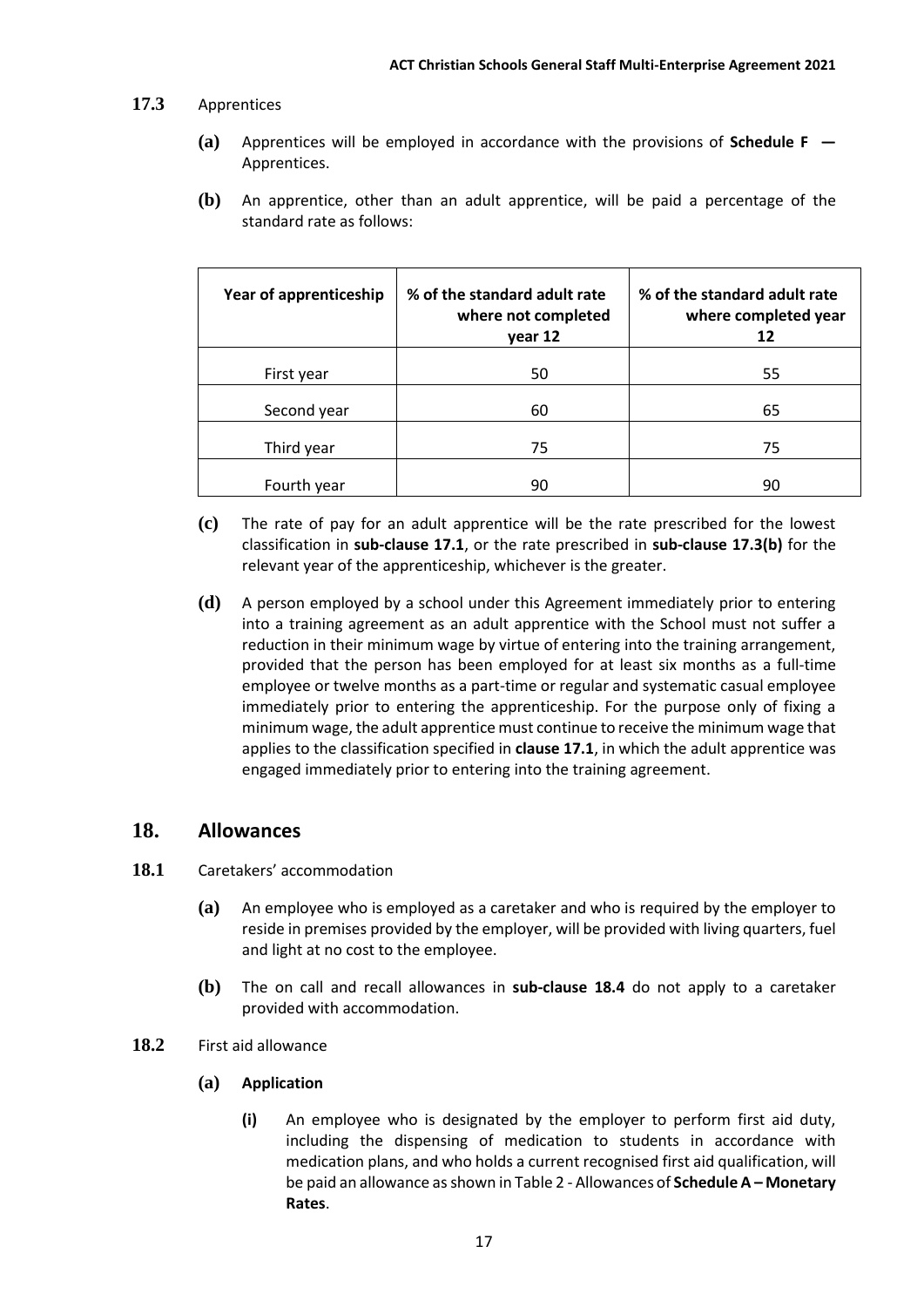#### **ACT Christian Schools General Staff Multi-Enterprise Agreement 2021**

- **(ii)** An employee required to dispense medication shall receive written instructions relating to the administration and dosage of all medications, prior to the requirement to dispense them. Where a particular medication requires that training be undertaken, such training shall be arranged and conducted during normal working hours at no expense to the employee.
- **(b)** Excluded employees

This allowance does not apply to:

- **(i)** a nurse;
- **(ii)** an employee employed exclusively as a first aid officer; or
- **(iii)** an employee whose appointment to the position of first aid officer has been taken into account in classifying their position.

#### **18.3** Meal allowance

Where an employer requires an employee to undertake more than two hours' overtime after the completion of a full day of work (defined as not less than 7.6 hours), the employer will provide a meal to the employee or will pay a meal allowance as shown in Table 2 – Allowances of **Schedule A** – **Monetary Rates** to the employee. A further meal or payment of allowance will be applicable for each additional five hours worked.

#### <span id="page-21-0"></span>**18.4** On call and recall allowance

**(a)** On call allowance

An on call allowance will be paid to an employee who is required by an employer to hold themselves available to be recalled to work. The employee will be paid an allowance equal to one ordinary hour's pay for each period of up to 24 hours that the employee is required to be on call.

**(b)** Recall allowance

An employee recalled to duty at the workplace will be paid a minimum of two hours at the appropriate overtime rate where that duty is not continuous with their ordinary hours of duty.

**(c)** The on call and recall allowances in this **sub-clause [18.4](#page-21-0)** do not apply to a caretaker provided with accommodation.

#### **18.5** Tool allowance

Where an employer does not provide all tools necessary for a tradesperson to perform their work, a tradesperson will be paid an allowance as shown in Table 2 – Allowances of **Schedule A – Monetary Rates** for supplying and maintaining tools ordinarily required in the performance of their work as a tradesperson. An apprentice will receive the relevant percentage of this allowance.

#### 18.6 Uniform/protective clothing allowance

**(a)** Where an employer requires a school operations services employee to wear a uniform or protective clothing, which includes clothing and/or footwear, during the performance of the employee's duties, the employer will: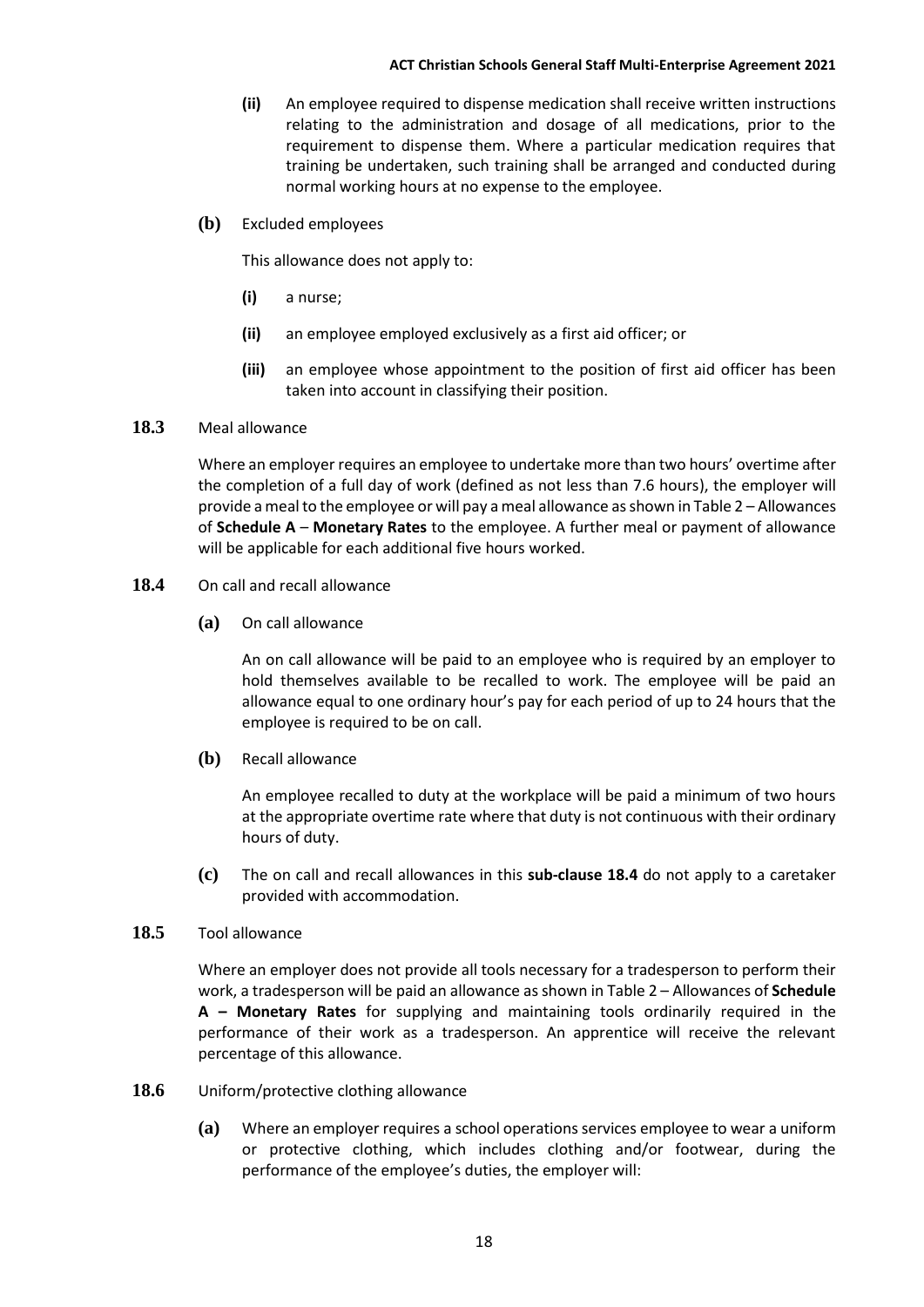- **(i)** provide the uniform or protective clothing, which includes the maintenance and laundering of the items; or
- **(ii)** provide a uniform or protective clothing allowance as shown in Table 2 Allowances of **Schedule A** – **Monetary Rates**;
- **(iii)** reimburse the employee for the purchase price of the uniform or protective clothing and provide a laundry allowance as shown in Table 2 – Allowances of **Schedule A** – **Monetary Rates**, if the employer does not launder the items.
- **(b)** Where an employee is required to work in the rain they will be supplied with adequate rainproof clothing.
- **(c)** Where an employee is required to use hazardous chemicals on a regular basis the employee may request to have, as a minimum, an annual medical examination. The cost of such examination shall be met by the School

#### **18.7** Vehicle allowance

- **(a)** An employee required by the employer to use the employee's motor vehicle in the performance of their duties and such use is approved in advance must be paid the following allowances:
	- **(i)** Motor car

The amount in Table 2 – Allowances of **Schedule A** – **Monetary Rate** per kilometre, with a maximum payment for 400 kilometres of work related travel per week for casual or incidental use.

**(ii)** Motorcycle

The amount in Table 2 – Allowances of **Schedule A** – **Monetary Rate** per kilometre, with a maximum payment for 400 kilometres of work related travel per week.

**(b)** Where an employer provides a motor vehicle which is used by an employee in the performance of the employee's duties the employer must pay all expenses including registration, running and maintenance.

# <span id="page-22-0"></span>**19. Higher duties**

- **19.1** An employer may direct an employee to temporarily perform duties applicable to a classification higher than their current classification.
- **19.2** Where the employee performs such duties for more than five days, or one day for a school operational services employee, and those duties constitute the whole or substantially the whole type of duties which would attract the higher classification, the employee will be paid the rate of pay applicable to the higher classification for the whole period during which the duties are performed.

# <span id="page-22-1"></span>**20. Mixed Functions**

**20.1** Subject to the employee's written agreement, an employee may be employed to perform work in two positions with different classifications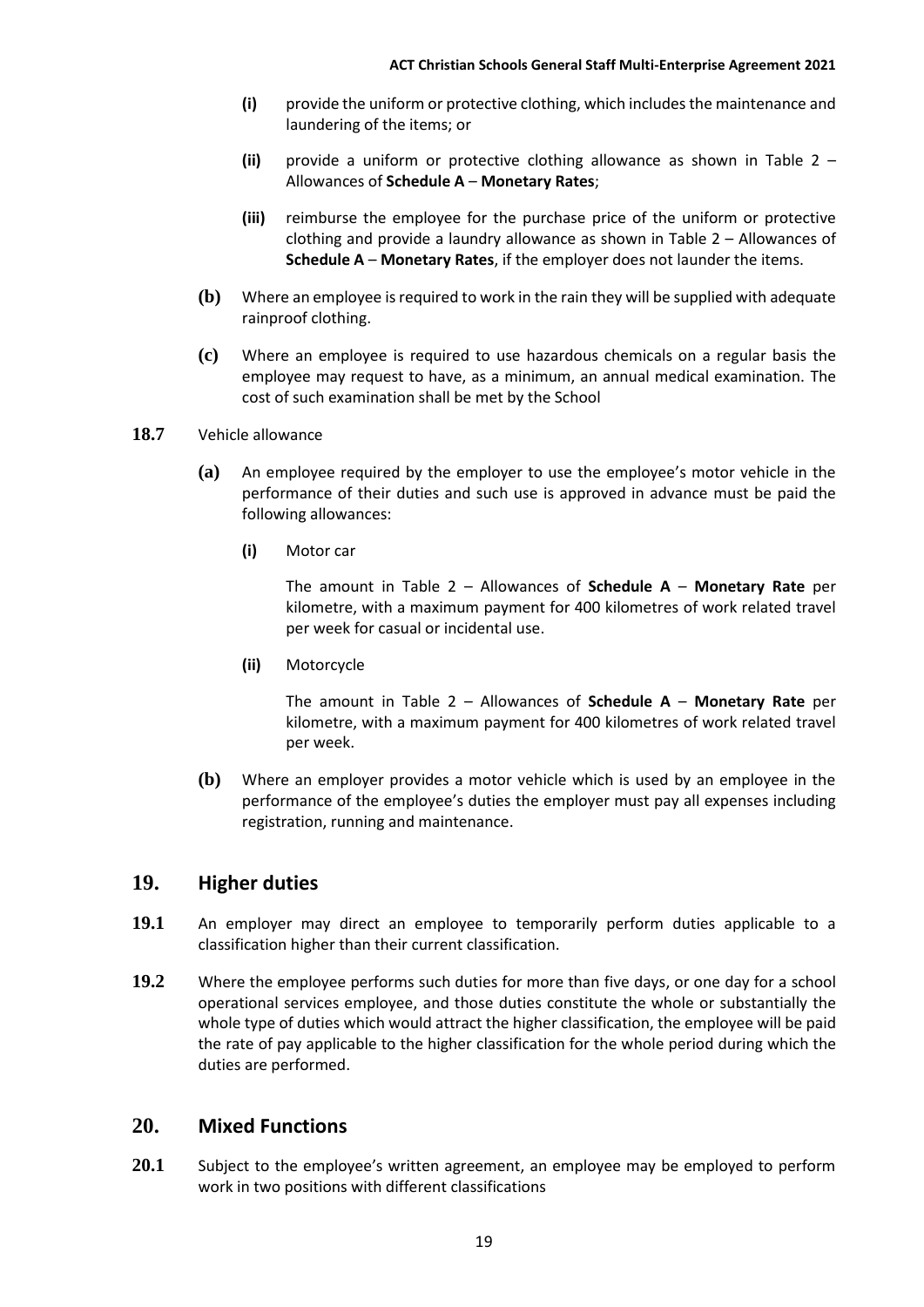- <span id="page-23-2"></span>**20.2** The employee must be informed in writing of the total hours they are engaged to perform work in each separate position.
- **20.3** The employee will be paid the hourly rate applicable to the relevant position under **claus[e 17](#page-19-0) – Minimum wages/salary** of this Agreement for the work they perform. Where the two positions are in the same stream, if the work in the higher classified position exceeds 75% of the total hours for which the employee is engaged, pursuant to **sub-clause [20.2](#page-23-2)**, the employer will pay the hourly rate applicable to the higher classification for all of the work performed.

# <span id="page-23-0"></span>**21. Payment of wages**

- **21.1** All monies payable will be paid:
	- **(a)** once each fortnight;
	- **(b)** once every four weeks at the end of the first fortnight including payment for two weeks in arrears and two weeks in advance; or
	- **(c)** once every month with payment being made as nearly as possible on the middle of each month including one half month in arrears and one half month in advance.
- **21.2** Where the pay day falls on a public holiday, salaries shall be paid on the day not being a Saturday, Sunday or public holiday immediately preceding the pay day.
- **21.3** An employer may elect to pay wages and allowances by cash, cheque or direct transfer. Where monies are paid by direct transfer, the employee has the right to nominate the financial institution and the account.
- **21.4** Where an employee is being paid on a fortnightly basis as at the date that this Agreement becomes operative, that employee will not have the basis of their payment changed merely as a result of the Agreement coming into force.

# <span id="page-23-1"></span>**22. Overpayments**

- **22.1** Where excess payments are made in circumstances:
	- **(a)** which were apparent or could reasonably have been expected to be detected by the employee, and
	- **(b)** the employee acknowledges (or unreasonably fails to acknowledge) that excess payments have been made, and
	- **(c)** fails to return the excess payments or enters into an agreed repayment plan,

the excess payments shall be a debt due by the employee to the School. In accordance with s324 of the Act, and, provided there is specific written authorisation by the employee, and without limiting other recovery action the School may take, the School may offset such payments against subsequent payments made to the employee.

**22.2** Where excess payments are made in circumstances which were not apparent or could not reasonably have been expected to be detected by the employee, the school and the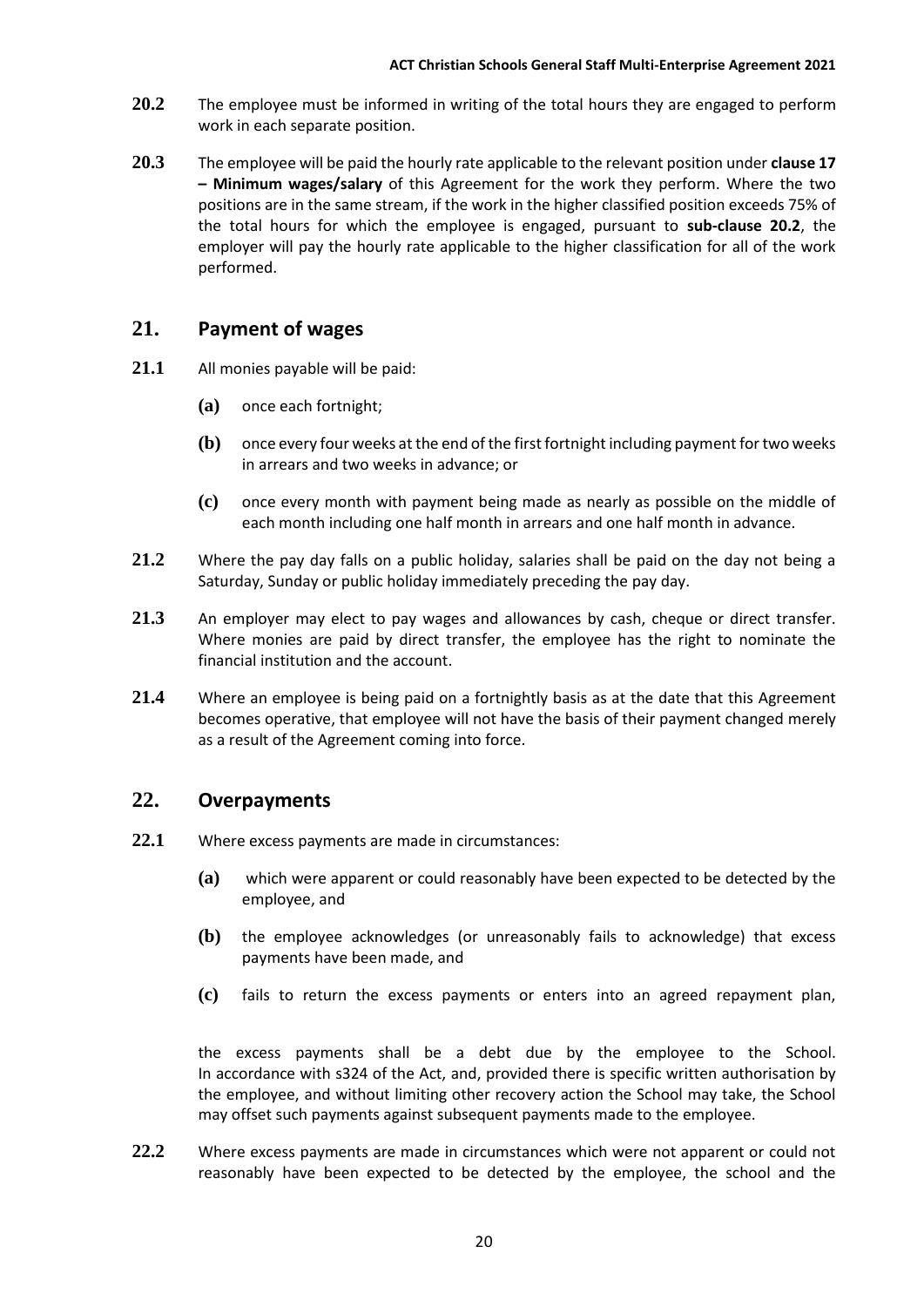employee shall seek agreement regarding repayment of the overpayment, including, if a employee requests, discussion between the Union and the school.

<span id="page-24-0"></span>**22.3** For the purpose of this clause, excess payment means a payment made unintentionally by an employer.

## **23. Remuneration Packaging**

- **23.1** This clause shall apply if the School wishes to facilitate the provision of salary and benefit packages to individual members of staff covered by this Agreement.
- **23.2** For the purposes of this clause:
	- **(a) 'Benefits'** means the benefits nominated by the employee from the benefits provided by the School and listed in **sub-clause [23.5](#page-24-1)**.
	- **(b) 'Benefit Value'** means the amount specified by the School as the cost to the School of the Benefit provided including Fringe Benefit Tax, if any.
	- **(c) 'Fringe Benefit Tax'** means tax imposed by the *Fringe Benefits Tax Act 1986* (Cth).
- <span id="page-24-2"></span>**23.3** Except as provided by this clause, employees covered by this Agreement must be employed at a salary based on a rate of pay, and otherwise on terms and conditions, not less than those prescribed by this Agreement.
- <span id="page-24-3"></span>**23.4** The School may offer to provide and the employee may agree in writing to accept:
	- **(a)** the Benefits nominated by the employee; and
	- **(b)** a salary equal to the difference between the Benefit Value and the salary which would have applied to the employee or under **sub-clause [23.3](#page-24-2)**, in the absence of an agreement under this clause.
- <span id="page-24-1"></span>**23.5** The available Benefits are those made available by the School from the following list:
	- **(a)** superannuation;
	- **(b)** tuition fees
	- **(c)** other benefits offered by the School.
- 23.6 The School must advise the employee in writing of the Benefit Value before the agreement is entered into.
- **23.7** During the currency of an agreement under **sub-clause [23.4](#page-24-3)**:
	- **(a)** any employee who takes paid leave on full pay shall receive the Benefits and salary referred to in **sub-clause [23.4](#page-24-3)**;
	- **(b)** if an employee takes leave without pay the employee will not be entitled to any Benefits during the period of leave;
	- **(c)** if an employee takes leave on less than full pay he or she shall receive:
		- **(i)** the Benefits; and
		- **(ii)** an amount of salary calculated by applying the formula: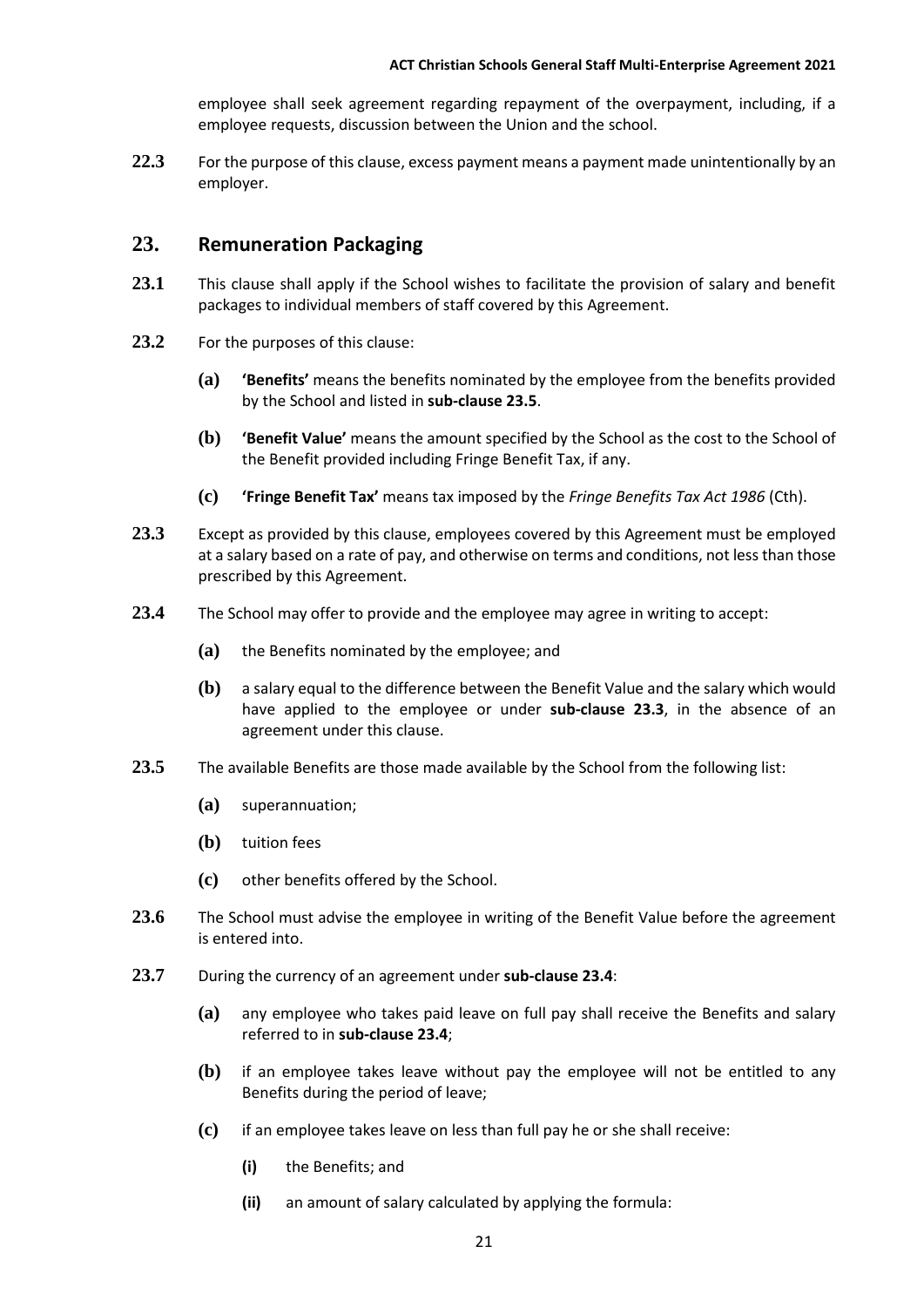**A = S x P% - [(100% - P%) x B]**

where:

S = the salary determined by **sub-clause [23.4](#page-24-3)**

 $P =$  the percentage of salary payable during the leave

B = Benefit Value

A = Amount of salary.

- 23.8 Any other payment under this Agreement, calculated by reference to the employee's salary, however described, and payable:
	- **(a)** during employment; or
	- **(b)** on termination of employment in respect of untaken paid leave; or
	- **(c)** on death,

shall be at the rate of pay which would have applied to the employee under **sub-clause [23.3](#page-24-2)**, in the absence of an agreement under **sub-claus[e 23.4](#page-24-3)**.

### <span id="page-25-0"></span>**24. Superannuation**

- 24.1 Superannuation legislation
	- **(a)** Superannuation legislation, including the *Superannuation Guarantee (Administration) Act 1992* (Cth), the *Superannuation Guarantee Charge Act 1992* (Cth), the *Superannuation Industry (Supervision) Act 1993* (Cth) and the *Superannuation (Resolution of Complaints) Act 1993* (Cth), deals with the superannuation rights and obligations of employers and employees.
	- **(b)** The rights and obligations in these clauses supplement those in superannuation legislation.
- <span id="page-25-1"></span>**24.2** Employer contributions
	- **(a)** An employer must make such superannuation contributions to a superannuation fund for the benefit of an employee as will avoid the employer being required to pay the superannuation guarantee charge under superannuation legislation with respect to that employee.
	- **(b)** Under superannuation legislation a school must make contributions on an employee's ordinary time earnings. For the purposes of this Agreement, ordinary time earnings include:
		- **(i)** the employee's minimum annual rate of pay;
		- **(ii)** the amount of any allowance payable on an ongoing weekly basis;
		- **(iii)** annual leave loading; and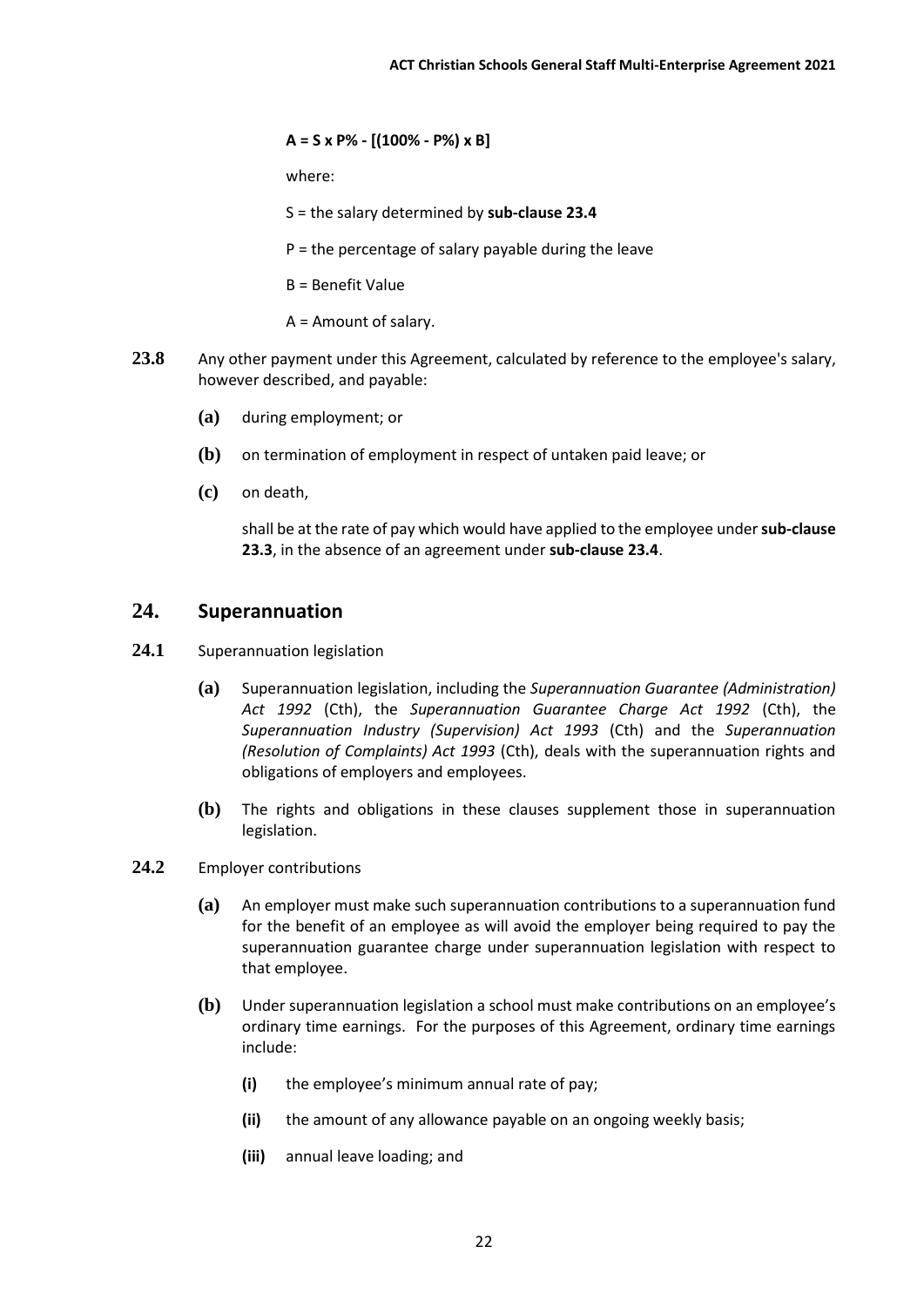- **(iv)** any payment made to the employee as a lump sum long service leave entitlement paid on termination.
- **(c)** In addition, it is agreed that the school will make an additional superannuation contribution of 1% of applicable earnings to the nominated fund on behalf of any employee who is making their own contribution of at least 1% of applicable earnings to the nominated fund at 1 July 2021 while ever he or she continues to make such a contribution.
- <span id="page-26-2"></span><span id="page-26-1"></span>**24.3** Voluntary employee contributions
	- **(a)** Subject to the governing rules of the relevant superannuation fund, an employee may, in writing, authorise their employer to pay on behalf of the employee a specified amount from the post-taxation wages of the employee into the same superannuation fund as the employer makes the superannuation contributions provided for in **subclause [24.2.](#page-25-1)**
	- **(b)** An employee may adjust the amount the employee has authorised their employer to pay from the wages of the employee from the first of the month following the giving of three months' written notice to their employer.
	- **(c)** The employer must pay the amount authorised under **sub-clauses [24.3\(a\)](#page-26-1)** or **[\(b](#page-26-2)**) no later than 28 days after the end of the month in which the deduction authorised under **sub-clauses [24.3\(a\)](#page-26-1)** or **[\(b\)](#page-26-2)** was made.
- **24.4** Superannuation fund
	- **(a)** A school will make the superannuation contributions provided for in sub-clause 24.2 and pay the amount authorised under **sub-clauses 24.3(a)** or **(b)** to any superannuation fund nominated by the employee provided the superannuation fund is an eligible choice fund offering a MySuper product.
	- **(b)** An employee will notify the employer in writing of the superannuation fund nominated by the employee into which the employee wishes the employer to make contributions and will make such application to join a fund or have employer contributions made to a fund as is necessary for the employer to meet its obligations pursuant to this Agreement.

# <span id="page-26-0"></span>**25. Supported wage and national training wage**

- **25.1** The provisions in relation to the supported wage system in **Schedule E** Supported Wage System of the Award apply, provided that the supported wage rates will be calculated using the rates of pay contained in this Agreement instead of the minimum wage rates provided under the Award.
- **25.2** The provisions in relation to the national training wage system in **clause 17.7** of the Award apply, provided that the wage rates will be calculated using the rates of pay contained in this Agreement instead of the minimum wage rates provided under the Award.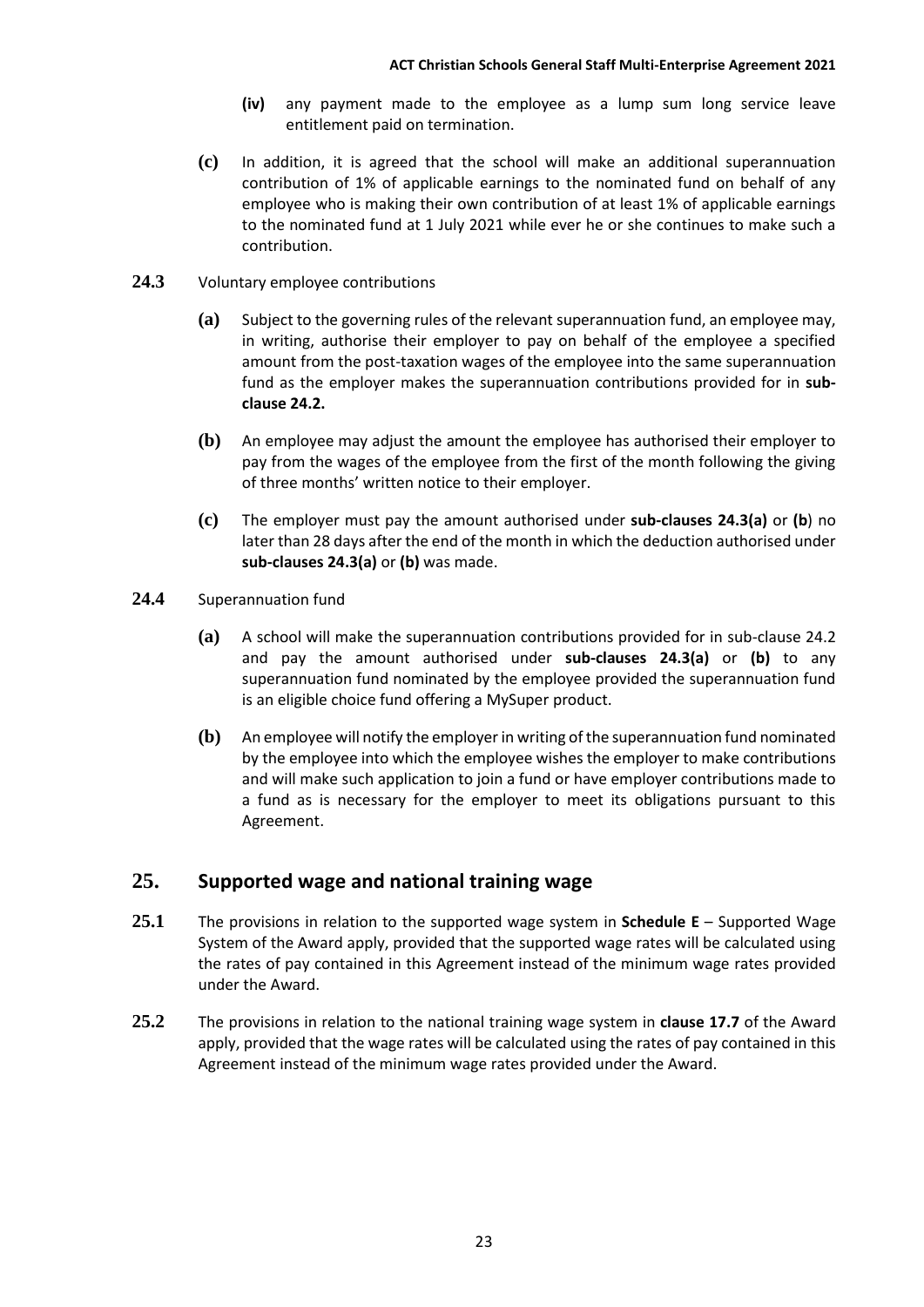# <span id="page-27-1"></span><span id="page-27-0"></span>**Part 5—Hours of Work and Related Matters**

# **26. Ordinary hours of work**

- <span id="page-27-2"></span>**26.1** Subject to this clause, a full-time employee's ordinary hours of work will be 38 per week. The ordinary hours of work for a part-time or casual employee will be in accordance with **clause [12](#page-9-3)—[Types of employment.](#page-9-3)**
- **26.2** The ordinary hours of work in **sub-claus[e 26.1](#page-27-2)** may be averaged over a period of a fortnight or 4 weeks.
- <span id="page-27-3"></span>**26.3** The ordinary hours of work will be worked on no more than five days in any seven days and may be worked as follows:
	- **(a)** On any day from Monday to Friday between 7.00 am and 6.00 pm for the following groups of employees:
		- **(i)** School support services;
		- **(ii)** Wellbeing services;
		- **(iii)** School administration services; or
		- **(iv)** School operational services—retail employees only.
	- **(b)** On any day from Monday to Friday between 6.00 am and 6.00 pm for school operational services employees other than those employees referred to elsewhere in this **sub-claus[e 26.3](#page-27-3)**.
	- **(c)** On any day from Monday to Friday between 6.30 am and 6.30 pm for the following employees:
		- **(i)** Preschool/childcare/out of school hours care services; or
		- **(ii)** Nursing services.
	- **(d)** On any day from Monday to Saturday between 6.00 am and 6.00 pm for Instructional services employees.
	- **(e)** On any day Monday to Sunday between 6.00 am and 6.00 pm for security/caretaking and cooking, catering housekeeping and laundry services only.
	- **(f)** On any day from Monday to Friday between 6.00 am and 6.00 pm and on Saturday between 6.00 am and 12 noon for gardening, turf maintenance and farming employees.

Provided that where a daily span of hours is specified, and there is mutual agreement between the employer and the majority of employees in the particular group, the starting and finishing times may be varied by up to one hour so long as the total hours remain unchanged.

**26.4** Ordinary hours in a day will be worked in one or two shifts provided that where ordinary hours are worked in two shifts the allowances in **sub-clause 29.3(b)** will be payable to the employee subject to **sub-clause 29.3(d).**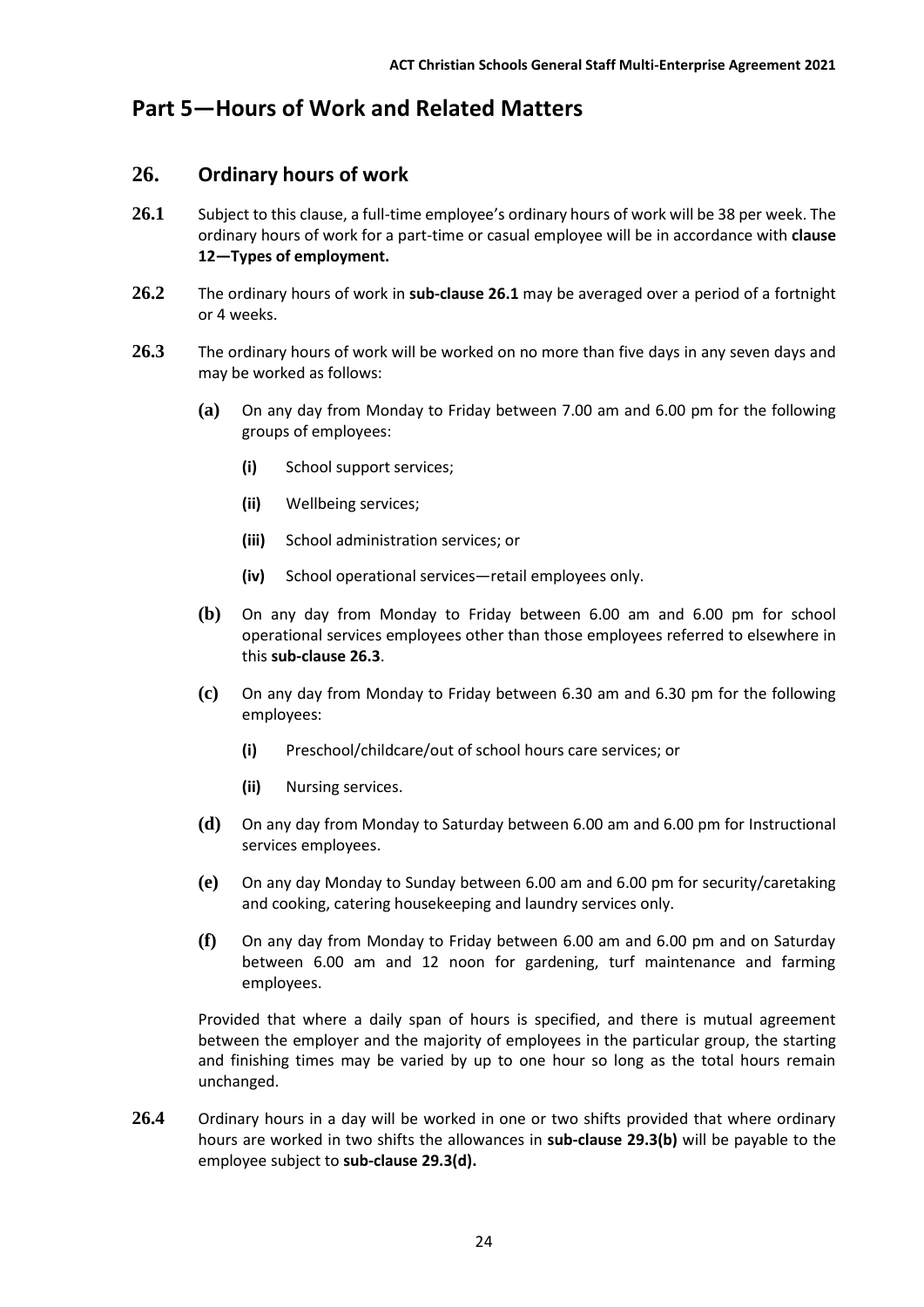- <span id="page-28-2"></span>**26.5** An employer may require a part-time employee to work reasonable additional hours in accordance with the provisions of this clause. An employee may refuse to work unreasonable additional hours in accordance with the NES.
	- **(a)** Where the employee's hours are averaged:
		- **(i)** the employee will be paid for all such additional hours at the casual hourly (unaveraged) rate of pay, provided that the additional hours fall within the applicable daily spread of hours in **sub-clause [26.3](#page-27-3)**, do not result in the employee working more than eight (8) hours on that day, and do not result in the employee working more than the allowed maximum weekly ordinary hours during the averaging period; and
		- **(ii)** in all other cases the employee will be entitled to payment at the appropriate overtime rate of pay (unaveraged) for any additional hours worked.
	- **(b)** Where the employee's hours are not averaged:
		- **(i)** the employee will be paid for all such additional hours at the casual hourly rate of pay, provided that the additional hours worked fall within the applicable daily spread of hours in **sub-clause [26.3](#page-27-3)**, and do not result in the employee working more than eight (8) hours on that day; and
		- **(ii)** in all other cases the employee will be entitled to payment at the appropriate overtime rate of pay for any additional hours worked.
	- **(c)** Where additional hours are worked on a day the employee is already attending for work, the minimum casual engagement of two hours will not apply.
	- **(d)** Additional hours worked by a part-time employee in accordance with this clause do not accrue leave entitlements under this Agreement or the NES.
- <span id="page-28-1"></span><span id="page-28-0"></span>**26.6** Breaks between periods of duty
	- **(a)** An employee will be entitled to a minimum break of 10 consecutive hours between the end of one period of duty and the beginning of the next. This applies in relation to both ordinary hours and where overtime is worked.
	- **(b)** Where an employer requires an employee to continue or resume work without having a 10-hour break off duty, the employee is entitled to be absent from duty without loss of pay until a 10-hour break has been taken, or be paid at 200% of the ordinary rate of pay until released from duty.
	- **(c)** The entitlements in **sub-clauses [26.6\(a\)](#page-28-0)** and **[\(b\)](#page-28-1)** do not apply to:
		- **(i)** an employee who is provided with accommodation on the employer's premises or in the vicinity of the employer's premises;
		- **(ii)** an employee who is attending a school camp or excursion; or
		- **(iii)** an employee working a broken shift.
- **26.7** The ordinary hours shall not be changed, without payment of overtime, for work done outside the fixed hours, unless seven days notice of any change of hours is given by the School to the employee; provided that such seven days notice shall not be required if any change of hours is by mutual agreement between the School and the employee.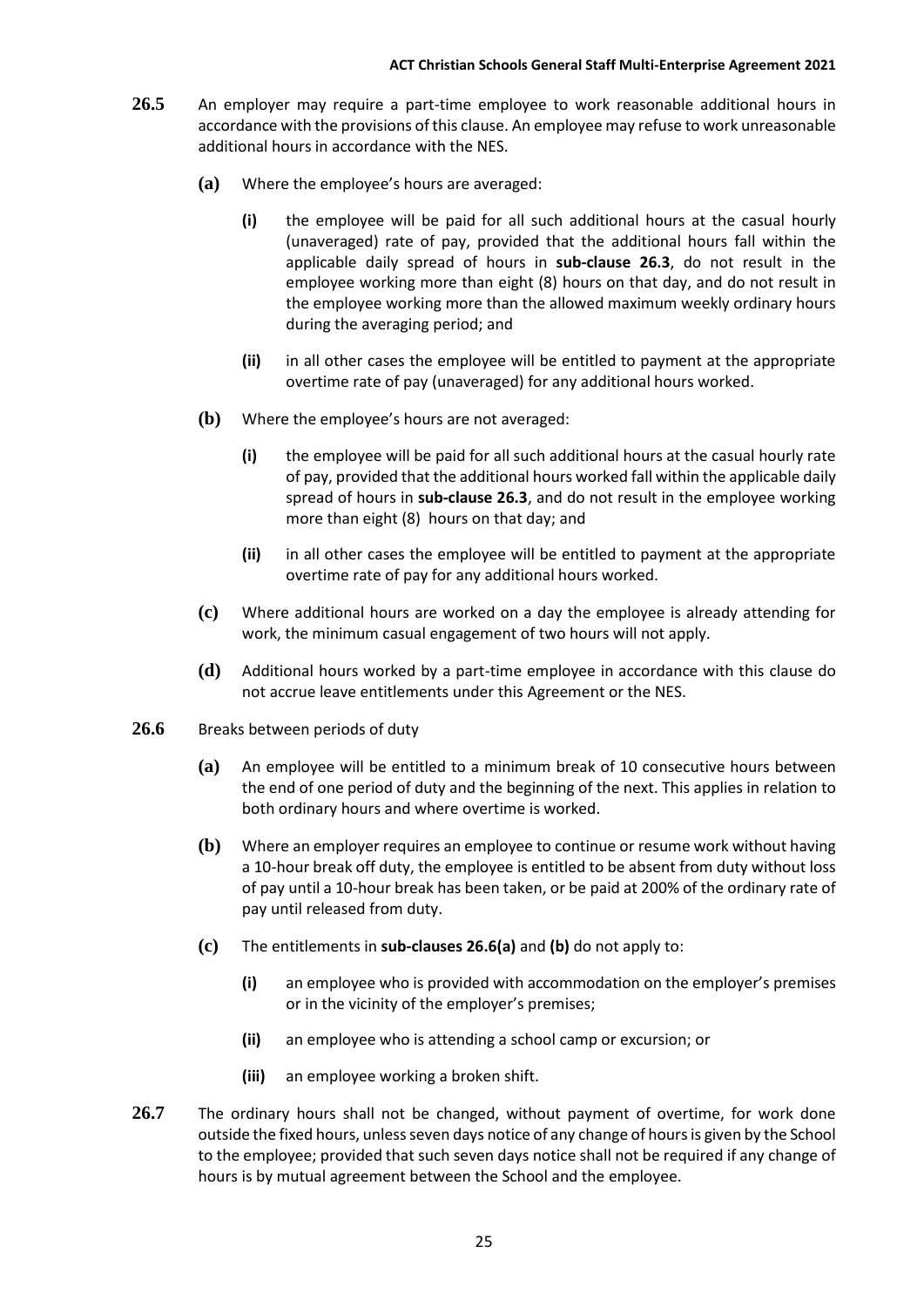# <span id="page-29-0"></span>**27. Rostered days off**

An employer and a school operations stream employee may agree that the ordinary hours of work provided by **clause [26](#page-27-1)—[Ordinary hours of work](#page-27-1)** will be worked over 19 days in each four week period, in which case the following provisions will apply.

- **27.1** The employee will work 152 hours over 19 days in each four week period with one rostered day off on full pay in each such period.
- <span id="page-29-2"></span>**27.2** An employee will accrue 24 minutes for each eight hour day worked to give the employee an entitlement to take rostered days off.
- **27.3** Each day of paid leave taken by an employee (but not including long service leave, any period of stand-down, any public holiday or any period of absence for which workers compensation payments apply occurring during any cycle of four weeks) will be regarded as a day worked for the purpose of accruing an entitlement under **sub-clause [27.2](#page-29-2)**.
- **27.4** Rostered days off will not be regarded as part of the employee's annual leave for any purpose.
- **27.5** An employee will not be entitled to more than 12 rostered days off in any 12 months of consecutive employment.
- 27.6 An employee who is scheduled to take a rostered day off before having worked a complete four week cycle will be paid a pro rata amount for the time that the employee has accrued in accordance with **sub-clause [27.2](#page-29-2)**.
- **27.7** An employee whose employment is terminated in the course of a four week cycle will be paid a pro rata amount for the time that the employee has accrued in accordance with **sub-clause [27.2.](#page-29-2)**
- **27.8** Rostered days off will be determined by mutual agreement between the employer and the employee, having regards to the needs of the place of employment.
- **27.9** An employee will be advised by the employer at least four weeks in advance of the day on which the employee is to be rostered off duty.

# <span id="page-29-1"></span>**28. Breaks**

#### **28.1** Meal break

An employee working more than five hours on a particular day will be entitled to an unpaid meal break of not less than 30 minutes and up to 1 hour no later than five hours after commencing work. The meal break shall be taken at a time mutually agreed upon between the School and the employee.

- **28.2** Rest break
	- **(a)** An employee is entitled to a rest break of 10 minutes, which will be counted as time worked, for each period of 3 hours worked, with a maximum of 2 rest breaks per shift. An employee and a school may agree to one rest break of 20 minutes in place of two 10 minute rest breaks. An employee in classroom support services working at least 3 hours is entitled to one rest break of 20 minutes counted as time worked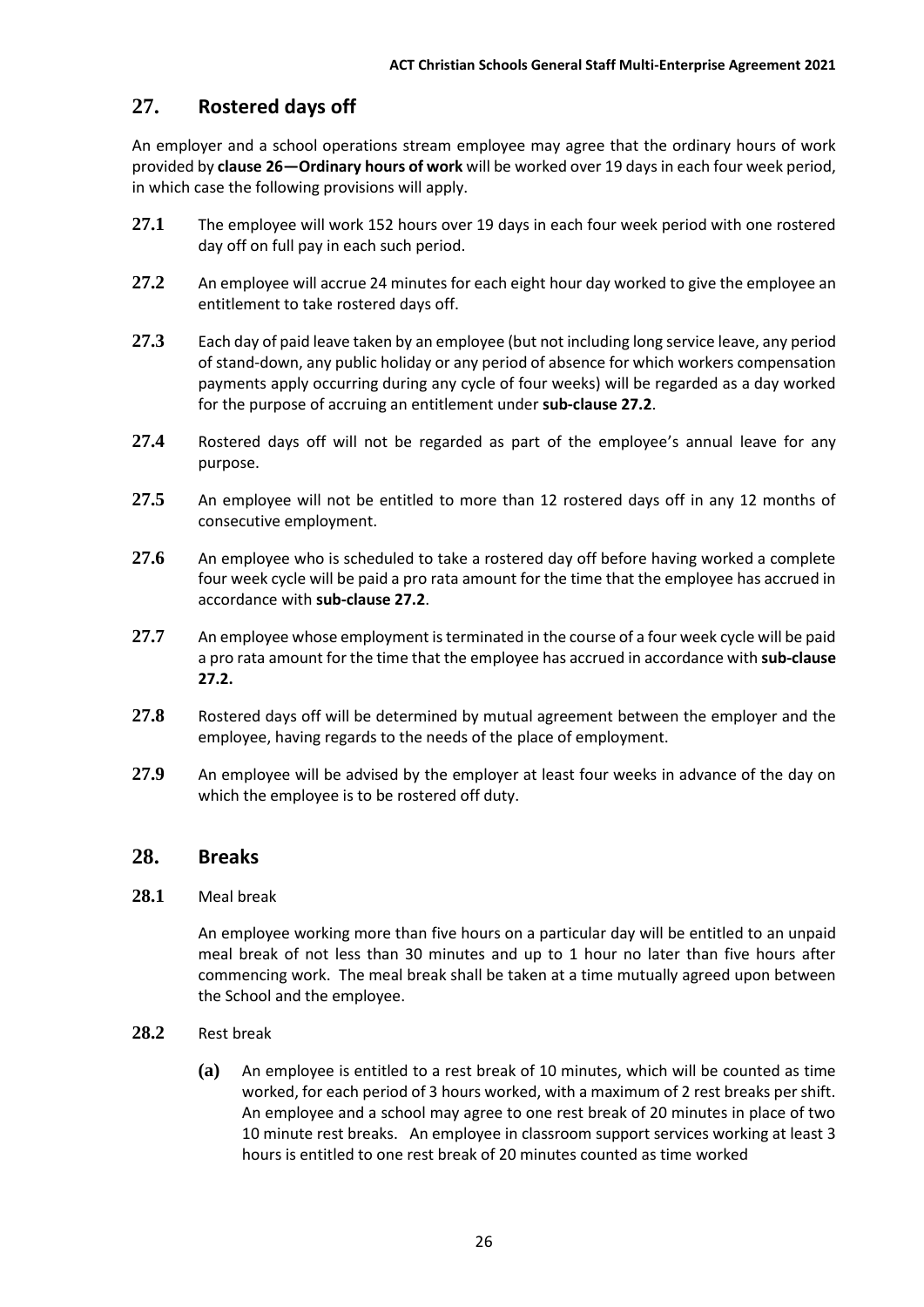- **(b)** The rest break shall not be taken at the beginning or end of a shift, nor immediately before or after a meal break.
- **(c)** This clause does not apply to an employee working less than 3 hours.
- **28.3** Access to facilities

Employees shall be supplied with facilities for the heating of water and food and a suitable place protected from the weather to partake of their meals. Employees shall leave such place in a thoroughly clean condition.

#### <span id="page-30-0"></span>**29. Shiftwork**

**29.1** Ordinary hours for shiftwork

The ordinary hours for shiftwork will:

- **(a)** be worked continuously each shift (except for broken shifts and meal breaks);
- **(b)** not exceed 10 hours, inclusive of a meal break in any single shift; and
- **(c)** be rostered in accordance with **sub-clause [29.4](#page-31-1)**.
- **29.2** Definitions

The following shift definitions apply:

- **(a) day shift** is a shift which commences and ceases wholly within the spread of ordinary hours identified in **sub-claus[e 26.3](#page-27-3)**;
- **(b) afternoon shift** is a shift which is not a day shift and which finishes after the ordinary hours identified in **sub-claus[e 26.3](#page-27-3)**; and at or before midnight;
- **(c) night shift** is a shift which is not a day shift and which finishes after midnight and at or before 6.00 am.

#### **29.3** Broken shifts

- **(a)** An employee may be rostered to work ordinary hours in a broken shift, that is a rostered shift in two periods of duty, exclusive of breaks, per day, with a minimum payment (other than for a casual) of two hours for each period of duty.
- **(b)** An employee, other than a casual, required to work a broken shift will be paid at the ordinary time rate plus a penalty of 15% of the (unaveraged) ordinary time rate.
- **(c)** The maximum spread between the start of the first period of duty and cease of the second period of duty for a broken shift is 12 hours. Any hours in excess of this 12 hour spread will be paid for as overtime.
- **(d)** Where an employee, not required by their employer to work a broken shift, requests in writing a change in their rostered hours such that the requested hours constitute a broken shift no penalty shall apply. Such request shall be confirmed at the commencement of each calendar year by the employee and kept with pay records - if no such confirmation is provided, the penalty shall be payable. In no case shall an offer of employment or continued employment be conditional on the making of such request by the employee.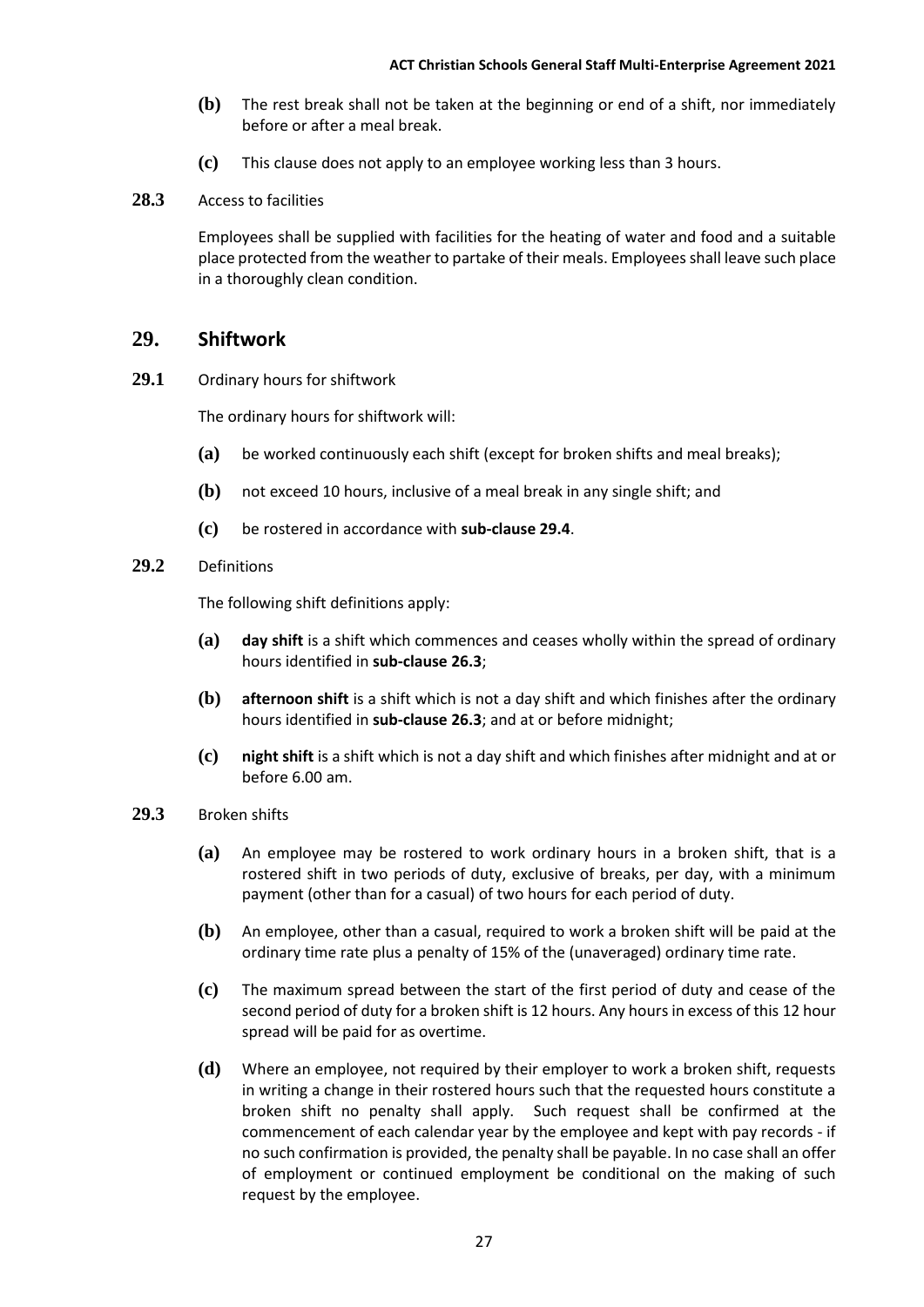#### <span id="page-31-1"></span>**29.4** Rostering

- **(a)** For employees working to a roster, a roster showing normal starting and finishing times and the name of each employee will be prepared by the employer and will be displayed in a place conveniently accessible to the employees at least seven days before the commencement of the roster period.
- **(b)** An employee may be rostered to work on a Saturday, Sunday or public holiday and will be paid the appropriate penalty in accordance with **clause [30](#page-31-0)—[Penalty rates](#page-31-0)**.
- <span id="page-31-2"></span>**(c)** A roster may be altered by mutual consent at any time or by amendment of the roster by the employer on seven days' notice. Changes to regular rosters are subject to consultation in accordance with **Schedule D – Consultation.**
- **(d)** Notwithstanding **sub-clause [29.4\(c\)](#page-31-2)** a roster may be altered at any time to enable the functions of the employer to be carried out where another employee is absent from work due to illness or in an emergency. In such circumstances, unless agreed between the employer and the employee, an employee must be given 48 hours' notice of a change to a rostered shift. If 48 hours' notice is not provided, the employee will be entitled to a penalty of 50% of the ordinary time rate instead of any other penalty that may apply.
- **(e)** Where such alteration requires an employee to work on a day which would otherwise have been the employee's day off, the day off instead will be arranged by mutual consent.

## <span id="page-31-0"></span>**30. Penalty rates**

- **30.1** Shiftwork
	- **(a)** Where an employee is required by the employer to work shiftwork the following penalty rates will apply:
		- **(i)** Afternoon shift and night shift will attract a penalty rate of 15% of the ordinary time rate.
		- **(ii)** A permanent night shift will attract a penalty rate of 30% of the ordinary time rate
- <span id="page-31-3"></span>**30.2** Saturday and Sunday work
	- **(a)** An employee other than an employee covered by **sub-claus[e 30.2\(b\)](#page-31-3)** required to work ordinary time on a Saturday or Sunday will be paid the ordinary time rate of pay plus a penalty of:
		- **(i)** for ordinary hours worked on a Saturday, 50% of the ordinary time rate; and
		- **(ii)** for ordinary hours worked on a Sunday, 100% of the ordinary time rate.
	- **(b)** Except that a school operational services employee in the cooking/catering group, rostered to work ordinary hours on a Saturday will be paid the ordinary time rate of pay plus a penalty of 25% of the ordinary time rate and if rostered to work on a Sunday will be paid the ordinary time rate of pay plus a penalty of 75% of the ordinary time rate.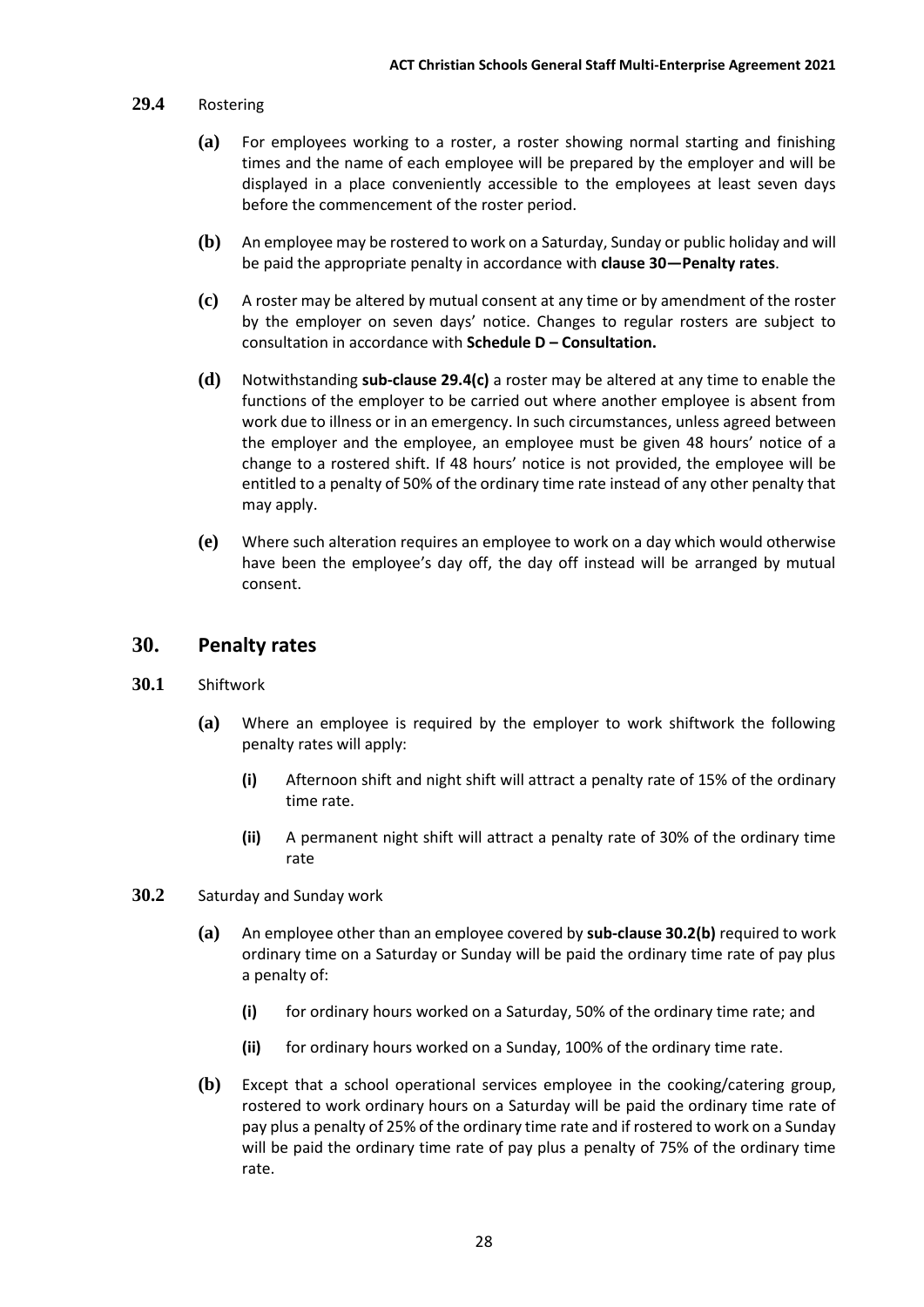**30.3** The penalty rates within this clause and **in clause [31](#page-32-0)—[Overtime](#page-32-0)** are not cumulative. Where an employee is entitled to more than one penalty or overtime rate, the employee will be entitled to the highest single penalty rate.

# <span id="page-32-0"></span>**31. Overtime**

- **31.1** Overtime rates
	- **(a)** Subject to **sub-clause [31.1\(d\)](#page-32-1)**, **subclaus[e 26.5](#page-28-2)** and **subclause [31.2](#page-33-0)** an employee will be paid overtime for all authorised work performed outside of or in excess of the ordinary or rostered hours as follows:

| <b>Time worked</b> | <b>Overtime rate</b>                                                                                                       |
|--------------------|----------------------------------------------------------------------------------------------------------------------------|
| Monday-Friday      | 150% of the ordinary hourly rate of pay for the first<br>3 hours and 200% of the ordinary hourly rate of pay after<br>that |
| Saturday           | 150% of the ordinary hourly rate of pay for the first<br>3 hours and 200% of the ordinary hourly rate of pay after<br>that |
| Sunday             | 200% of the ordinary hourly rate of pay                                                                                    |
| Public holidays    | 250% of the ordinary hourly rate of pay                                                                                    |

*NOTE: for the purpose of this sub-clause 31.1 the 25% casual loading payable under clause 12.5 must be paid on top of the overtime rate, so that, for example, where the overtime rate for a full time or part time employee is 150% of the ordinary hourly rate of pay of a full-time employee, the overtime rate for a casual employee will be 175% of the ordinary hourly rate of pay of a full-time employee.*

- **(b)** Except that a nursing services employee rostered to work overtime on a Saturday or Sunday will be paid the ordinary time rate of pay plus a penalty of 50% of the ordinary time rate for all time worked.
- **(c)** Overtime will be calculated daily.
- <span id="page-32-1"></span>**(d)** Employees classified and paid at levels 7 and 8 on the core scale or at Level 8 School Operational Services, shall not be entitled to the benefits of **clause 26 [Ordinary hours](#page-27-1)  [of work](#page-27-1)**, and this **clause [31](#page-32-0)** for hours which do not constitute more than 15% of the employee's ordinary weekly hours of work, averaged over a period of four weeks. The salaries payable at these levels are inclusive of compensation for any overtime payment to which the employee would otherwise be entitled, for hours up to the 15% additional hours, averaged over four weeks.
- **(e)** An employee may refuse to work additional hours or overtime in circumstances where the working of such additional hours or overtime would result in the employee working hours which are unreasonable.
- **(f)** In determining whether additional hours are reasonable or unreasonable the following will be taken into account:
	- **(i)** any risk to employee health and safety;
	- **(ii)** the employee's personal circumstances, including any family and carer's responsibilities;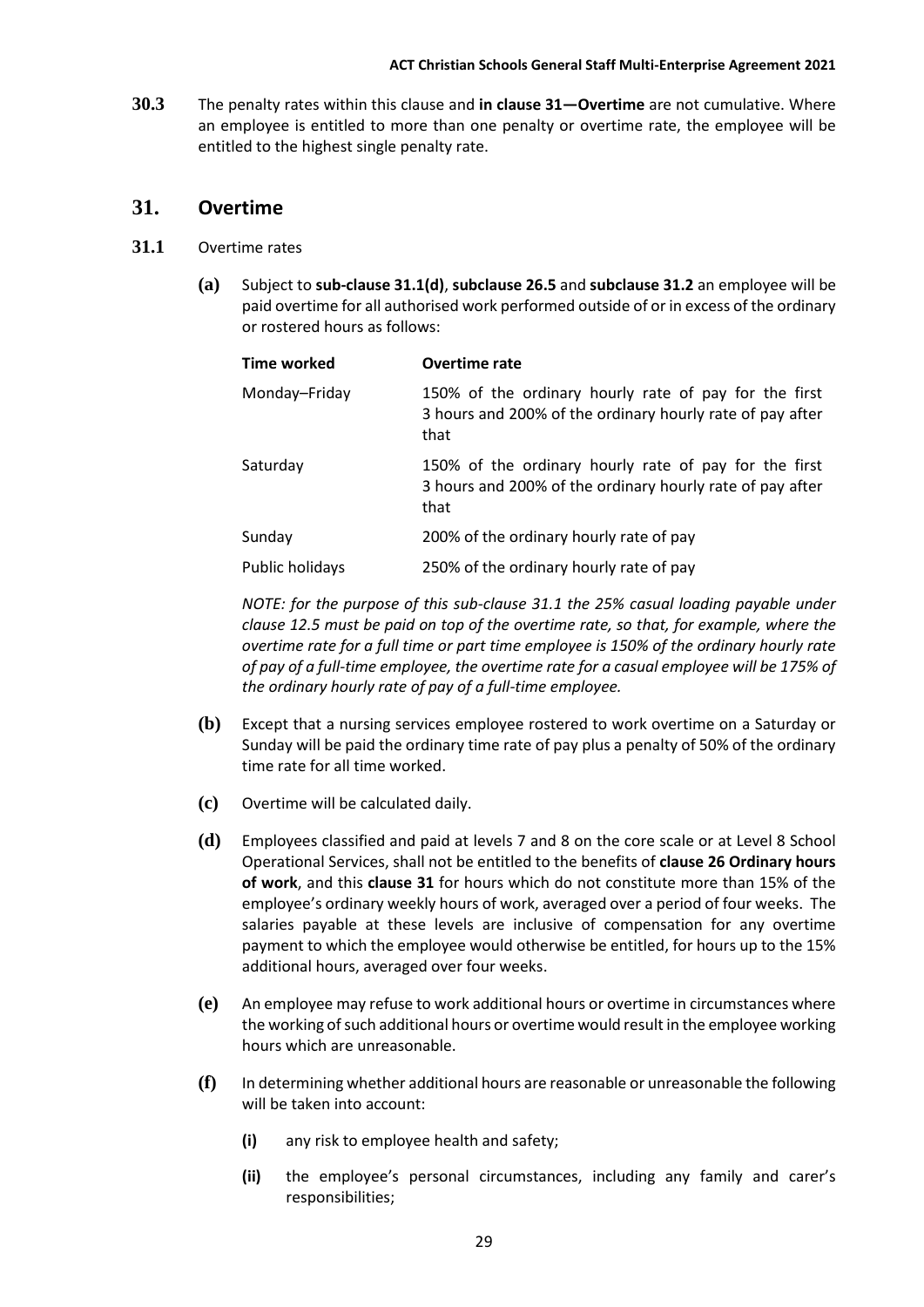- **(iii)** the needs of the employer;
- **(iv)** whether the employee is entitled to receive overtime payments, penalty rates or other compensation for, or a level of remuneration that reflects an expectation of working additional hours;
- **(v)** the notice (if any) given by the employer to work the additional hours;
- **(vi)** the notice (if any) given by the employee of his or her intention to refuse to work the additional hours;
- **(vii)** the usual patterns of work in school education;
- **(viii)** the nature of the employee's role and their level of responsibility;
- **(ix)** whether the additional hours are in accordance with the averaging terms in this Agreement; and
- **(x)** any other relevant matter.
- <span id="page-33-0"></span>**31.2** Time off instead of overtime payment
	- **(a)** An employee and an employer may agree that the employee will be provided with time off instead of being paid for a particular amount of overtime required by the employer to be worked by the employee. Any such agreement shall be recorded in writing and state: that the employer and employee agree that the employee will be provided with time off instead of being paid for the overtime; the number of overtime hours to which it applies; and when those hours were worked, and shall be retained as an employee record.
	- **(b)** Overtime taken as time off during ordinary time hours must be taken at the ordinary time rate, that is, an hour for each hour worked.
	- **(c)** Time off must be taken:
		- **(i)** within the period of 6 months after the overtime is worked; and
		- **(ii)** at a time or times within that period of 6 months agreed by the employer and employee.
	- **(d)** Where an employee and an employer have agreed to time off instead of an overtime payment under **sub-clause 31.2 (a),** and such time has not been taken within the period of 6 months after the overtime is worked, an employer must pay the employee for the overtime, in the next pay period following those 6 months, at the overtime rate applicable to the overtime when worked.
	- **(e)** An employee not covered by **sub-clause 31.2 (d)**, who works overtime and after working the overtime agrees to take time off instead of overtime, under this **subclause 31.2**, may request at any time to be paid for overtime covered by such an agreement, but not taken as time off. If the employee requests, the employer must pay the employee for the overtime, in the next pay period following the request, at the overtime rate applicable to the overtime when worked. For the avoidance of doubt, this does not apply to an agreement made by an employee, with an employer, to take time off instead of receiving payment for overtime, in conjunction with the employee agreeing to work the overtime.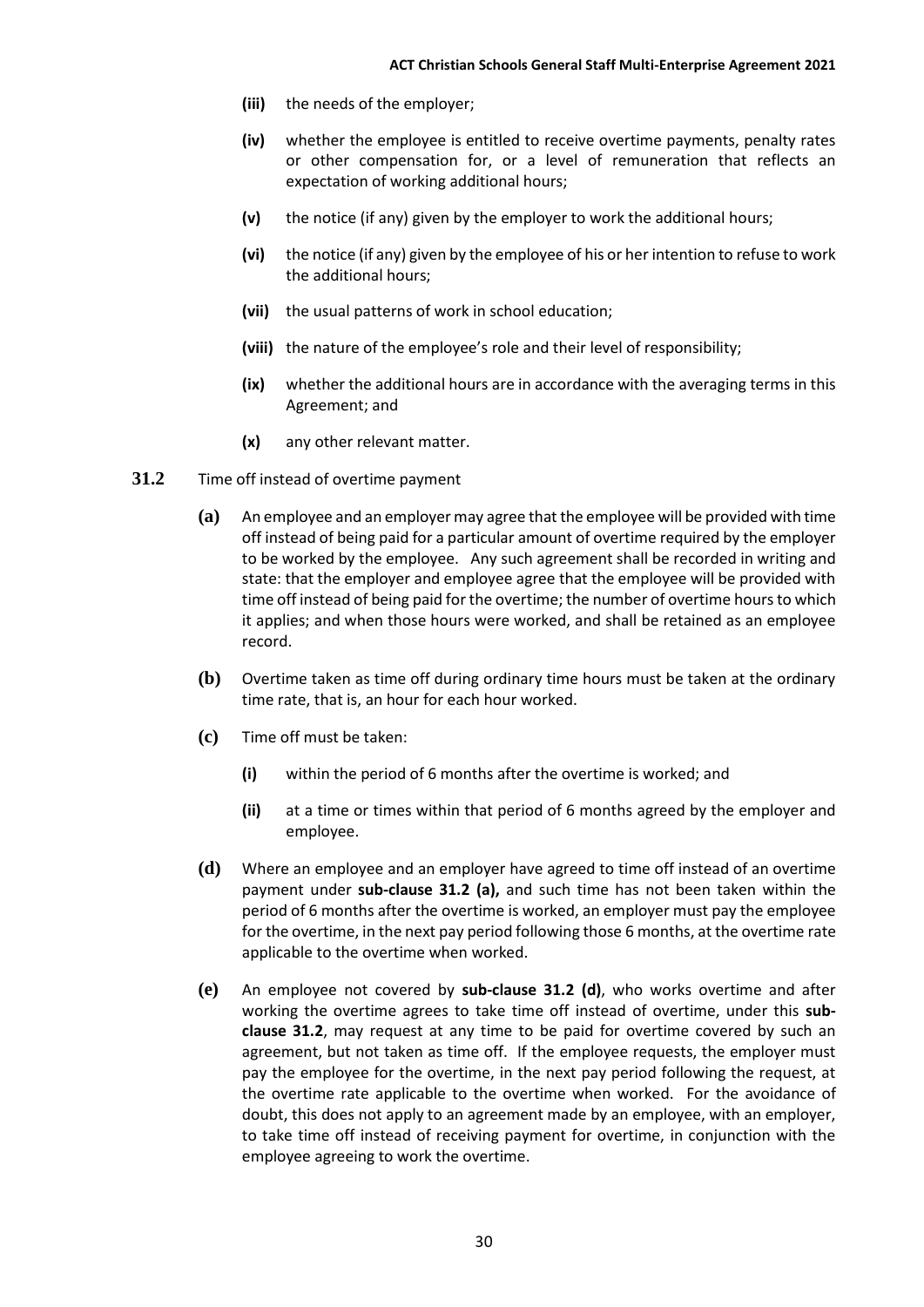- **(f)** If, on the termination of an employee's employment, time off for overtime worked by the employee to which this **sub-clause 31.2** applies has not been taken, the employer must pay the employee for the overtime worked at the overtime rate applicable to the overtime when worked.
- **(g)** An employee may, with the consent of the employer, take time off for overtime worked, in accordance with this **sub-clause 31.2**, for the purposes of carer's leave.
- **31.3** Make-up time

An employee may elect, with the consent of the employer, to work make-up time under which the employee takes time off during ordinary hours, and works those hours at a later time, during the spread of ordinary hours provided in the Agreement.

# <span id="page-34-1"></span><span id="page-34-0"></span>**Part 6—Leave and Public Holidays**

# **32. Annual leave**

- **32.1** Annual leave is provided for in the NES. This clause supplements the NES provisions. (Note: The NES provides for four weeks annual leave for each 12 months of service; or five weeks annual leave for some shift workers for each 12 months of service)
- **32.2** Annual leave shall be given and taken during the non-term weeks following the end of term four in each school year unless otherwise agreed in writing.
- **32.3** Where, in accordance with the requirements of the Act, annual leave is to be recredited this shall occur and the leave be deemed to be taken during the next available non-term weeks other than in the case of an employee who is not required to work during the relevant nonterm period and is in receipt of averaged pay for that period pursuant to **clause 13.2.**
- <span id="page-34-2"></span>**32.4** Annual leave loading
	- **(a)** During a period of annual leave, an employee will receive a loading calculated on the rate of wage prescribed in **clause [17](#page-19-0)—[Minimum wages/](#page-19-0)salary** of this Agreement. Annual leave loading is payable on leave accrued on the following bases:
		- **(i)** employees who would have worked on day work only had they not been on leave—17.5% of their ordinary rate of pay.
		- **(ii)** employees who would have worked on shiftwork had they not been on leave— 17.5% of their ordinary rate of pay or the applicable shift loading, whichever is the greater.
	- **(b)** Except that an employer may, at its election, pay:
		- **(i)** annual leave loading to the employee with each salary payment throughout the school year by increasing the annual rate of pay as at the commencement of the school year, or as subsequently varied, by 1.3426%. Where an employer elects to pay annual leave loading with each salary payment throughout the school year, the employer must advise the employee in writing; or
		- **(ii)** annual leave loading in respect of the school year to the employee with the first salary payment in December of that school year at the rate of pay applicable on 1 December of that school year.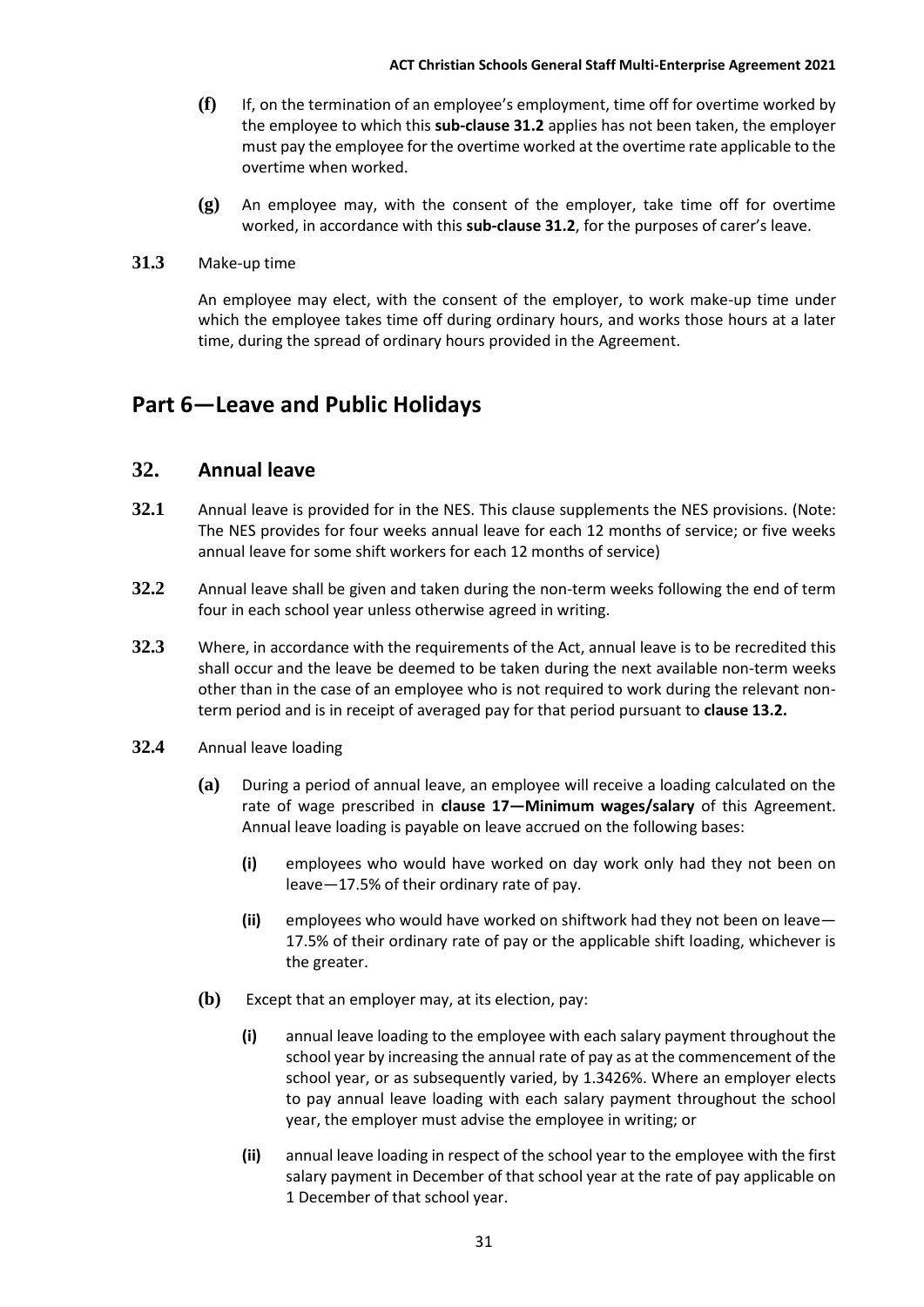- **32.5** Paid leave in advance of accrued entitlement
	- **(a)** An employer may agree to allow an employee, whose pay is not averaged pursuant to **sub-clause 13.2** of this Agreement, to take annual leave either wholly or partly in advance before the employee has accrued an entitlement to the leave.
	- **(b)** Such an agreement shall be in writing and:
		- **(i)** state the amount of leave to be taken in advance and the date on which leave is to commence; and
		- **(i)** be signed by the employer and employee and, if the employee is under 18 years of age, by the employee's parent or guardian.
		- Note: An example of the type of agreement required by this **sub-claus[e 32.5](http://awardviewer.fwo.gov.au/award/show/MA000076#P815_70094)** is set out at **[Schedule](http://awardviewer.fwo.gov.au/award/show/MA000076#P2189_171103) G.1 - Agreement to Take Annual Leave in Advance**. There is no requirement to use the form of agreement set out at **[Schedule](http://awardviewer.fwo.gov.au/award/show/MA000076#P2189_171103) G.1**.
	- **(c)** The employer shall keep a copy of any agreement under this **sub-clause 32.5 (c)** as an employee record.
	- **(d)** Where paid leave has been granted to an employee in excess of the employee's accrued entitlement, and the employee subsequently leaves or is discharged from the service of the employer before completing the required amount of service to account for some or all of the leave provided in advance, with the authorisation of the employee, the employer may deduct from any remuneration payable to the employee upon termination of the employment an amount equal to the amount that was paid to the employee in respect of any part of the period of annual leave taken in advance to which an entitlement has not been accrued.
- **32.6** Annual Leave Loading on Termination

Where the employment of an employee ceases for any reason, and at the time of the termination the employee has not been given and has not taken annual leave to which the employee became entitled, the employee shall be paid a loading calculated in accordance with **sub-claus[e 32.4](#page-34-2)**, for the period not taken.

- **32.7** Limited Cashing out of Annual Leave
	- **(a)** This **sub-clause 32.7** does not apply to an employee whose pay is averaged pursuant to **subclause 13.2.**
	- **(b)** Paid annual leave must not be cashed out except in accordance with an agreement under this **sub-clause 32.7**.
	- **(c)** A maximum of 2 weeks accrued, paid annual leave may be cashed out by an employee, whose pay is not averaged pursuant to **sub-clause 13.2** of this Agreement, with the agreement of their employer, in a 12 month period.
	- **(d)** Any agreement to the cashing out of a particular amount of accrued paid annual leave by the employee must be in writing and must not result in the employee's remaining accrued entitlement to paid annual leave being less than 4 weeks.
	- **(e)** Any such agreement must state: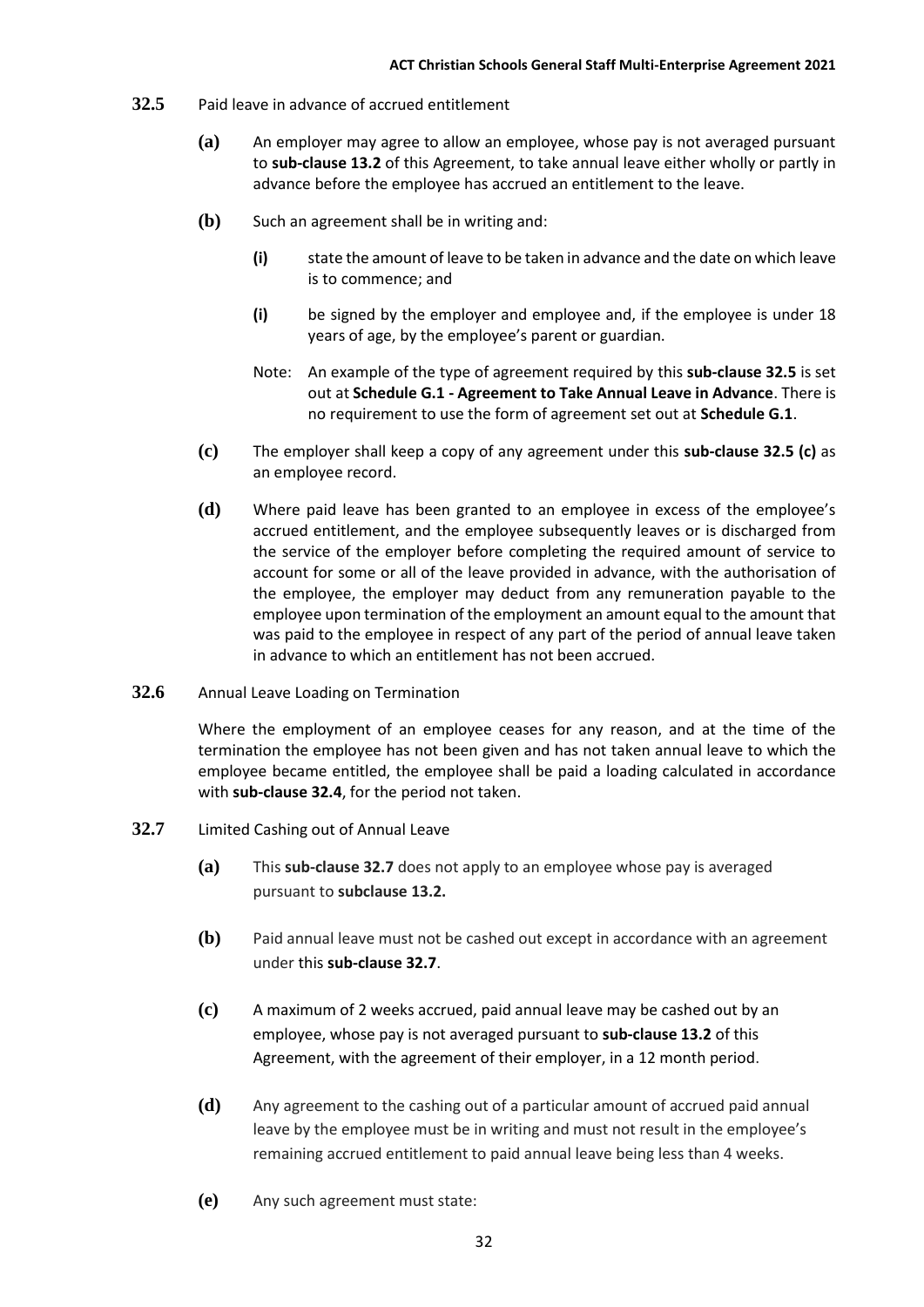- (i) the amount of leave to be cashed out and the payment to be made to the employee for it; and
- (i) the date by which the payment is to be made.
- **(f)** The agreement must be signed by the employer and employee and, if the employee is under 18 years of age, by the employee's parent or guardian.
- **(g)** The payment must not be less than the amount that would have been payable had the employee taken the leave at the time the payment is made, including annual leave loading.
- **(h)** The employer must keep a copy of any agreement under this **sub-clause 32.7** as an employee record.
- **(i)** If an employee cashes out an amount of annual leave under this sub-clause, the employee will no longer be entitled to the annual leave that they have cashed out.

Note: An example of the type of agreement required by this **sub-clause 32.7** is set out at **Schedule G.2 – Cashing Out Annual Leave** There is no requirement to use the form of agreement set out at **Schedule G.2.**

- **32.8** Excessive Annual Leave Accruals
	- **(a)** An employee has an excessive leave accrual if the employee has accrued more than 8 weeks paid annual leave.
	- **(b)** Where an employee has an excessive leave accrual the employer and/or employee may seek to confer with the other to seek to genuinely reach agreement regarding the reduction or elimination of the excessive leave accrual.
	- **(c)** Where an employer or employee have genuinely sought but been unable to reach agreement with the other regarding the reduction or elimination of the excessive leave accrual the employer or the employee, as the case may be, may direct or require the other to take or grant annual leave as set out in **Schedule G.3 – Direction by Employer to Take Annual Leave where Excessive Annual Leave Accrual** and **Schedule G.4 - Request by Employee for Leave where Excessive Annual Leave Accrual.**

# **33. Personal/carer's leave and compassionate leave**

Personal Leave and compassionate leave are provided for in the NES. This clause of the Agreement provides agreement specific details and supplements the NES which deals with personal/carer's leave.

- **33.1** Base Personal Leave
	- **(a) Entitlement**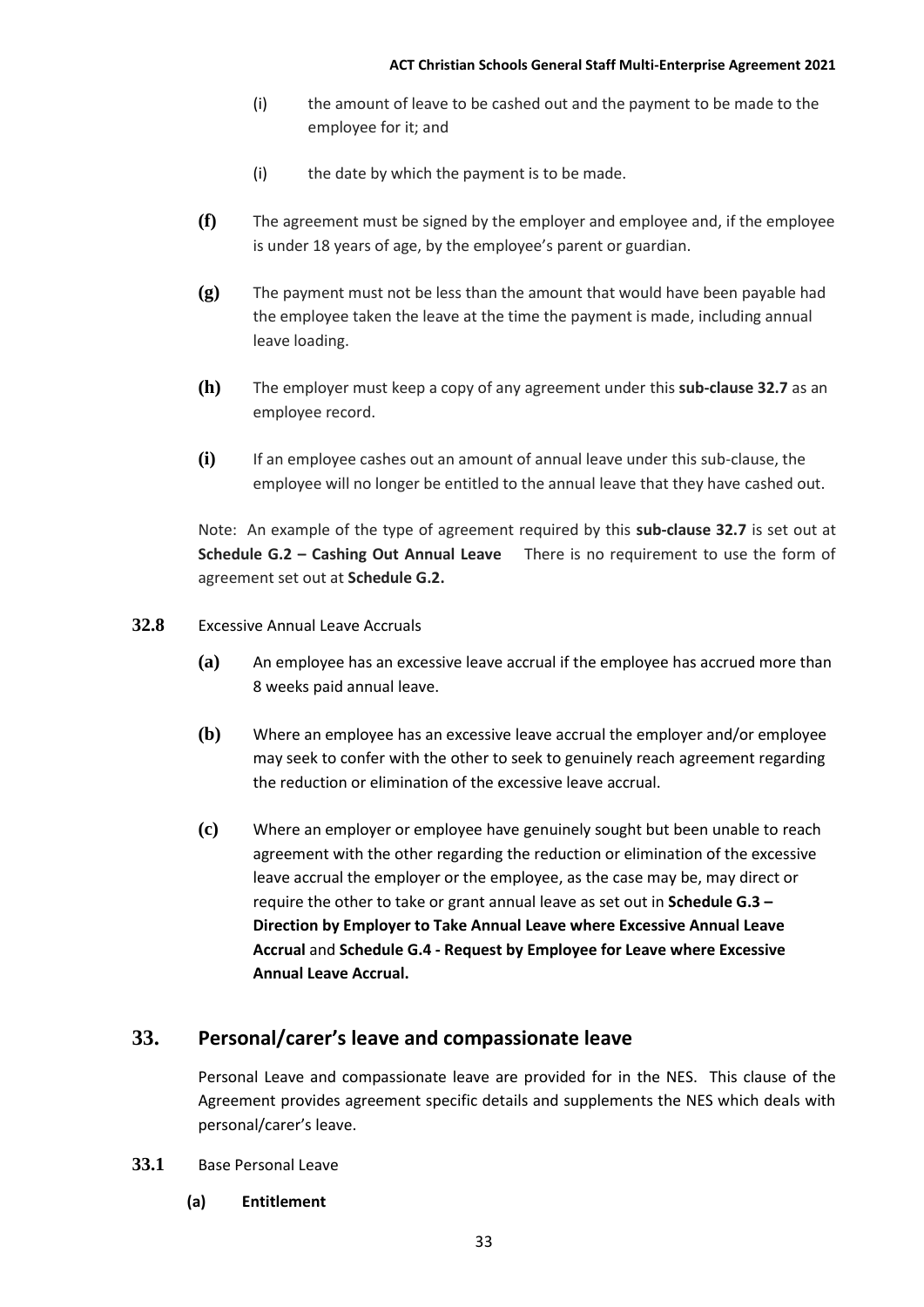#### **ACT Christian Schools General Staff Multi-Enterprise Agreement 2021**

An employee, with the exception of a casual employee, shall be entitled to ten (10) days paid Base Personal Leave per annum, or the applicable pro-rata thereof. Such entitlements shall be available in full from the commencement of each year of service.

## **(b) Access to Base Personal Leave**

An employee may take paid Base Personal Leave if the leave is taken:

- **(i)** because the employee is not fit or able to work due to a personal illness, or personal injury, or unexpected personal emergency or domestic violence affecting the employee; or
- **(ii)** to provide care or support to a member of the employee's immediate family, or household member, and who requires care or support because of:
	- **(A)** a personal illness, or personal injury; or
	- **(B)** unexpected personal emergency; or
	- **(C)** domestic violence.

For the purposes of this clause an 'unexpected personal emergency' in **paragraph 33.1 (b)(i)** is a circumstance that is unplanned, due to circumstances beyond the employee's control and is of an urgent and serious nature that requires the urgent attendance of the employee. The urgent circumstance must be of such a nature that it cannot be arranged outside of work time.

An 'unexpected personal emergency' in **paragraph 33.1 (b)(ii)** is a circumstance that is unplanned, due to circumstances beyond the employee's immediate family or household member's control and is of an urgent and serious nature that requires the urgent attention of the employee to attend and provide care or support. The urgent circumstance must be of such a nature that it cannot be arranged outside of work time.

- **(iii)** The entitlement to use Base Personal Leave in accordance with **paragraph 33.1(b) (ii) (A) and (B)** is subject to:
	- **(A)** the employee being responsible for the care of the person concerned; and
	- **(B)** the person concerned being a member of the employeer's immediate family or household as defined in the Act.

*[Note: the Act defines "immediate family" (in s12) to mean a spouse, de facto partner, child, parent, grandparent, grandchild or sibling of the employee or child, parent, grandparent, grandchild or sibling of a spouse or de facto partner of the employee. "Household" is not defined.]*

# **(c) Base Personal Leave Accumulation**

Untaken Base Personal Leave will accumulate from year to year as follows: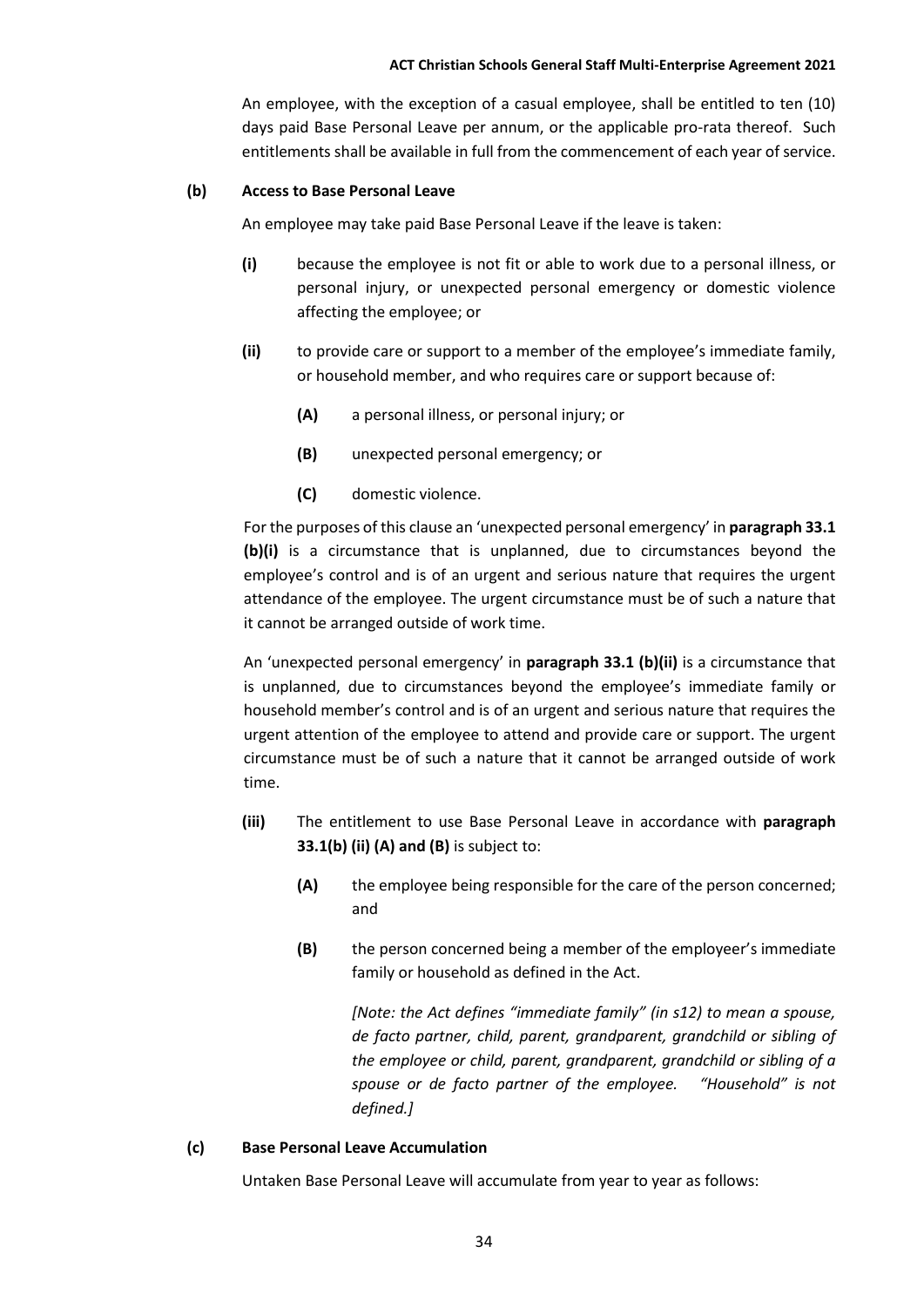- **(i)** Untaken Base Personal Leave entitlements from the commencement of this Agreement shall accumulate from year to year with no maximum accumulation.
- **(ii)** For the purpose of this clause, Personal Leave accumulates from year to year only in respect of consecutive years of employment with the same employer and not otherwise.

# **33.2 Additional Personal Leave**

# **(a) Entitlement**

An employee, with the exception of a casual employee, shall be entitled to five (5) days paid Additional Personal Leave, or the applicable pro-rata thereof. Such entitlements shall be available progressively in each year of service, PROVIDED THAT an employee in their first year of service with a school may request leave in advance up to the total entitlement of leave for that year. Such a request may not be unreasonably refused by the school.

# **(b) Access to Additional Personal Leave**

An employee may take paid Additional Personal Leave if the leave is taken:

- **(i)** because the employee is not fit or able to work due to a personal illness, or personal injury or unexpected personal emergency, having the same meaning as **sub-clause 33.1 (b)(i)**, or domestic violence affecting the employee and all Base Personal Leave entitlements (both current year and accumulated) are extinguished; or
- **(ii)** to provide care or support to a member of the employee's immediate family, or household member, in the circumstances outlined in **sub-clause 33.1 (b)(ii)** when Personal Leave entitlements (both current year and accumulated) are extinguished, provided that the total leave taken under this sub-clause and **sub-clause 33.1 (b)(ii)** shall not exceed ten (10) days in any year of service.
- **(iii)** for up to one day in any one year for family purposes, such as moving house or other domestic emergency, subject to the operational needs of the School; or
- **(iv)** for the purposes of Concurrent Parental Leave in accordance with **sub-clause 34.3**.

# **(c) Additional Personal Leave Accumulation**

Untaken Additional Personal Leave will accumulate from year to year as follows:

**(i)** Untaken Additional Personal Leave entitlements from the commencement of this Agreement shall accumulate from year to year with a maximum accumulation of twenty-five (25) days leave, in addition to the entitlement in the current year.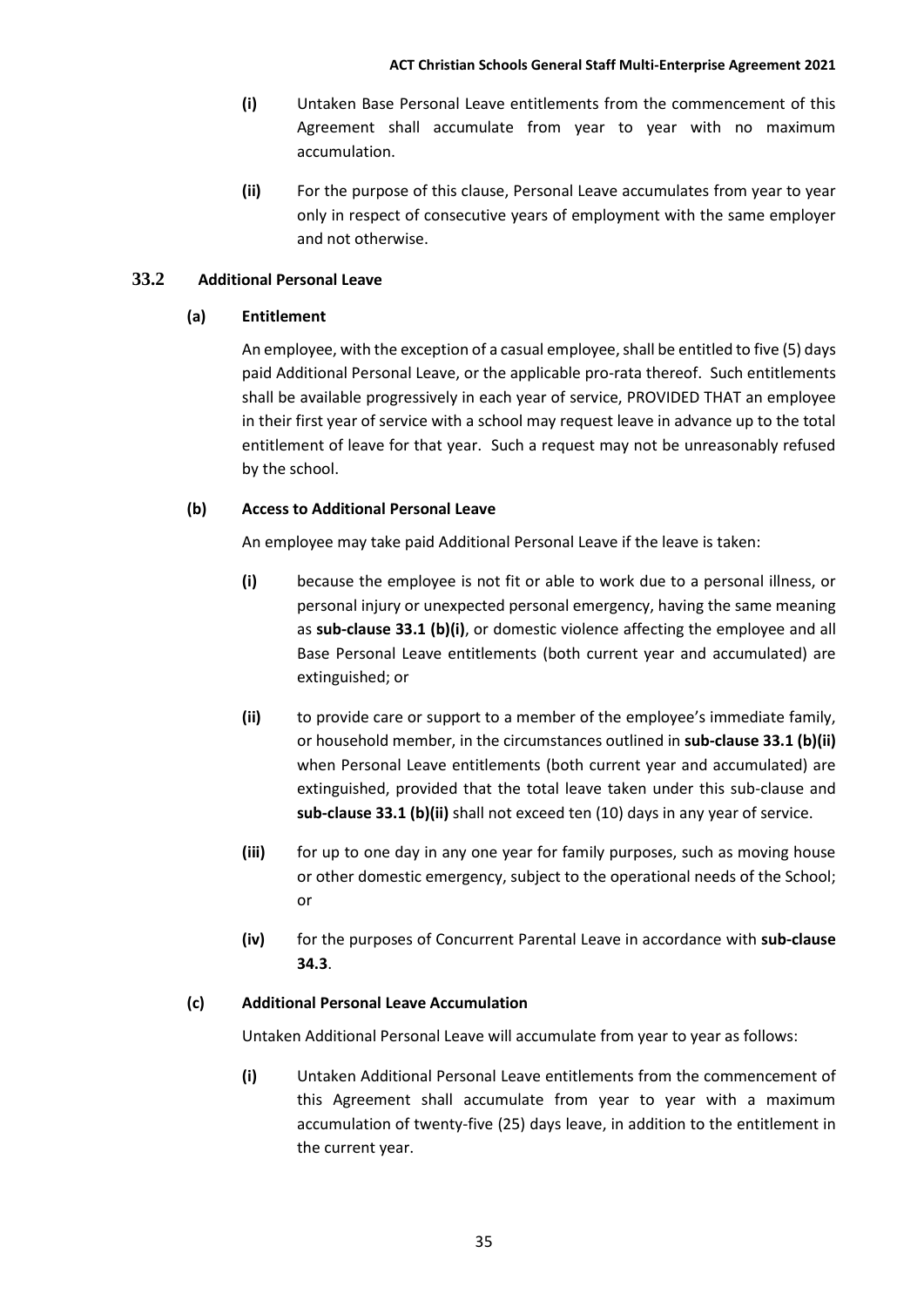#### **ACT Christian Schools General Staff Multi-Enterprise Agreement 2021**

- **(ii)** Additional Personal Leave which accrues to an employee in the employee's current year of service pursuant to **sub-clause 33.2 (a)** will be taken prior to the taking of any Additional Personal Leave which the employee has accumulated in accordance with this clause.
- **(iii)** For the purpose of this clause, Additional Personal Leave accumulates from year to year only in respect of consecutive years of employment with the same employer and not otherwise.
- **33.3** Accumulated entitlements for existing employees at the commencement of this Agreement

Untaken Base Personal Leave and Additional Personal Leave at the date of commencement of this Agreement will accumulate from year to year as follows:

- **(a)** Base Personal Leave entitlements shall accumulate indefinitely as untaken Base Personal Leave.
- **(b)** Additional Personal Leave entitlements**,** shall be available as untaken Additional Personal Leave entitlements, provided that such leave shall be included in the calculation of the maximum accumulation of twenty-five (25) days pursuant to **subclause 33.2 (c)** (irrespective of the year in which it accrued).

For the avoidance of doubt, no personal leave or sick leave, however named, accumulated prior to the commencement of this Agreement will accumulate or carry forward except as provided for in this **sub-clause 33.3**.

- **33.4** Personal leave Evidentiary Matters
	- **(a)** In accordance with the NES an employee must provide the School, if requested, with evidence that would satisfy a reasonable person that they are entitled to take Personal Leave. Without limiting this obligation, it is agreed that the following evidence may be required, if requested by the School, from an employee in order to be entitled to personal leave:
		- **(i) for absences of two consecutive days or more because of a personal illness or injury** - the production, other than in respect of the first three days absence due to illness or injury in any year, of a medical certificate addressed to the School, or, if the School requires, to the School Medical Officer.
		- **(ii) for absences of less than two consecutive days because of a personal illness or injury** – the notice of the absence provided by the employee, subject to **subclause (d)** below.
		- **(iii) for absences because of an unexpected personal emergency or domestic violence** – the provision of a statutory declaration, outlining the nature of the unexpected personal emergency, or the fact of domestic violence, and that such circumstance prevented attendance at work.
		- **(iv) for absences to provide care or support because of a personal illness or injury**  – production of a medical certificate or statutory declaration, of the illness or injury of the person concerned and that the illness or injury is such as to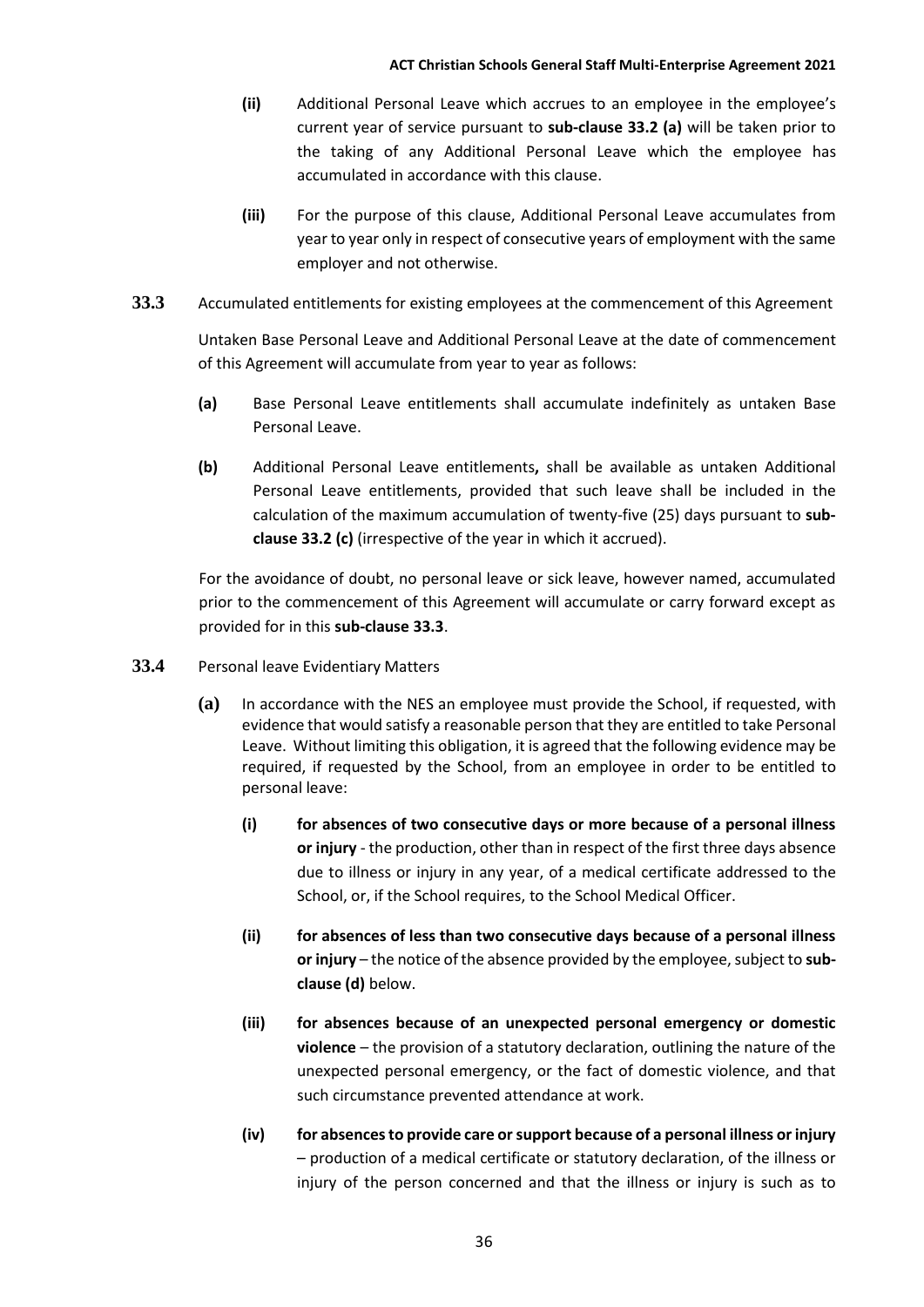require care or support by the employee. Evidence may also be required that the person requiring care or support is a member of the employee's immediate family or household.

- **(v) for absences to provide care or support because of a personal emergency or domestic violence** - the provision of a statutory declaration, outlining the nature of the unexpected personal emergency, or the fact of domestic violence, and that such circumstance resulted in the person concerned requiring care or support by the employee. Evidence may also be required that the person requiring care or support is a member of the employee's immediate family or household.
- **(b)** Nothing in **sub-clause (a)** precludes:
	- **(i)** a School from not requiring evidence in a particular circumstance, or as a matter of school policy, or
	- **(ii)** an employee from providing other documentary evidence reasonably acceptable to the School.
- **(c)** A medical certificate required under this clause may be provided by a person registered, or licensed, as a health practitioner under a law of a State or Territory that provides for the registration or licensing of health practitioners, provided the illness or injury is within the area of expertise of the practitioner.
- **(d)** Where an employee has taken frequent single days of personal leave, or taken extended personal leave such that the School requires additional information in relation to the employee's circumstances, then the School may take action in accordance with this subclause.
	- **(i)** The School may arrange a meeting in order to clarify the position with the employee. The invitation to the employee to attend the meeting shall be in writing (signed by the Principal or the Principal's delegate) with sufficient notice for the employee to be reasonably able to attend the meeting. The invitation shall also refer to the provisions of this clause and shall indicate the grounds for the School's concern about personal leave taken by the employee. The School shall invite the employee to respond verbally at the meeting to the issues raised by the School. An employee shall not unreasonably fail to attend such a meeting where invited so to do by the School.
	- **(ii)** After consideration of the employee's response, the School may
		- **a.** require further evidence of illness, the effect of the condition on the employee's capacity to perform their usual work or any work safely and a prognosis for recovery including relevant timeframes for a full return to work; and/or
		- **b.** require the employee to provide a medical certificate from a medical practitioner nominated by the School (at the School's cost in relation to any net amount payable by the employee) in relation to the likely period of absence or to establish only eligibility for personal leave (and no other information); and/or
		- **c.** discuss with the employee any other action.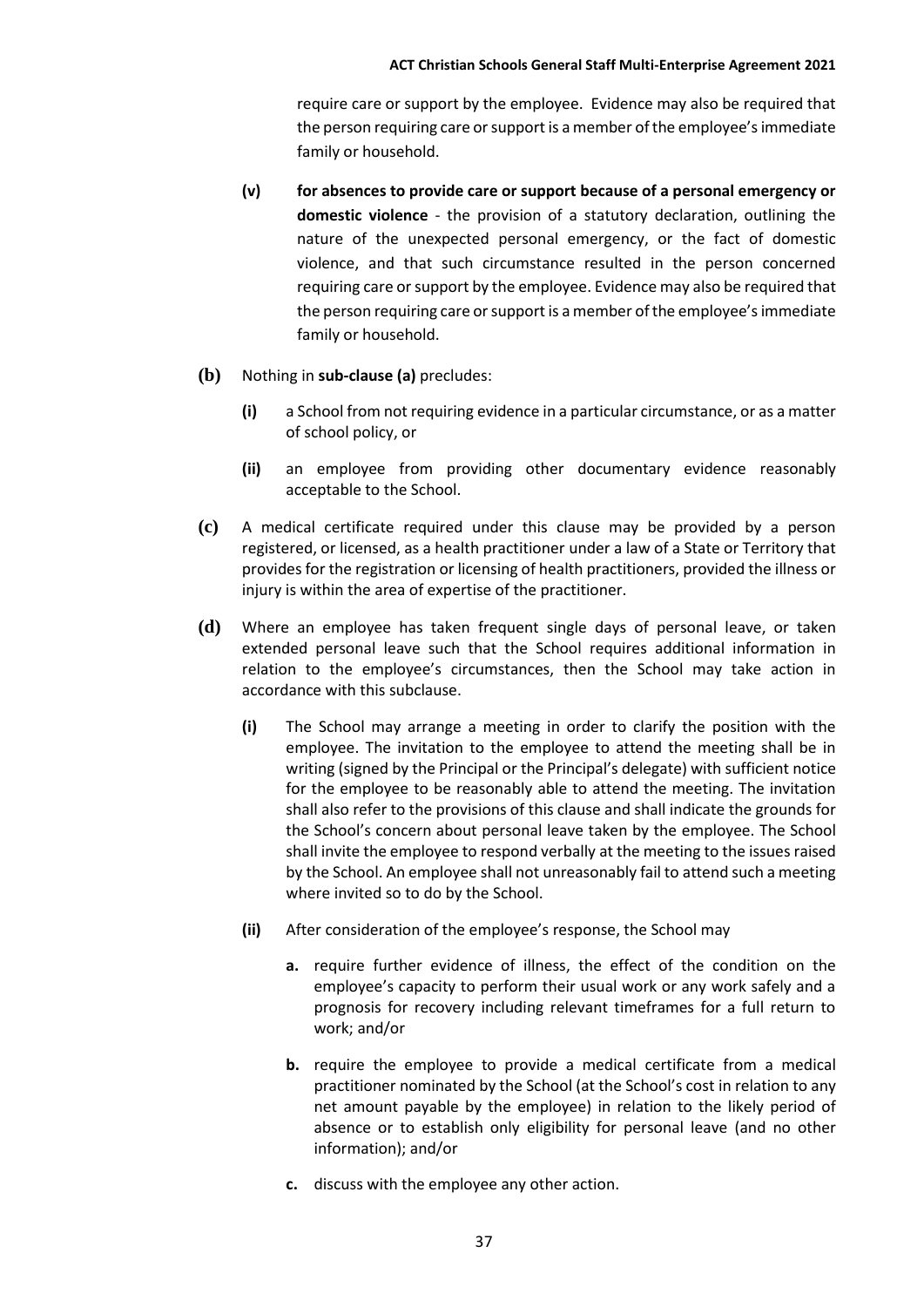#### **ACT Christian Schools General Staff Multi-Enterprise Agreement 2021**

- **(iii)** Where an employee fails to attend a meeting as requested by the School pursuant to paragraph (i) of this sub-clause and does not provide a reasonable explanation for such failure, or does not provide further evidence of illness as outlined in paragraph (ii) of this sub-clause, then the School may cease payment of personal leave if the School has reasonable grounds for a belief that the employee is not entitled to personal leave for that absence.
- **(iv)** The employee may, if a member of the union, request that any matter pursuant to this clause be discussed at any stage between the union and the representative of the School.
- **(e)** Where an employee seeks to return to work after an absence of four or more weeks, a school may require the employee, prior to commencing duties:
	- **(i)** to provide additional information regarding the employee's capacity for work and fitness to perform work safely, from the employee's treating health practitioners (at the School's cost in relation to any net amount payable by the employee). This information including, but not limited to:
		- **a.** confirmation that the employee can fully undertake their usual work or any work within their capabilities and experience safely, or
		- **b.** the effect of the condition on the employee's capacity to perform their usual work or any work within their capabilities and experience safely (including any limitations or medically imposed restrictions); and
		- **c.** the treating health practitioner's prognosis, if applicable, for recovery including relevant timeframes for a full return to work.
	- **(ii)** to attend a medical examination with a health practitioner nominated by the School (at the School's cost in relation to any net amount payable by the employee) to report on and inform it of the matters set out in **subclause 33.4(e)(i)**. The employee must give the treating health practitioner(s) and/or examining health practitioner any consent required to enable the provision of such information to the School. Where attendance at such an examination delays the return to work of an employee who has previously provided confirmation that the employee can fully undertake their usual work, additional paid leave (not deducted from personal leave) shall be provided by the school for the period of the delay except and to the extent that the conduct of the Employee has unreasonably contributed to the delay.
	- **(iii)** A school will provide at least two weeks' notice, or such shorter period as may be agreed, of its intention to require information or attendance at an examination under this sub-clause 33.4(e).

# **33.5 General Requirements for Personal Leave**

- **(a)** Employees shall not be entitled to paid leave of absence for any period in respect of which the employee is entitled to payment under the *Workers Compensation Act 1951*  (ACT).
- **(b)** An employee shall not be entitled to Personal Leave unless he or she notifies the Principal of the school (or such other person deputised by the Principal), prior to the commencement of the first organised activity at the school on any day, or otherwise as soon as practicable, of the need for Personal Leave and of the estimated duration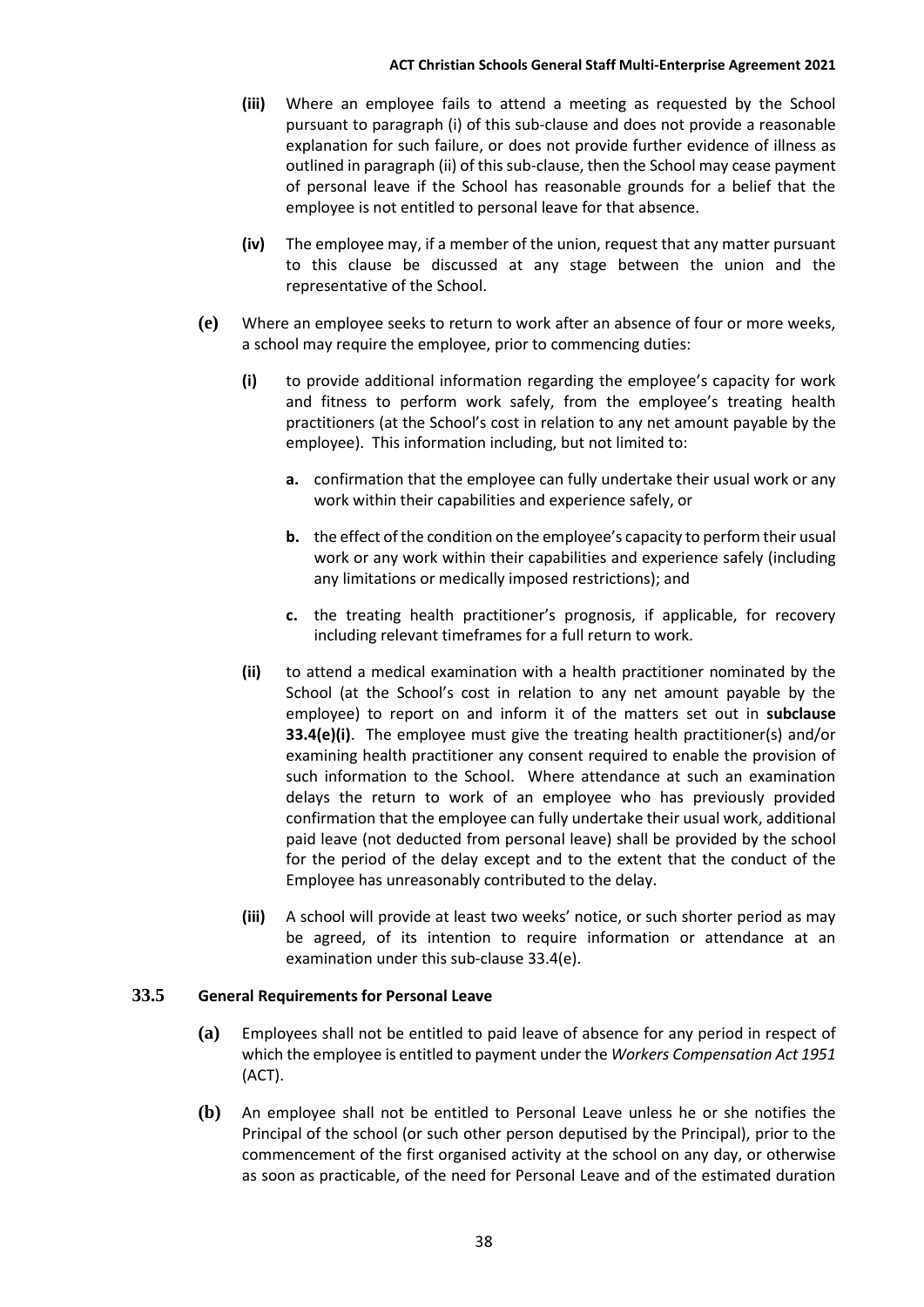of the absence (or if unable to do so took all reasonable steps to notify the Principal or was unable to take such steps).

- **(c)** For the purposes of this clause, 'day' means the number of hours which the employee would have worked on that day if not absent.
- **(d)** The personal leave entitlement of a part-time employee shall be in that proportion which the average number of hours worked by the employee in a week bears to 38. When the number of hours worked by a part-time employee varies, the personal leave entitlement of the employee shall be calculated and credited to the employee in hours at the time of such variation.

# **33.6 Compassionate leave entitlement**

An Employee is entitled to two days paid compassionate leave per occasion in accordance with the Act and subject to the requirements of the Act and NES. An additional day of paid leave will be applicable in the case of bereavement.

**33.7** Unpaid Leave for Casual Staff

Subject to the requirements of the Act and NES casual staff may have access to unpaid Carer's Leave or Unpaid Compassionate Leave.

# **34. Parental leave**

This clause of the Agreement provides agreement specific details and supplements the NES which deals with parental leave.

For the purposes of this clause:

"PPL Scheme" means the Paid Parental Leave Scheme established under the *Paid Parental Leave Act 2010* (Cth),

**34.1** General

An employee is entitled to take unpaid parental leave in accordance with the provisions of the Act and subject to the limitations and conditions, including notification requirements, contained in that Act. Without limiting the operation of this clause, an employee must have 12 months continuous service to be eligible for parental leave under the Act.

- **34.2** Paid Parental Leave (Primary Care-Giver)
	- **(a)** An employee will be entitled to take paid leave in accordance with this sub-clause if:
		- **(i)** they have an entitlement to and take parental leave under the Act; and
		- **(ii)** they will be the primary person responsible for the care of the child from the child's date of birth (being birth-related leave under the Act) or, in the case of adoption (being adoption-related leave under the Act) from the child's date of placement with the employee; and
		- **(iii)** the employee has given a firm indication as to their intention regarding their return, or otherwise, to work at the conclusion of the paid leave.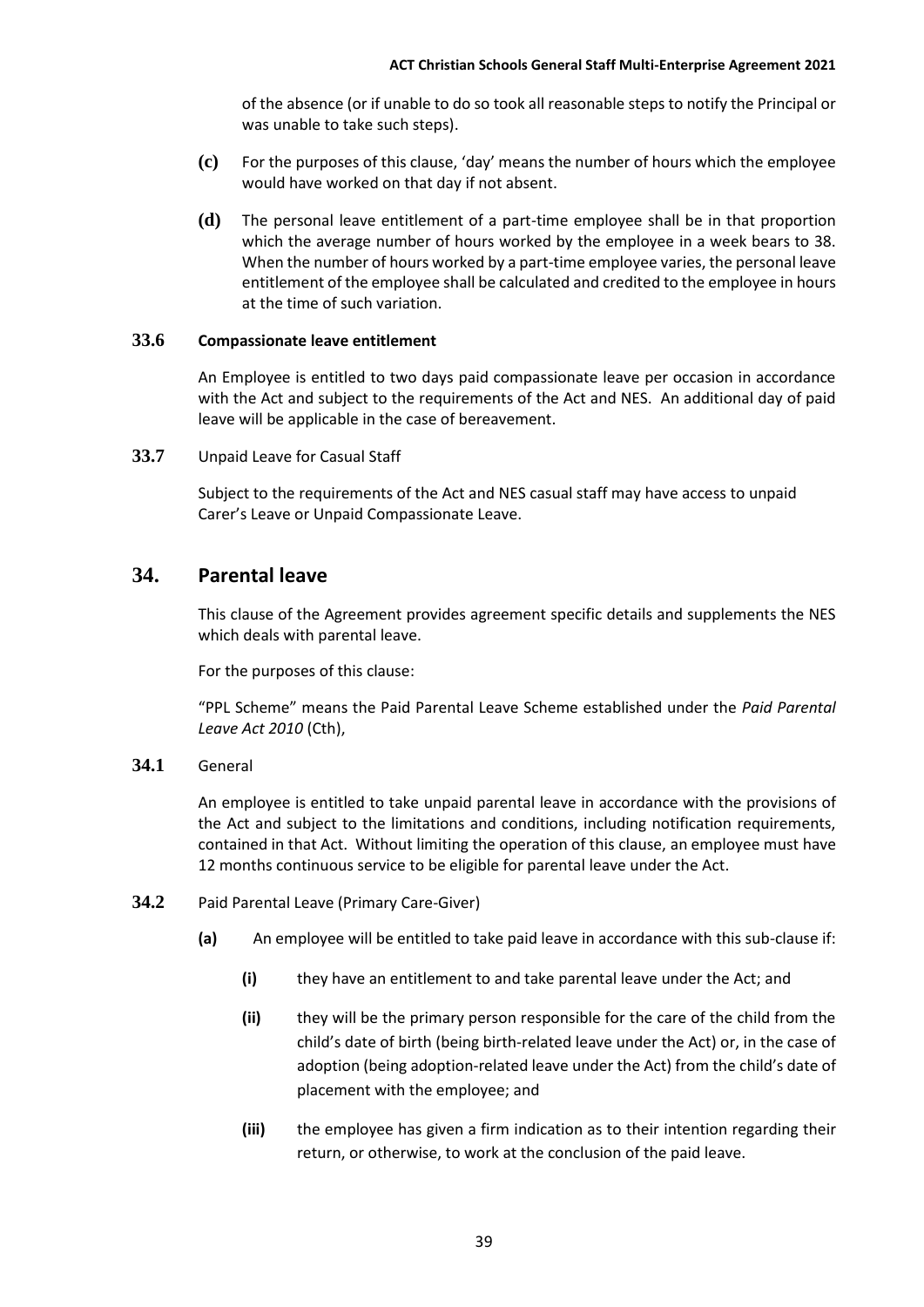- **(b)** The amount of the paid leave for an employee who takes leave under this sub-clause shall be fourteen weeks or such lesser period as is equal to the period of parental leave taken by the employee. For the avoidance of doubt this payment shall be in addition to the amount, if any, an employee receives under the PPL scheme.
- **(c)** The period of paid leave shall be inclusive of non-term periods falling within the 14 weeks.
- **(d)** Paid parental leave pursuant to this **Clause 34.2** shall commence no earlier than one term prior to the expected date of birth.
- **(e)** The school may deduct payment for any absence of the employee (to which the employee, but for this clause, would have been entitled under **Clause 24.1** to sick leave) in the period of four calendar weeks prior to the expected date of birth from the payment of paid parental leave to which the employee is entitled pursuant to the clause.
- **(f)** Where an employee becomes entitled to a further period of unpaid parental leave under the Act and has not returned to work for a period of two school terms, or such lesser period as may be agreed to by the school, following a period of parental leave, the employee will not be entitled to paid parental leave. However, the employee will remain entitled to unpaid parental leave in accordance with the Act.
- **(g)** The employee must be paid at the rate the employee was paid at the time of commencing leave exclusive of changes brought about to the employee's workload for reason of pregnancy.
- **(h)** The employee may elect to be paid the paid parental leave:
	- **(i)** at full pay at the usual times and intervals that other employees are paid at the school, or
	- **(ii)** at half pay at the usual times and intervals that other employees are paid at the school, or
	- **(iii)** as a lump sum in advance, giving one month's notice, or
	- **(iv)** as otherwise agreed in writing with the school.
- **(i)** The employer must pay the first or lump sum payments at the pay period commencing closest to;
	- **(i)** six weeks before the anticipated date of birth, or
	- **(ii)** if birth occurs before the time referred to in (i), the date of the birth; or
	- **(iii)** if the employee has not commenced paid parental leave at the time referred to in (i), when the employee commences leave.
- **(j)** If a female employee's pregnancy is terminated other than by the birth of a living child: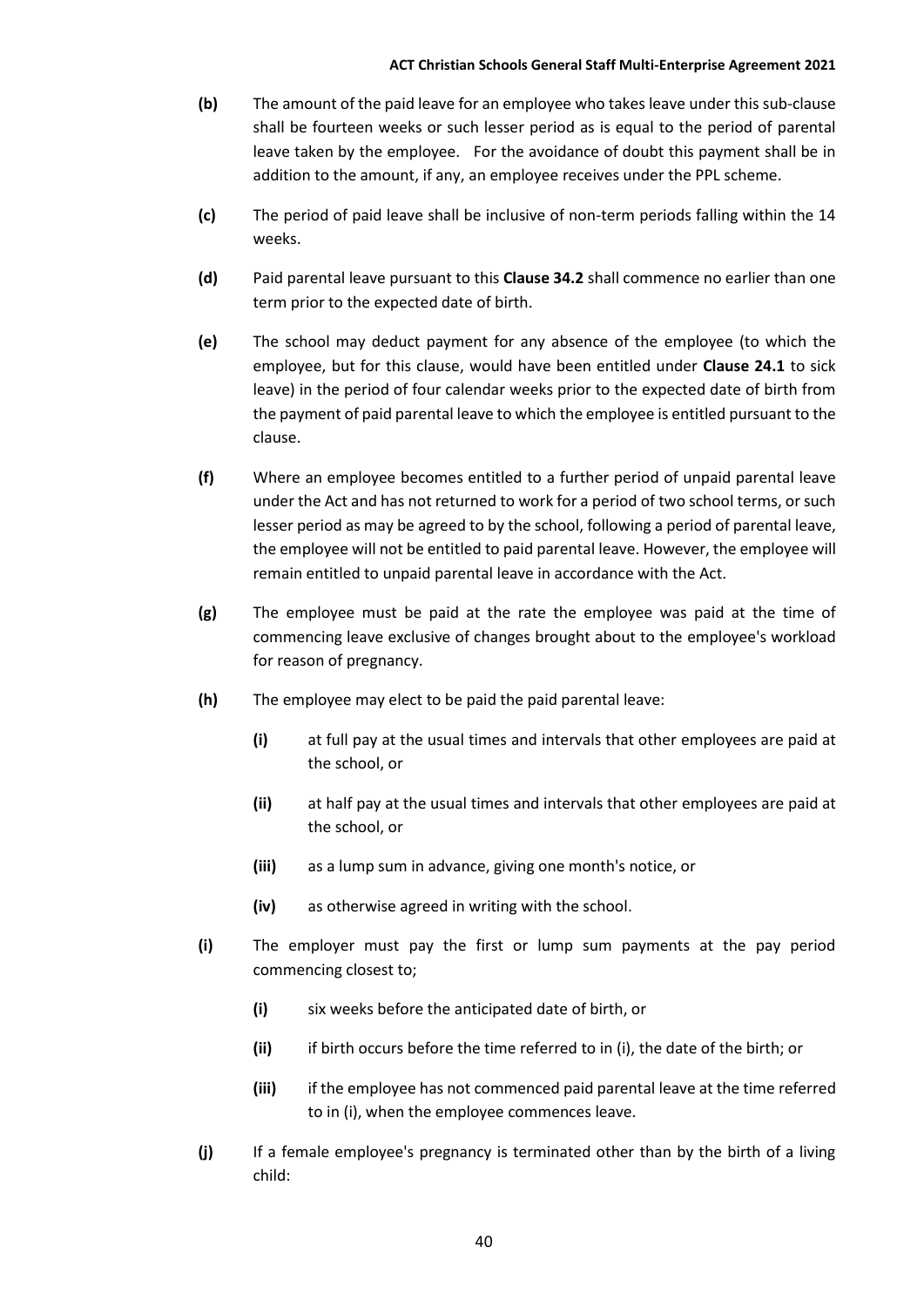- **(i)** more than 20 weeks before the anticipated date of birth the employee is not entitled to the payment;
- **(ii)** less than 20 weeks before the anticipated date of birth the employee is entitled to the payment while she remains on leave.
- **(k)** The period of unpaid parental leave will not count as a period of service under this agreement or any statute. For the avoidance of doubt this includes the period, if any, during which an employee receives payments under the PPL scheme. Only the period of up to fourteen weeks paid parental leave provided for in this agreement will count as a period of service under this agreement and any statute.
- **(l)** An employee must give notice of the intention to take leave and provide other notices and documentation in accordance with the provisions of the Act (and in particular, s74).
- **(m)** An employee must, on request, provide evidence to satisfy the School that they are, and remain, the primary care-giver to be entitled to paid leave under this sub-clause.
- **34.3** Concurrent Parental Leave (not Primary Care Giver)
	- **(a)** An employee who is entitled to take unpaid parental leave pursuant to s71 or s72 of the Act and who applies to take concurrent parental leave pursuant to s72(5) of the Act will be entitled to:
		- **(i)** Up to two weeks paid Concurrent Parental Leave commencing on the day of birth of the child, or on the day on which the child leaves hospital following the birth, or in the case of an adoption, from the date of placement of the child, or
		- **(ii)** One day paid Concurrent Parental Leave commencing on the day of birth of the child, or on the day on which the child leaves hospital following the birth, or in the case of an adoption, from the date of placement of the child, with the balance of up to two weeks paid concurrent Parental Leave taken in one continuous block at any time within twelve months of that date.
	- **(b)** Any carer's leave taken in accordance with this clause shall be deducted from the additional personal leave entitlement of the employee.
	- **(c)** A period of paid carer's leave will count as a period of service under this Agreement pursuant to the provisions applying to carer's leave in the Act.
	- **(d)** An employee must give notice of the intention to take parental leave and provide other notices and documentation as required by the provisions of the Act.
	- **(e)** An employee who receives two weeks 'Dad and Partner' pay under the PPL Scheme during the 3 week period of concurrent parental leave available under the Act may only take one week of paid carer's leave (as the employee must be on unpaid leave to receive the 'Dad and Partner' pay).
- **34.4** Adoption Leave
	- **(a)** Notwithstanding the provisions of the Act a School may allow an employee to take adoption leave under the provisions of the Act in advance where a child or young person is placed with a person in accordance with the *Adoption Act 1993* (ACT).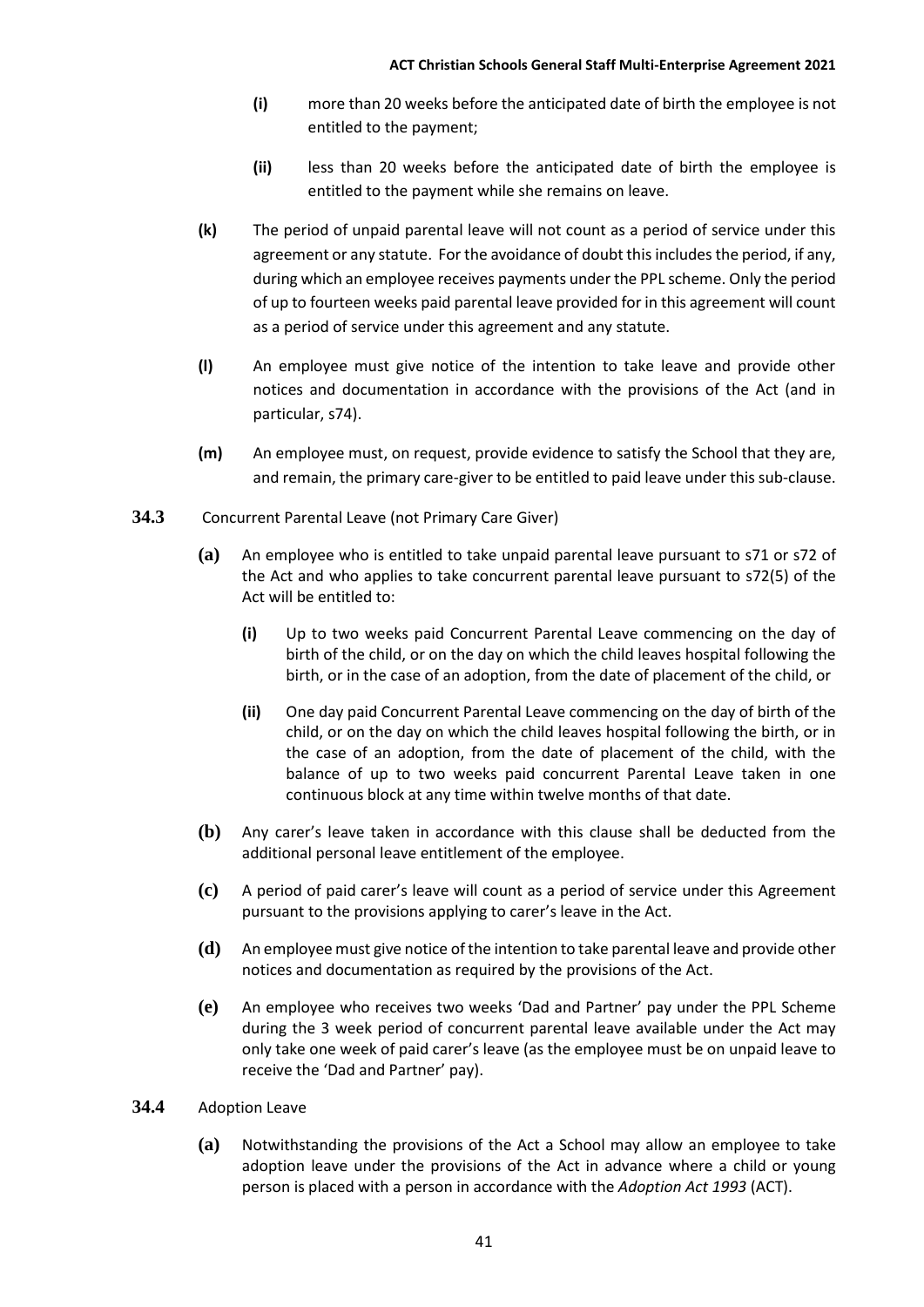# **34.5** Right to Request

This clause of the Agreement provides agreement specific details and supplements the NES which deals with requests for flexible working arrangements and extensions to parental leave. Nothing in this clause should be read to limit the operation of s65 of the Act.

- **(a)** An employee entitled to parental leave may request a school to allow the employee:
	- **(i)** to extend the period of simultaneous (concurrent) unpaid parental leave up to a maximum of 8 weeks;
	- **(ii)** to extend the period of unpaid parental leave for a further continuous period of leave not exceeding 12 months;
	- **(iii)** to return from a period of parental leave on changed working arrangements;

<span id="page-45-0"></span>to assist the employee in reconciling work and parental responsibilities, so long as the child is under school age, or, if the child has a disability, under the age of 18.

- **(b)** The school shall consider the request having regard to the employee's circumstances and, provided the request is genuinely based on the employee's parental responsibilities, may only refuse the request on reasonable grounds related to the effect on the workplace or the school's business. Such grounds might include cost, lack of adequate replacement staff, loss of efficiency and the impact on the provision of educational services.
- **(c)** The employee's request and the school's response (decision) must be recorded in writing.
- **(d)** Where an employee wishes to make a request under subparagrap[h 34.5\(a\)\(iii\)](#page-45-0) , such a request must be made as soon as possible before the date upon which the employee is due to return to work from parental leave.
- **34.6** Communication during Parental Leave
	- **(a)** Where an employee is on parental leave and a definite decision has been made to introduce significant change at the workplace, the school shall take reasonable steps to:
		- **(i)** make information available to the employee in relation to any significant effect the change will have on the status, responsibility level, pay or location of the position the employee held before commencing parental leave; and
		- **(ii)** provide an opportunity for the employee to discuss any significant effect the change will have on the status, responsibility level, pay or location of the position the employee held before commencing parental leave.
	- **(b)** The employee shall take reasonable steps to inform the school about any significant matter that will affect the employee's decision regarding the duration of parental leave to be taken, whether the employee intends to return to work and whether the employee intends to request to return to work on a part-time basis.
	- **(c)** The employee shall also notify the school of changes of address or other contact details which might affect the school's capacity to comply with this clause.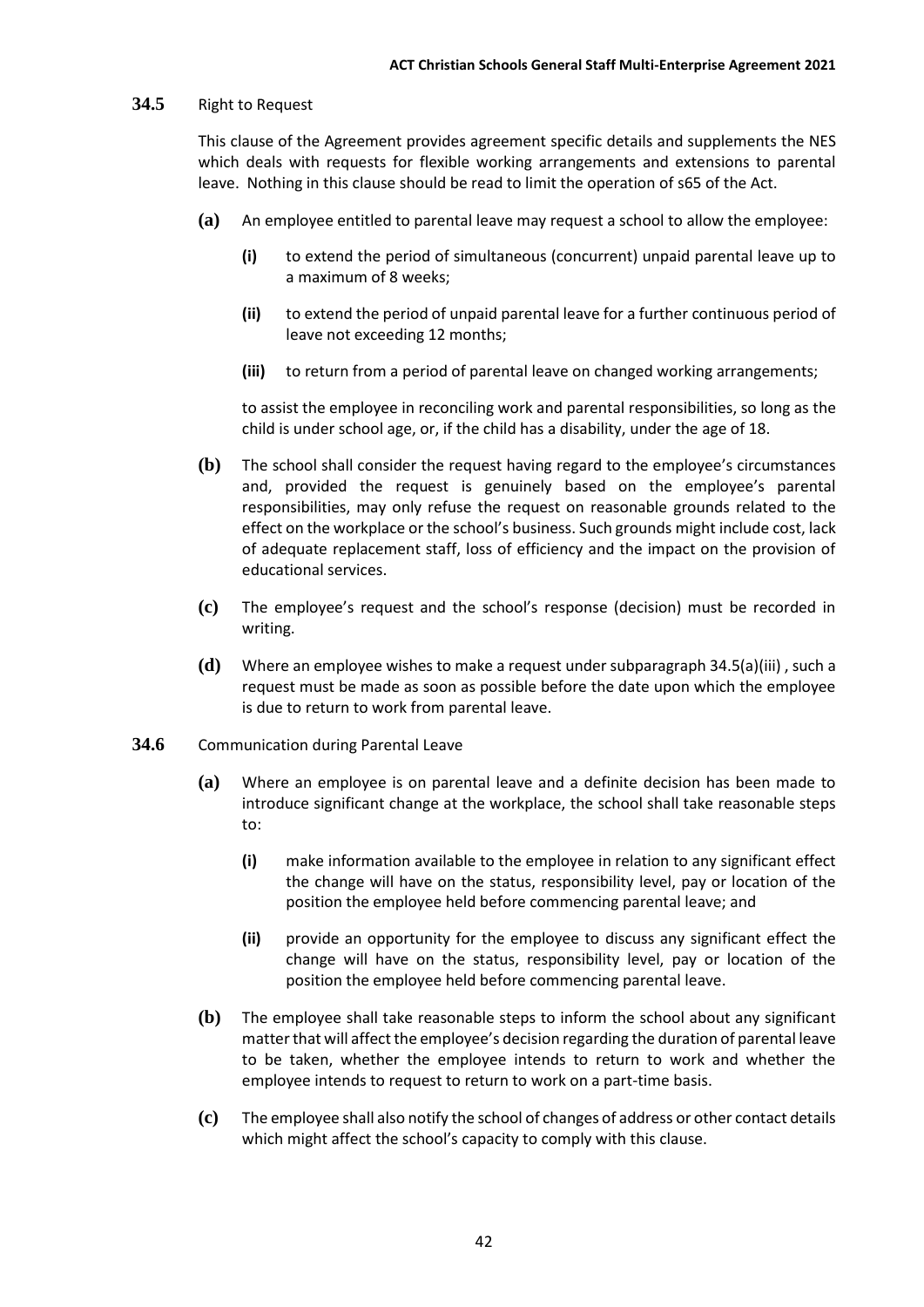# **35. Long Service Leave**

# **35.1** General Provisions

Except in so far as expressly varied by the provisions of this clause, the provisions of the *Long Service Leave Act 1976* (ACT), shall apply to employees employed under this Agreement unless the *Long Service Leave (Portable Schemes) Act 2009* (ACT) applies to that employee.

# **35.2** Quantum of Leave

Subject to **sub-claus[e 35.3](#page-46-0)** the amount of long service leave to which an employee is entitled, from the commencement of this Agreement, shall be:

- <span id="page-46-2"></span>**(a)** In the case of an employee who has completed at least 7 years' service with the same School:
	- **(i)** in respect of the first ten years of service so completed, 13 weeks; and
	- **(ii)** in respect of each additional completed year of service with the same employer, 2 weeks.
- <span id="page-46-1"></span>**(b)** In the case of an employee who has completed with the School 5 years' service, and whose services are:
	- **(i)** terminated by the School for any reason; or
	- **(ii)** cease for any other reason (including resignation by the Employee),

a proportionate amount on the basis of 13 weeks for 10 years' service [such service to include service with the School as an adult and otherwise than as an adult].

# <span id="page-46-0"></span>**35.3** Calculation of Accrued Entitlement

In the case of employees whose service with the employer commenced prior to the commencement of this Agreement and whose service would entitle them to long service leave under this clause, the amount of long service leave to which the employee shall be entitled is the amount calculated in accordance with the applicable table below:

**(a)** Entitlements for employees engaged to provide school support services, instructional services or school administration services:

| Service prior to 27<br>June 1996                            | The amount calculated on the basis of the Long Service<br>Leave Act                                                                                 |  |
|-------------------------------------------------------------|-----------------------------------------------------------------------------------------------------------------------------------------------------|--|
|                                                             | or                                                                                                                                                  |  |
|                                                             | The amount calculated on the basis of the arrangements<br>operating in the School for the period prior to 27 June 1996,<br>whichever is the greater |  |
| Service<br>from<br>27<br>1996 to 1<br>June<br>February 2000 | 1.3 weeks per year up to 10 years' service (ie 13 weeks long<br>service leave for 10 completed years of service)                                    |  |
|                                                             | 1.3 weeks per year for each year of service in excess of 10<br>years' service                                                                       |  |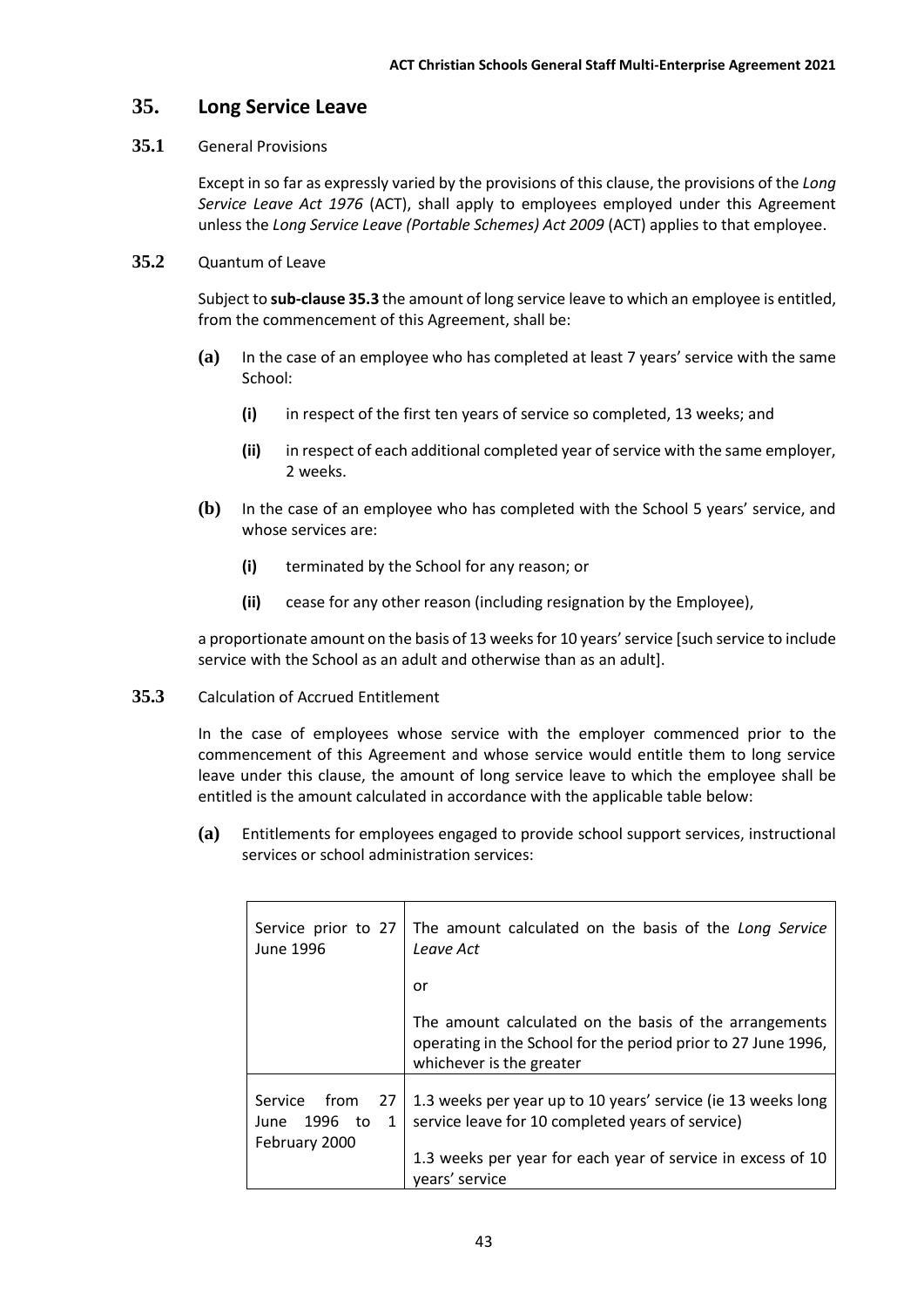| from<br>Service<br>1<br>February 2000 to 1 | 1.3 weeks per year up to 10 years' service (ie 13 weeks long<br>service leave for 10 completed years of service) |  |  |
|--------------------------------------------|------------------------------------------------------------------------------------------------------------------|--|--|
| February 2002                              | 1.9 weeks per year for each year of service in excess of 10<br>years' service                                    |  |  |
|                                            |                                                                                                                  |  |  |
| Service<br>from<br>1                       | 1.3 weeks per year up to 10 years' service (ie 13 weeks long                                                     |  |  |
| February<br>2002 to                        | service leave for 10 completed years of service)                                                                 |  |  |
| the commencement                           |                                                                                                                  |  |  |
| of this Agreement                          | 2.0 weeks per year for each year of service in excess of 10                                                      |  |  |
|                                            | years' service                                                                                                   |  |  |

**(b)** Entitlements for employees engaged to provide school operational services:

| Service prior to 2<br>February 1999                                                  | The amount calculated on the basis of the Long Service<br>Leave Act                                                                                                                               |  |  |
|--------------------------------------------------------------------------------------|---------------------------------------------------------------------------------------------------------------------------------------------------------------------------------------------------|--|--|
|                                                                                      | or                                                                                                                                                                                                |  |  |
|                                                                                      | The amount calculated on the basis of the arrangements<br>operating in the School for the period prior to 2 February<br>1999, whichever is the greater                                            |  |  |
| Service from<br>2<br>February 1999 to 1<br>February 2002                             | 1.3 weeks per year up to 10 years' service (ie 13 weeks long<br>service leave for 10 completed years of service)<br>1.3 weeks per year for each year of service in excess of 10<br>years' service |  |  |
| Service<br>from<br>1<br>February 2002<br>to<br>the commencement<br>of this Agreement | 1.3 weeks per year up to 10 years' service (ie 13 weeks long<br>service leave for 10 completed years of service)<br>2.0 weeks per year for each year of service in excess of 10<br>years' service |  |  |

**(c)** Entitlements for employees engaged to provide nursing services, preschool/childcare services or wellbeing services:

Ē

| Service prior to 23<br>December 2011 | The amount calculated on the basis of the Long Service<br>Leave Act                                                                                                       |  |  |
|--------------------------------------|---------------------------------------------------------------------------------------------------------------------------------------------------------------------------|--|--|
|                                      | or                                                                                                                                                                        |  |  |
|                                      | The amount calculated on the basis of the arrangements<br>operating in the School for the period prior to the<br>commencement of this Agreement, whichever is the greater |  |  |
|                                      |                                                                                                                                                                           |  |  |
| Service<br>23<br>from                | 1.3 weeks per year up to 10 years' service (ie 13 weeks long                                                                                                              |  |  |
|                                      | December 2011 to   service leave for 10 completed years of service)                                                                                                       |  |  |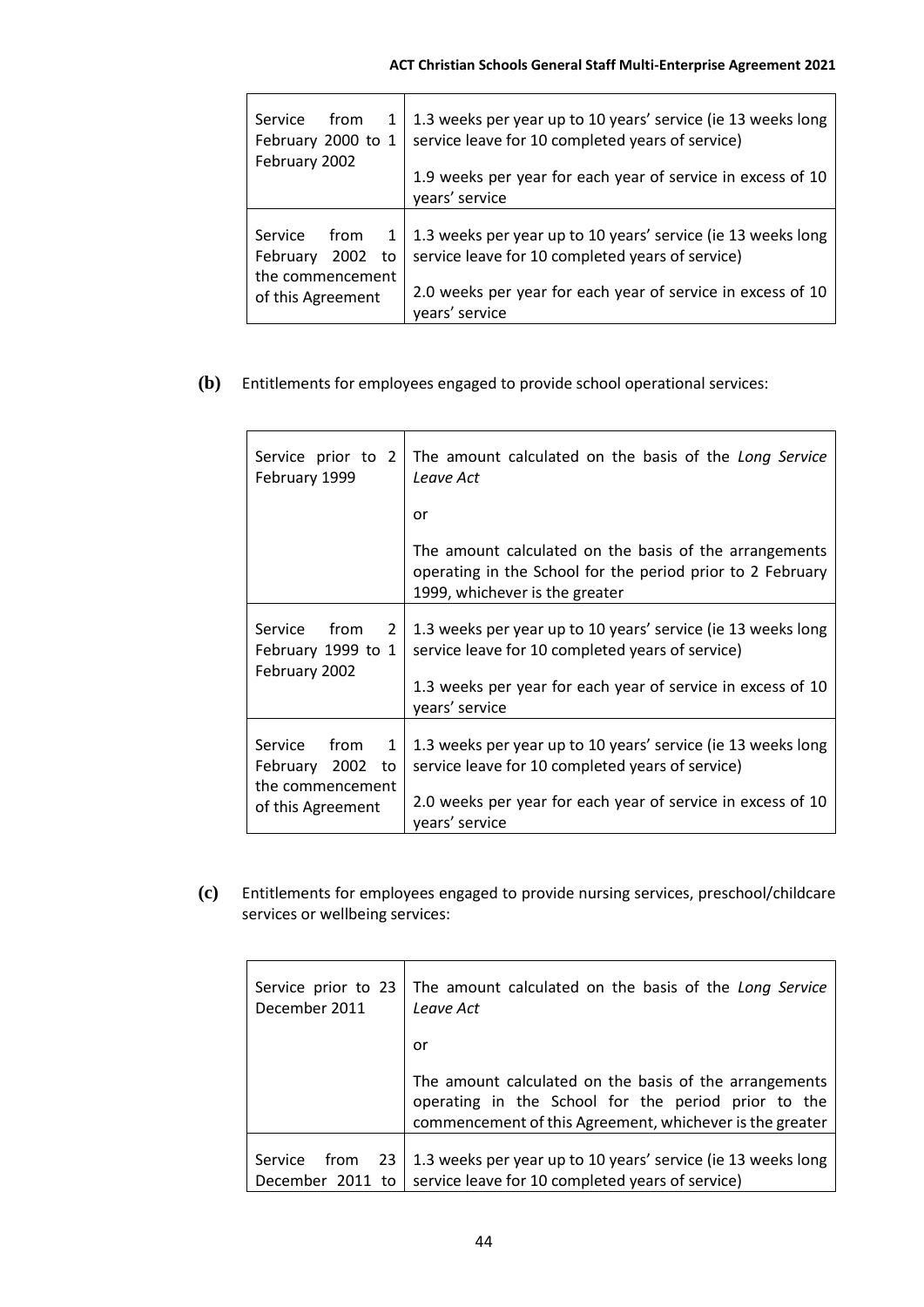| the commencement  |                                                             |
|-------------------|-------------------------------------------------------------|
| of this Agreement | 2.0 weeks per year for each year of service in excess of 10 |
|                   | vears' service                                              |

- <span id="page-48-0"></span>**35.4** Conditions of taking leave
	- **(a)** In accordance with the Act an employee entitled to 4 weeks or more of long service leave will be granted such leave:
		- **(i)** as soon as practicable, having regard to the needs of the school, after the employee becomes entitled to the leave; or
		- **(ii)** if the school and employee agree in writing at another time or times.
	- **(b)** The school will give the give the employee at least 60 days written notice of any requirement to take leave unless the employee agrees to a shorter period.
- **35.5** Long Service and Public Holidays
	- **(a)** Any long service leave shall be exclusive of any public holidays falling within the period of such leave.
	- **(b)** Non-term week or days which the employee is not normally required to work and which fall within the period of long service leave shall not be charged against long service leave. In this case, where the employee's pay is not averaged pursuant to **subclause 13.2**, such non-term weeks or days shall not be paid unless otherwise agreed between the employee and the school.
- **35.6** Continuous Service

The service of an employee with the School shall be deemed continuous notwithstanding the service has been interrupted by reason of the employee taking unpaid parental leave or other approved leave without pay. Excepting non-term weeks during which the employee is stood down the period during which the service is so interrupted shall not be taken into account in calculating the period of service.

- **35.7** Payment in Lieu of Long Service Leave
	- **(a)** Payment in lieu of Long Service Leave Generally
		- **(i)** A employee with 10 years' continuous service with the school may cash out an amount of accrued but untaken long service leave that exceeds the amount of long service leave that the employee would have accrued if the rate of accrual in the Act applied to the employee's employment (the additional long service leave), on the following basis:
			- **A.** the employee elects to cash out the additional long service leave;
			- **B.** the employee provides a written election to the school stating that the employee wishes to cash out the additional long service leave; and
			- **C.** the school, in its discretion, authorises the employee to cash out the additional long service leave.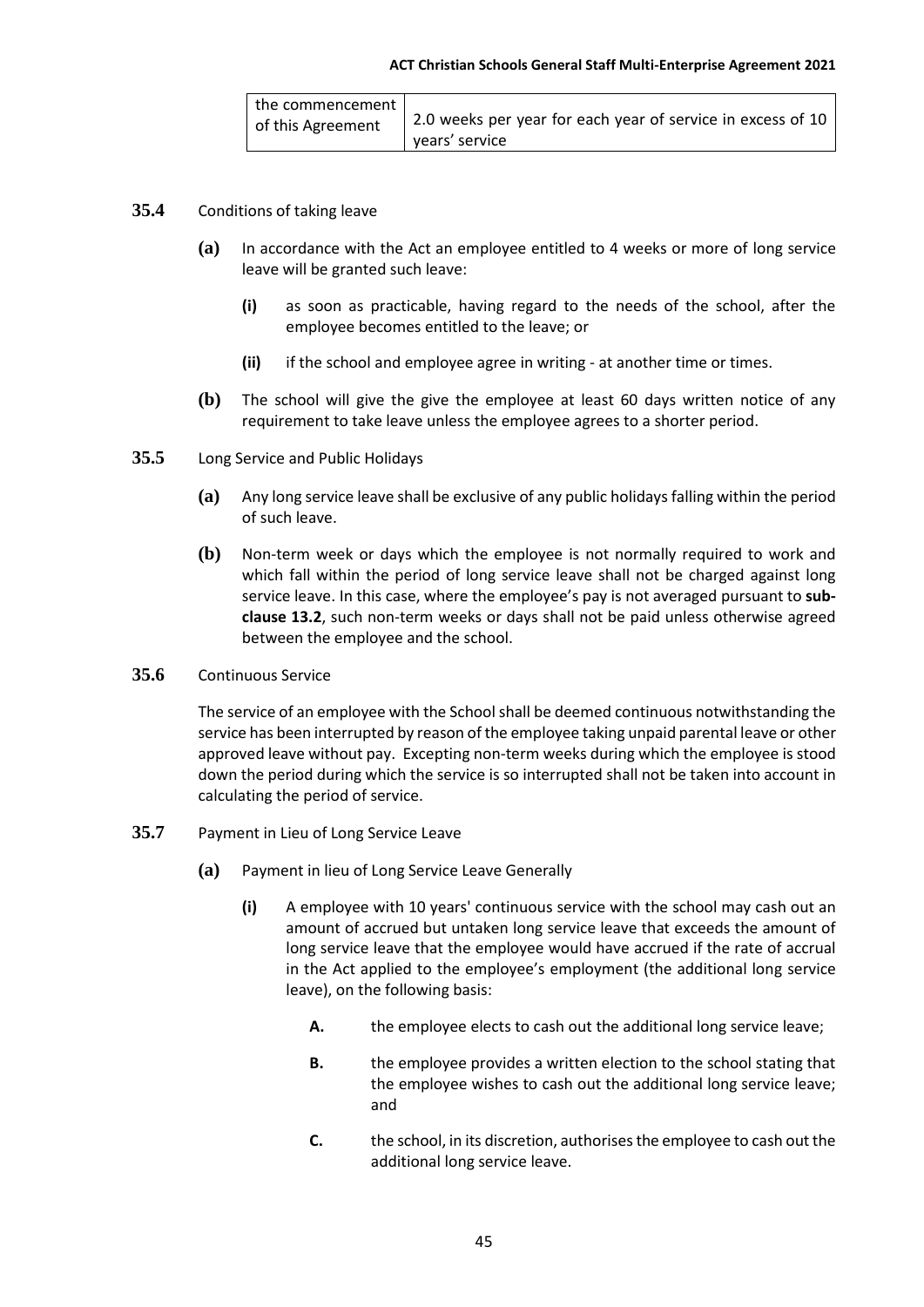- **(ii)** If a employee cashes out an amount of additional long service leave in accordance with this clause:
	- **A.** the school will, within a reasonable time, give the employee the amount of pay they would have received if they had taken the long service leave that the employee cashed out;
	- **B.** the employee's entitlements to long service leave will be reduced by the extent of such payment and the employee will no longer be entitled to the long service leave that they have cashed out; and
	- **C.** the employee may not seek to cash out further additional long service leave accrued until the employee has completed a further 5 years' service from the time that the employee last became entitled to the benefit of this clause, unless the school agrees otherwise.
- **(iii)** The parties agree that the primary purpose of long service leave is for a employee to have an extended period of rest and recuperation away from work and that this will be taken into account in any decision to cash out additional long service leave.

# **36. Christian Schools Portable Long Service Leave Scheme**

- **36.1** Definitions
	- **(a)** "Previous Employer" means the employer of the employee prior to the employee commencing employment with the School.
	- **(b)** "New Employer" means a school at which the employee has been offered and accepted employment.
	- **(c)** "Long Service Leave Accrual" means as at the date of termination of employment the amount of entitlement to be paid in lieu of long service leave in accordance with **subclause [35.2\(b\)](#page-46-1)** of this Agreement and *the Long Service Leave Act 1976*;
	- **(d)** "Transferred Amount" means where the employee elects for the Long Service Leave Accrual to be transferred to a New Employer the amount of the payment transferred.
	- **(e)** "New Employer LSL Accrual" means the amount of long service leave accrued by the employee with the New Employer calculated in accordance with the scale of accrual set out in **sub-clause [35.2\(a\)](#page-46-2)** taking into account the deemed service in accordance with **sub-clause [36.2\(b\)](#page-49-0)**;
	- **(f)** "Transferred LSL Accrual" means the Transferred Amount divided by the employee's rate of pay with the New Employer at the date of the calculation.
- <span id="page-49-0"></span>**36.2** Employees transferring an entitlement from a previous employer
	- **(a)** This clause applies when an employee is employed by the School and has arranged for a long service leave entitlement from a Previous Employer to be transferred to the School on terms consistent with this clause.
	- **(b)** Deemed Service with the School

For the purposes only of: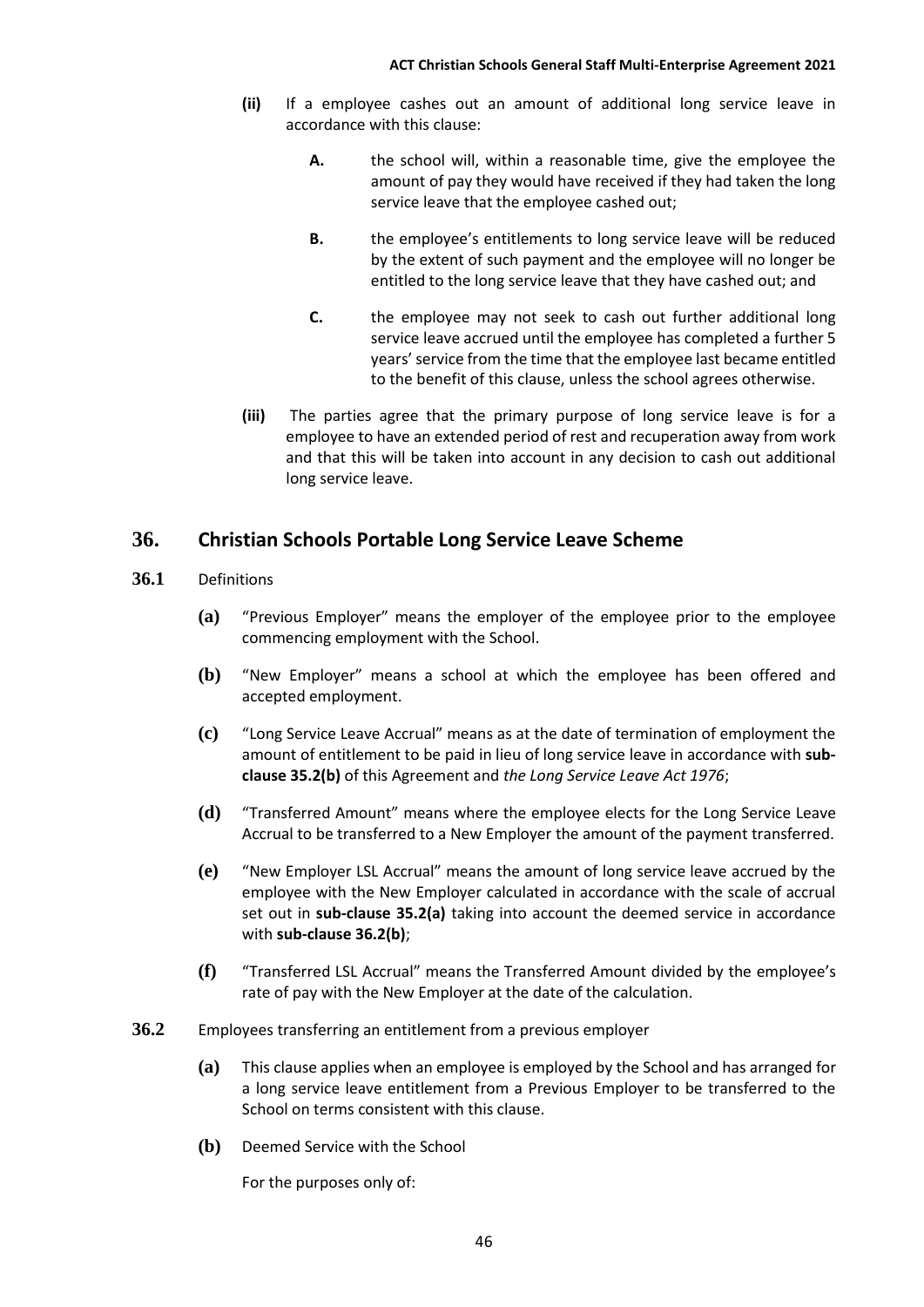- **(i)** calculating the rate of accrual of future long service leave entitlements; and
- **(ii)** triggering the entitlement to take further long service leave;

Where:

- **(i)** an employee has elected for the Previous Employer to pay the Long Service Leave Accrual to the School; and
- **(ii)** the Transferred Amount has been received by the School;

the employee's service with the Previous Employer shall be deemed to be service with the School

<span id="page-50-1"></span>**(c)** Calculation of Long Service Leave Entitlements

Subject to **sub-clause 36.2 [\(b\)](#page-49-0)**, the amount of long service leave to which an employee is entitled at a particular point in time in accordance with the Portable Long Service Leave Scheme, is to be determined in accordance with the following formula:

#### **New Employer LSL Accrual** + **Transferred LSL Accrual**

**(d)** Special Conditions of taking Long Service Leave with the School

An employee to which this clause applies is not entitled to take any long service leave with the School unless, at the time the employee would take the leave, the following conditions are satisfied:

- <span id="page-50-2"></span>**(i)** the employee has completed at least 10 years service (including both actual service with the School and deemed service with the School in accordance with **sub-clause 36.2 [\(b\)](#page-49-0)**; and
- **(ii)** the employee has been employed by the New Employer for at least 5 years, subject to **sub-clause 36.2 [\(e\)](#page-50-0)**; and
- **(iii)** the employee has accrued sufficient long service leave (calculated on the basis of **sub-clause 36.2 [\(c\)](#page-50-1)** to take leave of at least one school term, subject to **subclause 36.2 [\(e\)](#page-50-0)**.
- <span id="page-50-0"></span>**(e)** School may waive Special Conditions of taking Long Service Leave

Despite **sub-clauses 36.2 (d[\)\(i\),](#page-50-2) 36.2 (d) (ii)** and **36.2 (d) (iii)** and subject to **sub-clause [36.2\(f\)](#page-50-3)**, an employee may commence to take long service leave earlier than the time prescribed in **sub-clause 36.2 (d)** or which is less than one term with the agreement of the New Employer.

<span id="page-50-3"></span>**(f)** General Conditions of taking Long Service Leave to apply

For the avoidance of doubt, the conditions for taking long service leave set out in **subclause [35.4](#page-48-0)** apply with respect to the School to any Employee who has transferred an entitlement from a previous employer.

**(g)** Interest if Long Service Leave not taken

An employee who leaves the School within 5 years and who has not taken long service leave during that time is entitled to a payment calculated as follows: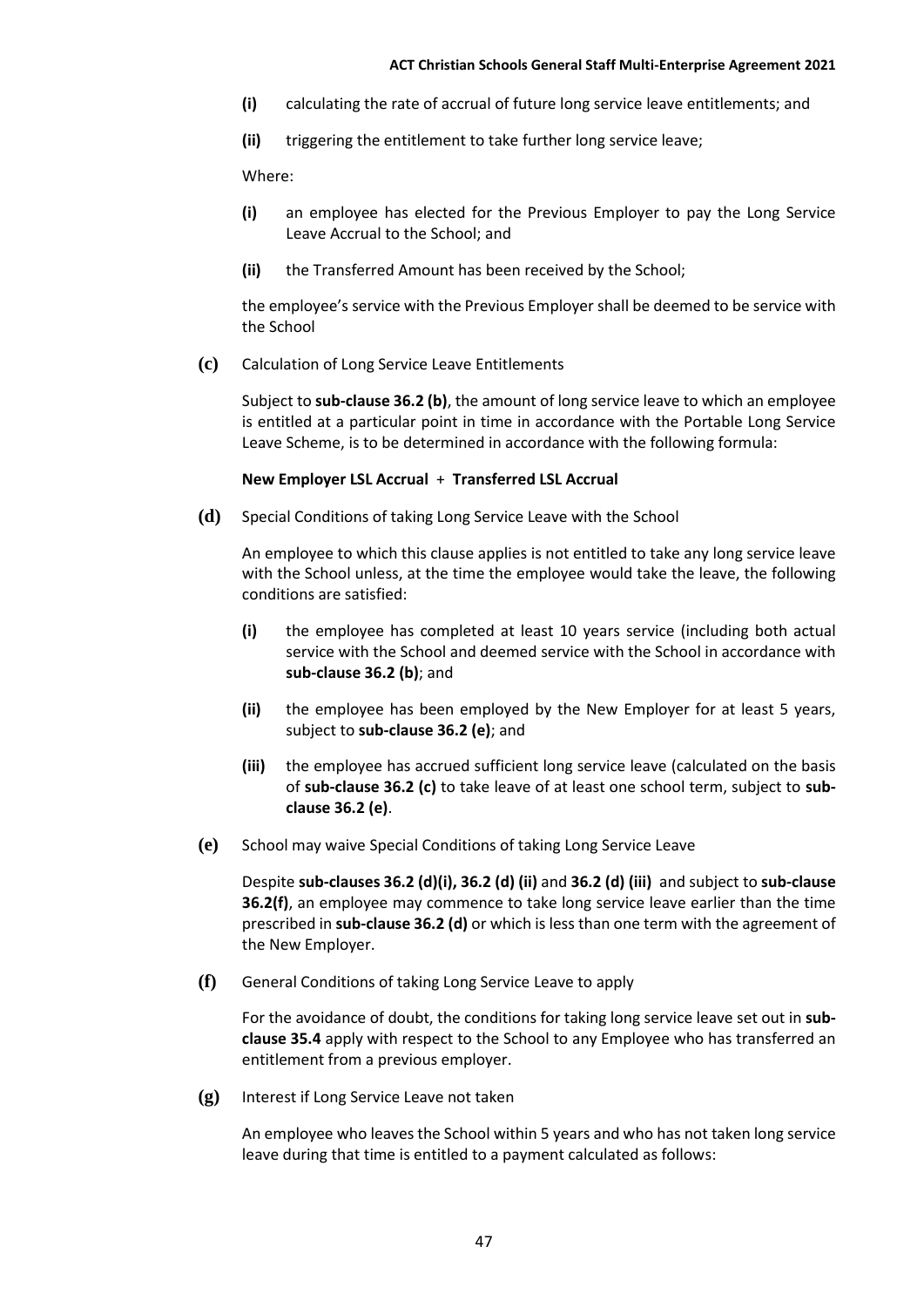#### *P = T x A/B*

where:

 $P =$  the amount of the payment due

- T = the Transferred Amount
- A = Australian Bureau of Statistics, Consumer Price Index All Groups Index Number for Canberra for the quarter immediately preceding the date of the payment
- B = Australian Bureau of Statistics, Consumer Price Index All Groups Index Number for Canberra for the quarter immediately preceding the date of receipt of the Transferred Amount
- <span id="page-51-1"></span>**36.3** Employees transferring an entitlement to a New Employer

This clause applies to an employee:

- **(a)** whose employment with the School terminates; and
- **(b)** as at the date of termination of employment, who has an entitlement to be paid in lieu of long service leave in accordance with **sub-claus[e 35.2\(b\)](#page-46-1)** of this Agreement and the *Long Service Leave Act 1976*, and
- **(c)** who has been offered and has accepted employment with New Employer; and
- **(d)** who is to commence employment with the New Employer.
- <span id="page-51-3"></span><span id="page-51-2"></span><span id="page-51-0"></span>**36.4** Election regarding Long Service Leave Accrual
	- **(a)** Subject to **subclaus[e 36.4\(b\)](#page-51-0)** an employee who satisfies the requirements in **subclause [36.3](#page-51-1)** may elect for the School to either:
		- **(i)** pay the Long Service Leave Accrual to the Employee as a lump sum payment or;
		- **(ii)** pay the Long Service Leave Accrual to the New Employer.
	- **(b)** The School must notify the employee of their right to make an election in accordance with **subclause [36.4\(a\)](#page-51-2)** at least three weeks before the date of termination of the employee's employment with the School, if practicable.
	- **(c)** For the purpose of **subclause [36.4\(a\),](#page-51-2)** an employee must notify the School of their election at least one week prior to the termination of the employee's employment with the School (or such later time if agreed by the School) in writing.
	- **(d)** Where the employee elects for the School to pay the Long Service Leave Accrual to the New Employer, and notifies the School of such an election in accordance with **subclause [36.4\(b\)](#page-51-0)**, the School must pay the Long Service Leave Accrual to the New Employer on the date of termination of the employee's employment with the School, if practicable, but no later than the date the employee commences employment with the New Employer. The employee will have no further entitlement to long service leave or a payment in lieu with the School, the employee's right to long service leave or a payment in lieu being extinguished by the payment of the Transferred Amount to the New Employer.
	- **(e)** If an employee fails to make an election in accordance with **subclaus[e 36.4\(a\)](#page-51-2)** or fails to satisfy the requirements in **subclaus[e 36.4\(c\)](#page-51-3)** in making an election, the School must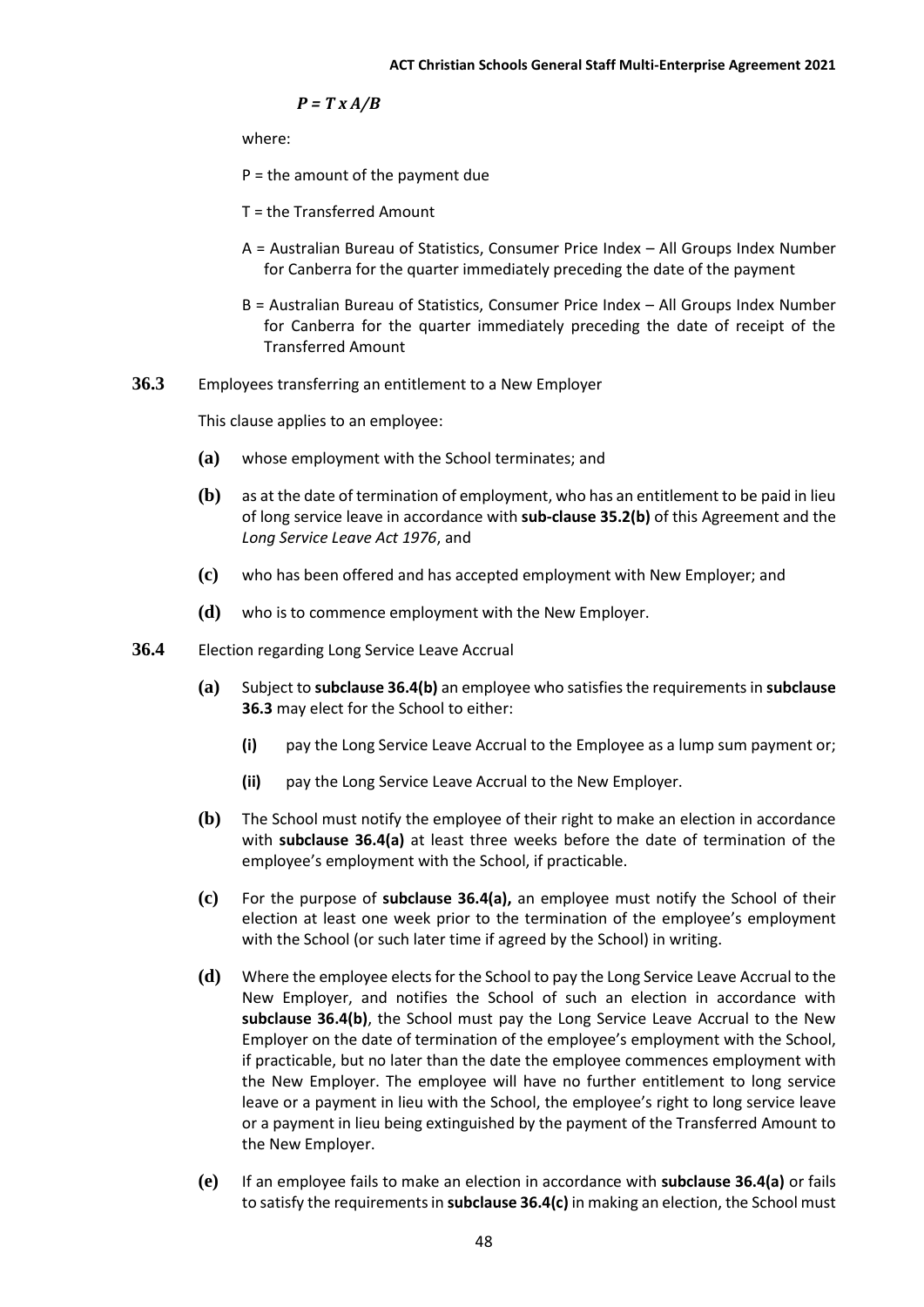pay the Long Service Leave Accrual to the employee as a lump sum payment, unless otherwise agreed by the School.

- **(f)** An employee will be eligible for service to be recognised by the New Employer except where at the date of termination the balance of the employee's long service leave accrual is less than 5 weeks.
- **(g)** For the avoidance of doubt, an election made under **subclause [36.4\(a\)](#page-51-2)** is not able to be revoked or changed.

# **37. Employees covered by the** *Long Service Leave (Portable Schemes) Act 2009* **(ACT)**

- **(a)** Where an employee is covered by the *Long Service Leave (Portable Schemes) Act 2009* the School shall make the required payments to discharge its obligations under that Act.
- **(b)** In the case of an employee who takes long service leave in accordance with the *Long Service Leave (Portable Schemes) Act 2009* (ACT), the payment due in respect of service with the school pursuant to Clauses 35 or 36 of this Agreement, shall be inclusive of the payment due pursuant to the *Long Service Leave (Portable Schemes) Act 2009* (ACT) in respect of service with the school.
- **(c)** In determining the quantum of leave in accordance with **Clause 35.2** of this Agreement, only service with the school will be counted as service, subject to **Clause 36.2 (b)**.

Note that the employee may also have an entitlement to take long service leave pursuant to the *Long Service Leave (Portable Schemes) Act 2009* (ACT) which may recognise service not taken into account in determining the quantum of leave under this Agreement.

# **38. Community service leave**

Community service leave is provided for in the NES. This clause of the Agreement provides agreement specific details and supplements the NES which deals with community service leave.

- **(a)** A full time or part-time employee required to attend for jury service during ordinary working hours shall be provided with leave for this purpose.
- <span id="page-52-0"></span>**(b)** An employee required to attend for jury duty must apply for payment of a jury attendance fee (or jury allowance) for such duty. An employee required to attend for jury duty must not fill in a statutory declaration or other form to the effect that the employer will continue to pay the employee's normal pay while on jury duty.
- **(c)** Subject to **sub-clause [\(b\)](#page-52-0)** above, the school will pay the employee the difference between the allowance or payment received by the employee for such jury service and the pay that the employee would otherwise have received for work at the school over the period of the jury service.
- **(d)** As a matter of practice, the school may make a payment to the employee representing the employee's full pay for the period, in which case the employee shall be required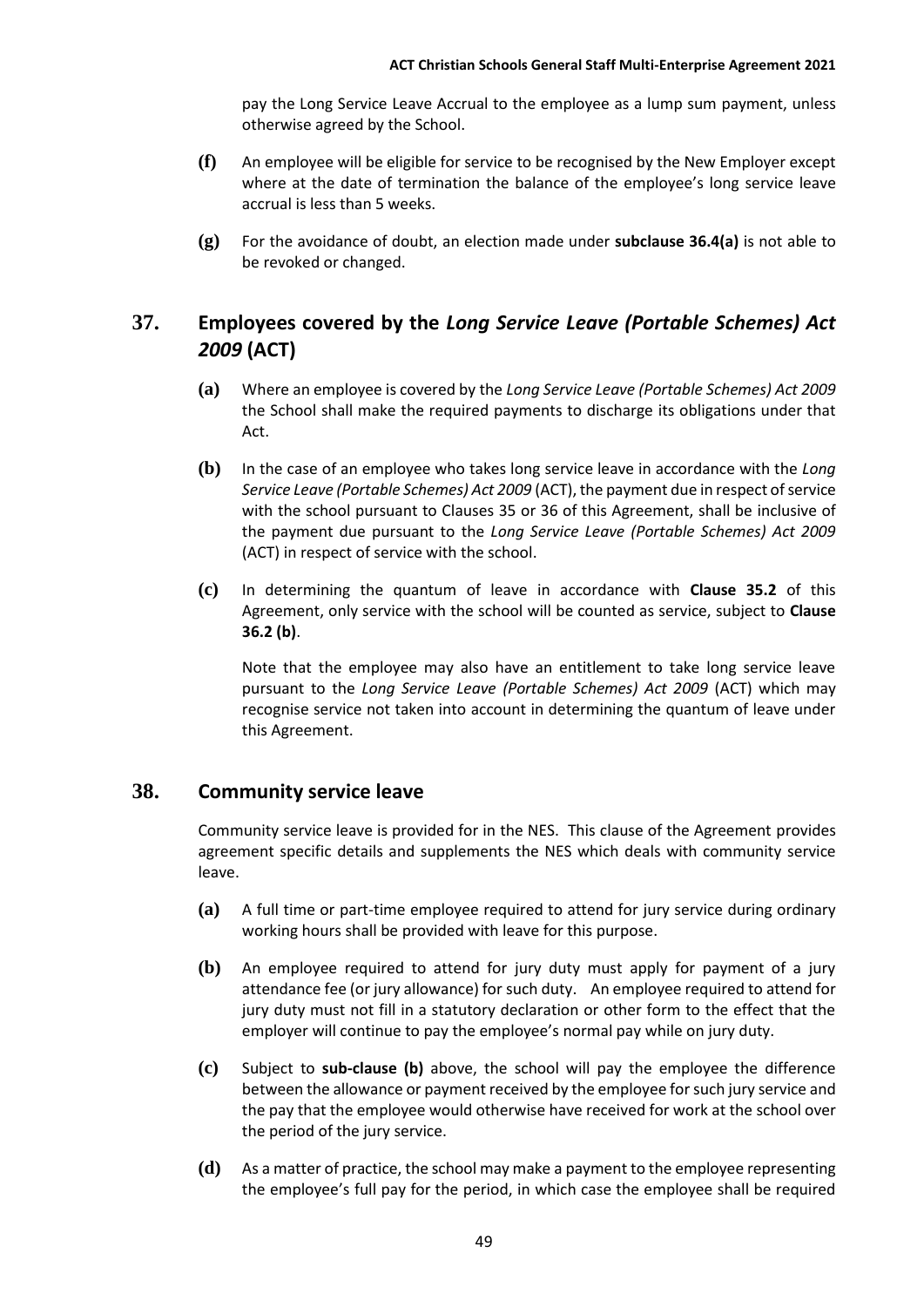to reimburse to the school any monies payable to the employee for such attendance on jury service (excluding reimbursement of expenses) which required the employee's absence from the school.

**(e)** The employee shall notify the employer as soon as possible of the date upon which he or she is required to attend for jury service. The employee shall provide to the employer a copy of the summons to attend jury duty and a record of payments received as proof of attendance.

# **39. Examination Leave**

An employee (other than a casual employee) who, for the purposes of furthering training which is relevant to their employment, enrols in any course approved by the School at a registered higher education institution or registered training organisation, will be granted leave:

- **(a)** with pay on the day of any examination, not being a "take-home" type examination, required in the course; and
- **(b)** without pay for the purpose of attending any compulsory residential school which is a part of such course.

# **40. Public holidays**

- **40.1** Public holidays are provided for in the NES.
- **40.2** Payment for work on a public holiday

An employee required to work on a public holiday will be paid at the rate of 250% for ordinary hours performed, unless the employer and the employee have agreed to the employee taking a day off instead of receiving payment in which case the employee will be paid at the ordinary time rate for work on the public holiday.

- **40.3** Substitution of public holidays
	- **(a)** By agreement between the employer and the majority of employees, an alternative day may be taken as a public holiday instead of any of the days specified by the NES. The agreement will be recorded in writing and made available to every affected employee.
	- **(b)** Where substitution is agreed, the substituted day will be the public holiday for all purposes of this Agreement.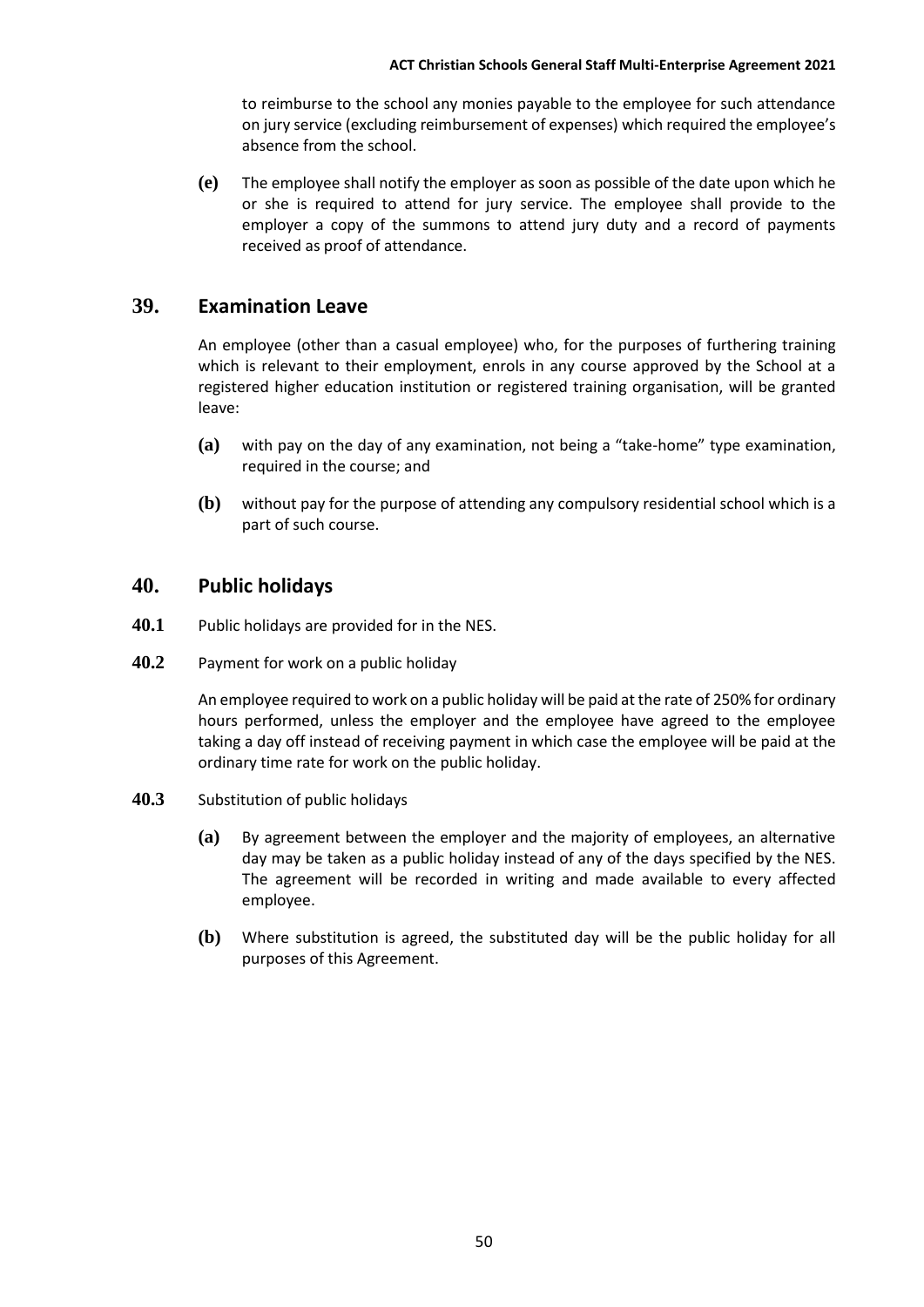# **Schedule A—Monetary Rates**

# **Table 1A – Annual Rates of Salary – Core Scale**

| <b>Core Scale</b>     |             |                  |                     |                     |                     |
|-----------------------|-------------|------------------|---------------------|---------------------|---------------------|
|                       |             | <b>Annual</b>    | <b>Annual rates</b> | <b>Annual rates</b> | <b>Annual rates</b> |
|                       |             | rates from       | from the first full | from the first full | from the first full |
| <b>Classification</b> |             | the first full   | pay period on or    | pay period on or    | pay period on or    |
| <b>Level</b>          | <b>Step</b> | pay period       | after 1 July 2021   | after 1 July 2022   | after 1 July 2023   |
|                       |             | on or after 1    | \$                  | \$                  |                     |
|                       |             | <b>July 2020</b> | (3.0%)              | (2.5%)              | (2.25%)             |
| Level 1               | Step 1      | \$<br>59,015     | 60,785              | 62,305              | 63,707              |
|                       | Step 2      | 60,735           | 62,557              | 64,121              | 65,564              |
|                       | Step 3      | 62,450           | 64,323              | 65,931              | 67,414              |
|                       | Step 4      | 64,164           | 66,088              | 67,740              | 69,264              |
| Level <sub>2</sub>    | Step 1      | 66,306           | 68,295              | 70,002              | 71,577              |
|                       | Step 2      | 68,138           | 70,182              | 71,937              | 73,556              |
|                       | Step 3      | 69,970           | 72,069              | 73,871              | 75,533              |
|                       | Step 4      | 71,798           | 73,951              | 75,800              | 77,506              |
| Level 3               | Step 1      | 72,741           | 74,923              | 76,796              | 78,524              |
|                       | Step 2      | 74,569           | 76,806              | 78,726              | 80,497              |
|                       | Step 3      | 76,399           | 78,690              | 80,657              | 82,472              |
|                       | Step 4      | 78,318           | 80,667              | 82,684              | 84,544              |
| Level 4               | Step 1      | 80,030           | 82,430              | 84,491              | 86,392              |
|                       | Step 2      | 81,746           | 84,198              | 86,303              | 88,245              |
|                       | Step 3      | 83,463           | 85,966              | 88,115              | 90,098              |
|                       | Step 4      | 85,173           | 87,728              | 89,921              | 91,944              |
| Level 5               | Step 1      | 86,704           | 89,305              | 91,538              | 93,598              |
|                       | Step 2      | 88,617           | 91,275              | 93,557              | 95,662              |
|                       | Step 3      | 90,326           | 93,035              | 95,361              | 97,507              |
|                       | Step 4      | 92,039           | 94,800              | 97,170              | 99,356              |
| Level 6               | Step 1      | 93,884           | 96,700              | 99,118              | 101,348             |
|                       | Step 2      | 95,758           | 98,630              | 101,096             | 103,371             |
|                       | Step 3      | 97,674           | 100,604             | 103,119             | 105,439             |
|                       | Step 4      | 99,628           | 102,616             | 105,181             | 107,548             |
| Level 7               | Step 1      | 101,621          | 104,669             | 107,286             | 109,700             |
|                       | Step 2      | 103,652          | 106,761             | 109,430             | 111,892             |
|                       | Step 3      | 105,725          | 108,896             | 111,618             | 114,129             |
|                       | Step 4      | 107,838          | 111,073             | 113,850             | 116,412             |
| Level 8               | Step 1      | 109,997          | 113,296             | 116,128             | 118,741             |
|                       | Step 2      | 112,198          | 115,563             | 118,452             | 121,117             |
|                       | Step 3      | 114,438          | 117,871             | 120,818             | 123,536             |
|                       | Step 4      | 116,729          | 120,230             | 123,236             | 126,009             |

**Core scale applies to staff except School Operational Services and Pre-school/childcare Services streams**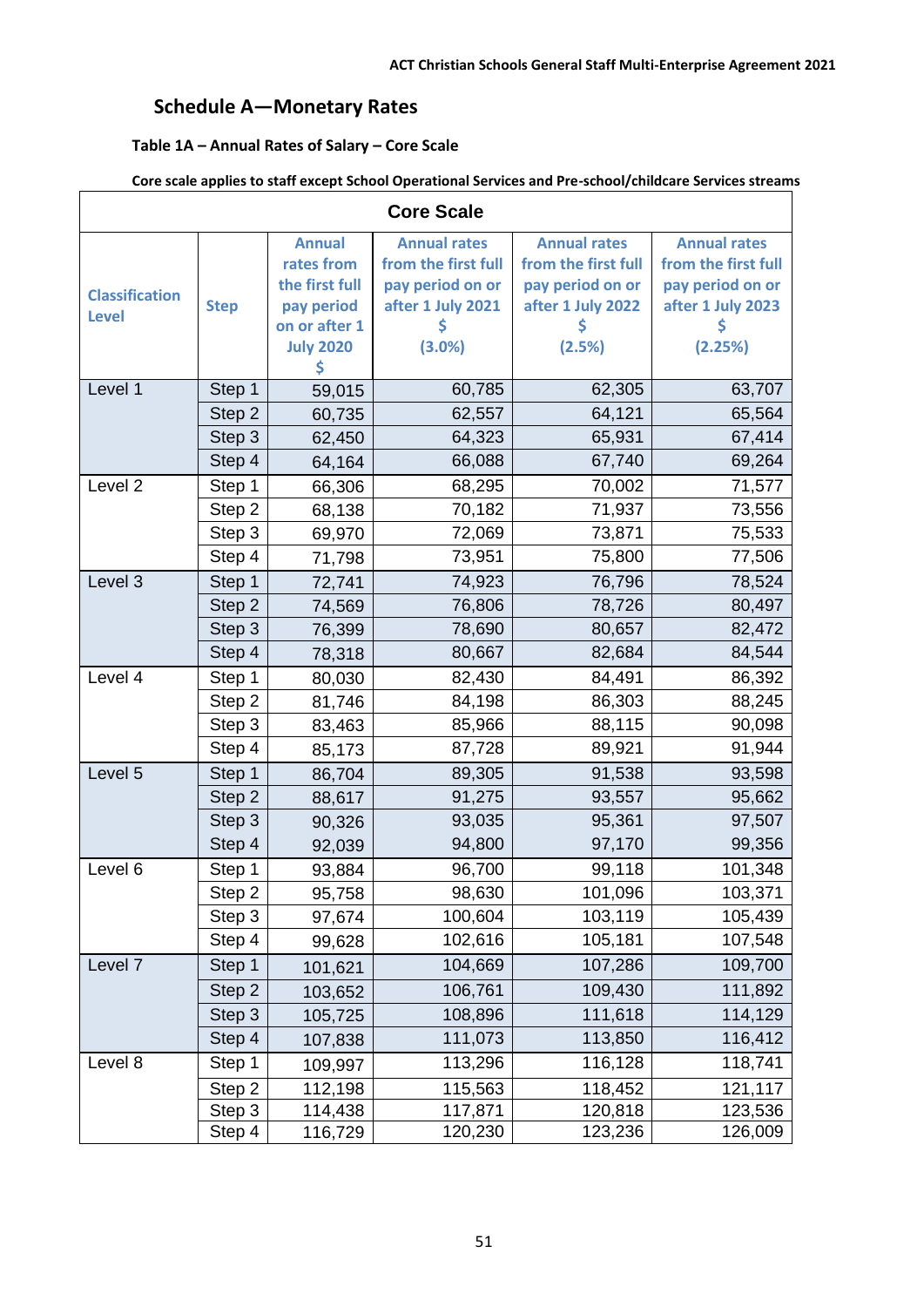| <b>School Operational Services Stream</b> |             |                                                                                                 |                                                                                                            |                                                                                                           |                                                                                                           |
|-------------------------------------------|-------------|-------------------------------------------------------------------------------------------------|------------------------------------------------------------------------------------------------------------|-----------------------------------------------------------------------------------------------------------|-----------------------------------------------------------------------------------------------------------|
| <b>Classification</b><br><b>Level</b>     | <b>Step</b> | <b>Annual rates</b><br>from the first<br>full pay<br>period on or<br>after 1 July<br>2020<br>\$ | <b>Annual rates from</b><br>the first full pay<br>period on or after<br><b>1 July 2021</b><br>\$<br>(3.5%) | <b>Annual rates from</b><br>the first full pay<br>period on or after<br><b>1 July 2022</b><br>\$<br>(4.0% | <b>Annual rates from</b><br>the first full pay<br>period on or after<br><b>1 July 2023</b><br>\$<br>(4.0% |
| Level 1                                   | Step 1      | 41,546                                                                                          | 43,000                                                                                                     | 44,720                                                                                                    | 46,509                                                                                                    |
|                                           | Step 2      | 42,756                                                                                          | 44,252                                                                                                     | 46,022                                                                                                    | 47,863                                                                                                    |
|                                           | Step 3      | 44,309                                                                                          | 45,859                                                                                                     | 47,693                                                                                                    | 49,601                                                                                                    |
|                                           | Step 4      | 44,936                                                                                          | 46,508                                                                                                     | 48,368                                                                                                    | 50,303                                                                                                    |
| Level 2                                   | Step 1      | 46,064                                                                                          | 47,676                                                                                                     | 49,583                                                                                                    | 51,566                                                                                                    |
|                                           | Step 2      | 47,195                                                                                          | 48,846                                                                                                     | 50,800                                                                                                    | 52,832                                                                                                    |
|                                           | Step 3      | 48,323                                                                                          | 50,014                                                                                                     | 52,015                                                                                                    | 54,096                                                                                                    |
|                                           | Step 4      | 49,455                                                                                          | 51,185                                                                                                     | 53,232                                                                                                    | 55,361                                                                                                    |
| Level 3                                   | Step 1      | 50,587                                                                                          | 52,357                                                                                                     | 54,451                                                                                                    | 56,629                                                                                                    |
|                                           | Step 2      | 51,708                                                                                          | 53,517                                                                                                     | 55,658                                                                                                    | 57,884                                                                                                    |
|                                           | Step 3      | 52,839                                                                                          | 54,688                                                                                                     | 56,876                                                                                                    | 59,151                                                                                                    |
|                                           | Step 4      | 53,921                                                                                          | 55,808                                                                                                     | 58,040                                                                                                    | 60,362                                                                                                    |
| Level 4                                   | Step 1      | 55,100                                                                                          | 57,028                                                                                                     | 59,309                                                                                                    | 61,681                                                                                                    |
|                                           | Step 2      | 56,226                                                                                          | 58,193                                                                                                     | 60,521                                                                                                    | 62,942                                                                                                    |
|                                           | Step 3      | 57,357                                                                                          | 59,364                                                                                                     | 61,739                                                                                                    | 64,209                                                                                                    |
|                                           | Step 4      | 58,487                                                                                          | 60,534                                                                                                     | 62,955                                                                                                    | 65,473                                                                                                    |
| Level 5                                   | Step 1      | 60,128                                                                                          | 62,232                                                                                                     | 64,721                                                                                                    | 67,310                                                                                                    |
|                                           | Step 2      | 61,772                                                                                          | 63,934                                                                                                     | 66,491                                                                                                    | 69,151                                                                                                    |
|                                           | Step 3      | 63,415                                                                                          | 65,634                                                                                                     | 68,259                                                                                                    | 70,989                                                                                                    |
|                                           | Step 4      | 65,057                                                                                          | 67,333                                                                                                     | 70,026                                                                                                    | 72,827                                                                                                    |
| Level 6                                   | Step 1      | 66,699                                                                                          | 69,033                                                                                                     | 71,794                                                                                                    | 74,666                                                                                                    |
|                                           | Step 2      | 68,342                                                                                          | 70,733                                                                                                     | 73,562                                                                                                    | 76,504                                                                                                    |
|                                           | Step 3      | 69,986                                                                                          | 72,435                                                                                                     | 75,332                                                                                                    | 78,345                                                                                                    |
|                                           | Step 4      | 71,623                                                                                          | 74,129                                                                                                     | 77,094                                                                                                    | 80,178                                                                                                    |
| Level 7                                   | Step 1      | 72,741                                                                                          | 75,286                                                                                                     | 78,297                                                                                                    | 81,429                                                                                                    |
|                                           | Step 2      | 74,569                                                                                          | 77,178                                                                                                     | 80,265                                                                                                    | 83,476                                                                                                    |
|                                           | Step 3      | 76,399                                                                                          | 79,072                                                                                                     | 82,235                                                                                                    | 85,524                                                                                                    |
|                                           | Step 4      | 78,318                                                                                          | 81,059                                                                                                     | 84,301                                                                                                    | 87,673                                                                                                    |
| Level 8                                   | Step 1      | 80,030                                                                                          | 82,831                                                                                                     | 86,144                                                                                                    | 89,590                                                                                                    |
|                                           | Step 2      | 81,746                                                                                          | 84,607                                                                                                     | 87,991                                                                                                    | 91,511                                                                                                    |
|                                           | Step 3      | 83,463                                                                                          | 86,384                                                                                                     | 89,839                                                                                                    | 93,433                                                                                                    |
|                                           | Step 4      | 85,173                                                                                          | 88,154                                                                                                     | 91,680                                                                                                    | 95,347                                                                                                    |

# **Table 1B – Annual Rates of Salary –School Operational Services Stream**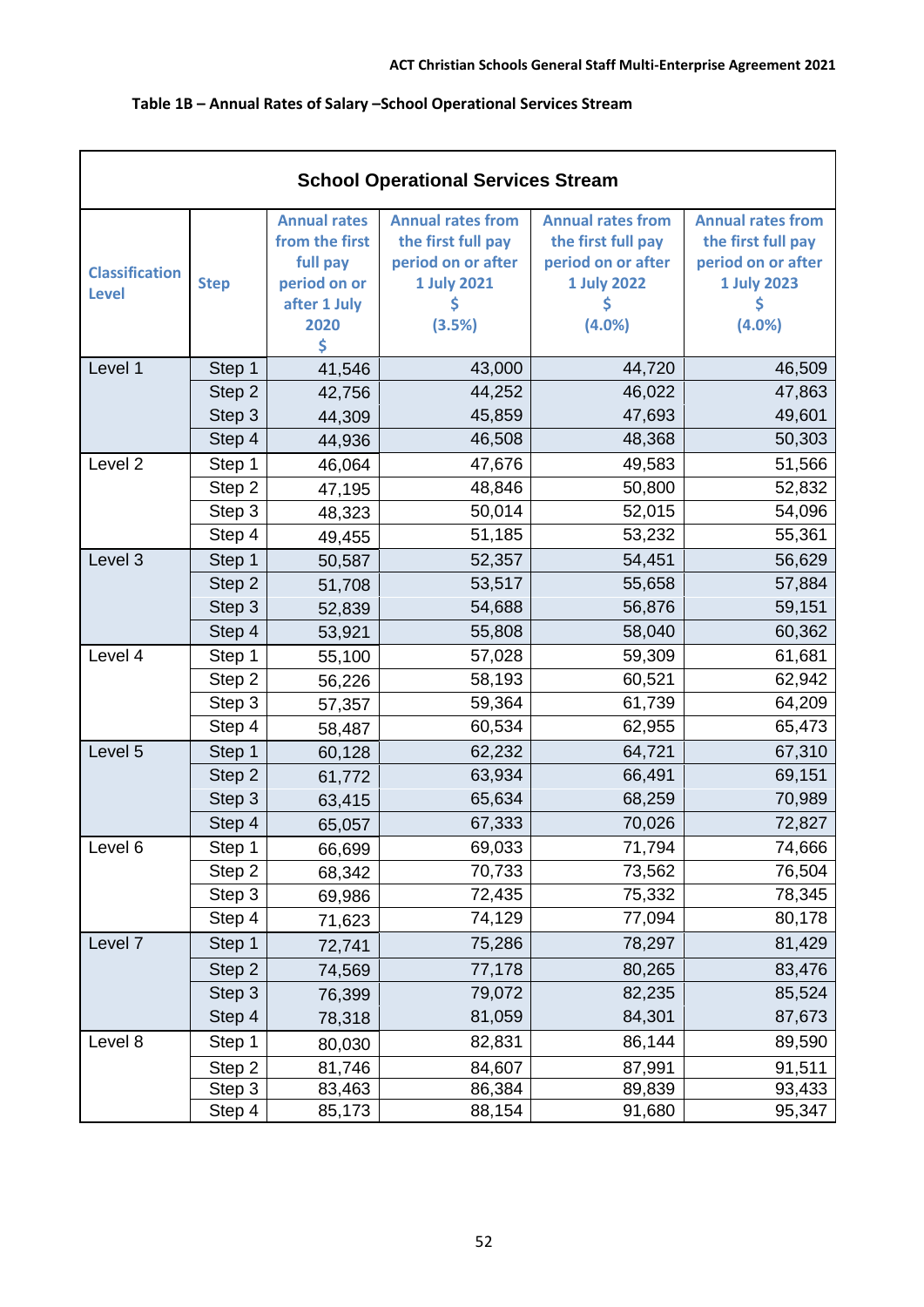# **Table 1C – Annual Rates of Salary – Pre-school/childcare Services Stream**

| <b>Pre-school/childcare Services Stream</b> |             |                  |                          |                          |                          |
|---------------------------------------------|-------------|------------------|--------------------------|--------------------------|--------------------------|
|                                             |             |                  |                          |                          |                          |
|                                             |             | <b>Annual</b>    | <b>Annual rates from</b> | <b>Annual rates from</b> | <b>Annual rates from</b> |
|                                             |             | rates from       | the first full pay       | the first full pay       | the first full pay       |
| <b>Classification</b>                       |             | the first full   | period on or after       | period on or after       | period on or after       |
| <b>Level</b>                                | <b>Step</b> | pay period       | 1 July 2021              | <b>1 July 2022</b>       | <b>1 July 2023</b>       |
|                                             |             | on or after 1    | \$                       | \$                       |                          |
|                                             |             | <b>July 2020</b> | $(3.0\%)$                | $(3.0\%)$                | $(3.0\%)$                |
|                                             |             |                  |                          |                          |                          |
| Level 1                                     | Step 1      | 44,309           | 45,638                   | 47,007                   | 48,417                   |
| Level 2                                     | Step 1      | 44,672           | 46,012                   | 47,392                   | 48,814                   |
|                                             | Step 2      | 46,069           | 47,451                   | 48,875                   | 50,341                   |
| Level 3                                     | Step 1      | 46,639           | 48,038                   | 49,479                   | 50,963                   |
|                                             | Step 2      | 47,467           | 48,891                   | 50,358                   | 51,869                   |
|                                             | Step 3      | 48,323           | 49,772                   | 51,265                   | 52,803                   |
|                                             | Step 4      | 49,455           | 50,938                   | 52,466                   | 54,040                   |
| Level 4                                     | Step 1      | 52,839           | 54,424                   | 56,057                   | 57,739                   |
|                                             | Step 2      | 53,921           | 55,538                   | 57,204                   | 58,920                   |
| Level 5                                     | Step 1      | 57,357           | 59,077                   | 60,849                   | 62,674                   |
|                                             | Step 2      | 58,487           | 60,241                   | 62,048                   | 63,909                   |
| Level 6                                     | Step 1      | 63,415           | 65,317                   | 67,277                   | 69,295                   |
|                                             | Step 2      | 65,057           | 67,008                   | 69,018                   | 71,089                   |
| Level 7                                     | Step 1      | 66,699           | 68,699                   | 70,760                   | 72,883                   |
|                                             | Step 2      | 68,342           | 70,392                   | 72,504                   | 74,679                   |
|                                             | Step 3      | 70,541           | 72,657                   | 74,837                   | 77,082                   |
| Level 8                                     | Step 1      | 73,788           | 76,001                   | 78,281                   | 80,629                   |
|                                             | Step 2      | 74,569           | 76,806                   | 79,110                   | 81,483                   |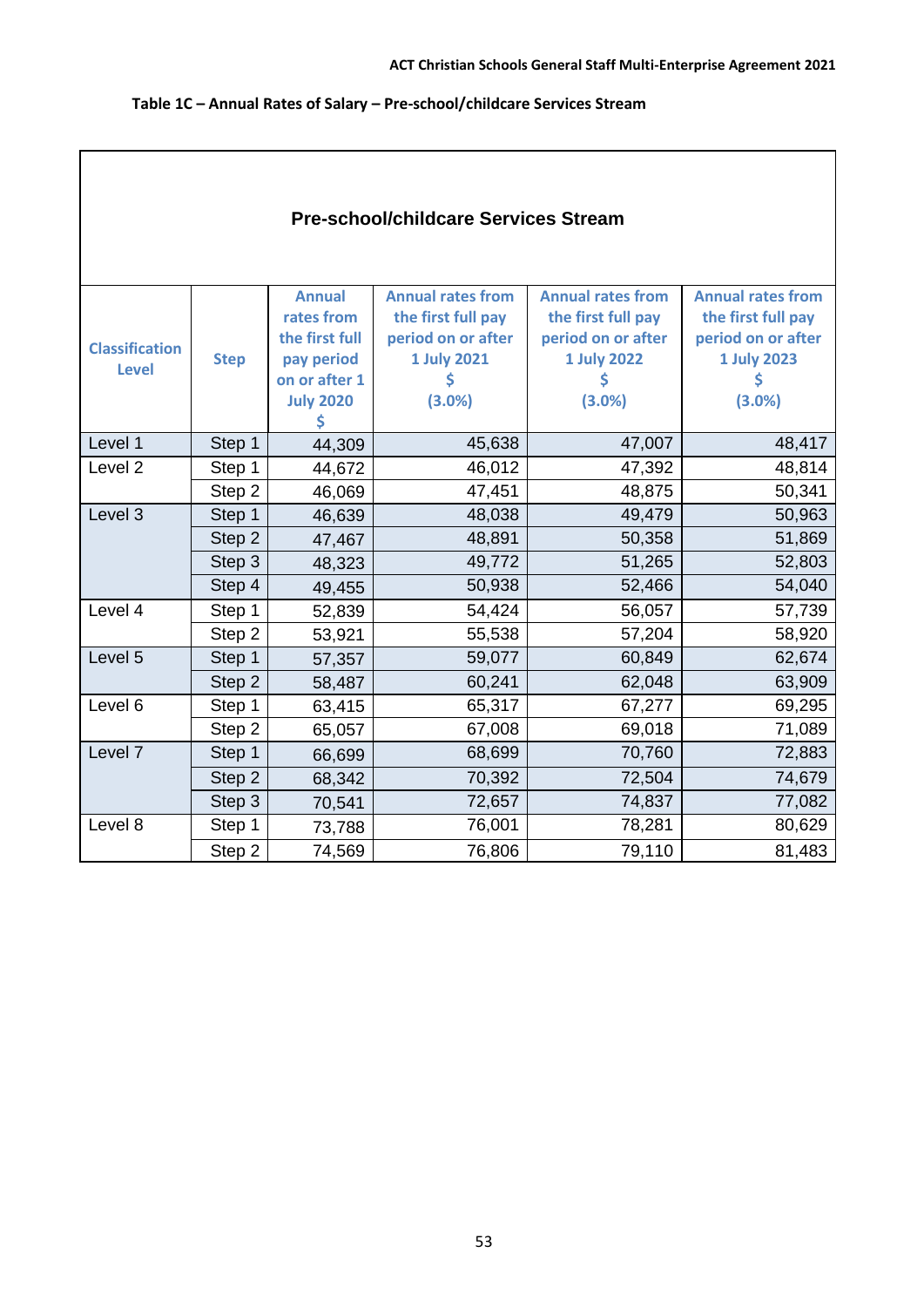| <b>Clause</b><br>No. | <b>Brief</b><br><b>Description</b>                | During the term of this<br><b>Agreement</b> |  |
|----------------------|---------------------------------------------------|---------------------------------------------|--|
| 18.2                 | First Aid & medication allowance<br>(per day)     | 6.80                                        |  |
| 18.3                 | Meal Allowance during overtime<br>work (per meal) | 17.50                                       |  |
|                      | <b>Tool allowance</b>                             |                                             |  |
| 18.5                 | Carpenter or joiner (per week)                    | 32.00                                       |  |
|                      | Other trades (per week)                           | 17.50                                       |  |
|                      | Uniform/protective clothing<br>Allowance          |                                             |  |
| 18.6                 | Per day                                           | 2.10                                        |  |
|                      | Per week                                          | 10.50                                       |  |
|                      | Laundry Allowance                                 |                                             |  |
| 18.6                 | Per day                                           | 0.40                                        |  |
|                      | Per week                                          | 2.00                                        |  |
|                      | Vehicle (Own Car) Allowance:                      |                                             |  |
| 18.7                 | Motor car per km (max                             |                                             |  |
|                      | 400kms)<br>Motorcycle per km (max                 | 0.80                                        |  |
|                      | 400kms)                                           | 0.27                                        |  |

# **Table 2 - Allowances**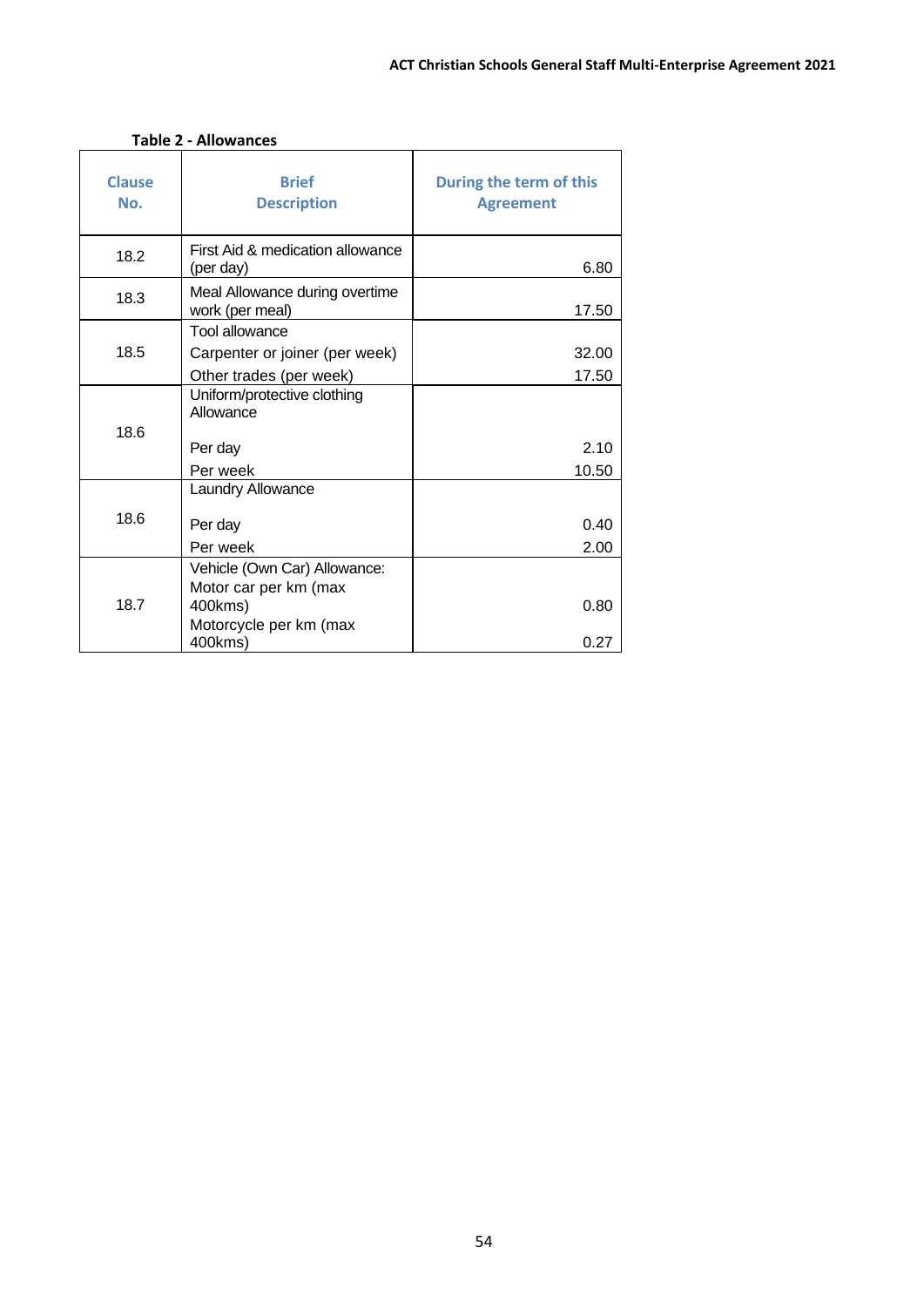# **Schedule B — Classifications**

#### **B.1 Definitions**

#### **B.1.1 Definition 1: Supervision**

**Close supervision:** clear and detailed instructions are provided. Tasks are covered by standard procedures. Deviations from procedures or unfamiliar situations are referred to higher levels. Work is regularly checked.

**Routine supervision:** direction is provided on the tasks to be undertaken with some latitude to rearrange sequences and discriminate between established methods. Guidance on the approach to standard circumstances is provided in procedures, guidance on the approach to non-standard circumstances is provided by a supervisor. Checking is selective rather than constant.

**General direction:** direction is provided on the assignments to be undertaken, with the employee determining the appropriate use of established methods, tasks and sequences. There is some scope to determine an approach in the absence of established procedures or detailed instructions, but guidance is readily available. When performance is checked, it is on assignment completion.

**Broad direction:** direction is provided in terms of objectives which may require the planning of staff, time and material resources for their completion. Limited detailed guidance will be available and the development or modification of procedures by the employee may be required. Performance will be measured against objectives.

#### **B.1.2 Definition 2: Qualifications**

Within the Australian Qualifications Framework:

#### **(a) Year 12**

Completion of a senior secondary certificate of education, usually in Year 12 of secondary school.

#### **(b) Trade certificate**

Completion of an apprenticeship, normally of four years' duration, or equivalent recognition, e.g. Certificate III.

#### **(c) Post-trade certificate**

A course of study over and above a trade certificate and less than a Certificate IV.

#### **(d) Certificates I and II**

Courses that recognise basic vocational skills and knowledge, without a Year 12 prerequisite.

#### **(e) Certificate III**

A course that provides a range of well-developed skills and is comparable to a trade certificate.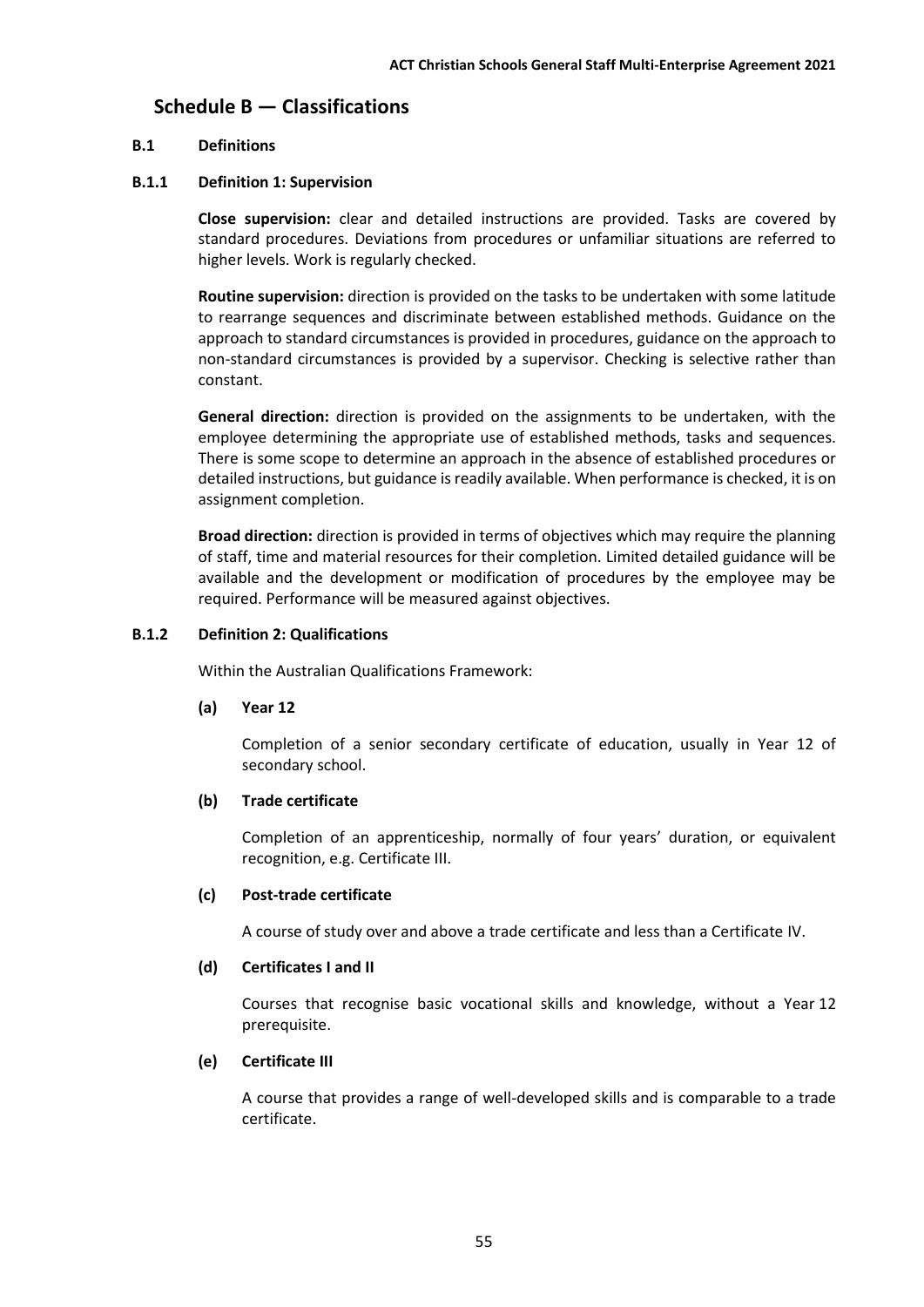# **(f) Certificate IV**

A course that provides greater breadth and depth of skill and knowledge and is comparable to a two year part-time post-Year 12 or post-trade certificate course.

#### **(g) Diploma**

A course at a higher education or vocational educational and training institution, typically equivalent to two years' full-time post-Year 12 study.

#### **(h) Advanced diploma**

A course at a higher education or vocational educational and training institution, typically equivalent to three years' full-time post-Year 12 study.

#### **(i) Degree**

A recognised degree from a higher education institution, often completed in three or four years, and sometimes combined with a one year diploma.

#### **(j) Postgraduate degree**

A recognised postgraduate degree, over and above a degree as defined above.

NOTE: Previously recognised qualifications obtained prior to the implementation of the Australian Qualifications Framework continue to be recognised. The above definitions also include equivalent recognised overseas qualifications.

#### **B.1.3 Definition 3: Classification dimensions**

#### **(a) Competency**

The skill, complexity and responsibility of tasks typically required at each classification level.

#### **(b) Judgment, independence and problem solving**

Judgment is the ability to make sound decisions, recognising the consequences of decisions taken or actions performed. Independence is the extent to which an employee is able (or allowed) to work effectively without supervision or direction. Problem solving is the process of defining or selecting the appropriate course of action where alternative courses of actions are available. This dimension looks at how much of each of these three qualities applies at each classification level.

#### **(c) Level of supervision**

This dimension covers both the way in which employees are supervised or managed and the role of employees in supervising or managing others.

# **(d) Training level or qualifications**

The type and duration of training which the duties of the classification level typically require for effective performance. Training is the process of acquiring skills and knowledge through formal education, on-the-job instruction or exposure to procedures.

#### **(e) Occupational equivalent**

Examples of occupations typically falling within each classification level.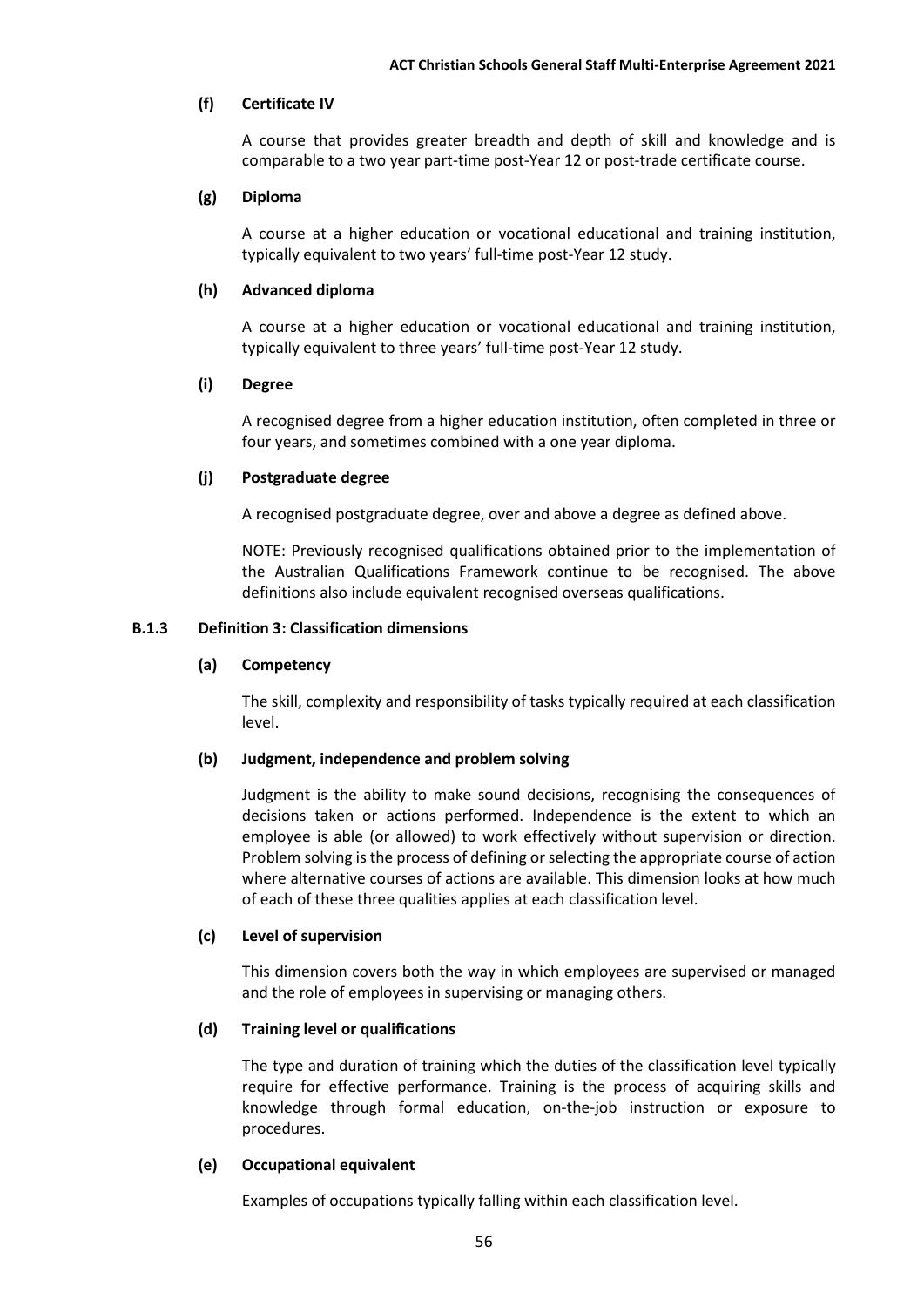# **(f) Typical activities**

Examples of activities typically undertaken by employees in different roles at each of the classification levels. Examples of occupational equivalent positions are provided. Reference to small, medium and large schools is made, based upon student enrolment. A small school enrols less than 300 students, a medium school enrols between 300 and 600 students and a large school enrols more than 600 students.

# **B.2 Classifications**

## **B.2.1 Level 1**

An employee at this level will learn and gain competency in the basic skills required by the employer. In the event that the increased skills/competency are required and utilised by the employer, classification to a higher level within the structure may be possible.

# **(a) Competency**

Competency involves application of knowledge and skills to a limited range of tasks and roles. There is a specific range of contexts where the choice of actions is clear. The competencies are normally used within established routines, methods and procedures that are predictable. Judgments against established criteria may also be required.

#### **(b) Judgment, independence and problem solving**

The employee follows standard procedures in a predefined order. The employee resolves problems where alternatives for the employee are limited and the required action is clear or can be readily referred to a more senior employee.

## **(c) Level of supervision**

Close supervision or, in the case of more experienced employees working alone, routine supervision.

# **(d) Training level or qualifications**

An employee is not required to have formal qualifications or work experience upon engagement. An employee will be provided with on-the-job training which will provide information about, and/or an introduction to, the conditions of employment, the school, the school's policies and procedures in relation to the work environment and the employees with whom the employee will be working.

# **(e) Typical activities**

# **(i) School support services grade 1**

- Providing general assistance of a supportive nature to teachers, as directed
- Assisting student learning, either individually or in groups, under the direct supervision of a higher level general employee or a teacher
- Assisting with the collection, preparation and distribution of classroom materials
- Assisting with clerical duties associated with normal classroom activities, e.g. student records, equipment records, etc.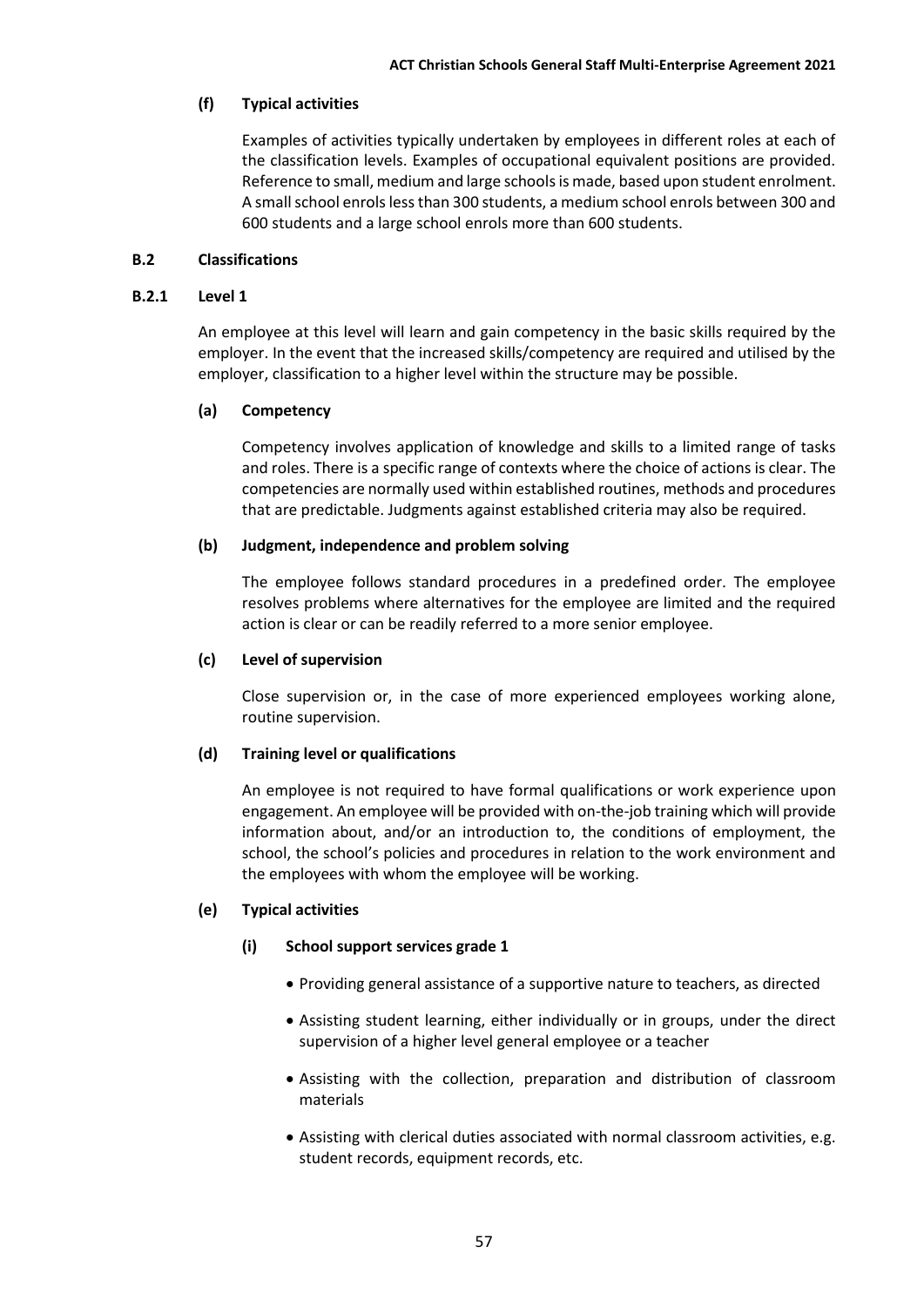- Assisting teachers with the care of students on school excursions, sports days, playground duties and other classroom activities
- *Occupational equivalent*: teacher aide/assistant, integration aide/assistant

#### **(ii) Preschool/childcare services grade 1**

- Learning and implementing the policies, procedures and routines and the requisite basic skills
- Learning how to establish relationships and interacting with children
- Attending to the physical, social and emotional needs of children on an individual or group basis
- Assisting in the development of good relations with families attending the facility
- Performing basic duties, including food preparation, cleaning or gardening
- *Occupational equivalent*: childcare assistant, outside school hours assistant, preschool assistant, kindergarten assistant

#### **(iii) School administration services grade 1**

- Performing a range of general clerical duties at a basic level, for example, filing, handling mail, maintaining records, data entry
- Operating routine office equipment, such as a computer, photocopier, scanner, facsimile, binding machine, guillotine, franking machine, calculator, etc.
- Performing a reception function, including providing information and making referrals in accordance with school procedures
- Carrying out minor cash transactions including receipting, balancing and banking
- Monitoring and maintaining stock levels of stationery/materials within established parameters, including reordering
- *Occupational equivalent*: clerical assistant, data entry operator, front desk/reception assistant

# **(iv) School operational services grade 1**

- Performing general labouring tasks
- Performing general gardening tasks, including preparing grounds and undertaking planting
- Performing horticultural duties in areas such as sports playing fields, garden maintenance and foliage control
- Performing basic gardening and outdoor maintenance
- Performing basic maintenance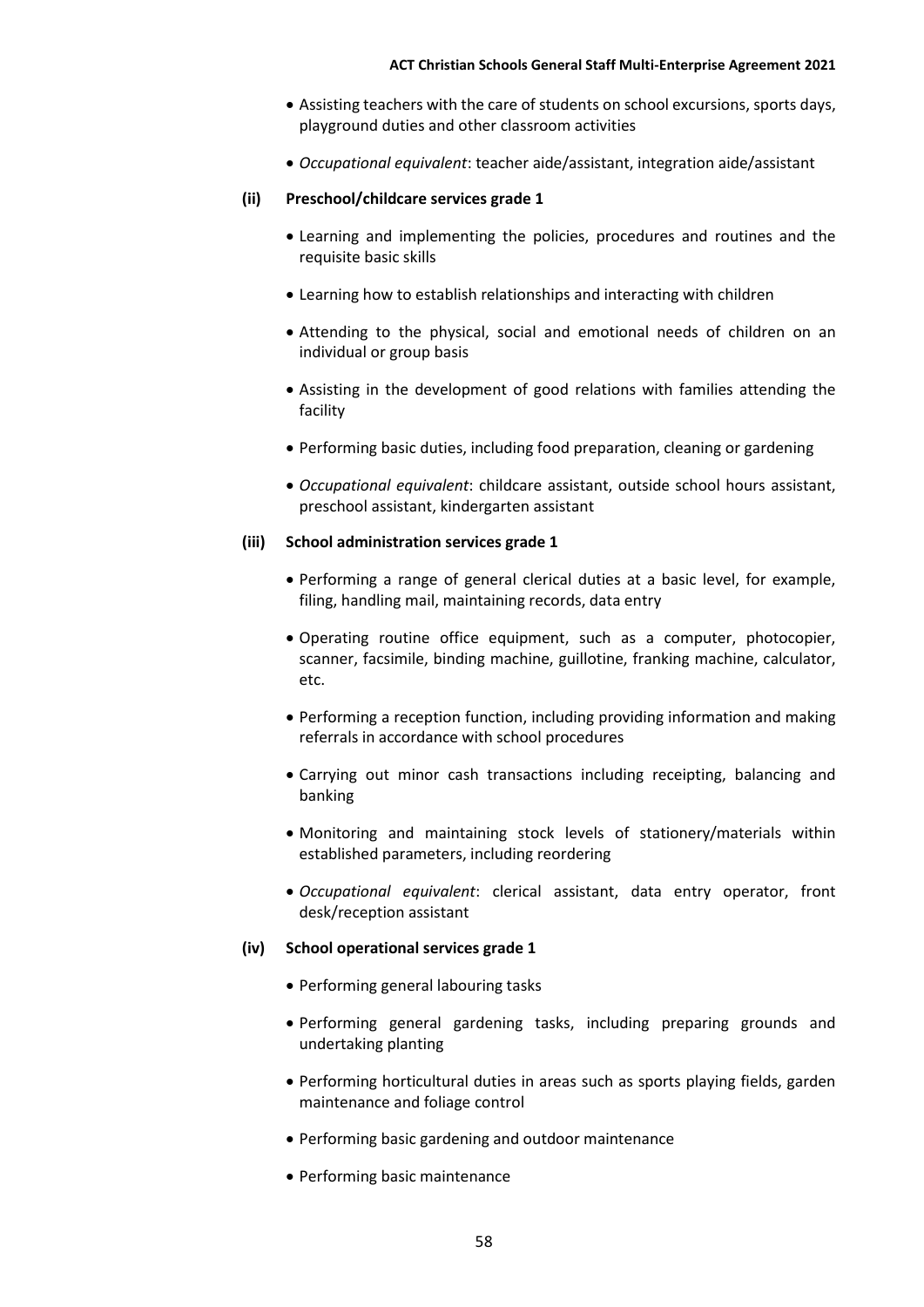- Performing a range of industrial cleaning tasks
- Moving furniture and equipment
- Assisting in a school retail facility, such as a canteen, uniform shop or book shop
- Assisting trades personnel with manual duties
- Taking general care of school vehicles, including driving buses for less than 25 passengers
- Undertaking elementary food preparation and cooking duties, cleaning and tidying the kitchen and its equipment
- Performing gardening duties such as the planting and trimming of trees, sowing, planting and cutting of grass and the watering of plants, gardens, trees, lawns and displays
- Removing cuttings, raking leaves, cleaning/emptying litter bins, cleaning gutters/drains/culverts
- Performing routine maintenance of turf, synthetic, artificial and other play surfaces
- Performing non-trade tasks incidental to the employee's work
- Performing general laundry duties
- Performing minor repairs to linen or clothing such as buttons, zips, seams and working with flat materials
- Cleaning, dusting and polishing in classrooms or other public areas of the school
- Making and/or serving morning/afternoon tea, including washing up and other duties in connection with such work other than meals/refreshments in the school's main dining area
- *Occupational equivalent*: cleaner, kitchen assistant, laundry assistant, grounds/maintenance assistant, retail assistant, bus driver, handyperson, attendant, trades assistant

# **B.2.2 Level 2**

An employee at this level performs work above and beyond the skills of an employee at Level 1.

# **(a) Competency**

Competency at this level involves application of knowledge and skills to a range of tasks and roles. There is a defined range of contexts where the choice of actions required is clear. There is limited complexity of choice of actions required. On occasion, more complex tasks may be performed.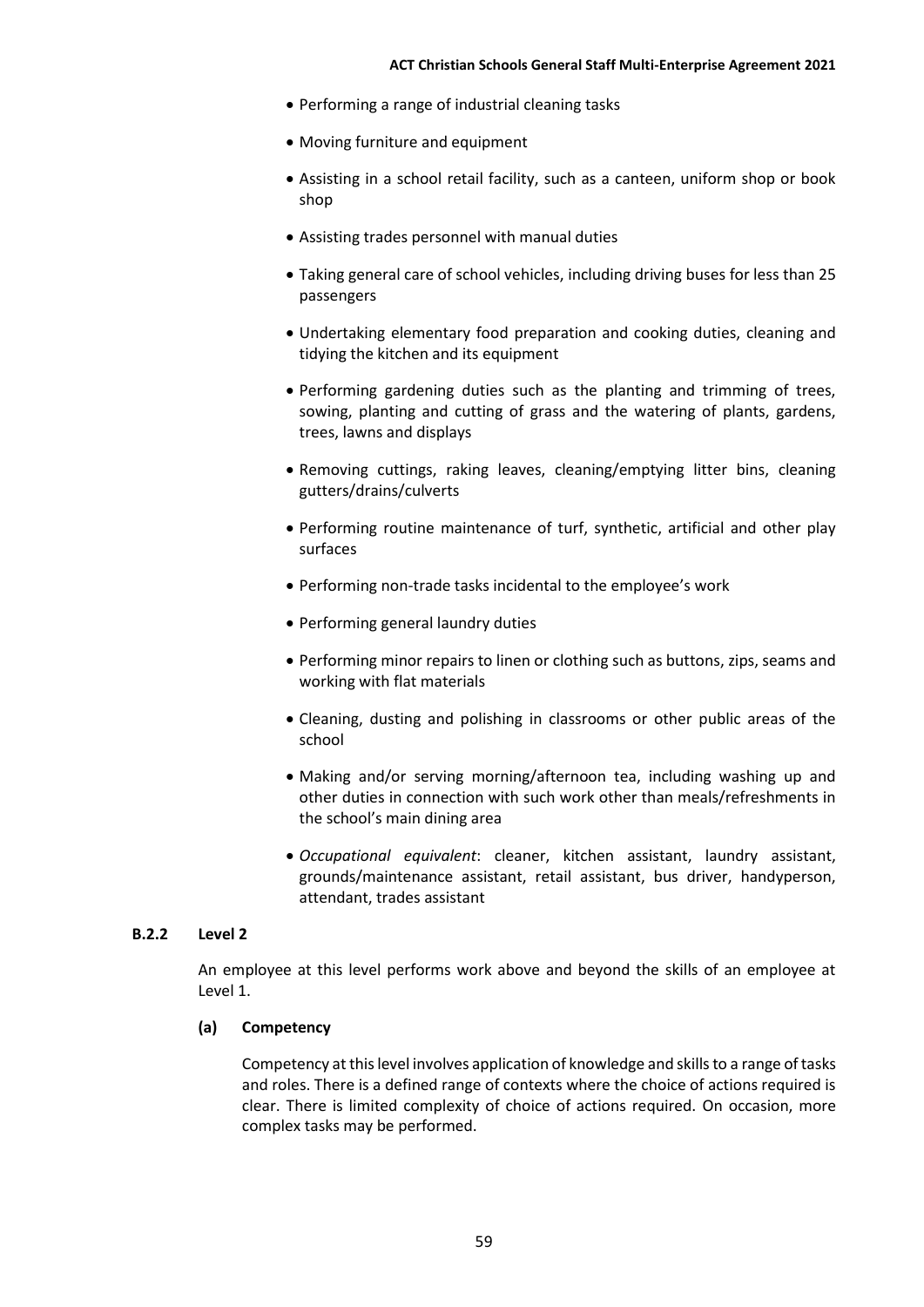# **(b) Judgment, independence and problem solving**

- **(i)** Applies generally accepted concepts, principles and standards in well-defined areas. Solves relatively simple problems with reference to established techniques and practices. Will sometimes choose between a range of straightforward alternatives.
- **(ii)** An employee at this level will be expected to perform a combination of various routine tasks where the daily work routine will allow the latitude to rearrange some work sequences, provided the prearranged work priorities are achieved.

# **(c) Level of supervision**

Routine supervision of straightforward tasks; close supervision of more complex tasks. Where employees are working alone, less direct guidance and some autonomy may be involved.

# **(d) Training level or qualifications**

Level 2 duties typically require:

- **(i)** a skill level which assumes and requires knowledge, training or experience relevant to the duties to be performed;
- **(ii)** completion of Year 12 without work experience;
- **(iii)** completion of Certificates I or II with work related experience; or
- **(iv)** an equivalent combination of experience and training.

# **(e) Typical activities**

- **(i) School support services grade 2**
	- Providing assistance with the educational program where limited discretion and judgment and/or specific skills are involved
	- Supervision of small groups of children in learning activities in a learning environment, under the guidance of a teacher
	- *Occupational equivalent*: teacher aide/assistant, integration aide/assistant
	- Performing a range of basic library transactions, including processing, cataloguing and accessioning books, stocktaking, preparing display materials, using circulation systems, general photocopying and related clerical tasks
	- Maintaining, controlling, operating and demonstrating the use of audio-visual equipment, where there is limited complexity, including assisting with audio and video recording
	- Maintaining booking and repair/replacement systems for equipment
	- Maintaining catalogues of recorded programs in accordance with established routines, methods and procedures
	- Maintaining equipment and materials
	- Caring for fauna and flora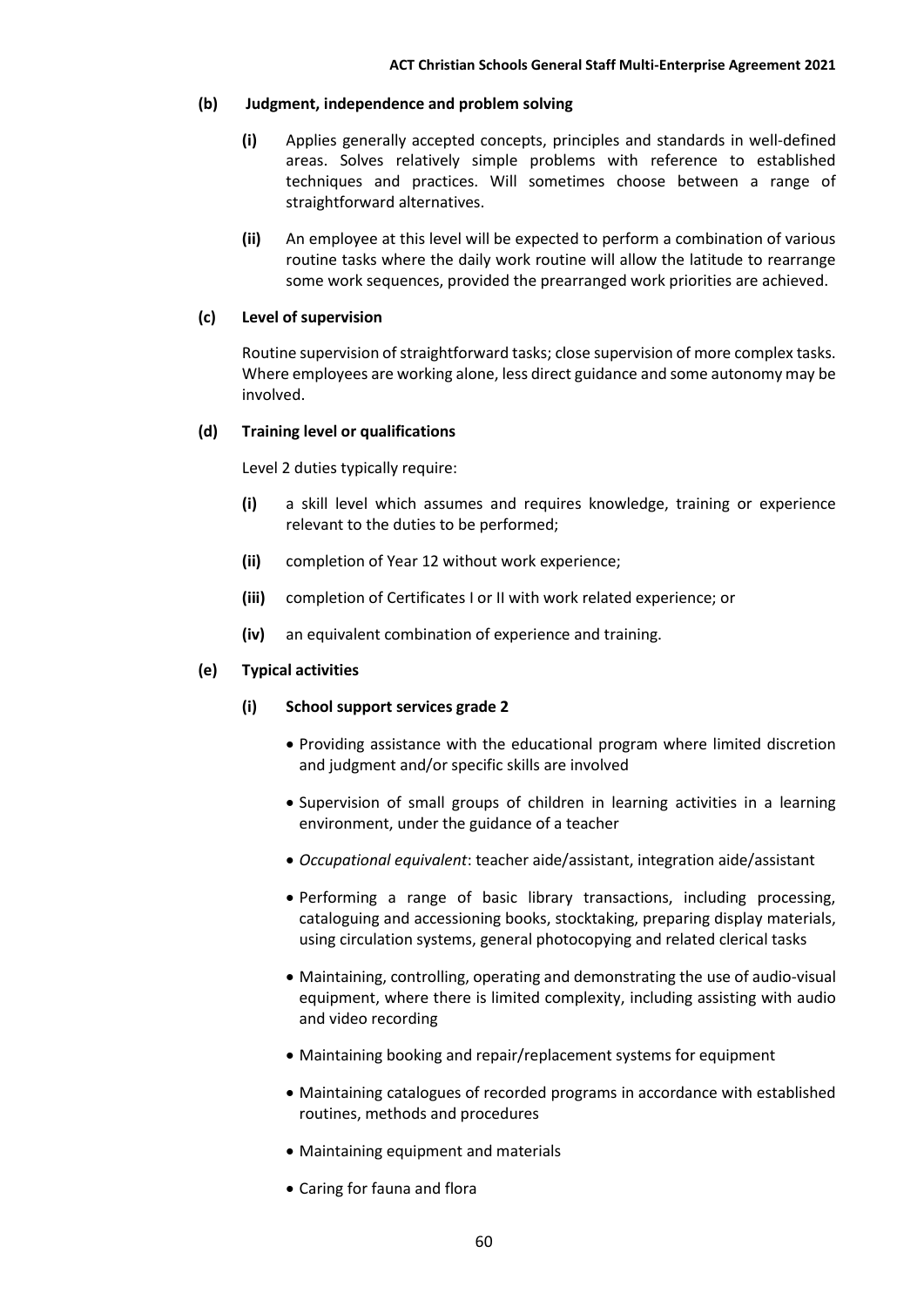- Preparing teaching aids under direction
- Preparing standard solutions and less complex experiments
- Assisting students and teachers to use the catalogue and/or locate books and resource materials
- Explaining the function and use of library and library equipment to students
- Under direction, assisting teaching staff to take story groups
- Searching and identifying fairly complex bibliographic material organising inter-library loans
- Answering ready references inquiries
- Operating a wide range of audio-visual or computer equipment
- Demonstrating and explaining the operation of audio-visual, computer and other similar equipment
- Providing technical support to teachers
- Recording materials by means of sound and photographic equipment, etc.
- Evaluating and making recommendations for the purchase of technical or computer equipment
- Implementing measures for proper storage control and handling or disposal of dangerous or toxic substances
- Culturing, preparing for use and being responsible to the relevant manager for the security of bacterial, viral or other like substances
- Ordering supplies and materials
- Within a defined range of contexts, where the choice of actions is clear, maintaining scientific equipment, materials and specimens
- Assisting with the design/demonstration of experiments and scientific equipment, as directed
- *Occupational equivalent*: library assistant, laboratory assistant, technology centre assistant

#### **(ii) Preschool/childcare services grade 2**

- Assisting in the implementation of the children's program under supervision
- Assisting in the implementation of daily care routines
- Developing awareness of, and assisting in the maintenance of, the health and safety of children in care
- Understanding and working according to the policies and procedures associated with the children's program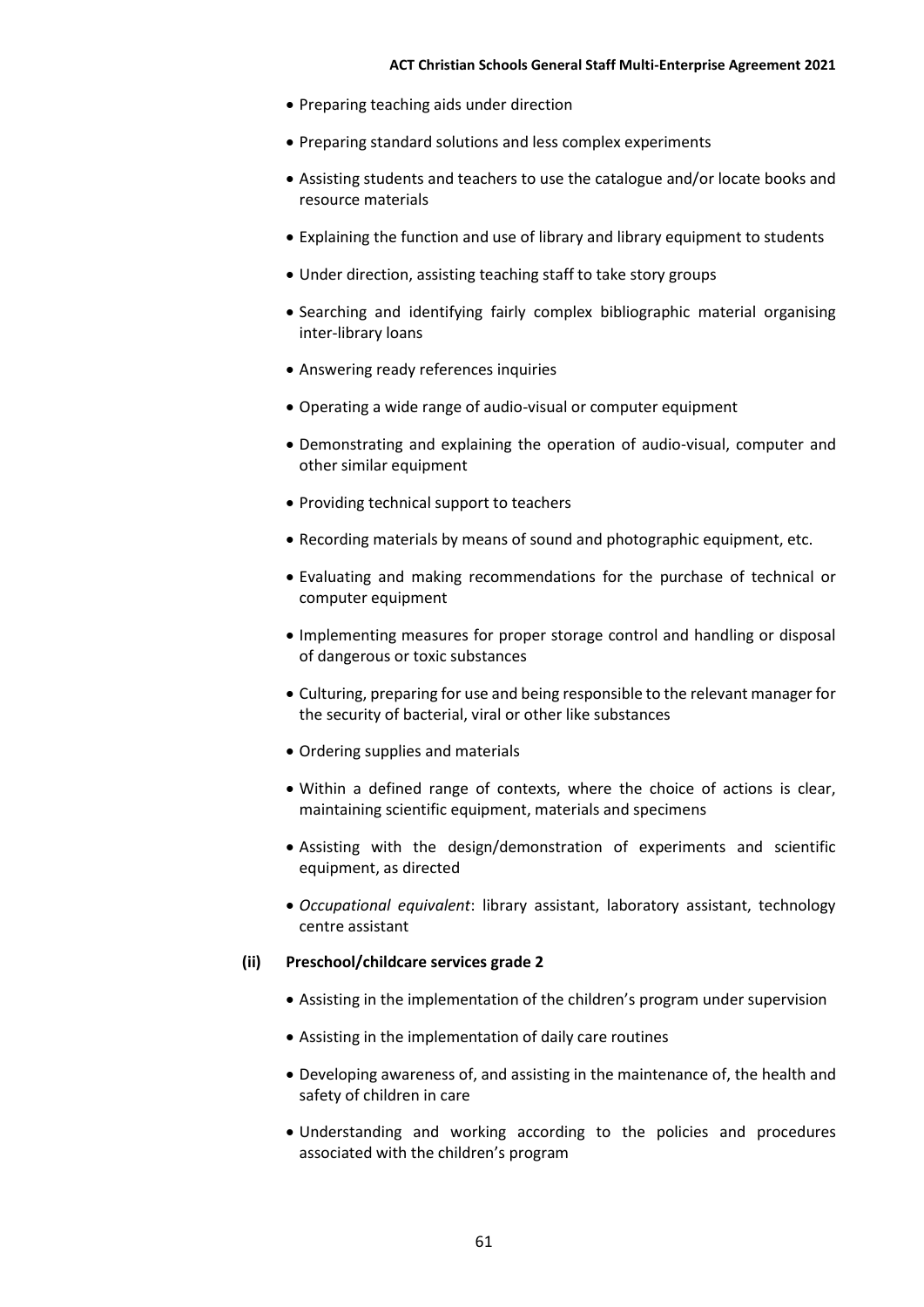- Responsibility for food preparation, cleaning, gardening or general maintenance under the guidance of the director or the director's nominee
- Demonstrating knowledge of hygienic handling of food and equipment
- *Occupational equivalent*: childcare assistant

#### **(iii) Wellbeing services grade 1**

- Providing first aid services, as the designated first aid officer in the school
- *Occupational equivalent*: first aid officer

#### **(iv) School administration services grade 2**

- Performing duties involving the inward and outward movement of mail, keeping, copying, maintaining and retrieving records, straightforward data entry and retrieval
- Assisting teachers with the care of students on school excursions, sports days and playground duties
- *Occupational equivalent*: clerical assistant

#### **(v) School operational services grade 2**

- Performing non-cooking duties in the kitchen including the assembly, preparation and measurement of food items
- Undertaking general gardening tasks including the preparation and planting procedures
- Laundry duties requiring the application of limited discretion
- Operating, maintaining and adjusting turf machinery under general supervision
- Applying fertilizers, fungicides, herbicides and insecticides under general supervision
- Performing a range of patrol duties, including responding to alarms, following emergency procedures and preparing incident reports
- Driving a bus with a carrying capacity of 25 or more passengers
- *Occupational equivalent*: non-trade qualified cook, gardener, kitchen assistant, security officer, school bus driver

## **B.2.3 Level 3**

An employee at this level performs work above and beyond the skills of an employee at Level 2.

#### **(a) Competency**

Competency at this level involves application of knowledge with depth in some areas and a broad range of skills. There are a range of roles and tasks in a variety of contexts. There is some complexity in the extent and choice of actions required. Competencies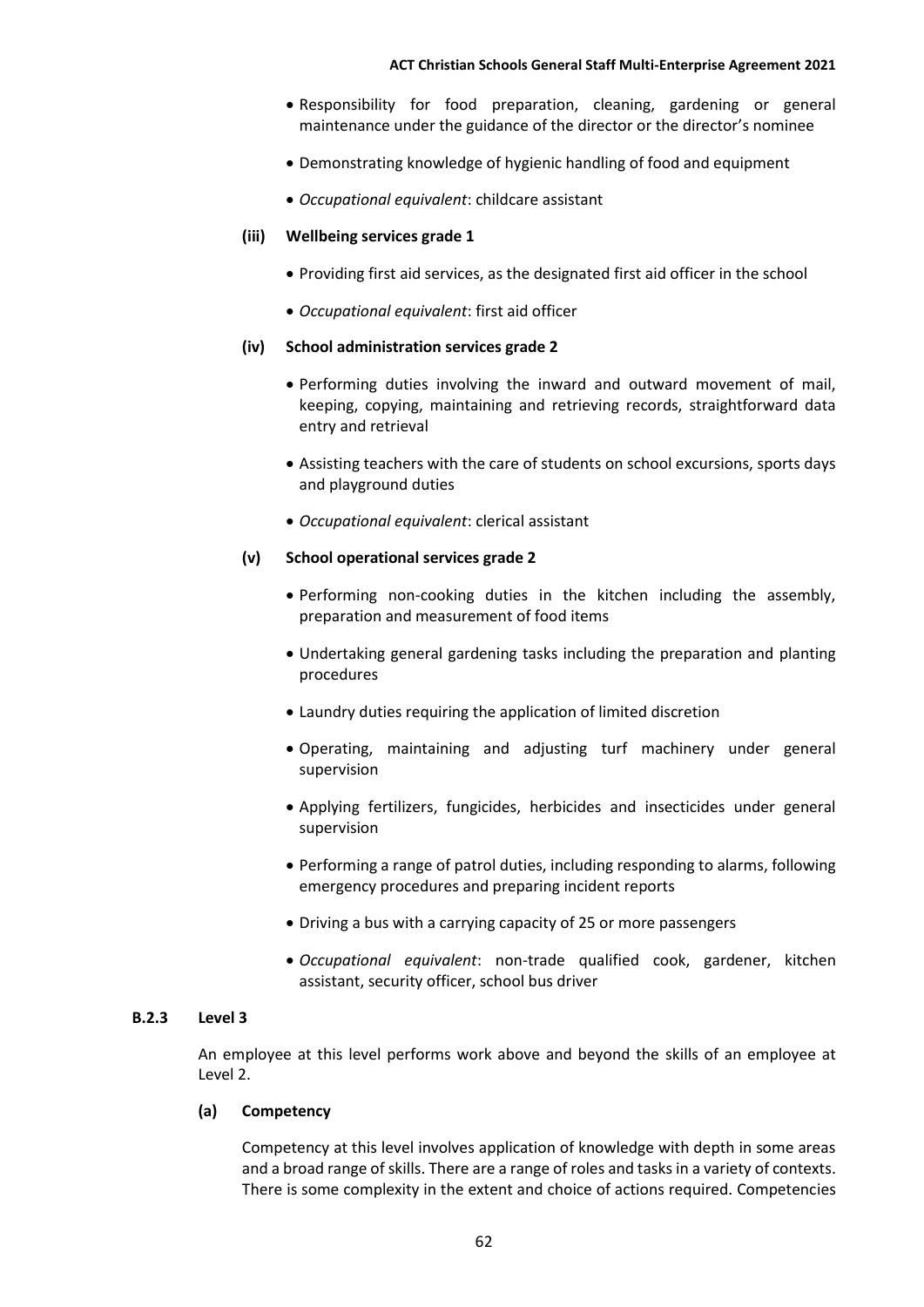#### **ACT Christian Schools General Staff Multi-Enterprise Agreement 2021**

are normally used within routines, methods and procedures. Some discretion and judgment is involved in the selection of equipment, work organisation, services, actions and achieving outcomes within time constraints.

#### **(b) Judgment, independence and problem solving**

Exercise judgment on work methods and task sequence within specified timelines and standard practices and procedures. Answers are usually found by selecting from specific choices defined in standard work policies or procedures.

#### **(c) Level of supervision**

In some positions, routine supervision, moving to general direction with experience. In other positions, general direction. This is the first level where supervision of other employees may be required. When employees are working alone, they may work semiautonomously.

#### **(d) Training level or qualifications**

Level 3 duties typically require a skill level which assumes and requires knowledge or training in clerical/administrative, trades or technical functions equivalent to:

- **(i)** completion of a trades certificate or Certificate III;
- **(ii)** completion of Year 12 or a Certificate II, with relevant work experience; or
- **(iii)** an equivalent combination of relevant experience and/or education/training.

Persons advancing through this level may typically perform duties which require further on-the-job training or knowledge and training equivalent to progress toward completion of a Certificate IV or Diploma.

#### **(e) Typical activities**

#### **(i) School support services grade 3**

- Undertaking some responsibility for other employees in the work area
- Providing assistance or guidance to other employees in the work area
- Liaising between the school, the student and the student's family where some discretion and judgment are involved
- Assisting student learning, where some discretion and judgment is involved, including evaluation and assessment, under the supervision of a teacher, of the learning needs of students
- Substantial supervision of students in learning activities in a learning environment
- *Occupational equivalent*: teacher's aide, student services co-ordinator
- Undertaking some responsibility for other employees in the work area
- Providing assistance or guidance to other employees in the work area
- Providing technical assistance in the operation of a library, laboratory, or technology centre, where some discretion and judgment are involved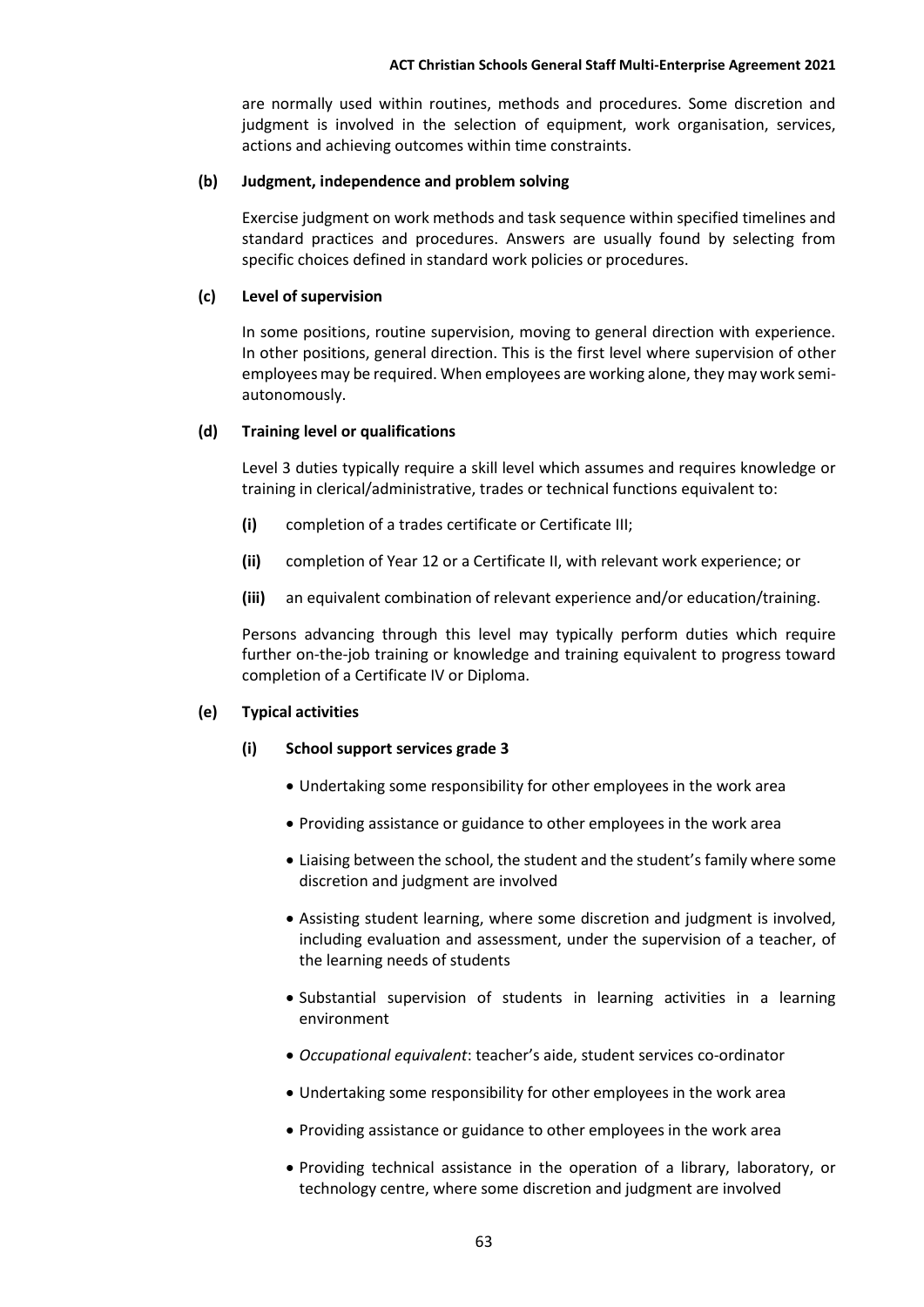- Preparing descriptive cataloguing for library materials
- Supervising the operation of circulation systems
- Answering reference and information inquiries, other than ready reference
- Assisting in evaluating and selecting equipment and supplies
- Providing guidance in the use of information systems
- Producing resource materials, e.g. multi-media kits, video and film clips
- Teaching audio-visual, computer and other technical skills to students and teachers
- Searching and verifying bibliographical data where some judgment and discretion are involved
- Producing, displaying and/or publicising materials
- Assisting students and employees to access information and to use equipment in a library, laboratory or a technology centre where some discretion and judgment are involved
- Assisting with supervision of students in the library where some discretion and judgment are involved
- Providing technical assistance and advice, as requested
- Assisting with the planning and organisation of a laboratory or technology centre and field work
- Testing of experiments and demonstrating experiments (with teachers)
- *Occupational equivalent*: library technician, laboratory technician, technology centre technician

#### **(ii) Preschool/childcare services grade 3**

- Assisting in the preparation, implementation and evaluation of developmentally appropriate programs for individual children or groups
- Responsibility for recording observations of individual children or groups for program planning purposes for qualified employees
- Working with individual children with particular needs, under direction
- Assisting in the direction of untrained employees
- Undertaking and implementing the requirements of quality assurance
- Working in accordance with food safety regulations
- *Occupational equivalent*: childcare assistant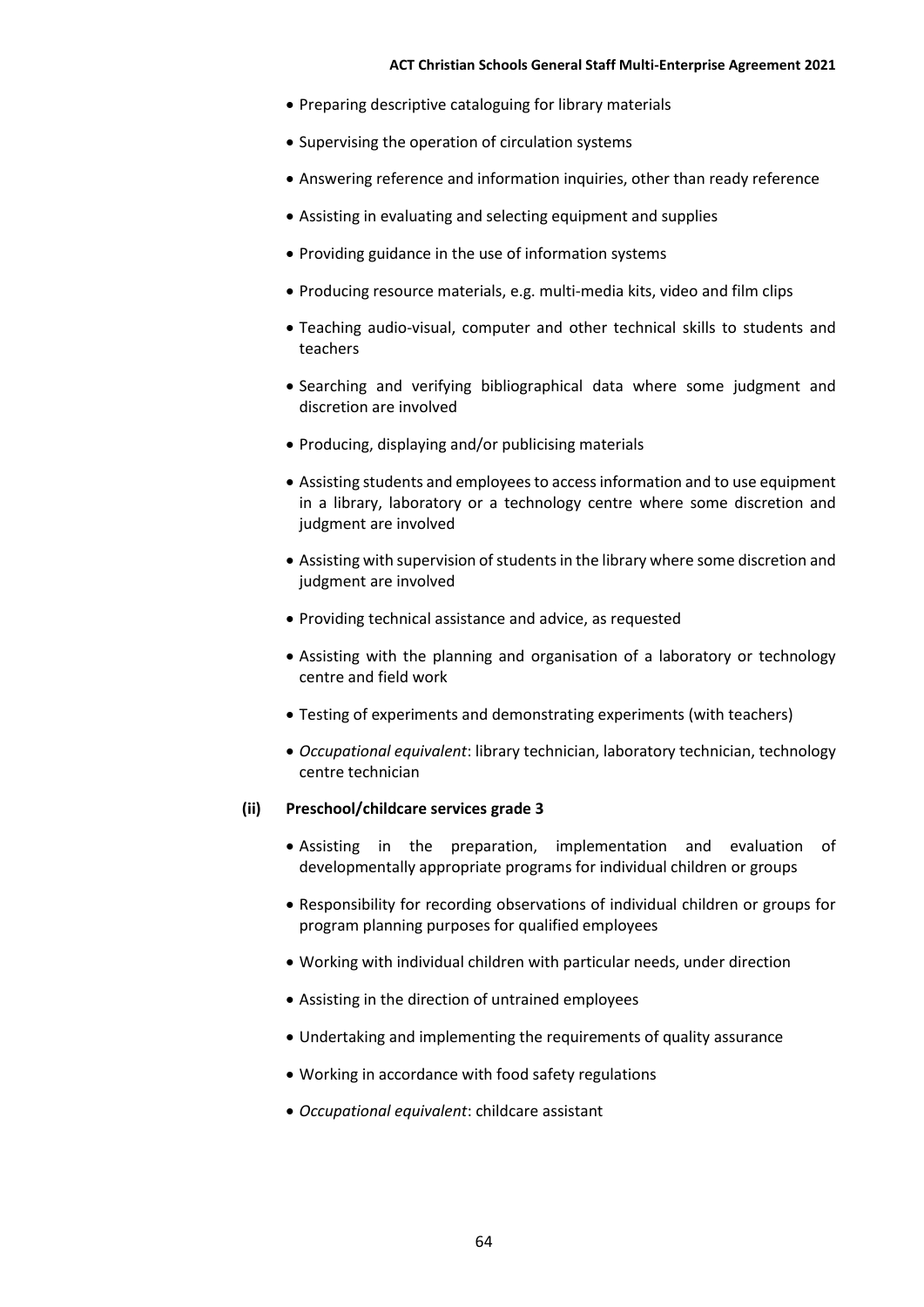#### **(iii) School administration services grade 3**

- Undertaking a wide range of secretarial and clerical duties at an advanced level, including typing, word processing, maintaining email and computerised records and shorthand
- Managing enquiries from students, parents, employees and the general public
- Entering financial data into computers and preparing financial and management reports for review and authorisation
- Preparing and processing payroll within routines, methods and procedures
- Undertaking bank and ledger reconciliations
- Assisting with preparation of internal and external publications
- Providing administrative support to senior management, including arranging appointments, diaries and preparing both confidential and general correspondence
- Preparing government and statutory authority returns for authorisation
- *Occupational equivalent*: administration assistant, office supervisor, accounts clerk, school secretary (small school)

#### **(iv) School operational services grade 3**

- Performing general maintenance work which includes the use of trade accredited skills in areas such as carpentry, plumbing or electrical services
- Control and responsibility for the maintenance of gardens, sports grounds and/or facilities which includes the use of accredited trade skills in areas such as horticulture, gardening or in the maintenance of sports grounds
- Responsibility for operating the school canteen, uniform shop or book shop, including supervision of employees and volunteers
- Cooking duties including a la carte cooking, baking, pastry cooking or butchery
- Responsibility for operating, maintaining and adjusting turf machinery, as appropriate
- Cleaning and inspecting machinery after each use, reporting any problems to the appropriate manager
- In trades positions, applying the skills taught in a trades certificate or Certificate III, including performance of a range of construction, maintenance and repair tasks, using precision hand and power tools and equipment. In some cases this will involve familiarity with the work of other trades or require further training.
- Performing a range of security duties, including patrols, alarm responses, emergency procedures and preparing incident reports
- Responsibility for the security and basic maintenance of school property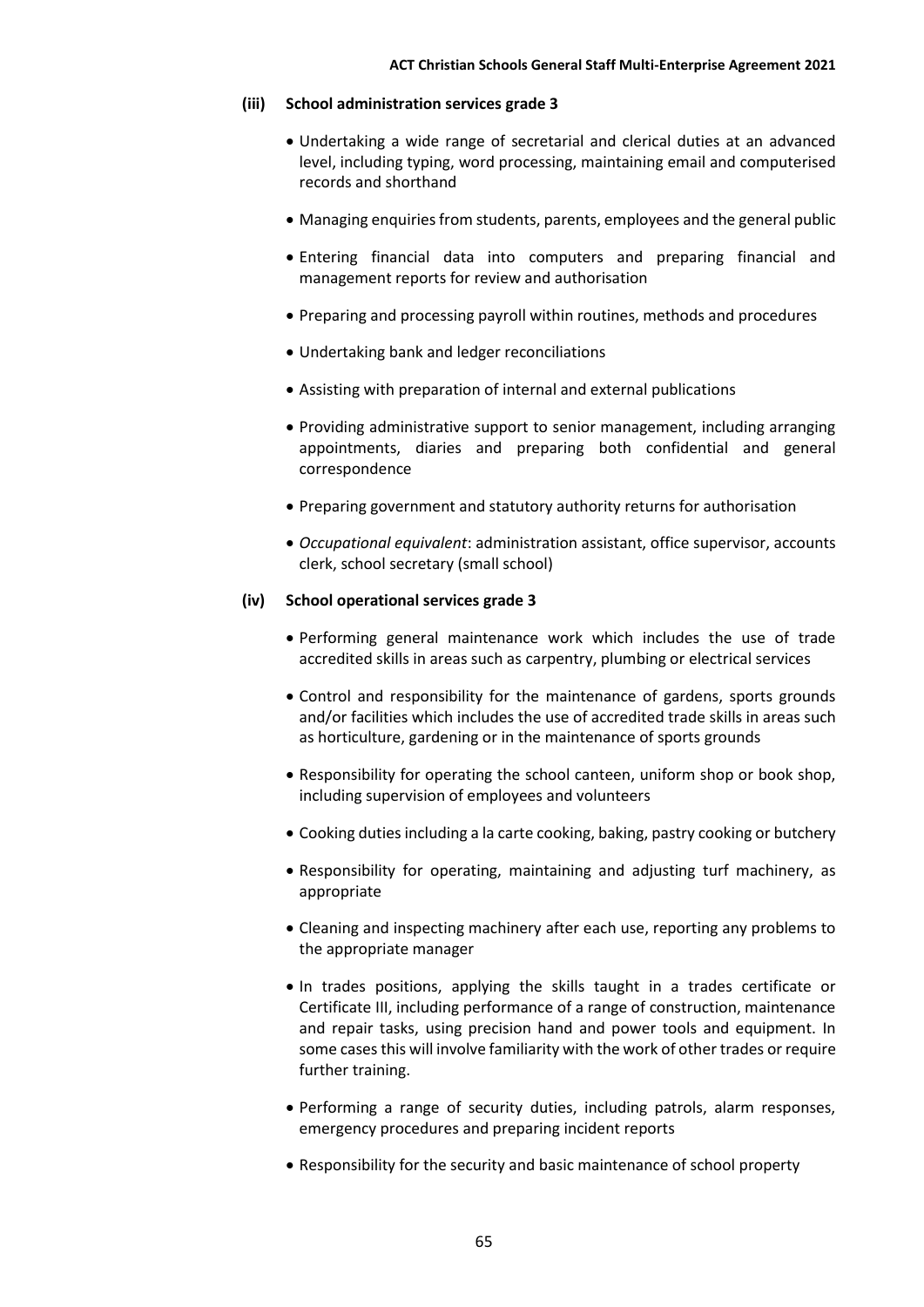• *Occupational equivalent*: tradesperson, retail function co-ordinator, security officer, caretaker

# **B.2.4 Level 4**

An employee at this level performs work above and beyond the skills of an employee at Level 3.

#### **(a) Competency**

Competency at this level involves the application of knowledge with depth in some areas and a broad range of skills. There is a wide variety of tasks and roles in a variety of contexts. There is complexity in the ranges and choice of actions required. Some tasks may require limited creative, planning or design functions. Competencies are normally used within a variety of routines, methods and procedures. Discretion and judgment are required for self and/or others in planning, selection of equipment, work organisation, services, actions and achieving outcomes within time constraints.

#### **(b) Judgment, independence and problem solving**

Independent judgment is required to identify, select and apply the most appropriate available guidelines and procedures, interpret precedents and adapt standard methods or practices to meet variations in facts and/or conditions. The employee may apply extensive diagnostic skills, theoretical knowledge and techniques to a range of procedures and tasks, proficiency in the work area's rules and regulations, procedures requiring expertise in a specialist area or broad knowledge of a range of personnel and functions.

## **(c) Level of supervision**

Supervision is generally present to establish general objectives relative to a specific project, to outline the desired end product and to identify potential resources for assistance. Some positions will require routine supervision to general direction depending upon experience and the complexity of the tasks. Some positions will require general direction. May supervise or co-ordinate others to achieve objectives, including liaison with employees at higher levels. May undertake stand-alone work.

# **(d) Training level or qualifications**

Level 4 duties typically require a skill level which assumes and requires knowledge or training equivalent to:

- **(i)** completion of a diploma level qualification with relevant work related experience;
- **(ii)** completion of a Certificate IV with relevant work experience;
- **(iii)** completion of a post-trades certificate and extensive relevant experience and on-the-job training;
- **(iv)** completion of a Certificate III with extensive relevant work experience; or
- **(v)** an equivalent combination of relevant experience and/or education/training.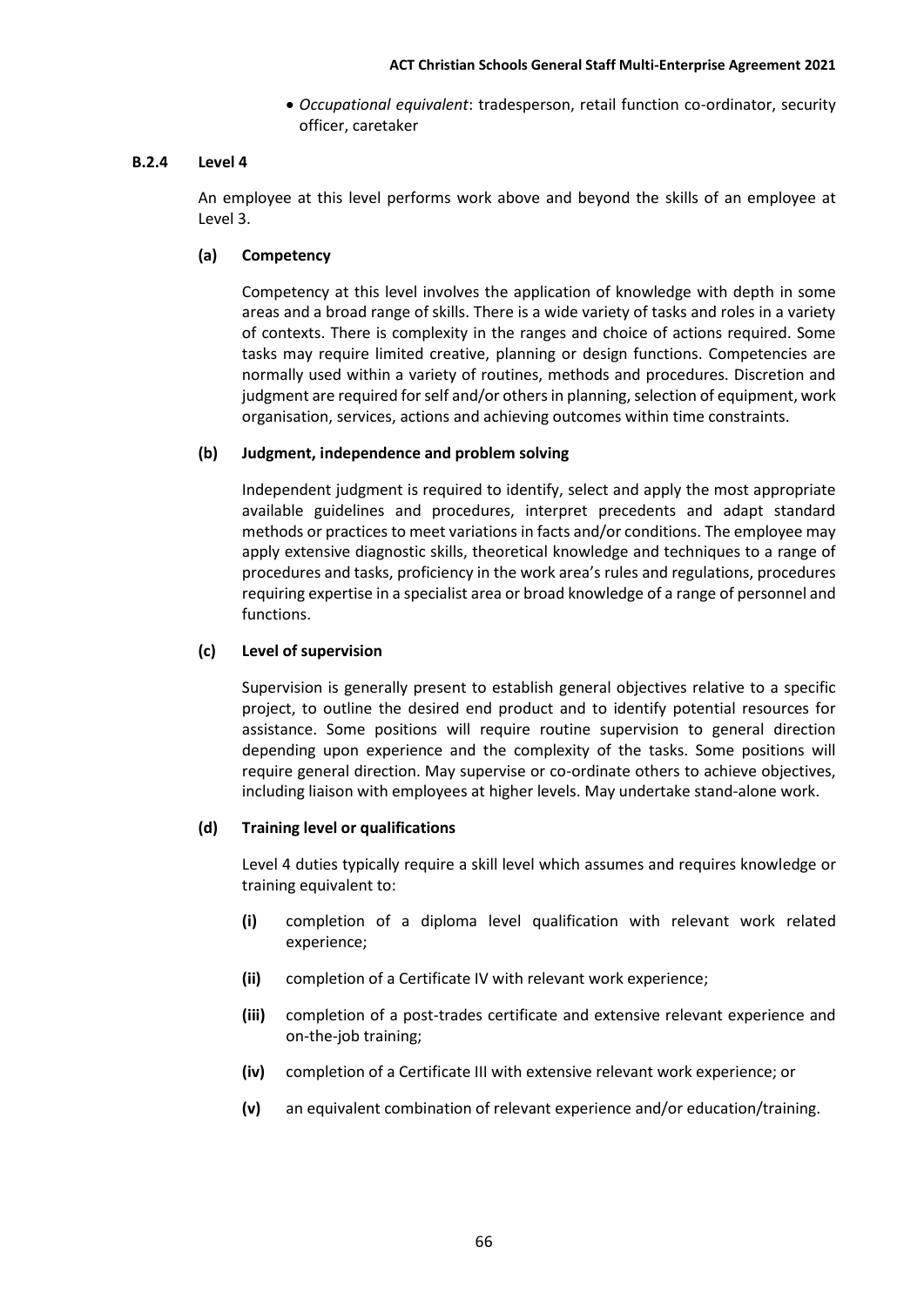#### **(e) Typical activities**

#### **(i) School support services grade 4**

- Demonstrating and instructing students and employees with respect to the use of complex audio-visual or computer equipment, using a variety of routines, methods and procedures, with a depth of knowledge in the requisite areas
- Designing and demonstrating experiments within a variety of routines, methods and experiences under supervision of teachers where discretion and judgment are required
- In charge of an identifiable functional unit, which ordinarily will involve the supervision of staff
- Liaising with teachers on curriculum matters
- Assisting careers advisor/counsellor
- Supervision of students without a teacher present
- *Occupational equivalent*: senior technician in a library, laboratory or technology centre, careers placement officer

#### **(ii) Preschool/childcare services grade 3A**

- Exercises similar responsibilities as a grade 3 but an employee at this level has a Diploma in Children's Services.
- *Occupational equivalent*: childcare assistant

#### **(iii) Wellbeing services grade 2**

- Providing support and guidance to students
- Providing welfare services to students
- *Occupational equivalent*: youth welfare officer

#### **(iv) School administration services grade 4**

- Responsibility for the smooth and efficient financial administration of a small school
- Responsibility for both secretarial and financial administration of a school office in a small school
- Using computer software packages, including desktop publishing, database and/or web software, at an advanced level
- Planning and setting up spreadsheets and database applications
- Initiating and handling correspondence, which may include confidential correspondence
- Calculating and maintaining wage and salary records for a large payroll utilising a variety of routines, methods and procedures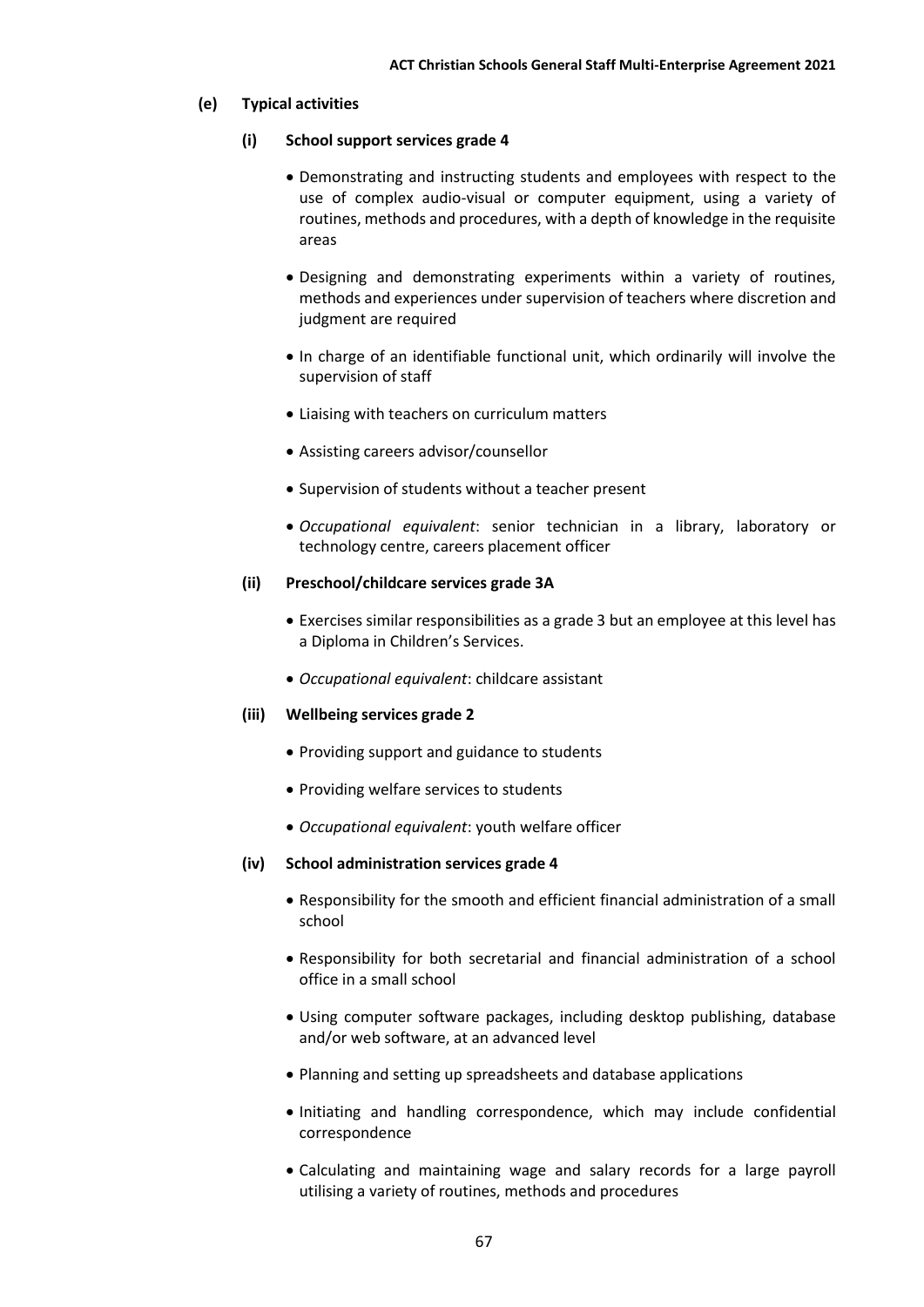- Applying inventory and purchasing control procedures
- Preparing monthly summaries of debtors and creditors ledger transactions with reconciliations
- Controlling the purchasing and storage for a discrete function
- Supervising and maintaining hardware and software components of a computer network, with appropriate support for users
- Preparing complex financial and administrative systems
- Undertaking responsibility for the co-ordination and ongoing management of fundraising activities or special projects where an advanced level of clerical and administrative skill is required
- *Occupational equivalent*: senior administration assistant, office supervisor, finance officer, school registrar, school secretary (large school), principal's secretary, school development officer, network technician.

#### **(v) School operational services grade 4**

- Performing specialised cooking, butchery, baking pastry and the supervision of the operation
- Responsibility for planning, scheduling and supervising of all aspects of gardening maintenance
- Deputising for the manager if absent, including undertaking all duties
- In trades positions, working on complex engineering or interconnected electrical circuits and/or exercising high precision trades skills using various materials and/or specialised techniques
- *Occupational equivalent*: advanced tradesperson, head grounds person (medium or large school)

#### **(vi) Instructional services grade 1**

- Instructing individual students as part of an extra-curricula instrumental music program
- Providing assistance in the training and coaching of individuals and teams in various sporting disciplines
- *Occupational equivalent*: instrumental music tutor, sports coach

#### **B.2.5 Level 5**

An employee at this level performs work above and beyond the skills of an employee at Level 4.

#### **(a) Competency**

Competency at this level involves self-directed application of knowledge with substantial depth in some areas. A range of technical and other skills are applied to roles and functions in both varied and highly specific contexts. Competencies are normally used independently and both routinely and non-routinely. Discretion and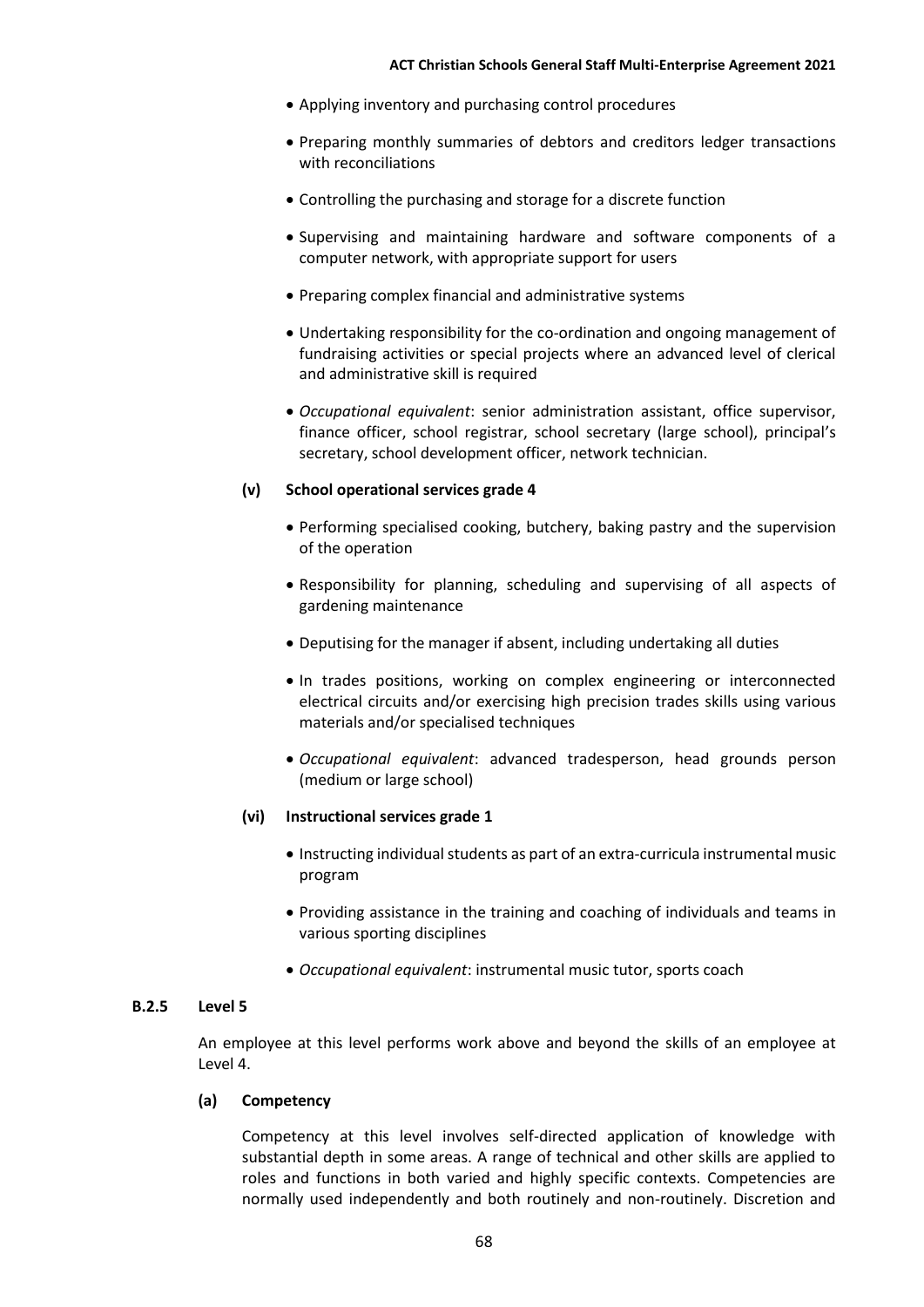#### **ACT Christian Schools General Staff Multi-Enterprise Agreement 2021**

judgment are required in planning and selecting appropriate equipment, service techniques and work organisation for self and/or others.

#### **(b) Judgment, independence and problem solving**

Problem solving involves the identification and analysis of diverse problems. Solve problems through the standard application of theoretical principles and techniques at degree level. Apply standard technical training and experience to solve problems. Apply expertise to the making of decisions. Being responsible for co-ordinating a team to provide an administrative service.

#### **(c) Level of supervision**

Routine supervision to general direction, depending on tasks involved and experience. May supervise other staff at levels below Level 5.

#### **(d) Training level or qualifications**

Level 5 duties typically require a skill level which assumes and requires knowledge or training equivalent to:

- **(i)** completion of a degree without subsequent relevant work experience;
- **(ii)** completion of an advanced diploma qualification and at least one year's subsequent relevant work experience;
- **(iii)** completion of a diploma qualification and at least two years' subsequent relevant work experience;
- **(iv)** completion of a Certificate IV and extensive relevant work experience;
- **(v)** completion of a post-trades certificate and extensive (typically more than two years') relevant experience as a technician; or
- **(vi)** an equivalent combination of relevant experience and/or education/training.

#### **(e) Typical activities**

#### **(i) School support services grade 5**

- Providing specialist technical advice, direction and assistance in the employee's area of expertise using the application of knowledge gained through formal study/qualifications applicable to this level
- *Occupational equivalent*: professional assistant

#### **(ii) Preschool/childcare services grade 4**

- Responsibility, in consultation with the director or the director's nominee, for the preparation, implementation and evaluation of a developmentally appropriate program for individual children or groups of children in care
- Responsibility for the direction and general supervision of lower level employees
- Ensuring a safe environment is maintained for children and employees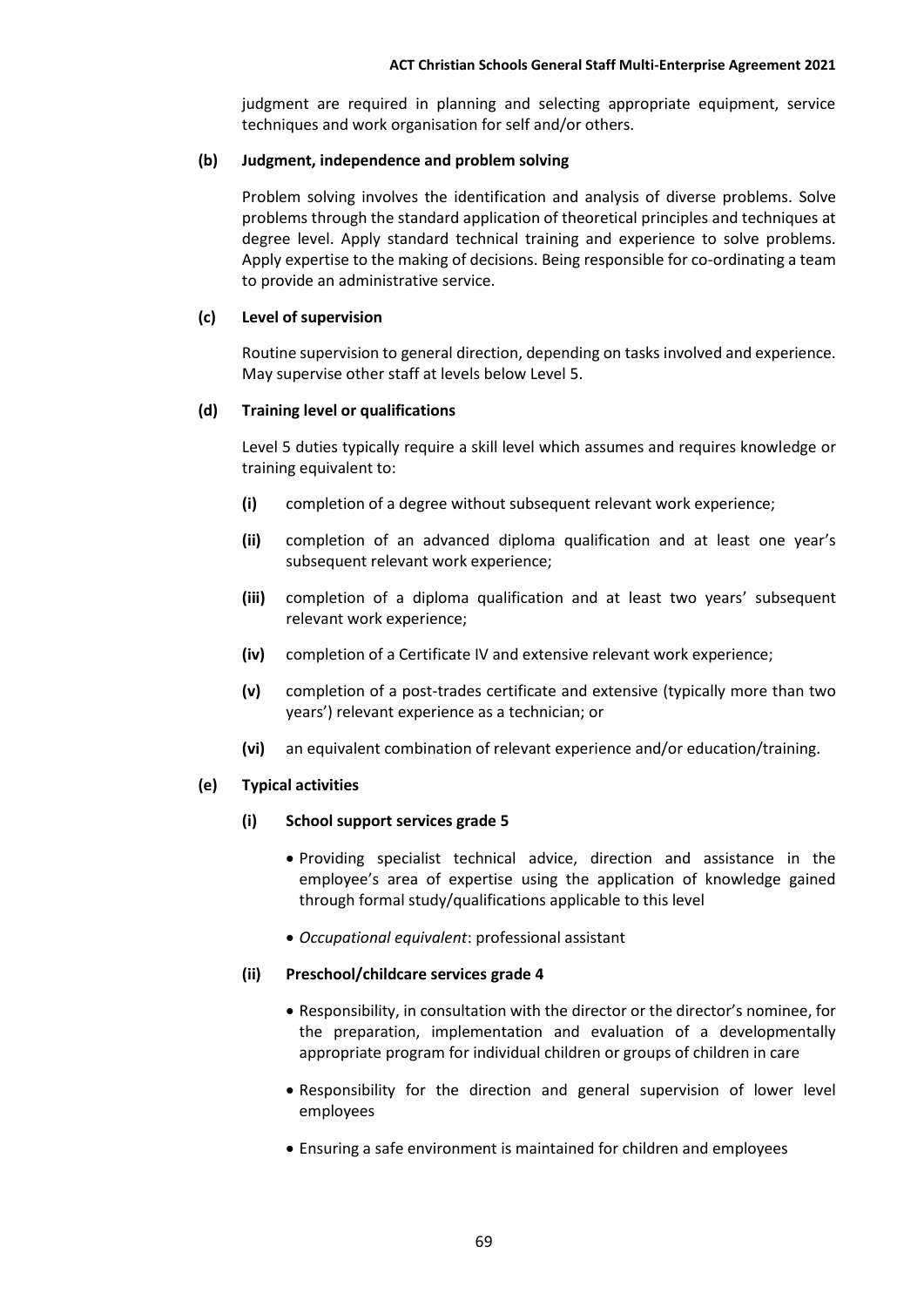#### **ACT Christian Schools General Staff Multi-Enterprise Agreement 2021**

- Ensuring that records are maintained accurately for each child in the employee's care
- Developing, implementing and evaluating daily care routines
- Ensuring adherence to the policies and procedures
- Liaising with families
- *Occupational equivalent*: childcare assistant

#### **(iii) School administration services grade 5**

- Applying theoretical knowledge, at degree level, in a straightforward way, in professional positions
- Providing designated support to senior management and associated committees concerning designated aspects of school management
- Overseeing the operations of the school's office and other administrative activities
- Ensuring deadlines and targets are met
- Preparing the accounts of the school to operating statement stage and assisting in the formulating of period and year end entries
- Performing information technology tasks requiring professional qualifications involving analysis, design or computation and drawing upon advanced techniques and methods
- *Occupational equivalent*: human resources officer, office supervisor (large school), school development officer

#### **(iv) School operational services grade 5**

- Managing a range of functions
- *Occupational equivalent*: assistant property manager (large school), property manager (medium school)

#### **(v) Instructional services grade 2**

- Preparing instrumental music students for external examination in their discipline as part of an extra-curricula program
- Coaching and trains sporting teams for external competition
- *Occupational equivalent*: music tutor, sports coach, trainer

#### **B.2.6 Level 6**

An employee at this level performs work above and beyond the skills of an employee at Level 5.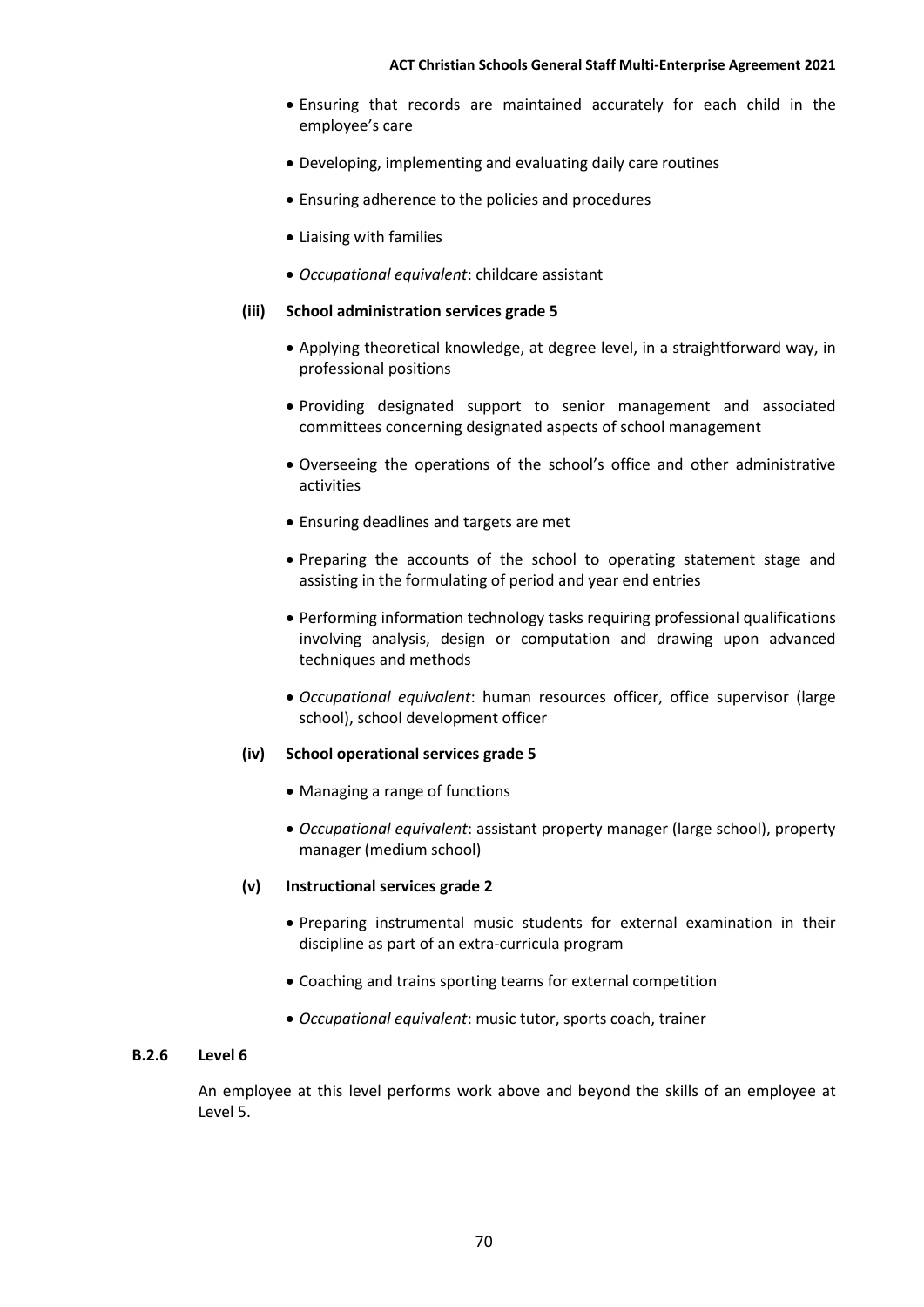#### **(a) Competency**

- **(i)** Competency at this level involves the development and application of professional knowledge in a specialised area/s and utilising a broad range of skills. Competencies are normally applied independently and are substantially non-routine.
- **(ii)** Competency at this level involves the delivery of professional services within defined accountability levels. employees may operate individually or as a member of a team.
- **(iii)** Significant discretion and judgment is required in planning, designing professional, technical or supervisory functions related to services, operations or processes.
- **(iv)** employees are expected to plan their own professional development and such increased knowledge, relevant to the position held, will be applied to the work situation.
- **(v)** Perform work assignments guided by policy, precedent, professional standards and managerial or technical expertise. employees would have the latitude to develop or redefine procedure and interpret policy so long as other work areas are not affected. In technical and administrative areas, have a depth or breadth of expertise developed through extensive relevant experience and application.

#### **(b) Judgment, independence and problem solving**

Discretion to: innovate within own function and take responsibility for outcomes; design, develop and test complex equipment, systems and procedures; undertake planning involving resources use and develop proposals for resource allocation; exercise high level diagnostic skills on sophisticated equipment or systems; and/or analyse and report on data and experiments.

#### **(c) Level of supervision**

In some positions, general direction is appropriate. In other positions, broad direction would apply. May have extensive supervisory and line management responsibility for general employees. Supervision is present to review established objectives.

#### **(d) Training level or qualifications**

Level 6 duties typically require a skill level which assumes and requires knowledge or training equivalent to:

- **(i)** a degree with subsequent relevant experience;
- **(ii)** extensive experience and specialist expertise or broad knowledge in technical or administrative fields; or
- **(iii)** an equivalent combination of relevant experience and/or education/training.

#### **(e) Typical activities**

#### **(i) Preschool/childcare services grade 5**

• *Occupational equivalent*: operating as the assistant director: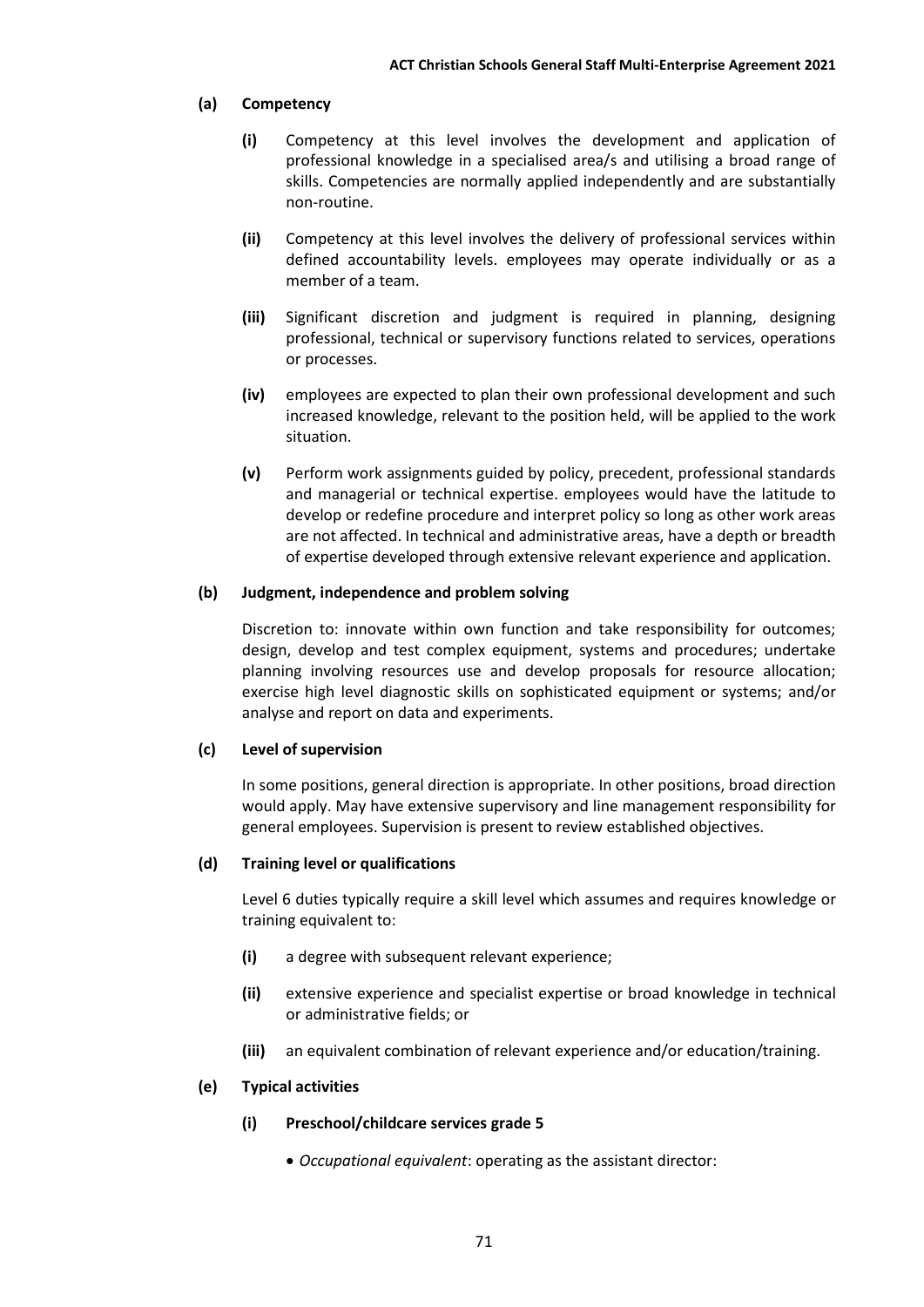- Responsibility for co-ordinating and directing the activities of employees, including the employees engaged in the implementation and evaluation of developmentally appropriate programs
- Contributing, through the director, to the development of the facility or policies and procedures
- Co-ordinating operations, including occupational health and safety, program planning, staff training
- Taking responsibility for the day-to-day management of the facility in the temporary absence of the director and for management and compliance with all licensing and all statutory and quality assurance issues
- *Occupational equivalent*: operating as the co-ordinator:
- Undertaking additional responsibilities, including co-ordinating the activities of more than one group, supervising employees, trainees and students on placement and assisting in administrative functions

#### **(ii) Wellbeing services grade 3**

- Performing guidance and counselling, within defined accountabilities
- Providing specialist health services and/or therapy services to students
- *Occupational equivalent*: psychologist, speech therapist, occupational therapist

#### **(iii) Nursing services grade 1**

- Providing primary nursing care with its associated administrative responsibilities
- *Occupational equivalent*: school nurse

#### **(iv) School administration services grade 6**

- Operating and being responsible for a structurally and/or operationally defined section
- Providing professional advice to students and employees on the employee's area of expertise
- Responsibility for professional development of other employees
- Contributing to operational and strategic planning in the area of responsibility
- *Occupational equivalent*: public relations manager/director, school development manager

#### **(v) School operational services grade 6**

- Managing a range of functions
- *Occupational equivalent*: property manager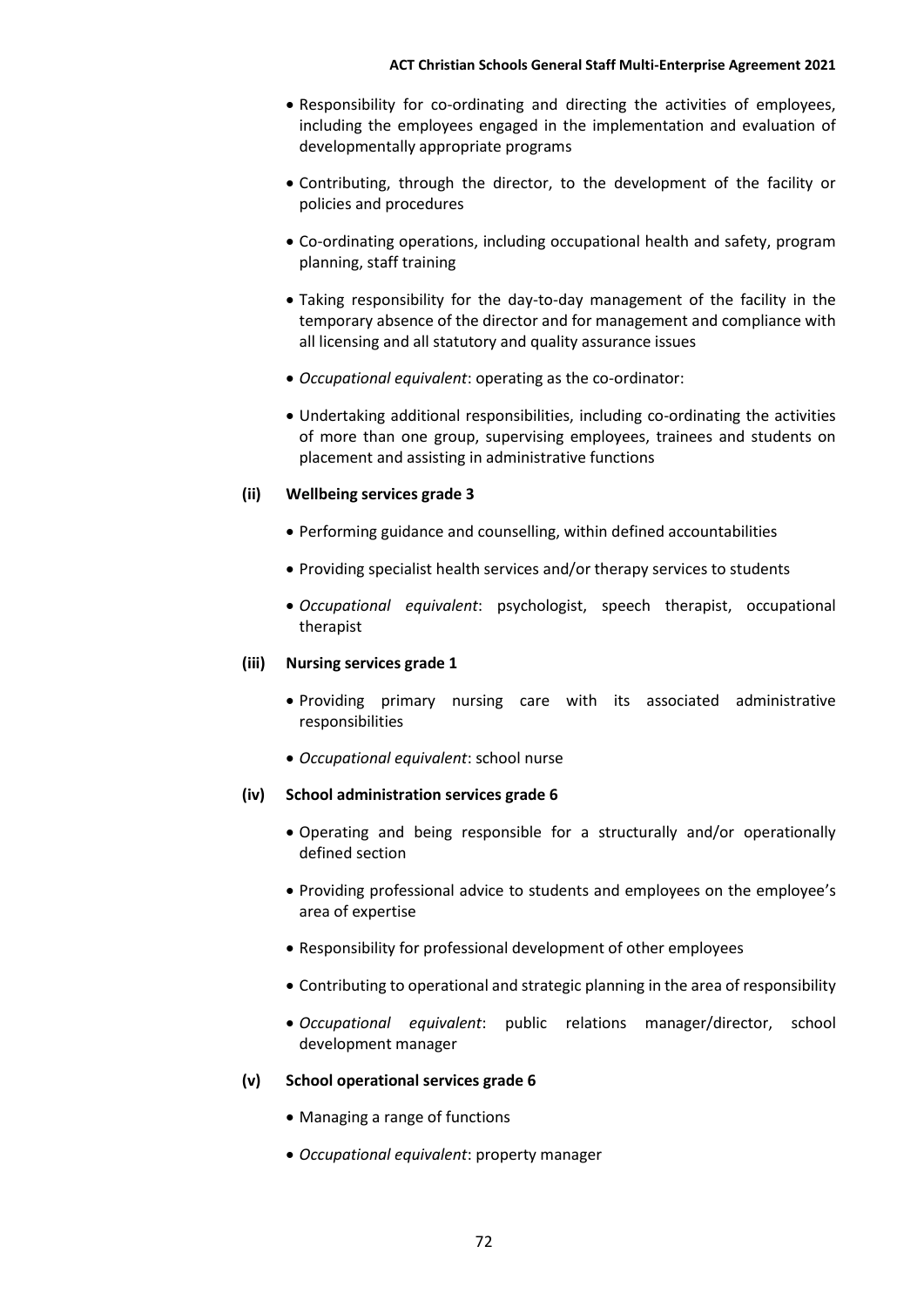#### **(vi) Instructional services grade 3**

- Conducting and co-ordinating a school choir, band or musical ensemble or more than one of these
- Supervising other coaching staff and managing sporting facilities
- *Occupational equivalent*: choir master, conductor, head coach

#### **B.2.7 Level 7**

An employee at this level performs work above and beyond the skills of an employee at Level 6.

#### **(a) Competency**

- **(i)** Within constraints set by management, employees exercise initiative in the application of professional practices demonstrating independent discretion and judgment, which may have effect beyond a work area. An employee at this level is expected to carry a high proportion of tasks involving complex, specialised or professional functions.
- **(ii)** An employee may independently relate existing policy to work assignments or rethink the way a specific body of knowledge is applied in order to solve problems. In professional or technical positions, the employee may be a recognised authority in a specialised area.

#### **(b) Judgment, independence and problem solving**

Independently relate existing policy to work assignments, rethink the way a specific body of knowledge is applied in order to solve problems, adapt procedures to fit policy prescriptions or use theoretical principles in modifying and adapting techniques. This may involve stand-alone work or the supervision of employees in order to achieve objectives. It may also involve the interpretation of policy which has an impact beyond the immediate work area.

#### **(c) Level of supervision**

Broad direction. May manage other employees including general employees.

#### **(d) Training level or qualifications**

Level 7 duties typically require a skill level which assumes and requires knowledge or training equivalent to:

- **(i)** a degree with at least four years of subsequent relevant experience;
- **(ii)** extensive experience and management expertise in technical or administrative fields; or
- **(iii)** an equivalent combination of relevant experience and/or education/training.

#### **(e) Typical activities**

#### **(i) Preschool/childcare services grade 6**

• Responsibility as a director, being responsible for the overall management and administration of the facility, including: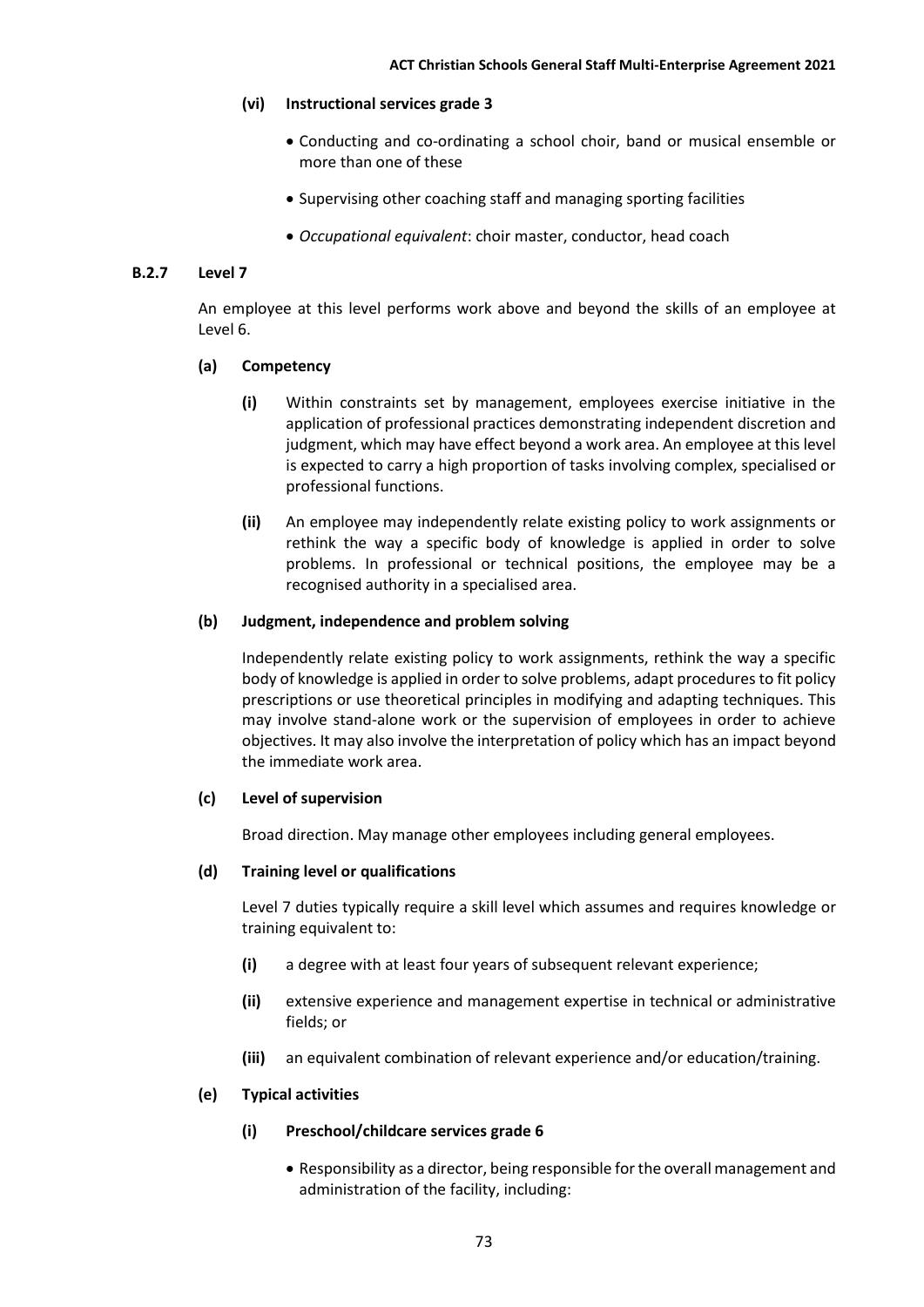- Supervising the implementation of developmentally appropriate programs for children
- Recruiting staff in accordance with relevant regulations, as directed by the Principal
- Maintaining day-to-day accounts and handling all administrative matters
- Ensuring that the facility adheres to all relevant regulations and statutory requirements
- Ensuring that the facility meets or exceeds quality assurance requirements
- Liaising with families and outside agencies
- Formulating and evaluating annual budgets
- Providing professional leadership and development to employees
- Developing and maintaining policies and practices for the facility
- *Occupational equivalent*: childcare centre director

#### **(ii) Wellbeing services grade 4**

- Managing counselling services with more than one psychologist under supervision
- *Occupational equivalent*: head of school counselling (small or medium school), senior therapist

#### **(iii) Nursing services grade 2**

- Providing health counselling, health education and acting in a resource capacity to the school community, in addition to providing primary care with its associated administrative duties
- *Occupational equivalent*: school nurse

#### **(iv) School administration services grade 7**

- Preparing advice, reports, proposals or submissions, using a high level of expertise, for the senior executives of the school and/or outside bodies
- Providing financial advice to the principal or the business manager
- Managing the school's financial system
- Performing information technology tasks requiring professional qualifications involving analysis, design or computation and drawing upon advanced techniques and methods at an advanced level
- *Occupational equivalent*: information technology manager (medium school)

#### **B.2.8 Level 8**

An employee at this level performs work above and beyond the skills of an employee at Level 7.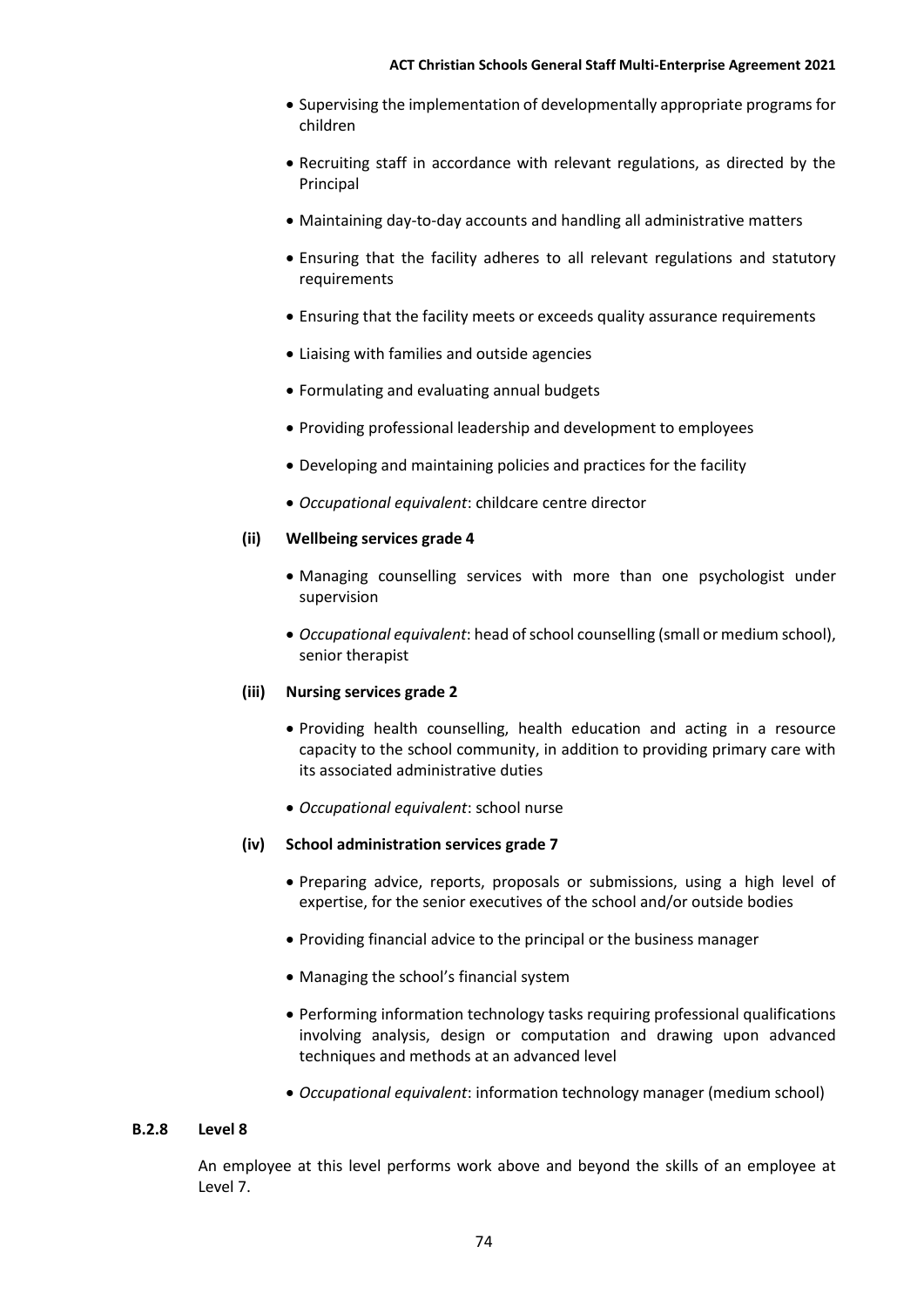#### **(a) Competency**

Competency at this level is likely to require the development of new ways of using a specific body of knowledge which applies to work assignments, or may involve the integration of other specific bodies of knowledge.

#### **(b) Judgment, independence and problem solving**

Responsible for program development and implementation. Provide strategic support and advice requiring integration of a range of school policies and external requirements, and an ability to achieve objectives operating within complex organisation structures.

#### **(c) Level of supervision**

Broad direction, working with a degree of autonomy. May have management responsibility for a functional area and/or manage other employees including administrative, technical and/or professional employees.

#### **(d) Training level or qualifications**

Level 8 duties typically require a skill level which assumes and requires knowledge or training equivalent to:

- **(i)** postgraduate qualifications or progress towards postgraduate qualifications and extensive relevant experience;
- **(ii)** extensive experience and management expertise; or
- **(iii)** an equivalent combination of relevant experience and/or education/training.

#### **(e) Typical activities**

- **(i) Preschool/childcare services grade 6**
	- Responsibilities are the same as for a grade 6 classified at Level 7
	- This level applies where the number of places in the centre exceeds 60
- **(ii) Wellbeing services grade 5**
	- Manages a counselling or multi-disciplinary service in a large school
	- *Occupational equivalent*: manager of counselling services

#### **(iii) Nursing services grade 3**

- Providing health, counselling, health education and acting in a resource capacity to a school community, in addition to providing primary nursing care with its associated administrative duties and being responsible for the coordination, administration and management of health service and who is in charge of or directs the activities of other employees of the school's health service
- *Occupational equivalent*: nurse in charge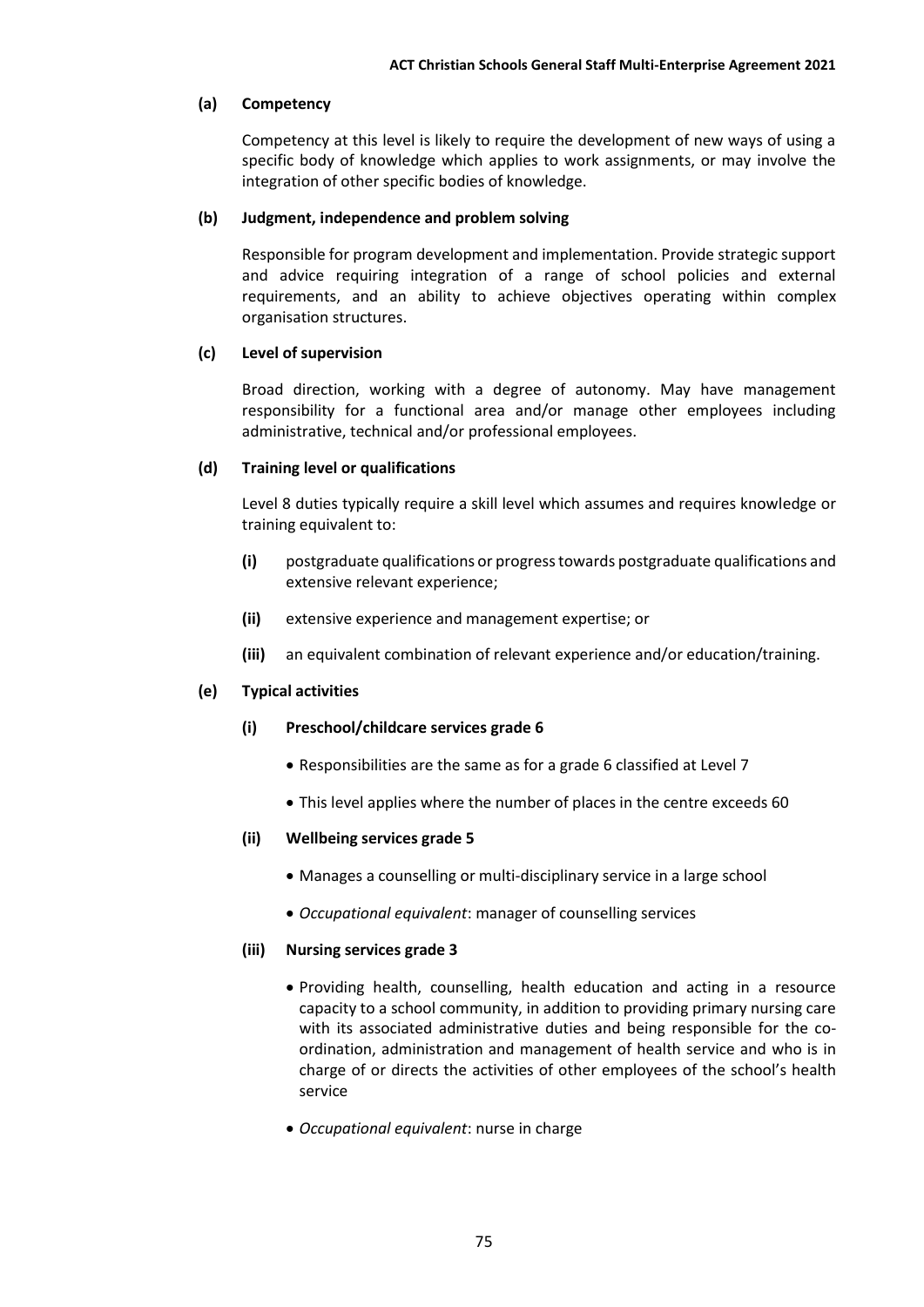#### **(iv) School administration services grade 8**

- Managing a large functional unit with a diverse or complex set of functions and significant resources in a large school
- Undertaking the role of an assistant bursar/business manager in a large school
- Performing information technology tasks requiring professional qualifications involving analysis, design or computation and drawing upon advanced techniques and methods at an advanced level
- *Occupational equivalent*: information technology manager (large school), assistant bursar/business manager (large school)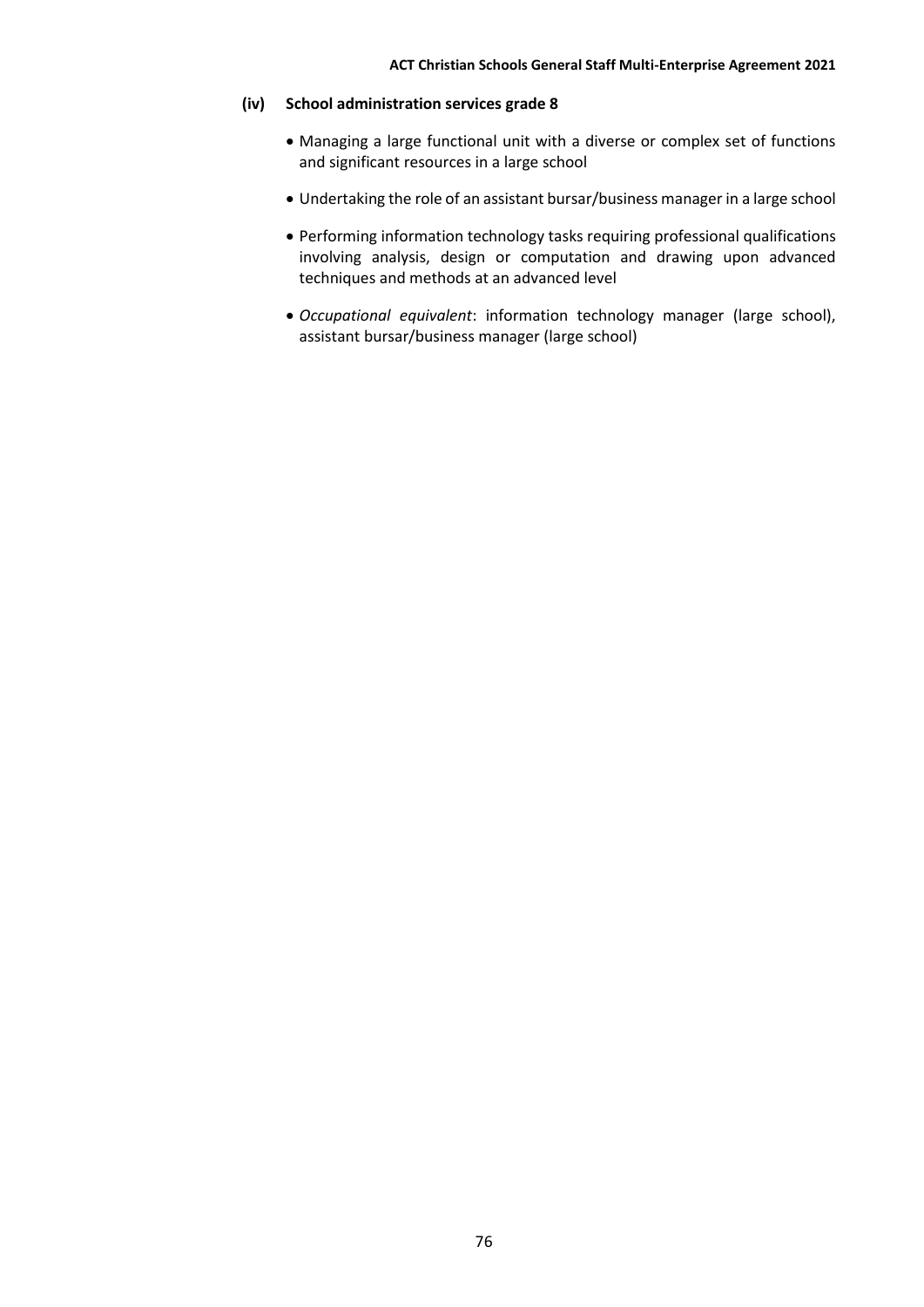### **Schedule C — Flexibility Provisions**

- **C.1** An employer and employee covered by this enterprise agreement may agree to make an individual flexibility arrangement to vary the effect of terms of the agreement if:
	- **(a)** the agreement deals with 1 or more of the following matters:
		- **(i)** arrangements about when work is performed;
		- **(ii)** overtime rates;
		- **(iii)** penalty rates;
		- **(iv)** allowances;
		- **(v)** leave loading; and
	- **(b)** the arrangement meets the genuine needs of the employer and employee in relation to 1 or more of the matters mentioned in paragraph (a); and
	- **(c)** the arrangement is genuinely agreed to by the employer and employee.
- **C.2** The employer must ensure that the terms of the individual flexibility arrangement:
	- **(a)** are about permitted matters under s 172 of the *Fair Work Act 2009*; and
	- **(b)** are not unlawful terms under s 194 of the *Fair Work Act 2009*; and
	- **(c)** result in the employee being better off overall than the employee would be if no arrangement was made.
- **C.3** The employer must ensure that the individual flexibility arrangement:
	- **(a)** is in writing; and
	- **(b)** includes the name of the employer and employee; and
	- **(c)** is signed by the employer and employee and if the employee is under 18 years of age, signed by a parent or guardian of the employee; and
	- **(d)** includes details of:
		- **(i)** the terms of the enterprise agreement that will be varied by the arrangement; and
		- **(ii)** how the arrangement will vary the effect of the terms; and
		- **(iii)** how the employee will be better off overall in relation to the terms and conditions of his or her employment as a result of the arrangement; and
	- **(e)** states the day on which the arrangement commences.
- **C.4** The employer must give the employee a copy of the individual flexibility arrangement within 14 days after it is agreed to.
- **C.5** The employer or employee may terminate the individual flexibility arrangement: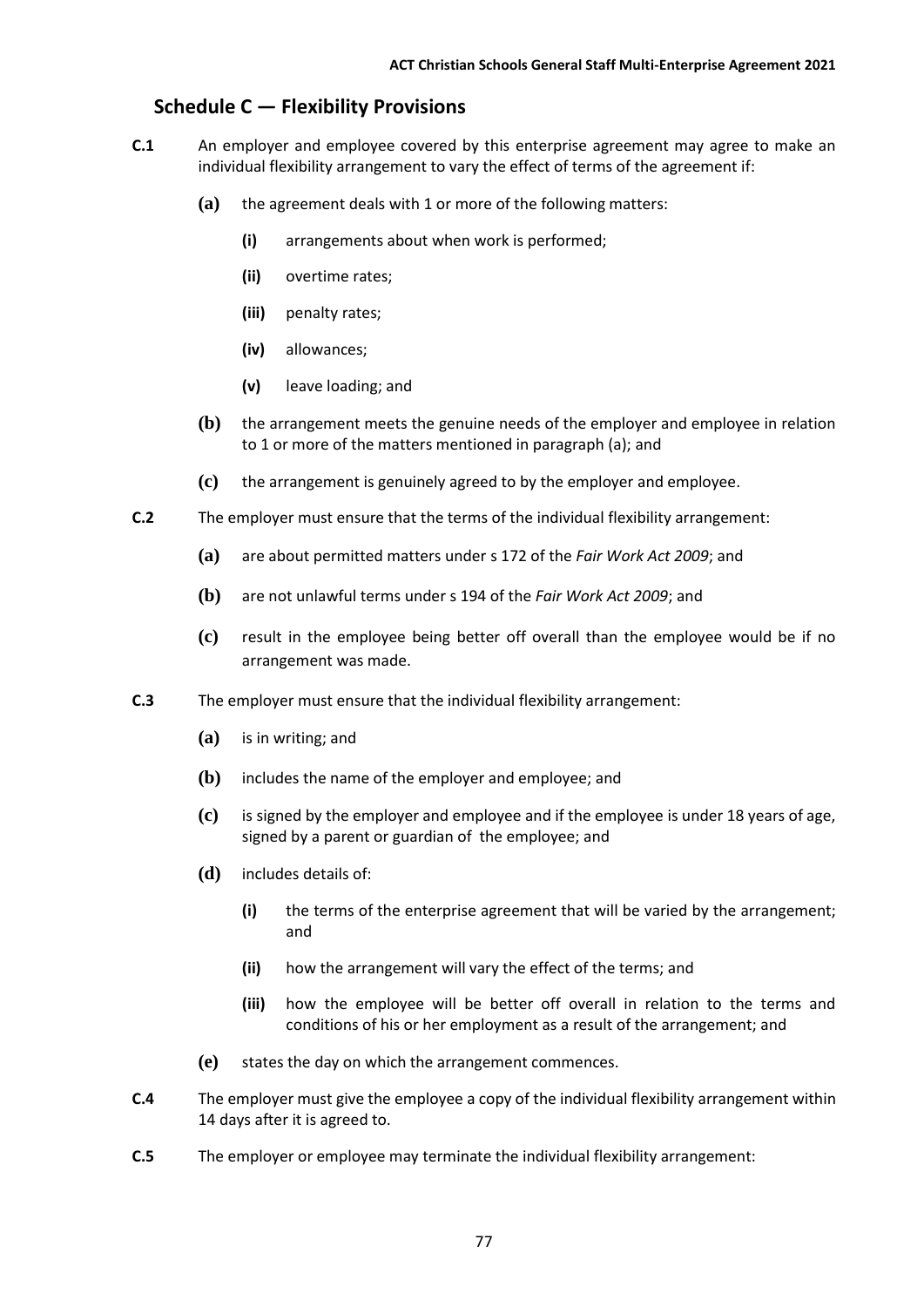#### **ACT Christian Schools General Staff Multi-Enterprise Agreement 2021**

- **(a)** by giving no more than 28 days written notice to the other party to the arrangement; or
- **(b)** if the employer and employee agree in writing at any time.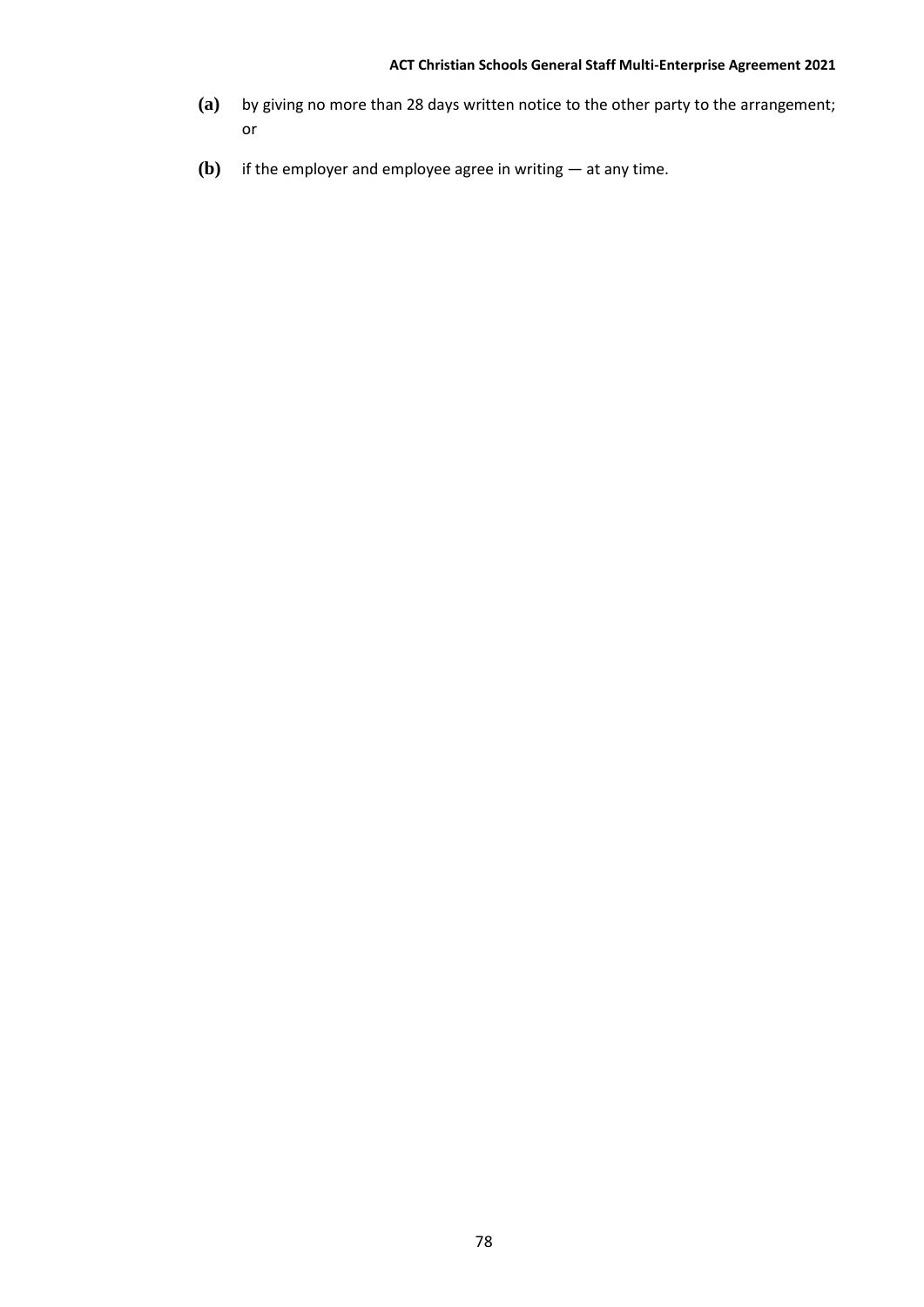## **Schedule D — Consultation**

#### <span id="page-82-0"></span>**D.1 Employer to notify**

- **(a)** Where an employer has made a definite decision to introduce major changes in production, program, organisation, structure or technology that are likely to have significant effects on employees, the employer must notify the employees who may be affected by the proposed changes and their representative or representatives, if any.
- **(b)** Significant effects include termination of employment; major changes in the composition, operation or size of the employer's workforce or in the skills required; the elimination or diminution of job opportunities, promotion opportunities or job tenure; the alteration of hours of work; the need for retraining or transfer of employees to other work or locations; and the restructuring of jobs. Provided that where this Agreement makes provision for alteration of any of these matters an alteration is deemed not to have significant effect.

#### **D.2 Employer to discuss change**

- **(a)** The employer must discuss with the employees affected and their representatives, if any, the introduction of the changes referred to in **sub-clause [E1.1\(a\)](#page-82-0)**, the effects the changes are likely to have on employees and measures to avert or mitigate the adverse effects of such changes on employees and must give prompt consideration to matters raised by the employees and/or their representatives in relation to the changes.
- **(b)** The discussions must commence as early as practicable after a definite decision has been made by the employer to make the changes referred to in **sub-clause [E1.1\(a\)](#page-82-0)**.
- **(c)** For the purposes of such discussion, the employer must provide in writing to the employees concerned and their representatives, if any, all relevant information about the changes including the nature of the changes proposed, the expected effects of the changes on employees and any other matters likely to affect employees provided that no employer is required to disclose confidential information the disclosure of which would be contrary to the employer's interests.

#### **D.3 Proposed Introduction of Changes to Regular Rosters or Ordinary Hours of Work**

- **(a)** The School will consult with employees about proposed changes to their regular roster (if any) or ordinary hours of work.
- **(b)** Affected employees may be represented for the purposes of consultation under this **sub-clause D.3**. References in this **sub-clause D.3** to affected employees includes references to their representatives if any
- **(c)** For the purposes of this **sub-clause D.3**, the School will:
	- **(i)** discuss with affected employees the proposed introduction of the change;
	- **(ii)** provide to the affected employees information about the change;
	- **(iii)** invite the affected employees to give their views about the impact of the change (including any impact in relation to their family or caring responsibilities); and
	- **(iv)** consider any views that are given by the affected employees.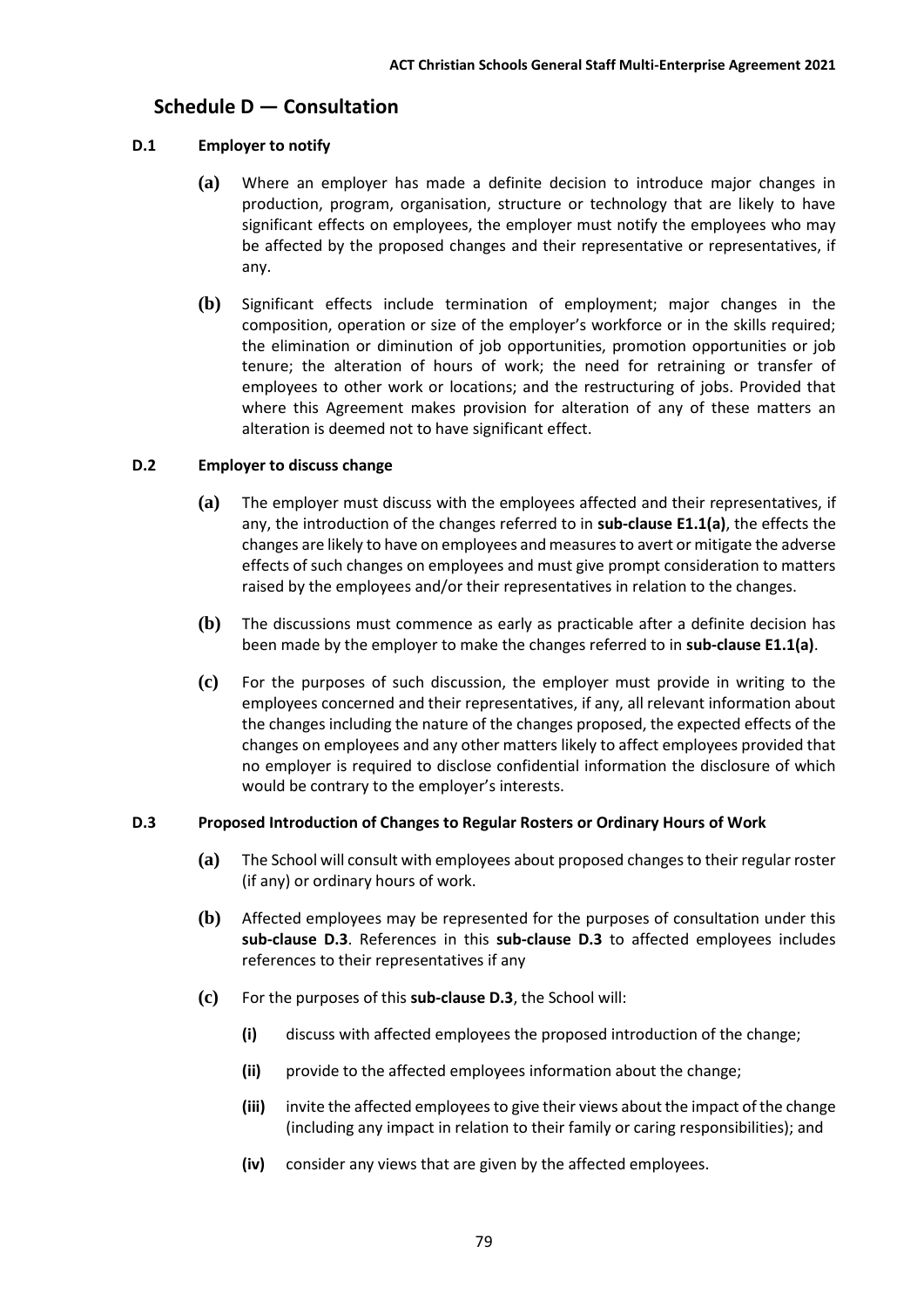#### **ACT Christian Schools General Staff Multi-Enterprise Agreement 2021**

**(d)** However, the School is not required to disclose confidential or commercially sensitive information to the affected employees.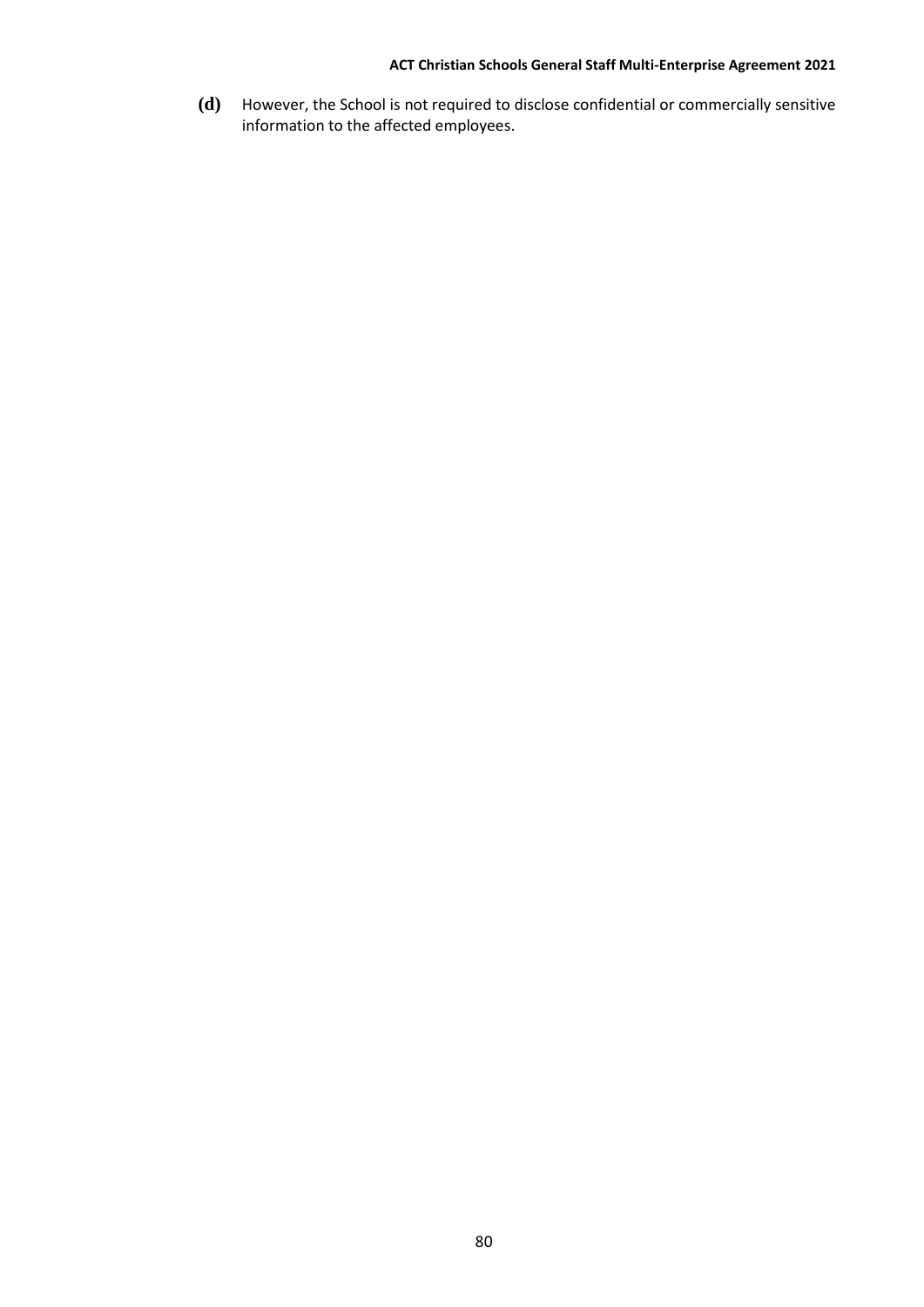## **Schedule E — Dispute Resolution**

#### **E.1 General**

The parties acknowledge the value of a dispute resolution procedure in this Agreement which is to be used to resolve a dispute. Subject to the provisions of the Act, all grievances or disputes in relation to matters arising under this Agreement or the NES shall be dealt with in the manner set out in this clause.

#### **E.2 Discussion within School**

- **(a)** Any grievance or dispute which arises shall, where possible, be settled by discussion between the employee and the school in accordance with any procedures that have been adopted by the school. This may include discussions between the employee or employees concerned and the relevant supervisor (subject, department or school section head). If such discussions do not resolve the dispute, the procedure may require discussions between the employee or employees concerned and more senior levels of management as appropriate.
- **(b)** Should the matter not be resolved, the parties may agree to submit the dispute to an agreed mediator for the purpose of mediation. If the parties do not agree to mediation or if no agreement can be reached on an agreed process for mediation and the person who shall conduct the mediation, the matter may be referred by either party to the Fair Work Commission for conciliation.
- **(c)** Should the matter not be resolved in accordance with the above procedures it may be referred by either party to the Fair Work Commission or any other person agreed between the parties for conciliation.

#### **E.3 Process of Mediation**

If the parties choose to participate in mediation:

- **(a)** both parties shall confer and reach agreement on the process for mediation and the person who shall conduct the mediation;
- **(b)** both parties shall participate in the mediation process in good faith;
- **(c)** both parties shall observe the instructions of the mediator about the conduct of the mediation, provided that such instructions comply with any applicable requirements of the Act;
- **(d)** the mediation procedure is confidential and neither party can use as evidence in arbitration or court proceedings any discussion between the parties and between the parties and the mediator or any written statements prepared for the mediator or for a party;
- **(e)** both parties are entitled to the assistance of a support person for the purpose of these procedures; and
- **(f)** both parties agree not to commence proceedings under the Act or for damages for breach of this Agreement unless this dispute resolution procedure has been followed without a satisfactory conclusion reached.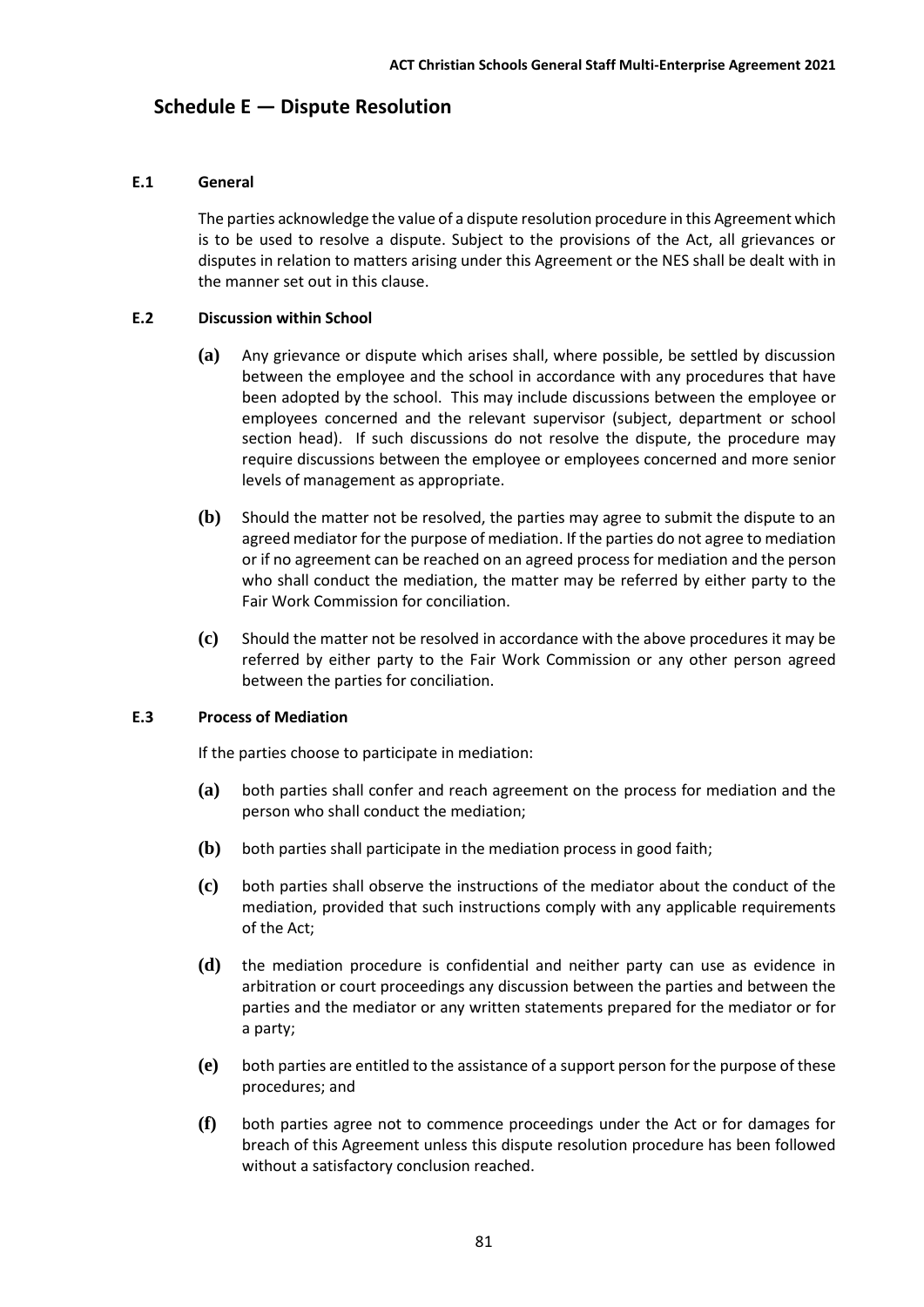#### **E.4 Process of Conciliation**

During the conciliation the Fair Work Commission may:

- **(a)** arrange conferences of the parties or their representatives at which a Commissioner or conciliator is present; and
- **(b)** require the attendance of the parties or their representatives; and
- **(c)** arrange for the parties or their representatives to confer among themselves at conferences at which a Commissioner is not present; and
- **(d)** if requested by a party, make non-binding recommendations to settle the dispute. Such recommendation shall not be binding on the parties to the dispute and shall not affect any other remedies the parties may have in relation to the dispute.

#### **E.5 Conduct during Mediation or Conciliation**

- **(a)** An employee who is a party to a dispute must, while the dispute is being resolved:
	- **(i)** continue to work in accordance with his or her contract of employment, unless the employee has a reasonable concern about an imminent risk to his or her health or safety; and
	- **(ii)** comply with any reasonable direction given by the school to perform other available work, either at the same workplace or at another workplace.
- **(b)** In directing an employee to perform other available work, the school must have regard to:
	- **(i)** the provisions (if any) of the law of the Commonwealth or of a State or Territory dealing with occupational health and safety that apply to that employee or that other work; and
	- **(ii)** whether that work is appropriate for the employee to perform.

#### **E.6 Representatives**

The school or the employee may appoint another person, organisation or association to accompany and/or represent them for the purposes of this clause.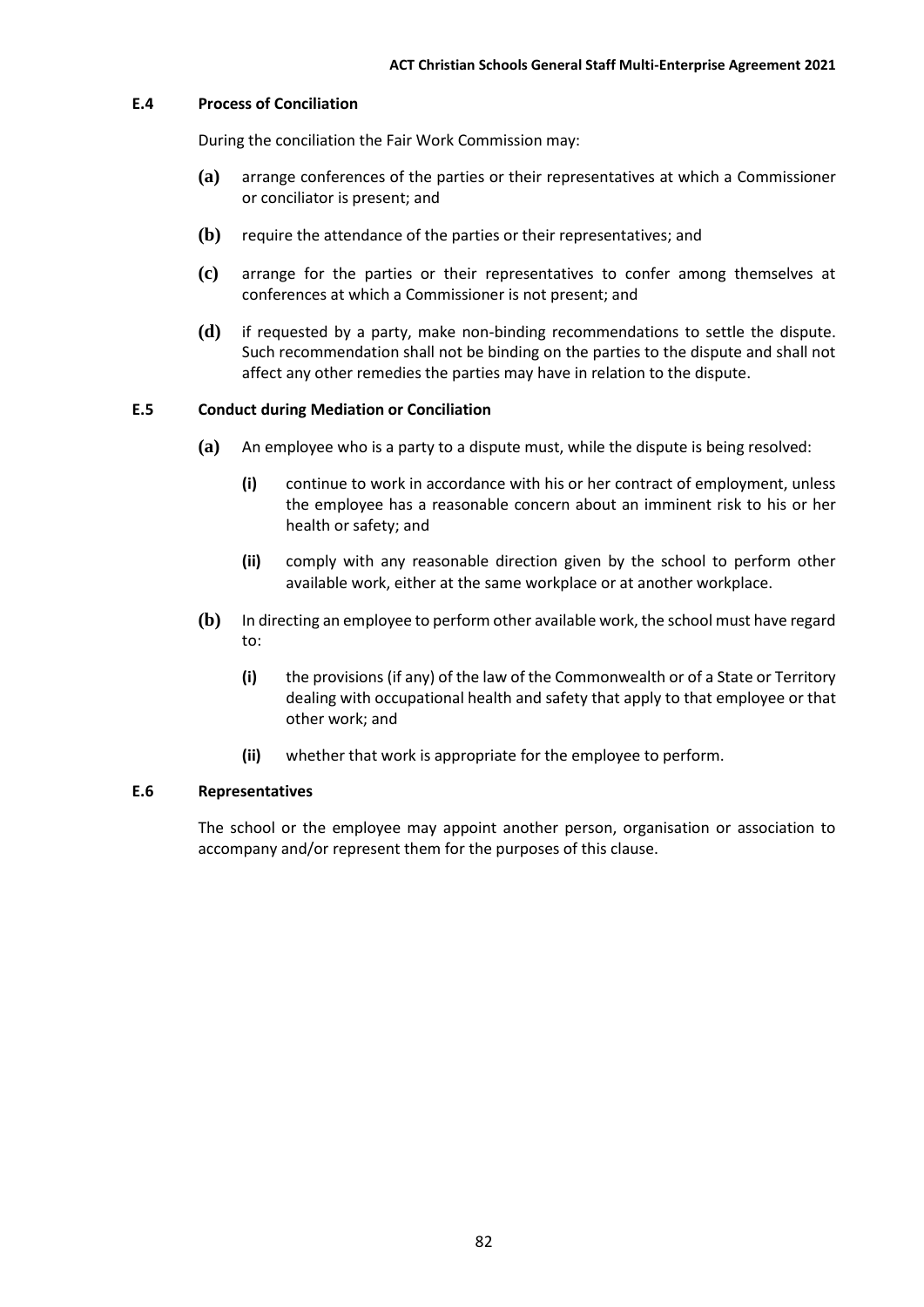## **Schedule F — Apprentices**

#### <span id="page-86-0"></span>**F.1 Apprentices**

- **F.1.1** An apprentice means any person employed and registered in the form prescribed by the relevant State Apprenticeship Authority.
- **F.1.2** For the purposes of this Agreement, an apprentice is an employee who is engaged under a Training Agreement registered by the relevant State or Territory Training or apprenticeship Authority, where the qualification outcome specified in the Training agreement is a relevant qualification from a Training Package endorsed by the National Training Framework Committee.
- **F.1.3** An apprentice will also include an employee who is engaged under a Training Agreement or Contract of Training for an apprenticeship declared or recognised by the relevant State or Territory Training or Apprenticeship Authority.
- **F.1.4** Subject to appropriate State legislation, an employer must not employ an unapprenticed junior in a trade provided for in this Agreement.
- **F.1.5** In order to undertake trade training in accordance with [F.1](#page-86-0) a person must be a party to a contract of apprenticeship training or training agreement in accordance with the requirements of the relevant Apprenticeship authority or State legislation. The employer must provide access to training consistent with the contract or training agreement without loss of pay.
- **F.1.6** An apprentice who attends a technical school and presents reports of satisfactory attendance and conduct must be reimbursed by their employer for all fees paid by the apprentice in respect of any course prescribed, at the end of each term.
- **F.1.7** The probationary period of an apprentice must be as set out in the training agreement or contract of apprenticeship consistent with the requirements of the Apprenticeship Authority or State legislation but must not exceed three months.
- **F.1.8** An apprentice who is under 21 years of age on completion of their apprenticeship and who is employed in the occupation to which they were apprenticed will be paid not less than the adult rate prescribed for that classification.
- **F.1.9** Except as provided in this schedule or where otherwise stated all conditions of employment specified in this Agreement will apply to apprentices.
- **F.1.10** No apprentice under the age of 18 years will be required to work overtime unless they request to work overtime. An apprentice must not work or be required to work overtime at times which would prevent their attendance at technical school as required by this Agreement or by State legislation.
- **F.1.11** No apprentice under the age of 18 years will be employed on any shift other than day shift. An apprentice over the age of 18 years, by mutual agreement may be required to work on an afternoon shift provided such shiftwork does not prevent their attendance at technical school as required by this Agreement or by State legislation.
- **F.1.12** An apprentice must not work under any system of payment by results.
- **F.1.13** An employer must allow an apprentice to take time off during working hours to attend available classes. In order to be entitled to the time off the apprentice must produce a card showing the employee's attendance at school for the period.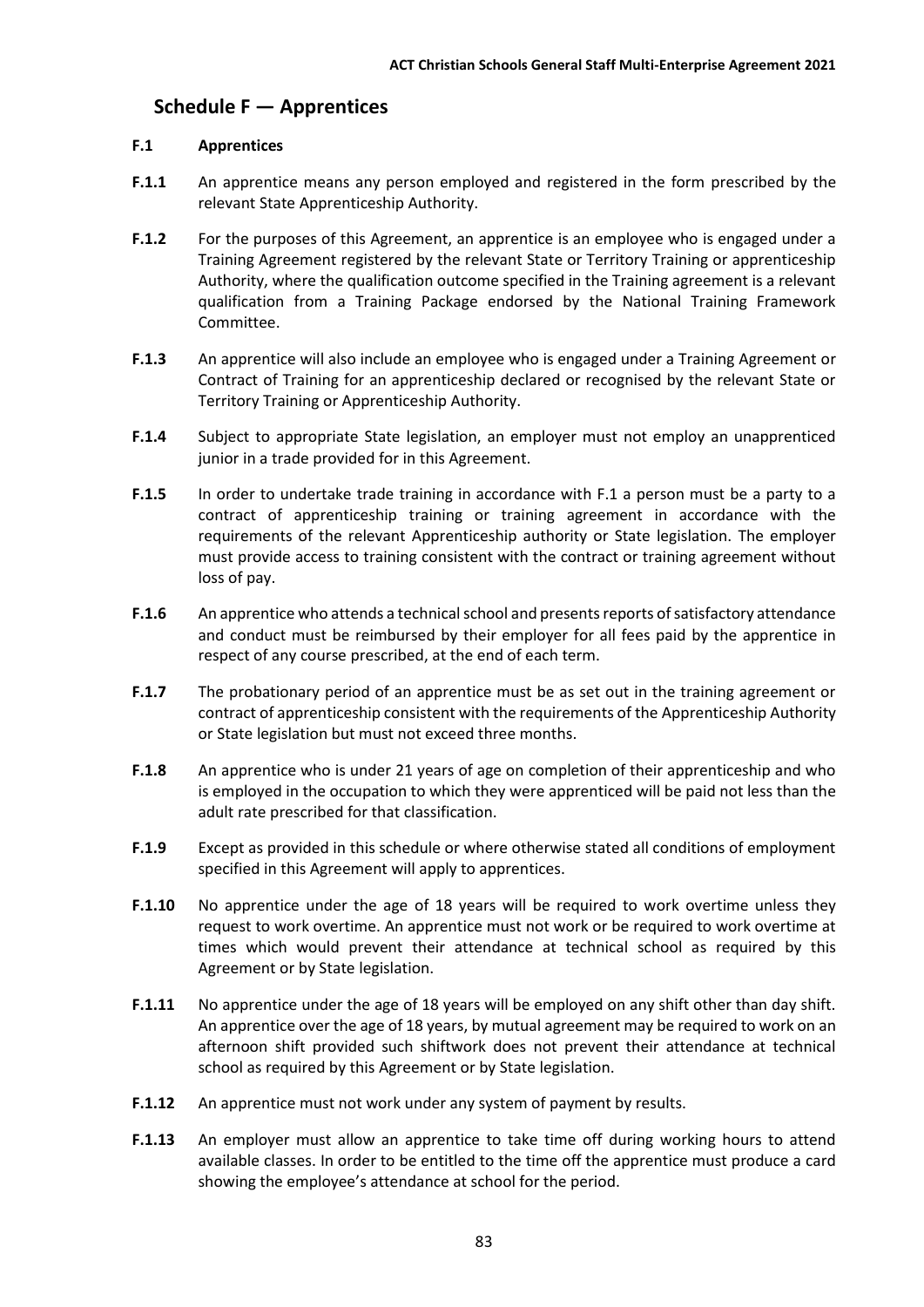- **F.1.14** The provisions of this schedule will be read in conjunction with any state legislation or regulation relating to apprentices.
- **F.1.15** Provisions of any State legislation or regulation relating to the attendance of apprentices at technical school during ordinary working hours or to disciplinary powers of Apprenticeship Authorities over apprentices and employers are deemed not to be inconsistent with this Agreement.
- **F.1.16** Apprentices are entitled to the NES, as supplemented by this Agreement, except with respect to Notice of termination and Redundancy pay.
- **F.1.17** The ordinary hours of work of apprentices must not exceed those of the tradespersons employed under this Agreement.
- **F.1.18** The number of apprentices that may be employed by an employer at any time in the said trade or trades must not exceed the proportion of one apprentice for each individual tradesperson employed by the employer in such trade.

#### **F.2 School-based Apprentices**

- **F.2.1** A school-based apprentice is a person who is undertaking an apprenticeship in accordance with this schedule while also undertaking a course of secondary education.
- **F.2.2** A school-based apprenticeship may be undertaken in the trades covered by this Agreement under a training agreement or contract of training for an apprentice declared or recognised by the relevant State or Territory authority.
- <span id="page-87-0"></span>**F.2.3** The relevant minimum wages for full-time junior and adult apprentices provided for in this Agreement, calculated hourly, will apply to school-based apprentices for total hours worked including time deemed to be spent in off-the-job training.
- **F.2.4** For the purposes of **clause [F.2.3](#page-87-0)**, where an apprentice is a full-time school student, the time spent in off-the-job training for which the apprentice must be paid is 25% of the actual hours worked each week on-the-job. The wages paid for training time may be averaged over the semester or year.
- **F.2.5** A school-based apprentice must be allowed, over the duration of the apprenticeship, the same amount of time to attend off-the-job training as an equivalent full-time apprentice.
- **F.2.6** For the purposes of this schedule, off-the-job training is structured training delivered by a Registered Training Organisation separate from normal work duties or general supervised practice undertaken on the job.
- **F.2.7** The duration of the apprenticeship must be as specified in the training agreement or contract for each apprentice but must not exceed six years.
- **F.2.8** School-based apprentices progress through the relevant wage scale at the rate of 12 months progression for each two years of employment as an apprentice.
- **F.2.9** The apprentice wage scales are based on a standard full-time apprenticeship of four years (unless the apprenticeship is of three years duration). The rate of progression reflects the average rate of skill acquisition expected from the typical combination of work and training for a school-based apprentice undertaking the applicable apprenticeship.
- **F.2.10** If an apprentice converts from school-based to full-time, all time spent as a full-time apprentice will count for the purposes of progression through the relevant wage scale in addition to the progression achieved as a school-based apprentice.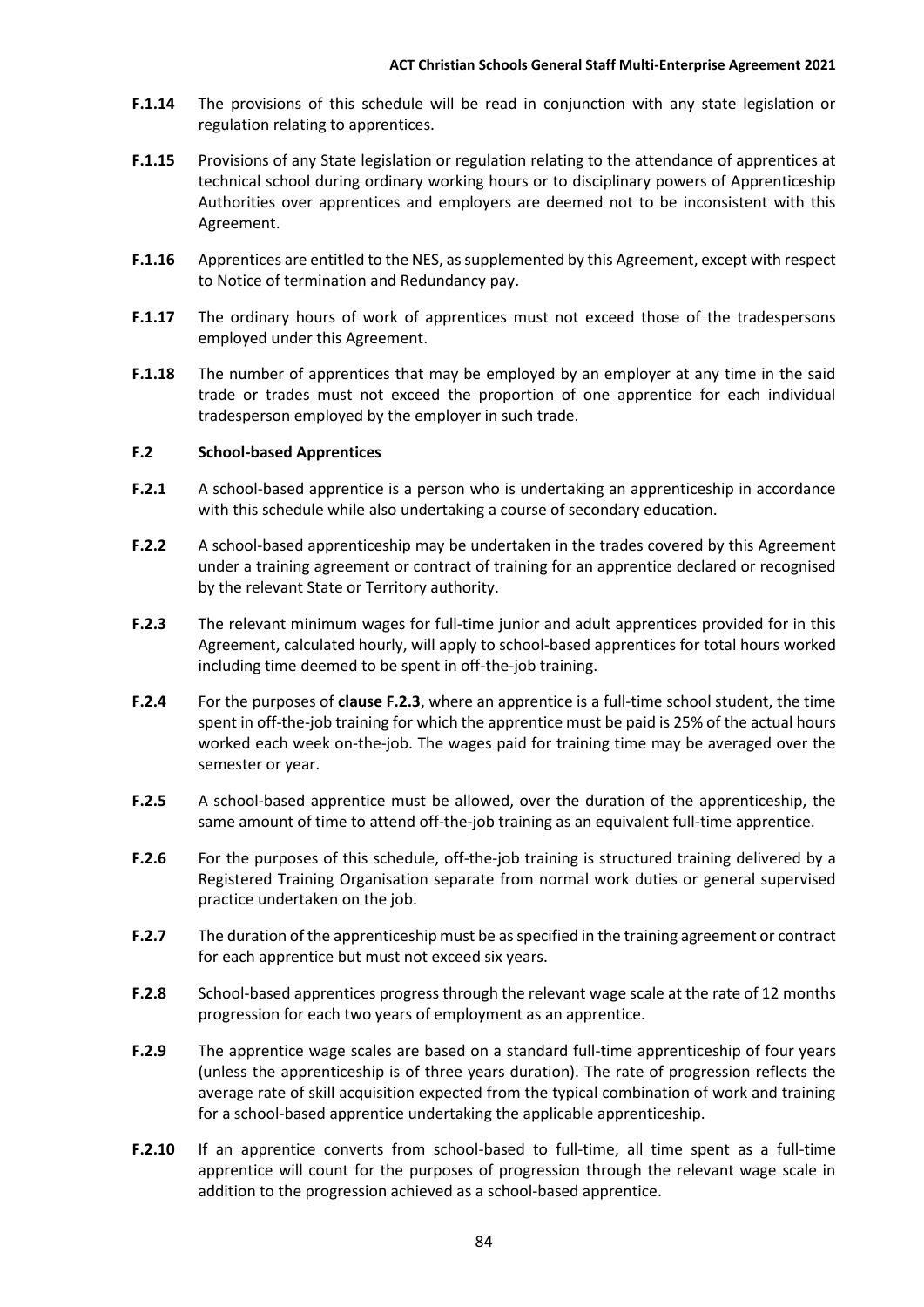## **ACT Christian Schools General Staff Multi-Enterprise Agreement 2021**

**F.2.11** School-based apprentices are entitled pro rata to all of the other conditions in this Agreement.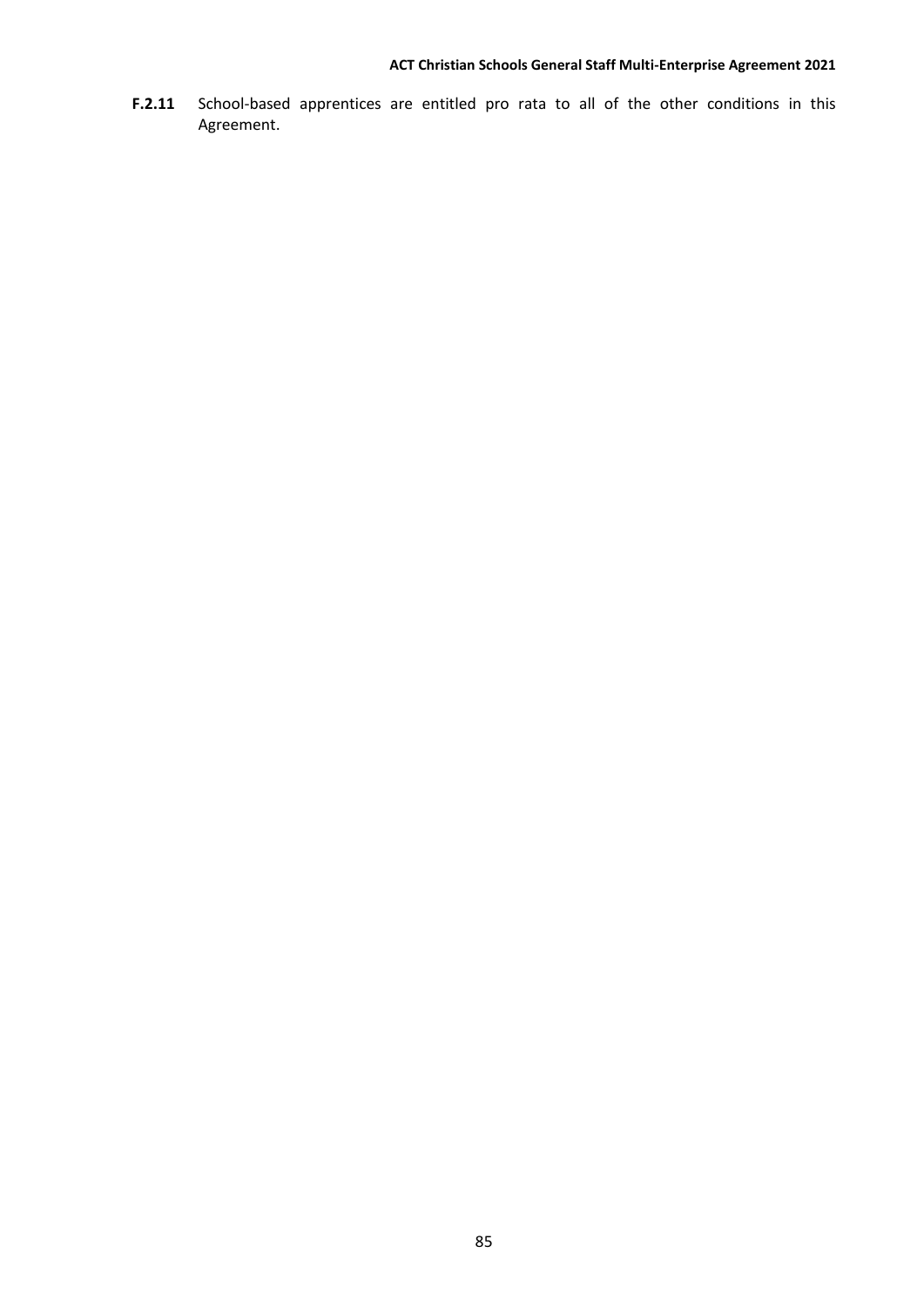## **Schedule G — Annual Leave Proformas and Procedures G.1 Agreement to Take Annual Leave in Advance -**

**Sample Agreement to Take Annual Leave in Advance – sub-clause 32.5**

Name of employee:

Name of employer:

**The employer and employee agree that:**

- 1. the employee will take a period of paid annual leave before the employee has accrued an entitlement to the leave as detailed below; and
- 2. if, on cessation of the employee's employment, the employee has not accrued an entitlement to all of a period of paid annual leave already taken under this agreement, then the employer may deduct from any money due to the employee on termination an amount equal to the amount that was paid to the employee in respect of any part of the period of annual leave taken in advance to which an entitlement has not been accrued and any amount outstanding becomes a debt due by the employee to the employer.

The amount of leave to be taken in advance is:\_\_\_\_ hours/days

The leave in advance will commence on:  $/$  /20

| Signature of employee: |
|------------------------|
|                        |

Date signed:\_\_\_/\_\_\_/20\_\_\_

Name of employer representative:

Signature of employer representative:  $\Box$ 

Date signed: / / /20

*[If the employee is under 18 years of age - include:]*

I agree to the employee taking the period of paid annual leave in advance specified above and that if, on cessation of the employee's employment, the employee has not accrued an entitlement to all of the period of paid annual leave already taken under this agreement, the employer may deduct from any money due to the employee on termination an amount equal to the amount that was paid to the employee in respect of any part of the period of annual leave taken in advance to which an entitlement has not been accrued and any amount outstanding becomes a debt due by the employee to the employer

Name of parent/guardian:

| Signature of parent/guardian: |  |
|-------------------------------|--|
|                               |  |

Date signed:\_\_\_/\_\_\_/20\_\_\_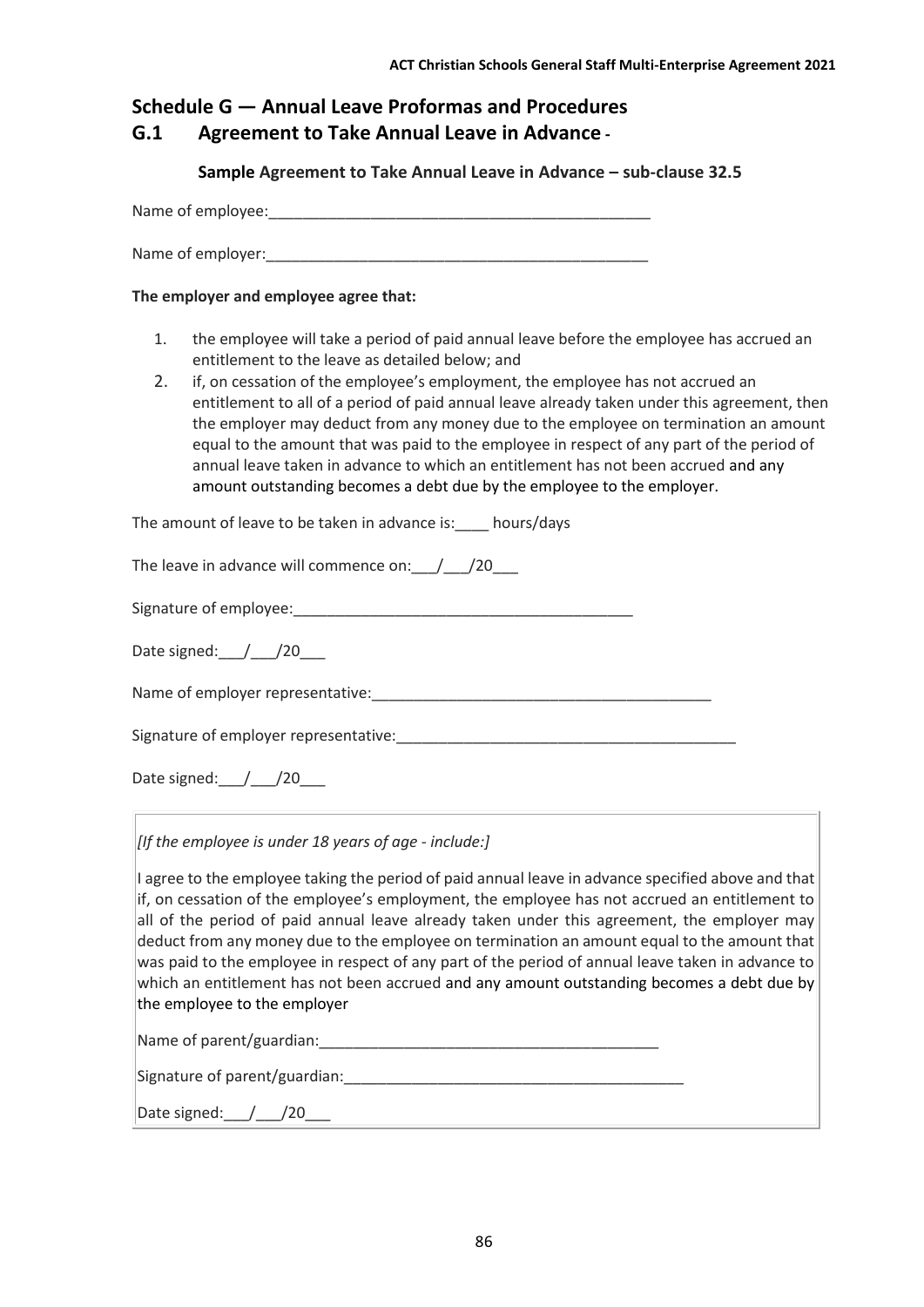## **G.2 Cashing Out Annual Leave –**

**Sample Agreement to Cash Out Annual Leave – sub-clause 32.7**

Name of employee:

Name of employer:

**The employer and employee agree to the employee cashing out a particular amount of the employee's accrued paid annual leave:**

The amount of leave to be cashed out is: \_\_\_\_ hours/days

The payment to be made to the employee for the leave is:  $\zeta$  (inclusive of annual leave loading for the period of the leave, where loading is not paid with each salary payment throughout the year) subject to deduction of income tax/after deduction of income tax (strike out where not applicable)

The payment will be made to the employee on or before:  $/$  /20

Signature of employee:

Date signed: / / 20

Name of employer representative:

Signature of employer representative:\_\_\_\_\_\_\_\_\_\_\_\_\_\_\_\_\_\_\_\_\_\_\_\_\_\_\_\_\_\_\_\_\_\_\_\_\_\_\_\_

Date signed:  $/$  /20

*Include if the employee is under 18 years of age:*

Name of parent/guardian:\_\_\_\_\_\_\_\_\_\_\_\_\_\_\_\_\_\_\_\_\_\_\_\_\_\_\_\_\_\_\_\_\_\_\_\_\_\_\_\_

|  |  | Signature of parent/guardian: |
|--|--|-------------------------------|
|  |  |                               |
|  |  |                               |

Date signed:\_\_\_/\_\_\_/20\_\_\_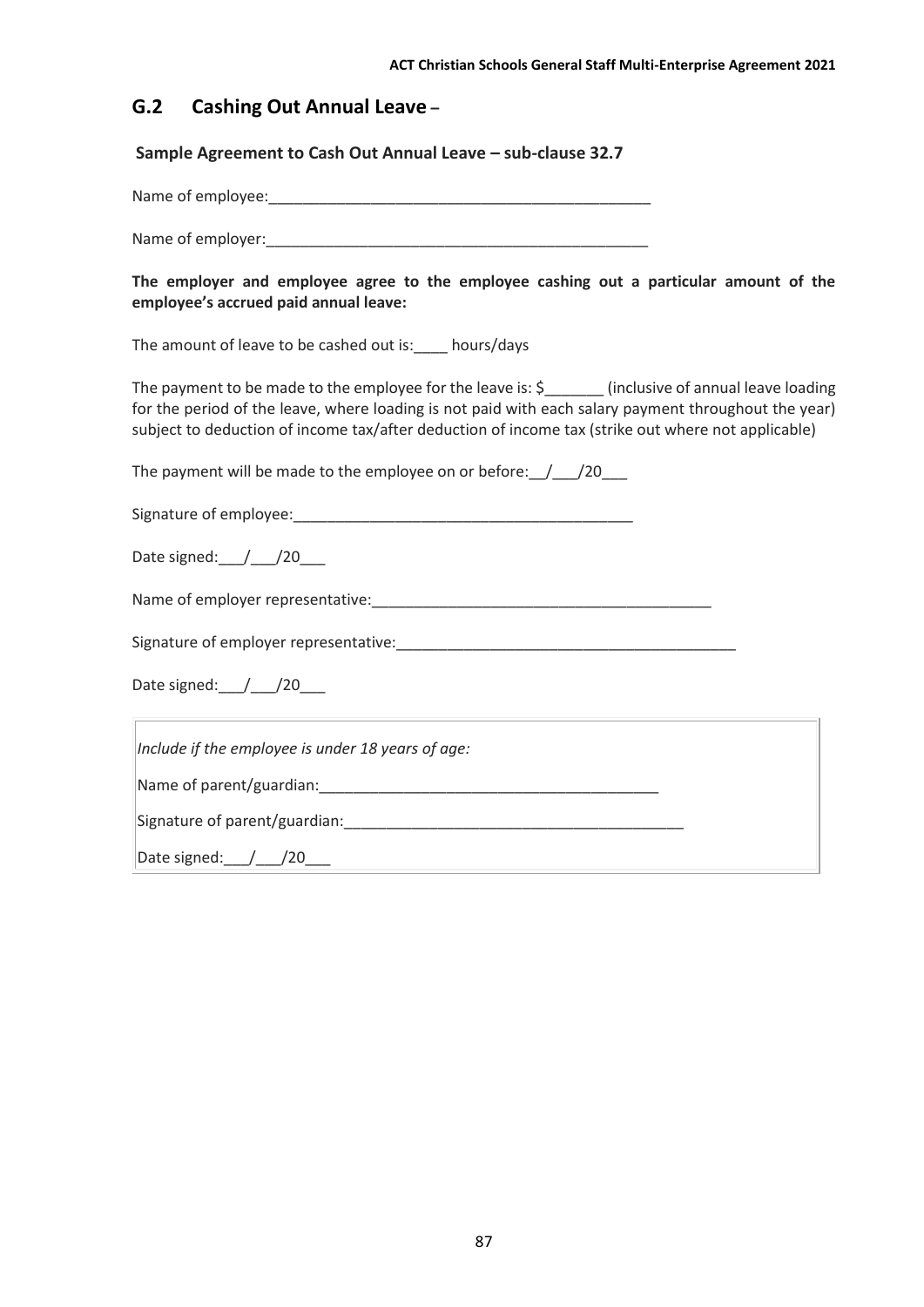## **G.3 Direction by Employer to take Leave where Excessive Leave Accruals – sub-clause 32.8**

- **(a)** If an employer has genuinely tried to reach agreement with an employee under **clause 32.8** but agreement is not reached (including because the employee refuses to confer) the employer may direct the employee in writing to take one or more periods of paid annual leave.
- **(b)** However, a direction by the employer under paragraph [\(a\):](http://awardviewer.fwo.gov.au/award/show/MA000076#P849_74189)
	- (i) is of no effect if it would result at any time in the employee's remaining accrued entitlement to paid annual leave being less than 6 weeks when any other paid annual leave arrangements (whether made under **clause [32.6,](http://awardviewer.fwo.gov.au/award/show/MA000076#P840_73147) [32.7](http://awardviewer.fwo.gov.au/award/show/MA000076#P847_74079) or [32.8](http://awardviewer.fwo.gov.au/award/show/MA000076#P859_75766)** or otherwise agreed by the employer and employee) are taken into account;
	- (ii) must not require the employee to take any period of paid annual leave of less than one week;
	- (iii) must not require the employee to take a period of paid annual leave beginning less than 8 weeks, or more than 12 months, after the direction is given; and
	- (iv) must not be inconsistent with any leave arrangement agreed by the employer and employee.
- **(c)** The employee must take paid annual leave in accordance with a direction under paragrap[h \(a\)](http://awardviewer.fwo.gov.au/award/show/MA000076#P849_74189) that is in effect.
- **(d)** An employee to whom a direction has been given under paragraph [\(a\)](http://awardviewer.fwo.gov.au/award/show/MA000076#P849_74189) may request to take a period of paid annual leave as if the direction had not been given.
- Note 1: Paid annual leave arising from a request mentioned in paragraph [\(d\)](http://awardviewer.fwo.gov.au/award/show/MA000076#P856_75300) may result in the direction ceasing to have effect. See paragraph [\(b\)\(i\).](http://awardviewer.fwo.gov.au/award/show/MA000076#P851_74522)
- Note 2: The employer shall not unreasonably refuse to agree to a request by the employee to take paid annual leave.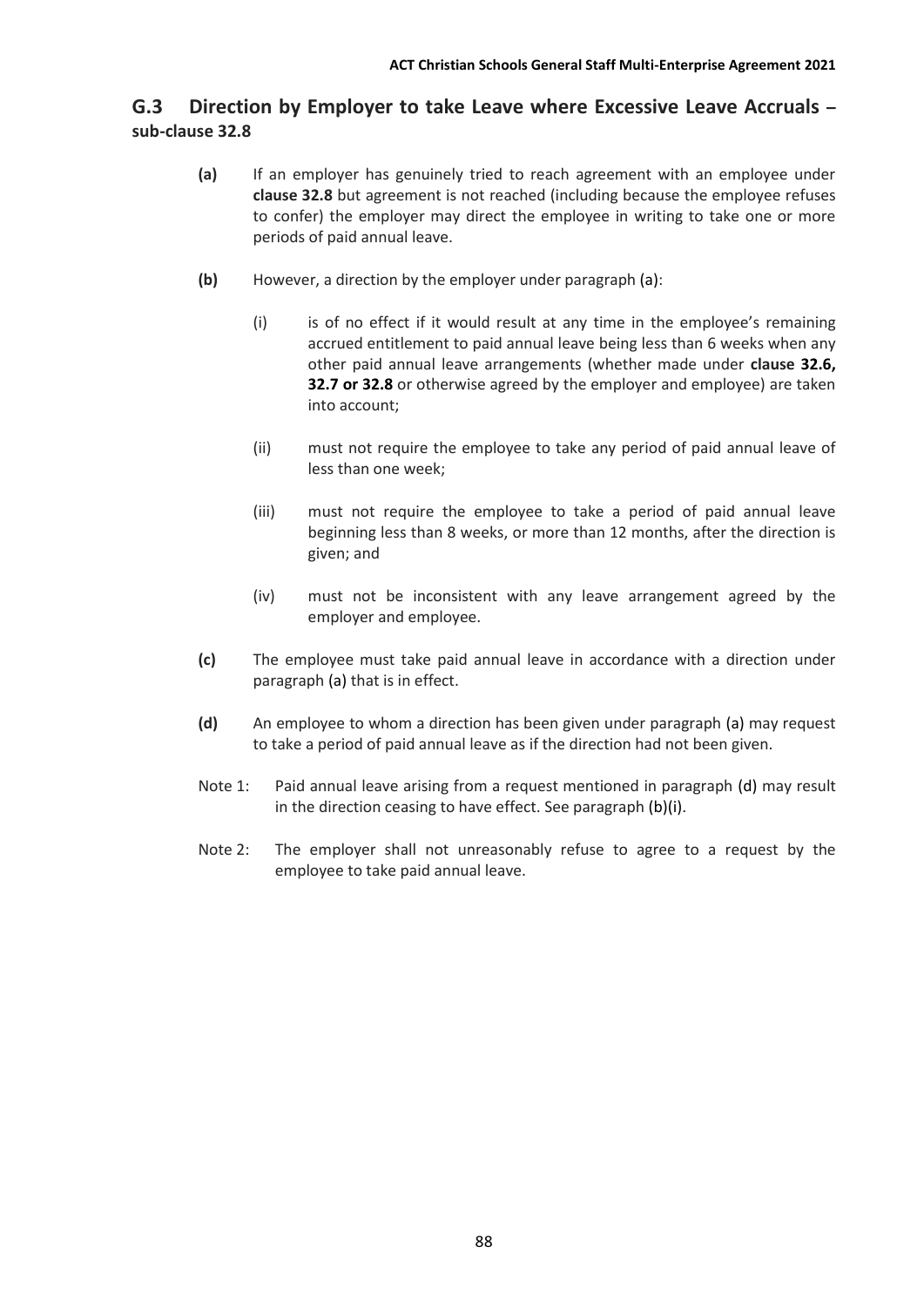### **G.4 Request by Employee for Leave where Excessive leave accruals**

#### **– sub-clause 32.7**

- **(a)** This provision comes into operation from the date of approval of this Agreement by the Fair Work Commission.
- **(b)** If an employee has genuinely tried to reach agreement with an employer under **clause [32.7](http://awardviewer.fwo.gov.au/award/show/MA000076#P844_73595) (b)** but agreement is not reached (including because the employer refuses to confer) the employee may give a written notice to the employer requesting to take one or more periods of paid annual leave.
- **(c)** However, an employee may only give a notice to the employer under paragraph [\(b\)](http://awardviewer.fwo.gov.au/award/show/MA000076#P862_75918) if:
	- (i) the employee has had an excessive leave accrual for more than 6 months at the time of giving the notice; and
	- (ii) the employee has not been given a direction under **sub-clause G.3** of **Schedule G - Direction by Employer to Take Leave where Excessive Leave Accrual** that, when any other paid annual leave arrangements (whether made under **sub-clause [32.7,](http://awardviewer.fwo.gov.au/award/show/MA000076#P840_73147) [32.8](http://awardviewer.fwo.gov.au/award/show/MA000076#P847_74079)** and/or [this](http://awardviewer.fwo.gov.au/award/show/MA000076#P859_75766) **Schedule G.4** or otherwise agreed by the employer and employee) are taken into account, would eliminate the employee's excessive leave accrual.
- **(d)** A notice given by an employee under paragraph [\(b\)](http://awardviewer.fwo.gov.au/award/show/MA000076#P862_75918) must not:
	- (i) if granted, result in the employee's remaining accrued entitlement to paid annual leave being at any time less than 6 weeks when any other paid annual leave arrangements (whether made under **sub-claus[e 32.7,](http://awardviewer.fwo.gov.au/award/show/MA000076#P840_73147) [32.8](http://awardviewer.fwo.gov.au/award/show/MA000076#P847_74079)** and/or this **Schedule G.4** or otherwise agreed by the employer and employee) are taken into account; or
	- (ii) provide for the employee to take any period of paid annual leave of less than one week; or
	- (iii) provide for the employee to take a period of paid annual leave beginning less than 8 weeks, or more than 12 months, after the notice is given; or
	- (iv) be inconsistent with any leave arrangement agreed by the employer and employee.
- **(e)** An employee is not entitled to request by a notice under paragraph [\(b\)](http://awardviewer.fwo.gov.au/award/show/MA000076#P862_75918) more than 4 weeks' paid annual leave in any period of 12 months.
- **(f)** The employer must grant paid annual leave requested by a notice under paragraph [\(b\).](http://awardviewer.fwo.gov.au/award/show/MA000076#P862_75918)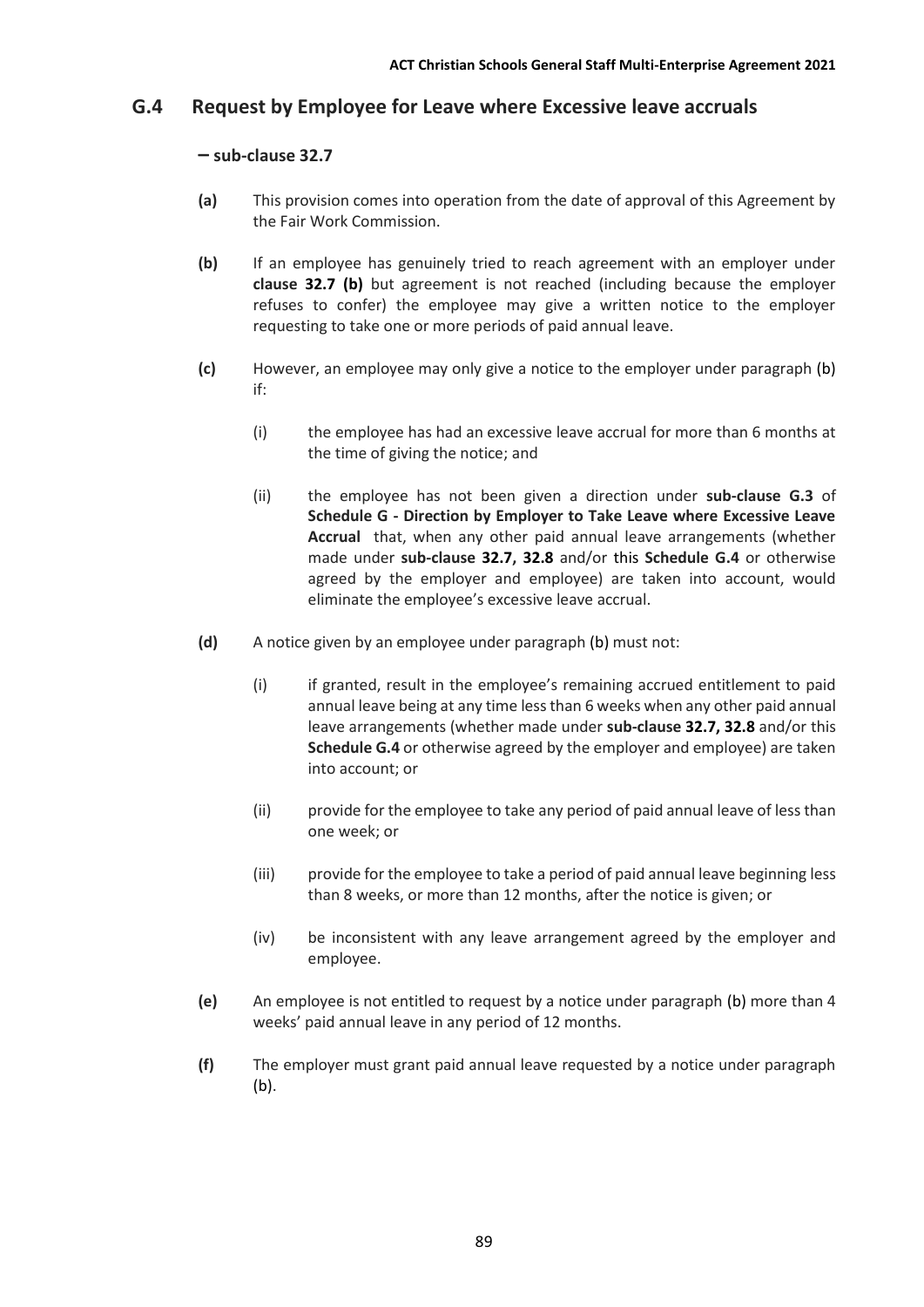## **Schedule H—Employers and Schools Covered by this Agreement**

| <b>School Name</b>              | <b>Legal Proprietor</b>                  |
|---------------------------------|------------------------------------------|
| Brindabella Christian College   | Brindabella Christian Education Limited  |
| <b>Emmaus Christian School</b>  | Emmaus Christian School Canberra Limited |
| <b>Trinity Christian School</b> | Trinity Christian School. Incorporated   |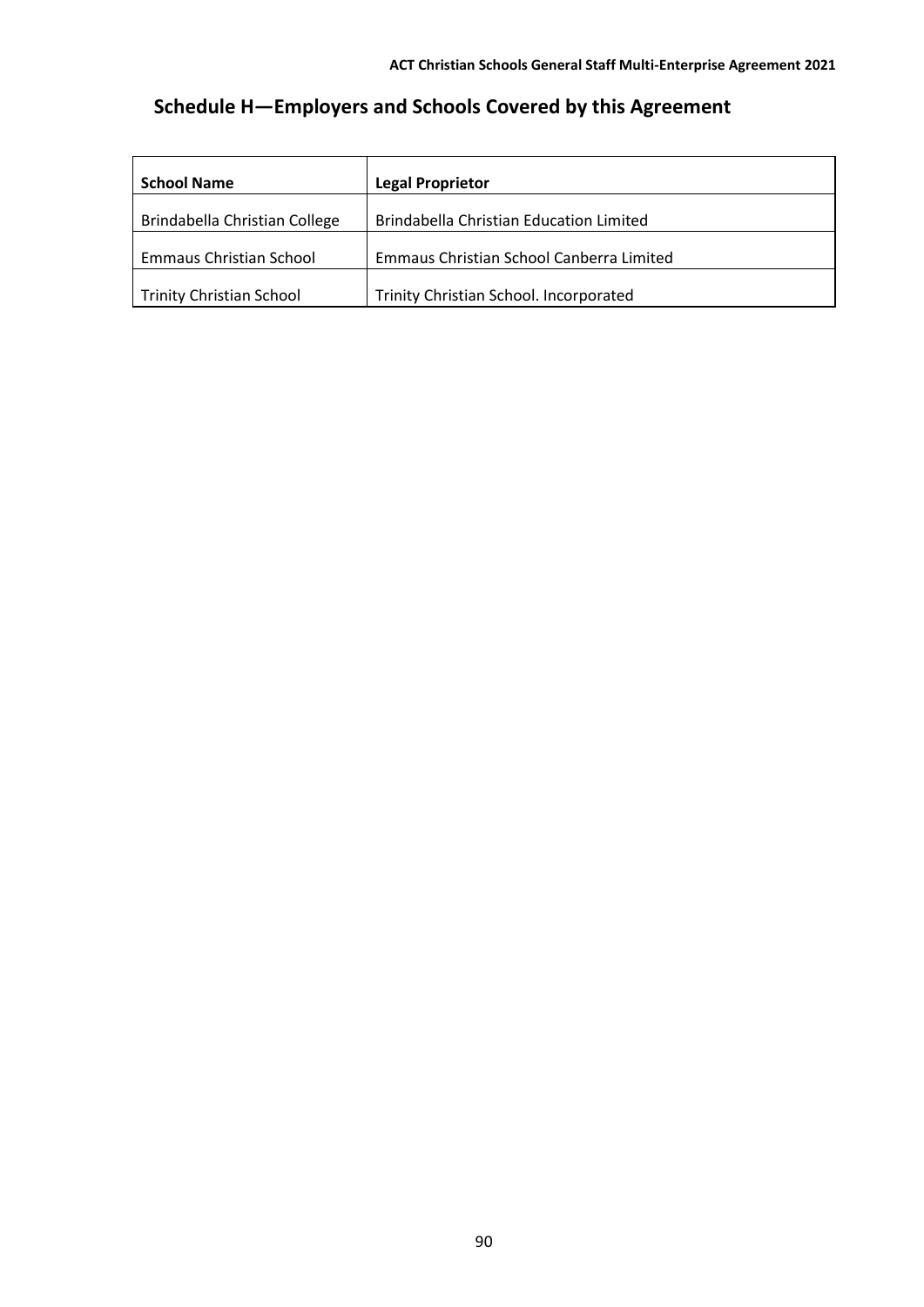| <b>EXECUTED</b> as an agreement                                                                                                                                                                                         |  |                                        |
|-------------------------------------------------------------------------------------------------------------------------------------------------------------------------------------------------------------------------|--|----------------------------------------|
| <b>SIGNED</b> for and on behalf of <b>Brindabella</b> )<br><b>Christian Education Limited (ABN 21 100</b><br>229 669) trading as Brindabella Christian<br><b>College</b> by an authorised officer in the<br>presence of |  |                                        |
|                                                                                                                                                                                                                         |  | Signature of authorised officer        |
| Signature of witness                                                                                                                                                                                                    |  | Name and address of authorised officer |
| Name of witness (print)                                                                                                                                                                                                 |  | Office held                            |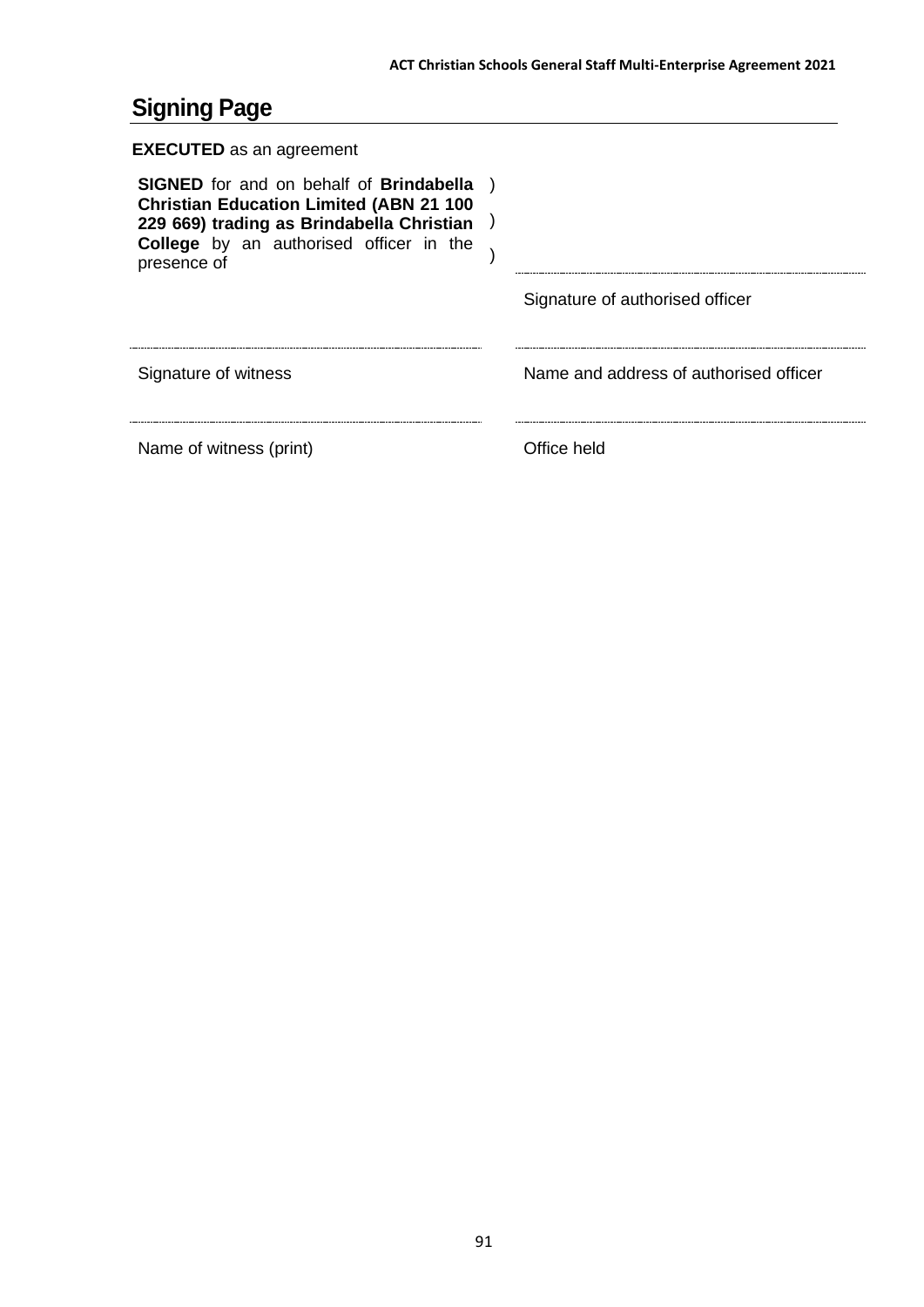| <b>EXECUTED</b> as an agreement                                                                                                                                                                               |                                        |  |
|---------------------------------------------------------------------------------------------------------------------------------------------------------------------------------------------------------------|----------------------------------------|--|
| <b>SIGNED</b> for and on behalf of <b>Emmaus</b> )<br><b>Christian School Canberra Limited (ABN</b><br>26 483 932 179) trading as Emmaus )<br>Christian School by an authorised officer in<br>the presence of |                                        |  |
|                                                                                                                                                                                                               | Signature of authorised officer        |  |
| Signature of witness                                                                                                                                                                                          | Name and address of authorised officer |  |
| Name of witness (print)                                                                                                                                                                                       | Office held                            |  |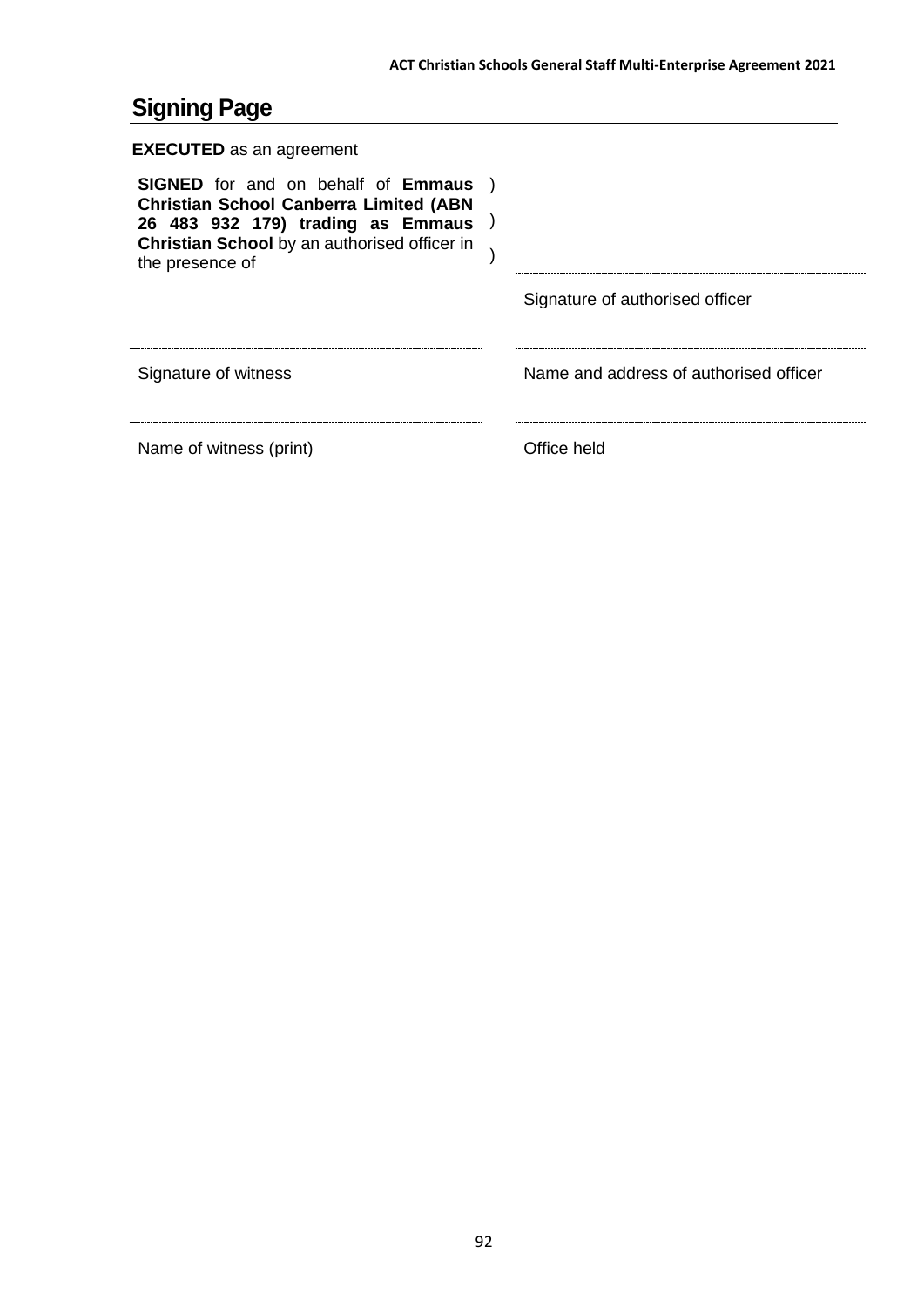| <b>EXECUTED</b> as an agreement                                                                                                                                                                             |                                        |  |
|-------------------------------------------------------------------------------------------------------------------------------------------------------------------------------------------------------------|----------------------------------------|--|
| <b>SIGNED</b> for and on behalf of <b>Trinity</b> )<br><b>Christian School Incorporated (ABN 31</b><br>614 578 699) trading as Trinity Christian )<br>School by an authorised officer in the<br>presence of |                                        |  |
|                                                                                                                                                                                                             | Signature of authorised officer        |  |
| Signature of witness                                                                                                                                                                                        | Name and address of authorised officer |  |
| Name of witness (print)                                                                                                                                                                                     | Office held                            |  |